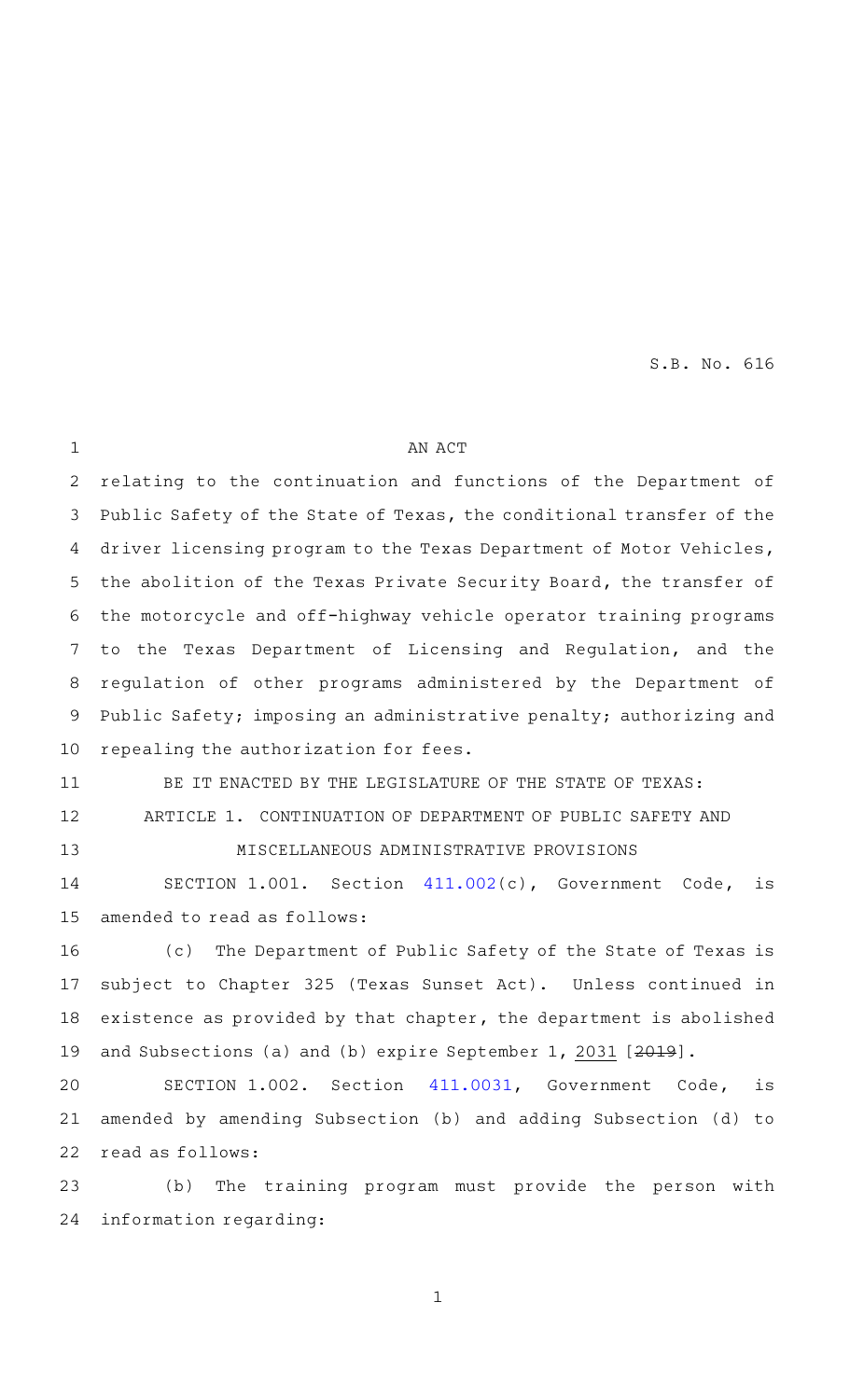(1) the law governing [<del>legislation that created</del>] the department's operations [department and the commission]; (2) the programs, functions, rules, and budget of [operated by] the department; (3) the scope of and limitations on the rulemaking authority of the commission [role and functions of the department]; (4) the results of the most recent formal audit  $[rule]$  of the department $[\frac{1}{2}, \frac{1}{2}, \frac{1}{2}]$  an emphasis on the rules that relate to disciplinary and investigatory authority];  $(5)$  [the current budget for the department;  $(46)$  the results of the most recent formal audit of the department;  $[-(7)]$  the requirements of: (A) laws relating to [ $the$ ] open meetings, [ $\frac{1}{u}$ ] Chapter  $[4B)$  the] public information,  $[4aw, Chapter 552;$  $[4aw, Chapter 552;$  $[4aw, Chapter 552;$  $[4C)$  the] administrative procedure<sub>1</sub> [law, Chapter [2001](http://www.statutes.legis.state.tx.us/GetStatute.aspx?Code=GV&Value=2001&Date=5/27/2019); and disclosing conflicts of interest [(D) other laws relating to public officials, including conflict of interest laws]; and (B) other laws applicable to members of the commission in performing their duties; and (6)  $[48]$  any applicable ethics policies adopted by the department or the Texas Ethics Commission. (d) The director shall create a training manual that includes the information required by Subsection (b). The director shall distribute a copy of the training manual annually to each 1 2 3 4 5 6 7 8 9 10 11 12 13 14 15 16 17 18 19 20 21 22 23 24 25 26 27 S.B. No. 616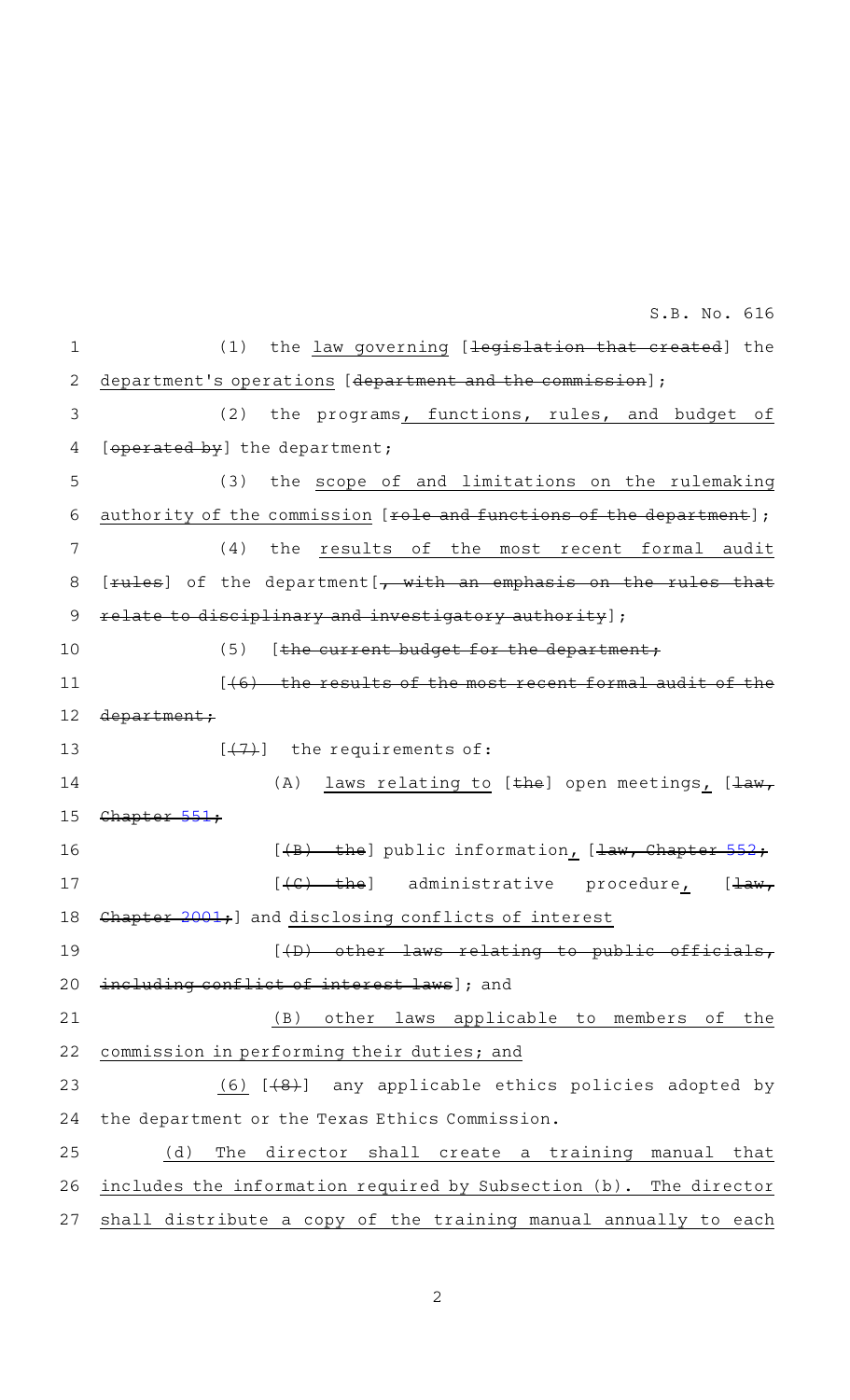| $\mathbf 1$    | member of the commission. Each member of the commission shall sign      |
|----------------|-------------------------------------------------------------------------|
| $\overline{2}$ | and submit to the director a statement acknowledging that the           |
| 3              | member received and has reviewed the training manual.                   |
| $\overline{4}$ | SECTION 1.003. Subchapter A, Chapter 411, Government Code,              |
| 5              | is amended by adding Section 411.0045 to read as follows:               |
| 6              | Sec. 411.0045. PHYSICAL FITNESS PROGRAMS. The commission                |
| $\overline{7}$ | shall adopt:                                                            |
| 8              | physical fitness programs<br>(1)<br>in accordance with                  |
| $\mathsf 9$    | Section $614.172$ ; and                                                 |
| 10             | (2)<br>a resolution certifying that the programs adopted                |
| 11             | under Subdivision (1) are consistent with generally accepted            |
| 12             | scientific standards and meet all applicable requirements of state      |
| 13             | and federal labor and employment law.                                   |
| 14             | SECTION 1.004. Article 59.11, Code of Criminal Procedure,               |
| 15             | is repealed.                                                            |
| 16             | SECTION 1.005. The Department of Public Safety shall:                   |
| 17             | develop and implement best practices for the<br>(1)                     |
| 18             | collection, protection, and sharing of personal information held by     |
| 19             | the department; and                                                     |
| 20             | (2) not later than September 1, 2020, submit to the                     |
| 21             | legislature a report regarding the department's development and         |
| 22             | implementation of the best practices under Subdivision (1).             |
| 23             | ARTICLE 2. BORDER SECURITY                                              |
| 24             | SECTION 2.001. Subchapter D, Chapter 411, Government Code,              |
| 25             | is amended by adding Section 411.055 to read as follows:                |
| 26             | Sec. 411.055. ANNUAL<br>REPORT<br>BORDER<br>ON<br>CRIME<br>AND<br>OTHER |
| 27             | Not later than May 30 of each year, the<br>CRIMINAL ACTIVITY. (a)       |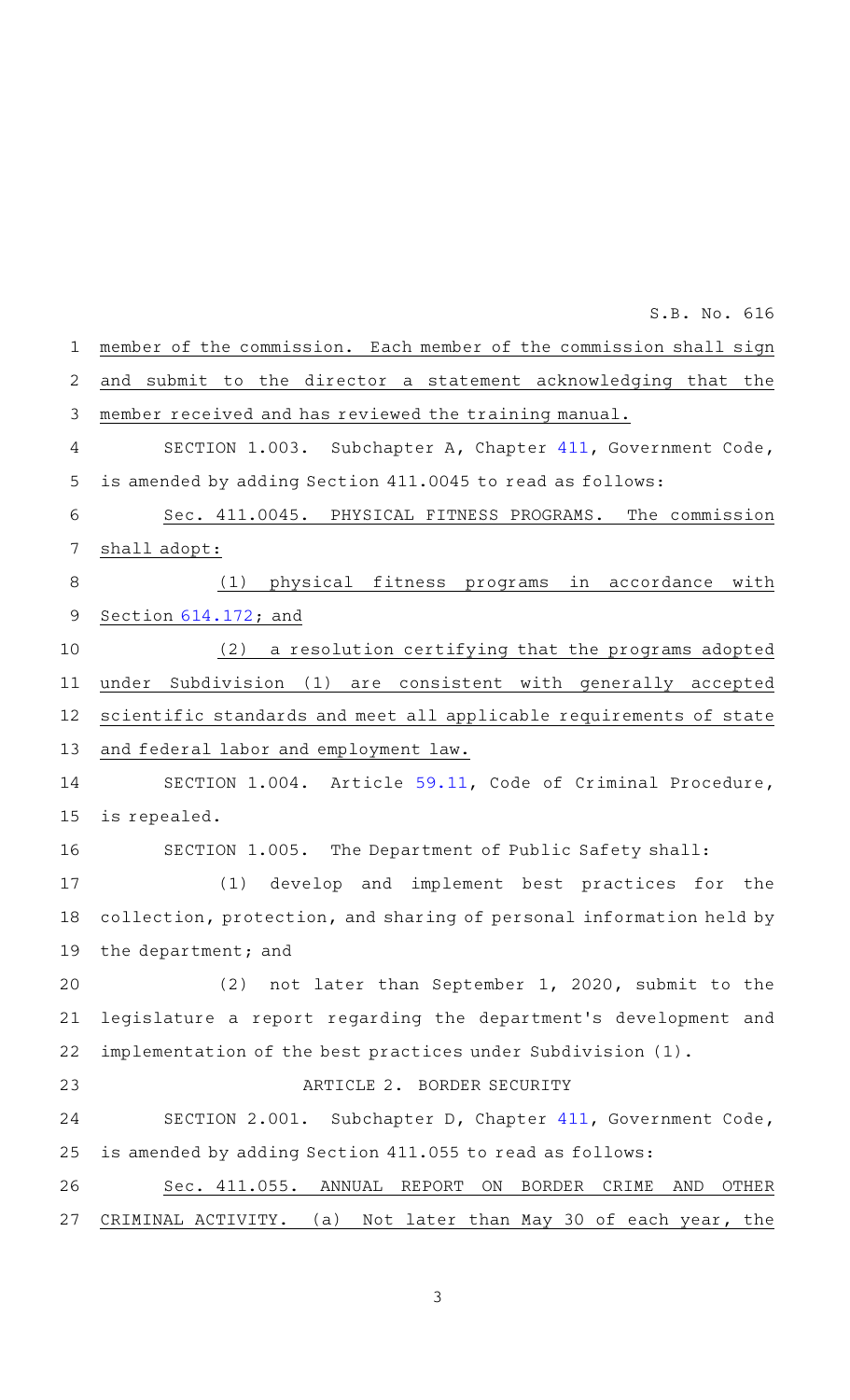department shall submit to the legislature a report on border crime and other criminal activity. The report must include: (1) statistics for each month of the preceding calendar year and yearly totals of all border crime, as defined by Section [772.0071](http://www.statutes.legis.state.tx.us/GetStatute.aspx?Code=GV&Value=772.0071&Date=5/27/2019), and other criminal activity, including transnational criminal activity, the department determines relates to border security that occurred in each county included in a department region that is adjacent to the Texas-Mexico border; and (2) statewide crime statistics for the crimes reported under Subdivision (1). (b) In compiling the information for the report, the department shall use information available in the National Incident-Based Reporting System of the Uniform Crime Reporting Program of the Federal Bureau of Investigation and the Texas Incident-Based Reporting System of the department. ARTICLE 3. METAL RECYCLING, VEHICLE INSPECTION, AND PROVISIONS APPLYING TO MORE THAN ONE REGULATORY PROGRAM SECTION 3.001. Section [411.0891](http://www.statutes.legis.state.tx.us/GetStatute.aspx?Code=GV&Value=411.0891&Date=5/27/2019), Government Code, is amended by amending Subsection (a) and adding Subsection (d) to read as follows: (a) Subject to Section  $411.087$ , the department is authorized to obtain and use criminal history record information maintained by the Federal Bureau of Investigation or the department that relates to a person who: (1) is an applicant for or holds a registration issued by the director under Subchapter C, Chapter [481](http://www.statutes.legis.state.tx.us/GetStatute.aspx?Code=HS&Value=481&Date=5/27/2019), Health and Safety 1 2 3 4 5 6 7 8 9 10 11 12 13 14 15 16 17 18 19 20 21 22 23 24 25 26 S.B. No. 616

4

Code, that authorizes the person to manufacture, distribute,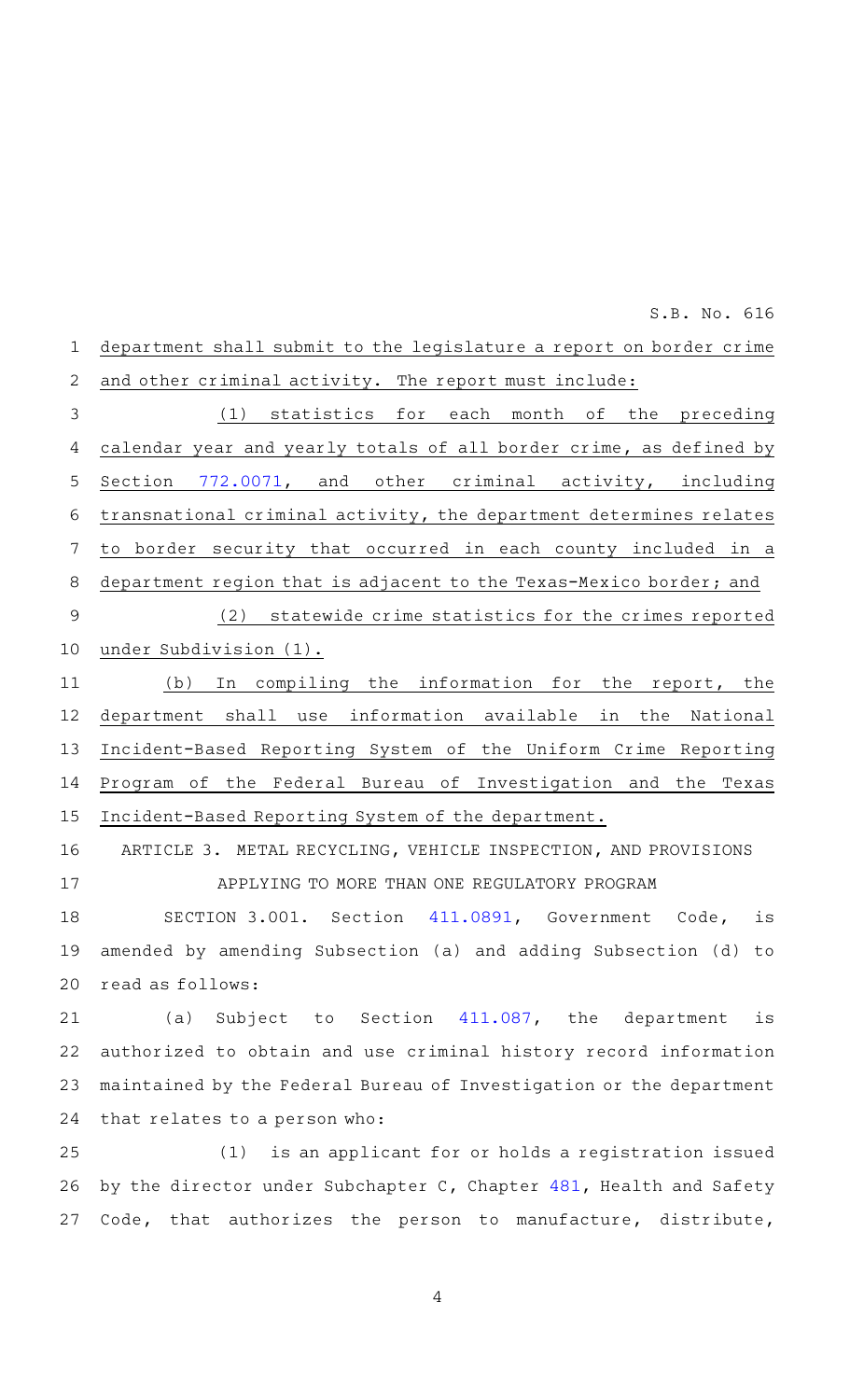analyze, or conduct research with a controlled substance; 1

(2) is an applicant for or holds a registration issued by the department under Chapter [487,](http://www.statutes.legis.state.tx.us/GetStatute.aspx?Code=HS&Value=487&Date=5/27/2019) Health and Safety Code, to be a director, manager, or employee of a dispensing organization, as defined by Section [487.001](http://www.statutes.legis.state.tx.us/GetStatute.aspx?Code=GV&Value=487.001&Date=5/27/2019) [a chemical precursor transfer permit issued by the director under Section [481.078](http://www.statutes.legis.state.tx.us/GetStatute.aspx?Code=HS&Value=481.078&Date=5/27/2019)], Health and Safety Code; 2 3 4 5 6 7

(3) is an applicant for or holds an authorization issued by the department under Section [521.2476,](http://www.statutes.legis.state.tx.us/GetStatute.aspx?Code=TN&Value=521.2476&Date=5/27/2019) Transportation Code, to do business in this state as a vendor of ignition interlock devices [a chemical laboratory apparatus transfer permit issued by the director under Section [481.081,](http://www.statutes.legis.state.tx.us/GetStatute.aspx?Code=HS&Value=481.081&Date=5/27/2019) Health and Safety Code]; 8 9 10 11 12

(4) is an applicant for or holds certification by the department as an inspection station or an inspector under Subchapter G, Chapter [548](http://www.statutes.legis.state.tx.us/GetStatute.aspx?Code=TN&Value=548&Date=5/27/2019), Transportation Code, holds an inspection station or inspector certificate issued under that subchapter, or is the owner of an inspection station operating under that chapter; or 13 14 15 16 17 18

(5) is an applicant for or holds a certificate of registration issued by the department under Chapter [1956](http://www.statutes.legis.state.tx.us/GetStatute.aspx?Code=OC&Value=1956&Date=5/27/2019), Occupations Code, to act as a metal recycling entity [approval or has been approved as a program sponsor by the department under Chapter [662,](http://www.statutes.legis.state.tx.us/GetStatute.aspx?Code=TN&Value=662&Date=5/27/2019) Transportation Code, is an applicant for certification by the department as an instructor under that chapter, or holds an instructor certificate issued under that chapter]. 19 20 21 22 23 24 25

(d) The department may require any person for whom the department is authorized to obtain and use criminal history record 26 27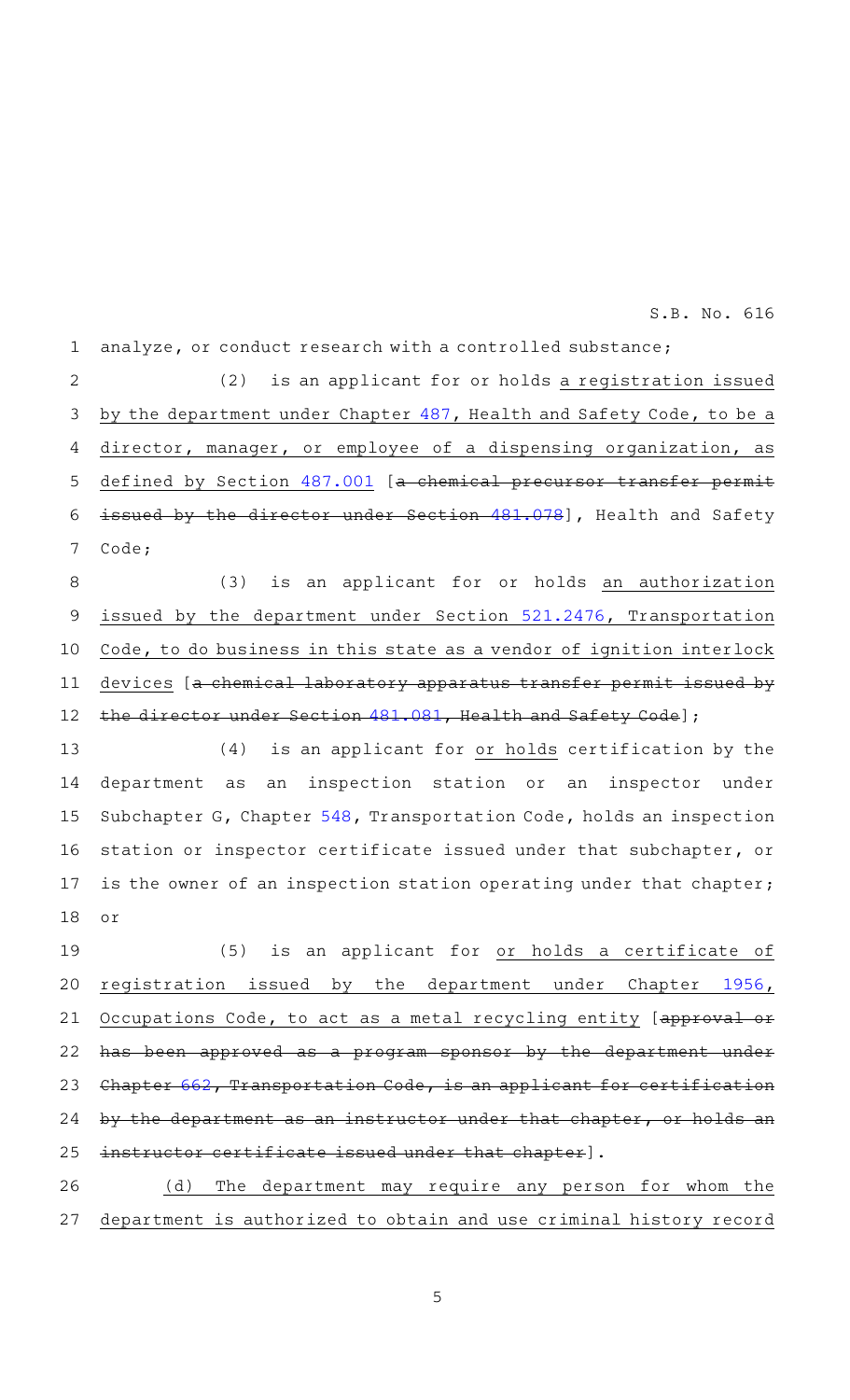information maintained by the Federal Bureau of Investigation or the department under Subsection (a) to submit a complete and legible set of fingerprints to the department on a form prescribed by the department for the purpose of obtaining criminal history record information. SECTION 3.002. Chapter [411](http://www.statutes.legis.state.tx.us/GetStatute.aspx?Code=GV&Value=411&Date=5/27/2019), Government Code, is amended by adding Subchapters Q and R to read as follows: SUBCHAPTER Q. POWERS AND DUTIES RELATED TO CERTAIN REGULATORY PROGRAMS Sec. 411.501. DEFINITION. In this subchapter, "license" means a license, certificate, registration, permit, or other form of authorization required by law or a state agency rule that must be obtained by a person to engage in a particular activity, business, occupation, or profession. Sec. 411.502. APPLICABILITY. This subchapter applies to a program, and persons regulated under the program, administered by the department under the following laws, including rules adopted under those laws:  $(1)$  Section  $411.0625;$ (2) Chapter [487,](http://www.statutes.legis.state.tx.us/GetStatute.aspx?Code=HS&Value=487&Date=5/27/2019) Health and Safety Code; (3) Chapter [1702](http://www.statutes.legis.state.tx.us/GetStatute.aspx?Code=OC&Value=1702&Date=5/27/2019), Occupations Code; (4) Chapter [1956](http://www.statutes.legis.state.tx.us/GetStatute.aspx?Code=OC&Value=1956&Date=5/27/2019), Occupations Code; (5) Section [521.2476,](http://www.statutes.legis.state.tx.us/GetStatute.aspx?Code=TN&Value=521.2476&Date=5/27/2019) Transportation Code; and (6) Subchapter G, Chapter  $548$ , Transportation Code. Sec. 411.503. FINAL ENFORCEMENT AUTHORITY. (a) Except as provided by Section 411.506(b), the commission shall make the final determination in an administrative action against a person for a 1 2 3 4 5 6 7 8 9 10 11 12 13 14 15 16 17 18 19 20 21 22 23 24 25 26 27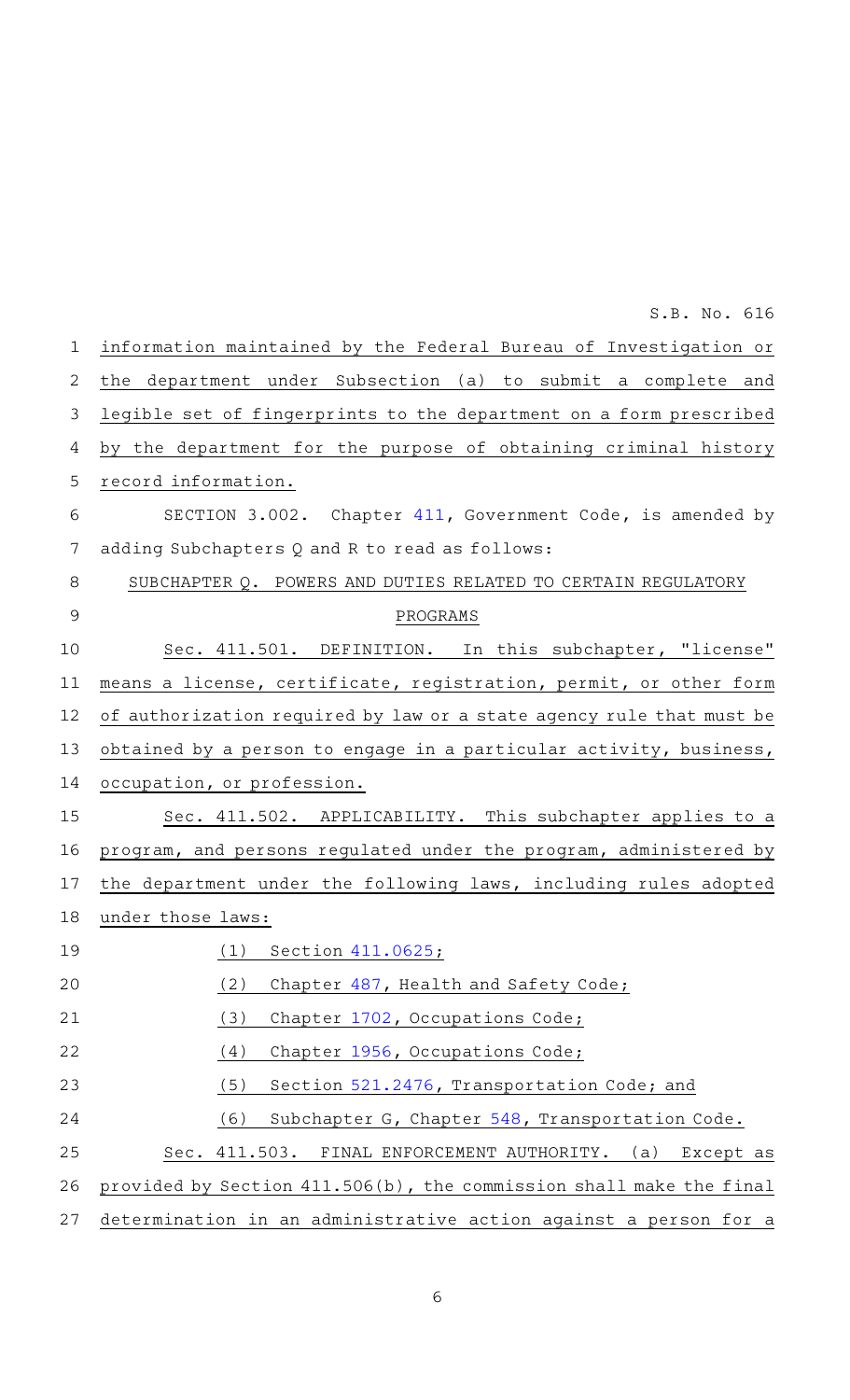|    | ∩∙∩∙ 11∩° ∩⊤∩                                                       |
|----|---------------------------------------------------------------------|
| 1  | violation of a law or rule governing a program or person subject to |
| 2  | this subchapter.                                                    |
| 3  | The<br>commission may not delegate the duty under<br>(b)            |
| 4  | Subsection (a).                                                     |
| 5  | $Sec. 411.504. COMPLAINTS.$ (a)<br>The<br>department<br>shall       |
| 6  | maintain a system to promptly and efficiently act on complaints     |
| 7  | filed with the department regarding a violation of a law or rule    |
| 8  | governing a program or person subject to this subchapter.<br>The    |
| 9  | department shall maintain information about parties to the          |
| 10 | complaint, the subject matter of the complaint, a summary of the    |
| 11 | results of the review or investigation of the complaint, and its    |
| 12 | disposition.                                                        |
| 13 | department shall make information available<br>(b)<br>The           |
| 14 | describing its procedures for<br>complaint investigation<br>and     |
| 15 | resolution.                                                         |
| 16 | The department shall periodically notify the complaint<br>( C )     |
| 17 | parties of the status of the complaint until final disposition.     |
| 18 | (d)<br>On written request, the department shall inform the          |
| 19 | person filing the complaint and each person who is a subject of the |
| 20 | complaint of the status of the investigation unless the information |
| 21 | would jeopardize an ongoing investigation.                          |
| 22 | The commission shall adopt rules to:<br>(e)                         |
| 23 | implement this section; and<br>(1)                                  |
| 24 | (2)<br>establish a procedure for the investigation and              |
| 25 | resolution of complaints, including a procedure for documenting     |
| 26 | complaints to the department from the time of the submission of the |
| 27 | initial complaint to the final disposition of the complaint.        |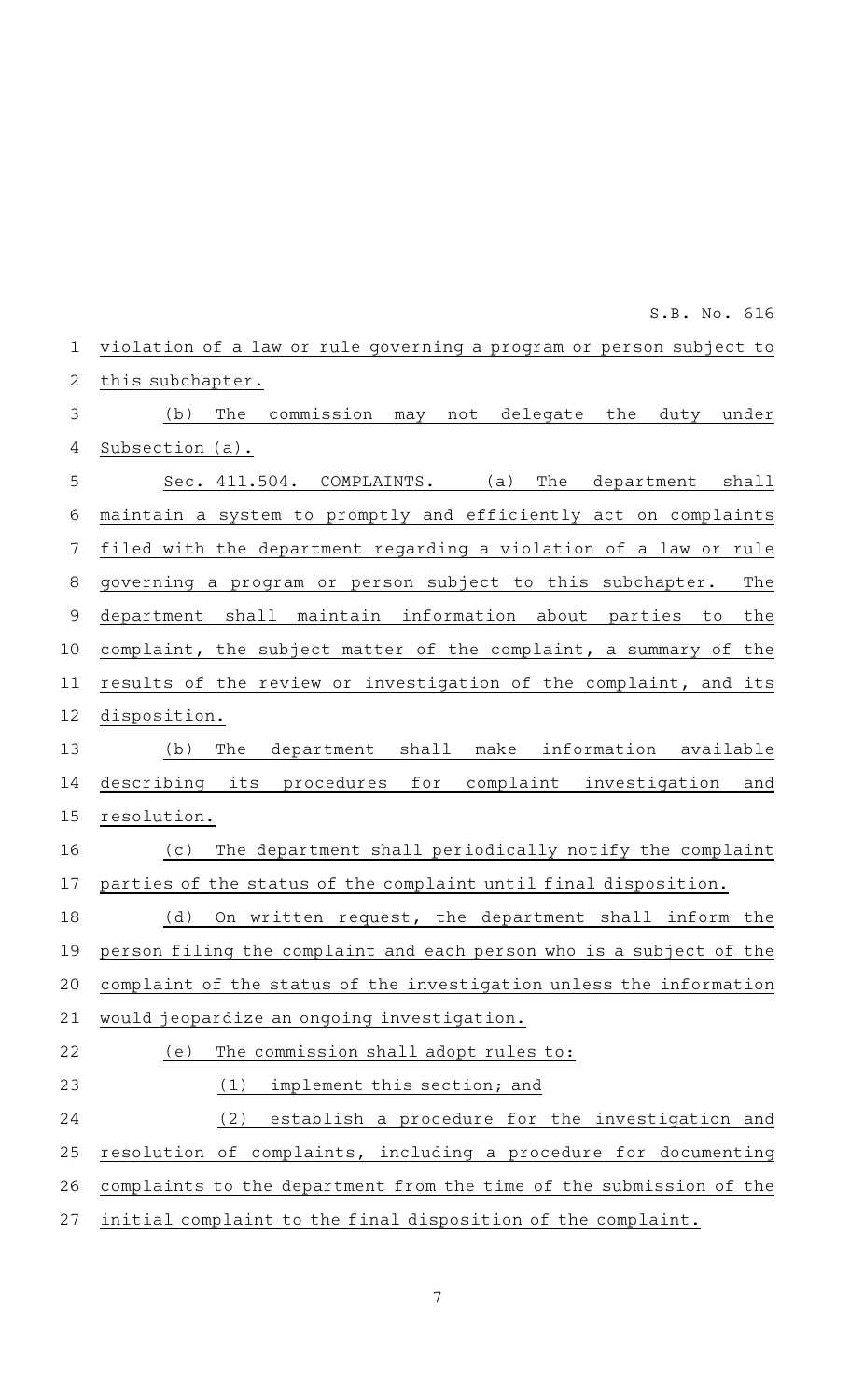Sec. 411.505. INVESTIGATIONS. The department may conduct investigations as necessary to enforce a law or rule governing a program or person subject to this subchapter. Sec. 411.506. INFORMAL COMPLAINT RESOLUTION AND INFORMAL PROCEEDINGS. (a) The commission by rule shall establish procedures for the informal resolution of complaints filed with the department related to a violation of a law or rule governing a program or person subject to this subchapter, including procedures governing:  $(1)$  informal disposition of a contested case under Section [2001.056](http://www.statutes.legis.state.tx.us/GetStatute.aspx?Code=GV&Value=2001.056&Date=5/27/2019); and (2) an informal proceeding held in compliance with Section [2001.054](http://www.statutes.legis.state.tx.us/GetStatute.aspx?Code=GV&Value=2001.054&Date=5/27/2019). (b) Any settlement agreement arising from the procedures described by Subsection (a) must be approved by the director or the director 's designee. Sec. 411.507. LICENSE DENIAL; ADMINISTRATIVE SANCTION. (a) This section applies to a person required to obtain a license under a program subject to this subchapter. (b) The commission may deny an application for, revoke, suspend, or refuse to renew a license or may reprimand a license holder for a violation of a law or rule governing a program subject to this subchapter. (c) The commission may place on probation a person whose license is suspended. If a license suspension is probated, the commission may require the person to: (1) report regularly to the department on matters that 1 2 3 4 5 6 7 8 9 10 11 12 13 14 15 16 17 18 19 20 21 22 23 24 25 26 27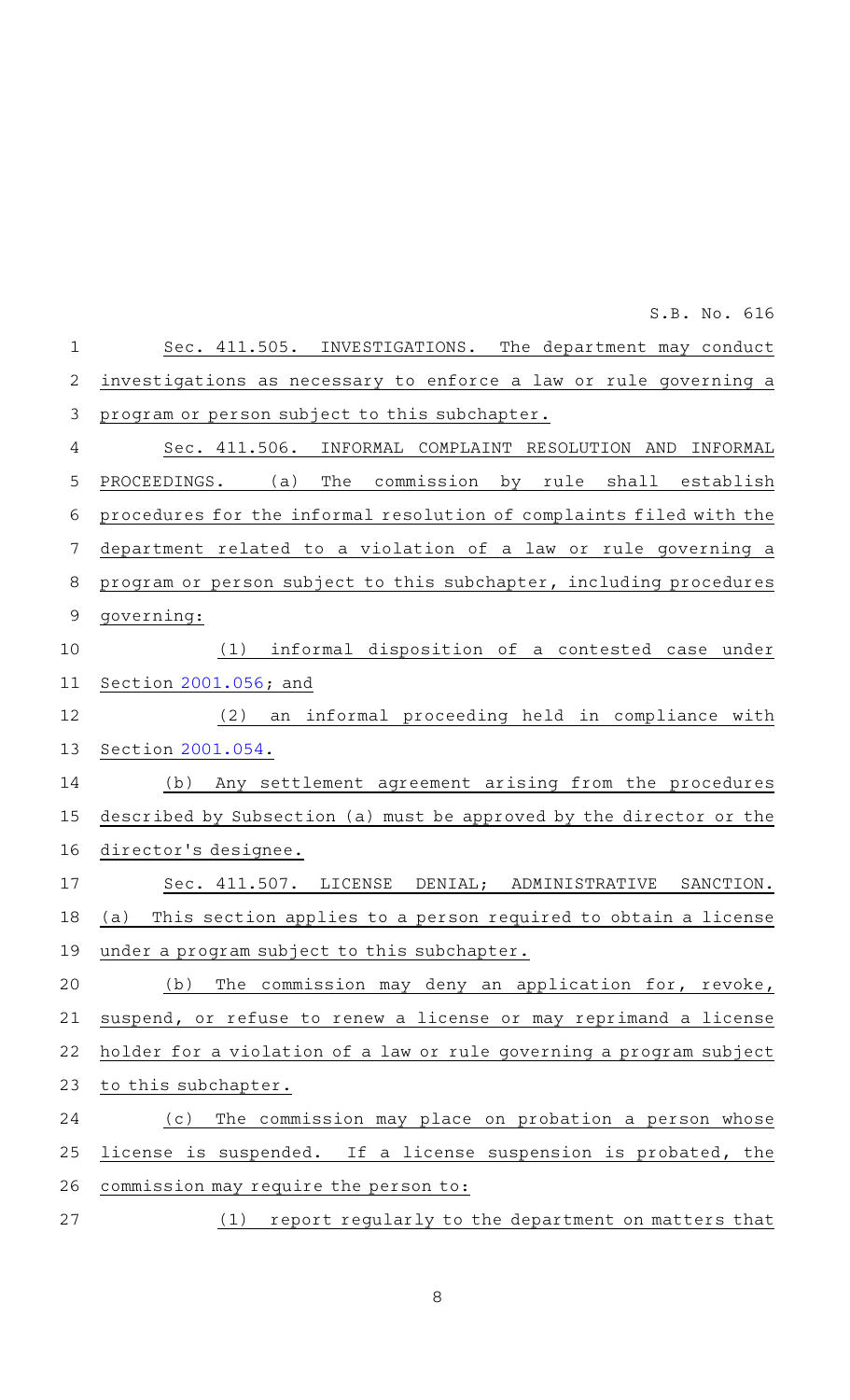| $\mathbf 1$    | are the basis of the probation;                                      |
|----------------|----------------------------------------------------------------------|
| $\overline{2}$ | (2)<br>limit practice to the areas prescribed by the                 |
| 3              | department; or                                                       |
| 4              | continue or renew education until the person<br>(3)                  |
| 5              | attains a degree of competency satisfactory to the commission in     |
| 6              | those areas that are the basis for the probation.                    |
| 7              | (d)<br>The commission shall develop a penalty schedule for each      |
| 8              | program subject to this subchapter consisting of administrative      |
| $\mathsf 9$    | sanctions authorized under Subsections (b) and (c) based on the      |
| 10             | severity and frequency of a violation of a law or rule related to    |
| 11             | the program.                                                         |
| 12             | Sec. 411.508. RIGHT TO NOTICE AND HEARING; ADMINISTRATIVE            |
| 13             | PROCEDURE.<br>(a) For each program subject to this subchapter, a     |
| 14             | person is entitled to notice and a hearing if the commission         |
| 15             | proposes to:                                                         |
| 16             | deny an application for, revoke, suspend, or<br>(1)                  |
| 17             | refuse to renew a license;                                           |
| 18             | (2)<br>reprimand a license holder; or                                |
| 19             | place a license holder on probation.<br>(3)                          |
| 20             | A proceeding to impose an administrative sanction as<br>(b)          |
| 21             | described by Subsection (a) is a contested case under Chapter 2001.  |
| 22             | Unless otherwise provided by law, judicial review of an<br>(c)       |
| 23             | administrative sanction or penalty imposed by the commission is      |
| 24             | under the substantial evidence rule as provided by Subchapter G,     |
| 25             | Chapter 2001.                                                        |
| 26             | Sec. 411.509. CEASE AND DESIST ORDER. The department may             |
| 27             | issue a cease and desist order if the department determines that the |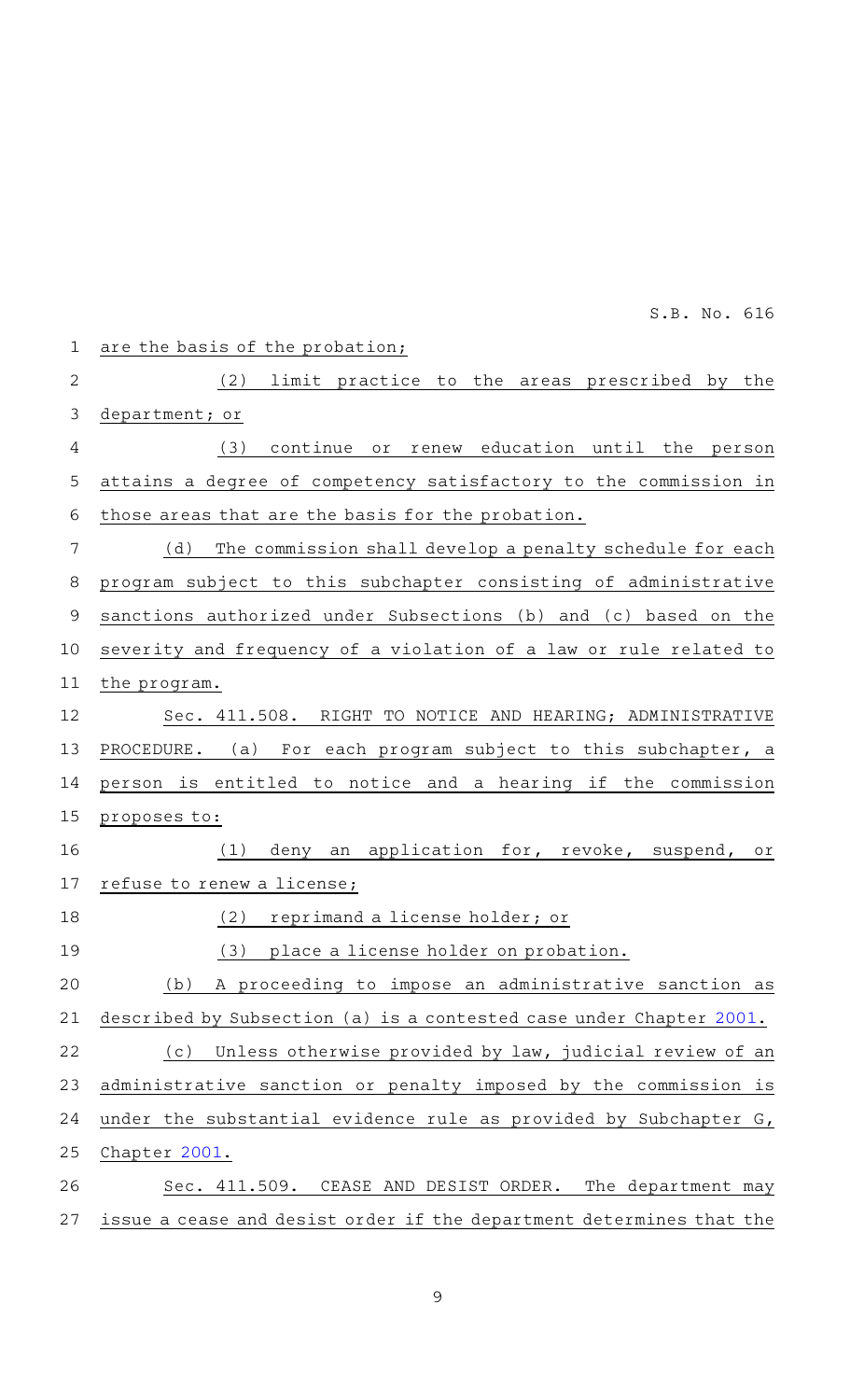| $\mathbf 1$    | action is necessary to prevent a violation of a law or rule           |
|----------------|-----------------------------------------------------------------------|
| $\overline{2}$ | governing a program or person subject to this subchapter.             |
| $\mathsf 3$    | Sec. 411.510. INJUNCTIVE RELIEF. (a) On request of the                |
| $\overline{4}$ | department, the attorney general shall institute an action for        |
| 5              | injunctive relief to restrain a person in violation of<br>Оľ          |
| 6              | threatening to violate a law or rule governing a program or person    |
| $\overline{7}$ | subject to this subchapter.                                           |
| 8              | (b) An action filed under this section shall be filed in a            |
| $\mathsf 9$    | district court in:                                                    |
| 10             | Travis County; or<br>(1)                                              |
| 11             | the county in which the violation allegedly<br>(2)                    |
| 12             | occurred or is threatened to occur.                                   |
| 13             | The attorney general may recover reasonable expenses<br>(c)           |
| 14             | incurred in obtaining injunctive relief under this section,           |
| 15             | including court costs, attorney's fees, investigative costs,          |
| 16             | witness fees, and deposition expenses.                                |
| 17             | Sec. 411.511. STAGGERED RENEWAL; PRORATION OF LICENSE FEE.            |
| 18             | The commission by rule may adopt a system under which licenses<br>(a) |
| 19             | expire on various dates during the year.                              |
| 20             | A license issued under a program governed by this<br>(b)              |
| 21             | subchapter may not expire later than the second anniversary of the    |
| 22             | date the license is issued.                                           |
| 23             | For the year in which the expiration date of a license is<br>(c)      |
| 24             | changed, the department shall prorate license fees on a monthly       |
| 25             | basis so that each license holder pays only that portion of the       |
| 26             | license fee that is allocable to the number of months during which    |
| 27             | the license is valid.<br>On renewal of the license<br>on the new      |
|                |                                                                       |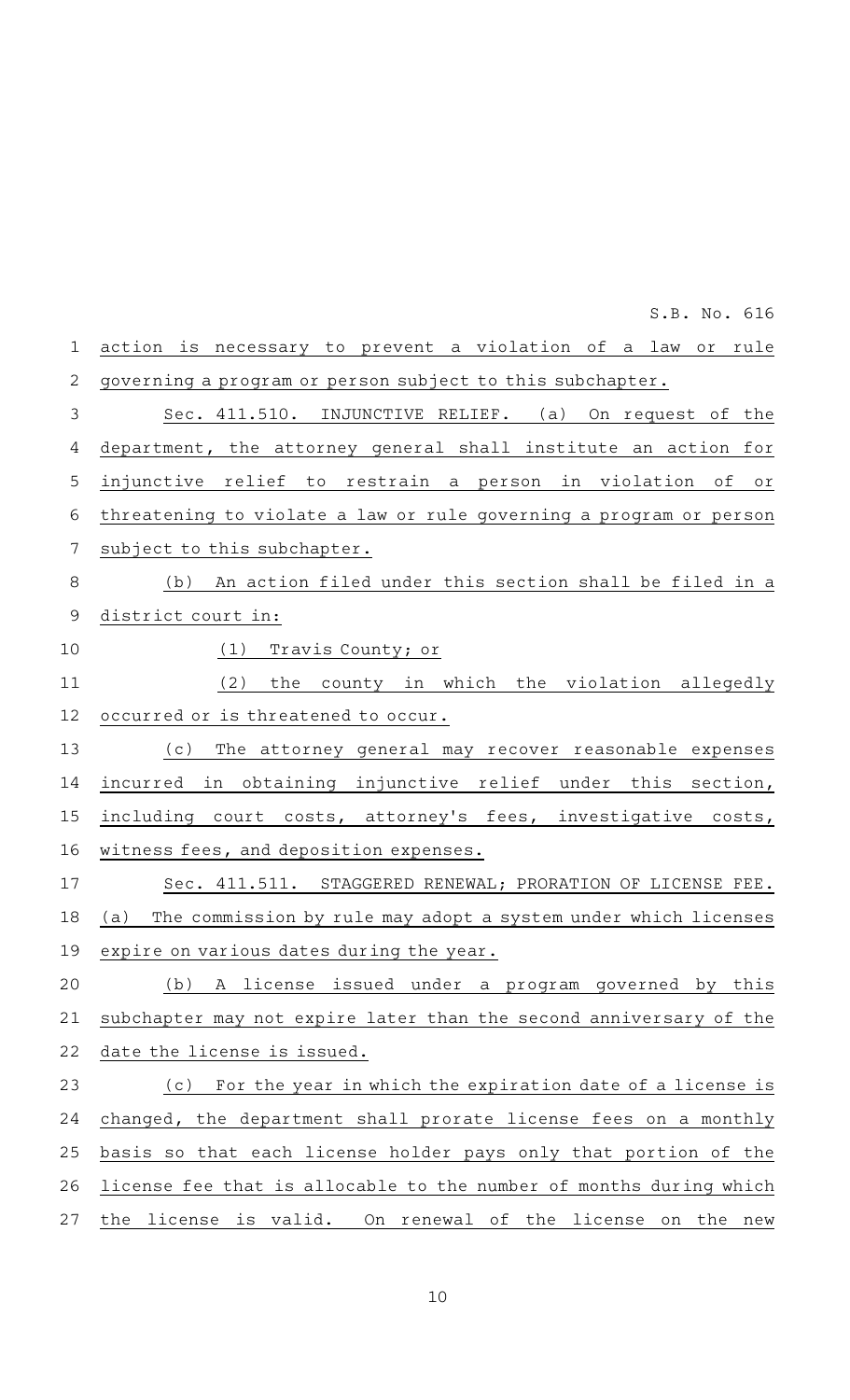expiration date, the total license renewal fee is payable. Sec. 411.512. ANNUAL REGULATORY REPORT. (a) The department shall annually make available on the department 's Internet website a report of regulatory statistics for the preceding state fiscal year for each program subject to this subchapter and aggregate information on all the programs. (b) The report must include, as applicable, information regarding: (1) the number of licenses issued under the program; (2) the number and types of complaints received and resolved by the department;  $(3)$  the number of investigations conducted by the department; and  $(4)$  the number and types of disciplinary actions taken by the department. SUBCHAPTER R. ADMINISTRATIVE PENALTY Sec. 411.521. DEFINITION. In this subchapter, "license" has the meaning assigned by Section 411.501. Sec. 411.522. APPLICABILITY. This subchapter applies to a program, and persons regulated under the program, to which Section 411.502 applies. Sec. 411.523. IMPOSITION OF PENALTY. The commission may impose an administrative penalty against a person who violates:  $(1)$  a law establishing a program subject to this subchapter; or (2) a rule adopted or order issued by the commission under a law described by Subdivision (1). 1 2 3 4 5 6 7 8 9 10 11 12 13 14 15 16 17 18 19 20 21 22 23 24 25 26 27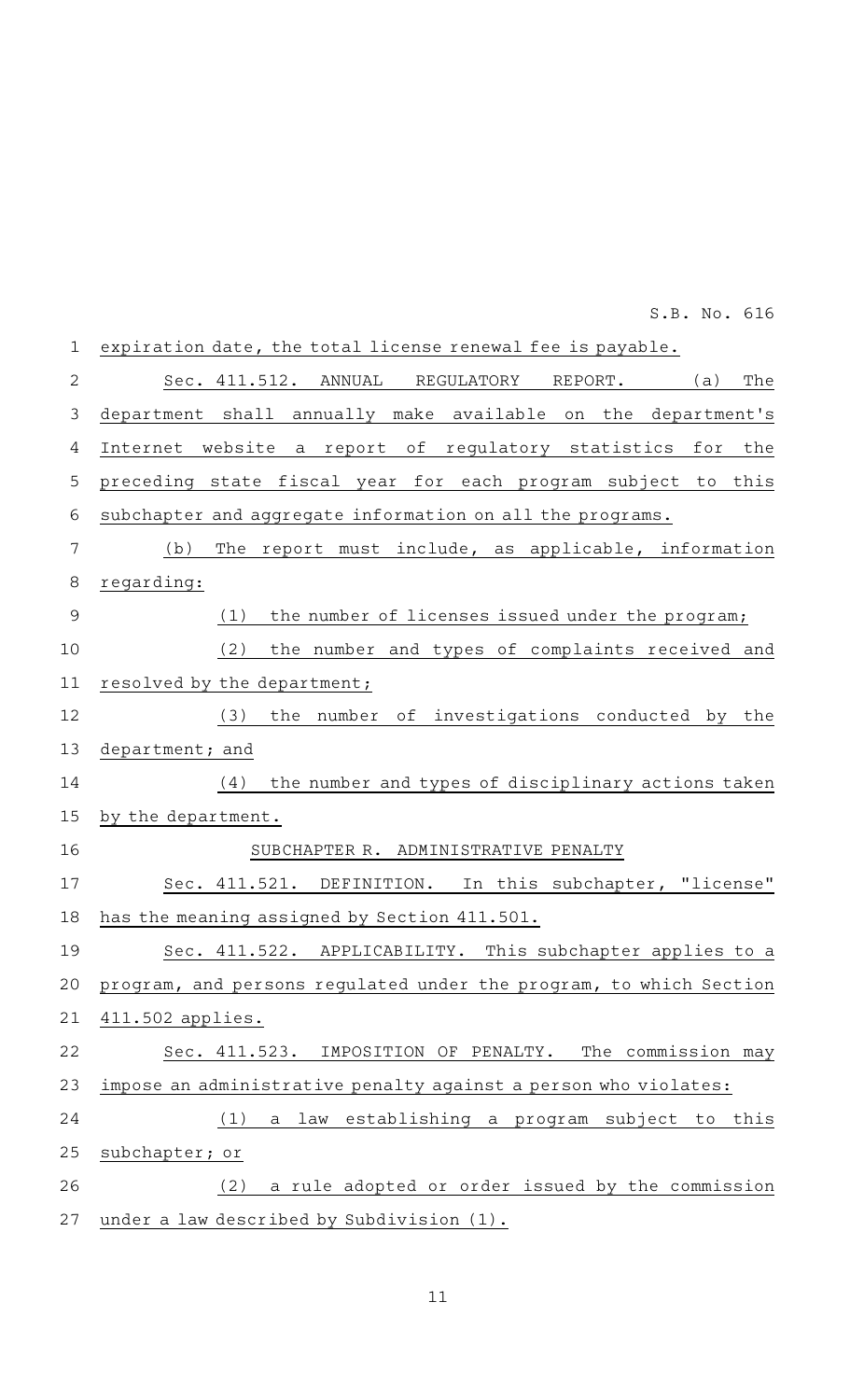Sec. 411.524. AMOUNT OF PENALTY. (a) If the relevant law establishing a program subject to this subchapter does not state the maximum amount of an administrative penalty under that law, the amount of the penalty shall be assessed by the commission in an amount not to exceed \$5,000 per day for each violation. Each day a violation continues or occurs is a separate violation for purposes of imposing a penalty.  $(b)$  The amount of the penalty shall be based on:  $(1)$  the seriousness of the violation; (2) the respondent's history of previous violations; (3) the amount necessary to deter a future violation;  $(4)$  efforts made by the respondent to correct the violation; and  $(5)$  any other matter that justice may require. (c) The commission shall establish a written enforcement plan that provides notice to license holders of the specific ranges of penalties that apply to specific alleged violations and the criteria by which the department determines the amount of a proposed administrative penalty. Sec. 411.525. IMPOSITION OF SANCTION. A proceeding under this subchapter imposing an administrative penalty may be combined with a proceeding to impose an administrative sanction. If a sanction is imposed in a proceeding under this subchapter, the requirements of this subchapter apply to the imposition of the sanction. Sec. 411.526. NOTICE OF VIOLATION AND PENALTY. If, after investigation of a possible violation and the facts surrounding the 1 2 3 4 5 6 7 8 9 10 11 12 13 14 15 16 17 18 19 20 21 22 23 24 25 26 27

S.B. No. 616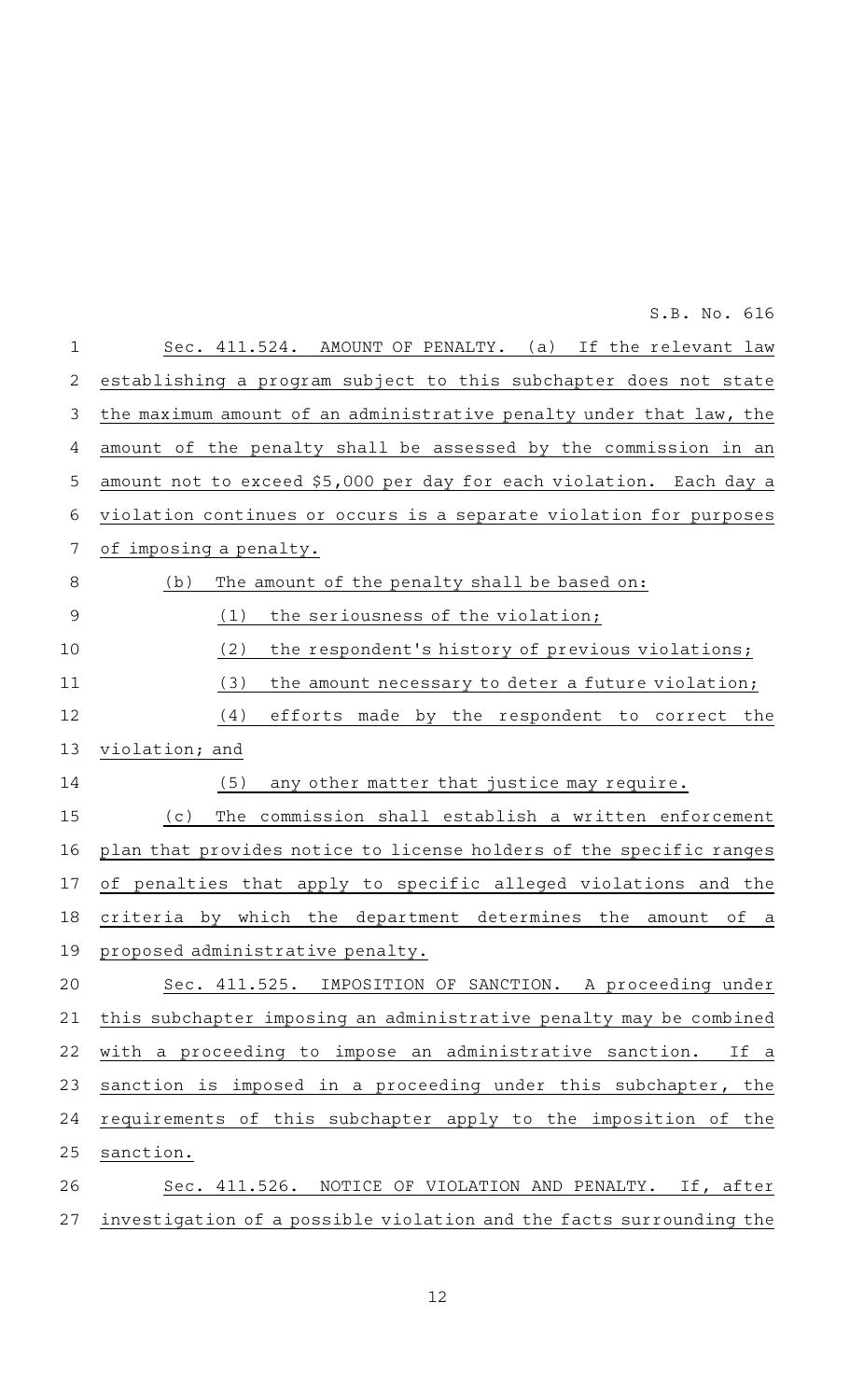possible violation, the department determines that a violation occurred, the department shall issue to the respondent a notice of alleged violation stating:  $(1)$  a brief summary of the alleged violation; (2) the amount of the recommended administrative penalty; and (3) that the respondent has the right to a hearing to contest the alleged violation, the amount of the penalty, or both. Sec. 411.527. PENALTY TO BE PAID OR HEARING REQUESTED. (a) Not later than the 20th day after the date the respondent receives the notice, the respondent may: (1) accept the department's determination and recommended administrative penalty; or  $(2)$  make a written request for a hearing on that determination. (b) If the respondent accepts the department's determination, the commission by order may approve the determination and require the person to pay the recommended penalty. Sec. 411.528. HEARING ON RECOMMENDATIONS. (a) If the respondent requests a hearing, the hearing shall be conducted by the department or the State Office of Administrative Hearings. (b) The State Office of Administrative Hearings shall consider the department 's applicable substantive rules and policies when conducting a hearing under this subchapter. (c)AAA department hearing officer or an administrative law judge at the State Office of Administrative Hearings, as 1 2 3 4 5 6 7 8 9 10 11 12 13 14 15 16 17 18 19 20 21 22 23 24 25 26 27

S.B. No. 616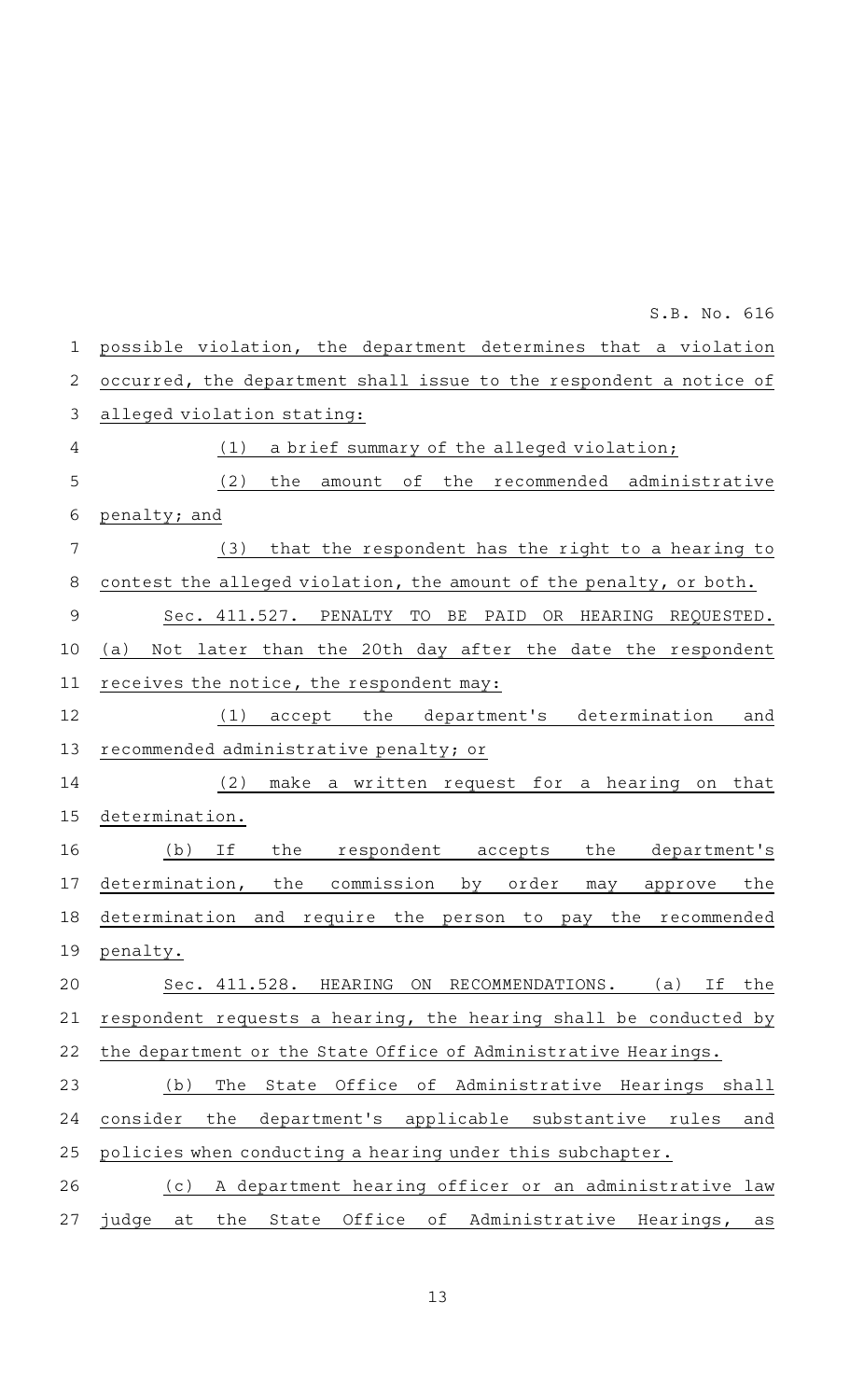|                | S.B. No. 616                                                         |
|----------------|----------------------------------------------------------------------|
| $\mathbf{1}$   | applicable, shall:                                                   |
| $\overline{2}$ | make findings of fact and conclusions of law; and<br>(1)             |
| 3              | promptly issue to the commission a proposal for<br>(2)               |
| 4              | decision as to the occurrence of the violation and the amount of any |
| 5              | proposed administrative penalty.                                     |
| 6              | Sec. 411.529. DECISION BY COMMISSION. (a) Based on the               |
| 7              | findings of fact, conclusions of law, and proposal for decision,     |
| 8              | the commission by order may determine that:                          |
| 9              | a violation occurred and impose an administrative<br>(1)             |
| 10             | penalty; or                                                          |
| 11             | a violation did not occur.<br>(2)                                    |
| 12             | The department shall give notice of the order to the<br>(b)          |
| 13             | respondent.                                                          |
| 14             | The order under this section must include:<br>(c)                    |
| 15             | separate statements of the findings of fact and<br>(1)               |
| 16             | conclusions of law;                                                  |
| 17             | the amount of any penalty imposed;<br>(2)                            |
| 18             | (3)<br>a statement of the right of the respondent<br>to              |
| 19             | judicial review of the order; and                                    |
| 20             | any other information required by law.<br>(4)                        |
| 21             | OPTIONS FOLLOWING DECISION:<br>Sec. 411.530.<br>PAY OR APPEAL.       |
| 22             | Not later than the 30th day after the date the commission's<br>(a)   |
| 23             | order becomes final, the respondent shall:                           |
| 24             | pay the penalty; or<br>(1)                                           |
| 25             | (2)<br>file a petition for judicial review contesting the            |
| 26             | order and:                                                           |
| 27             | forward the penalty to the department for<br>(A)                     |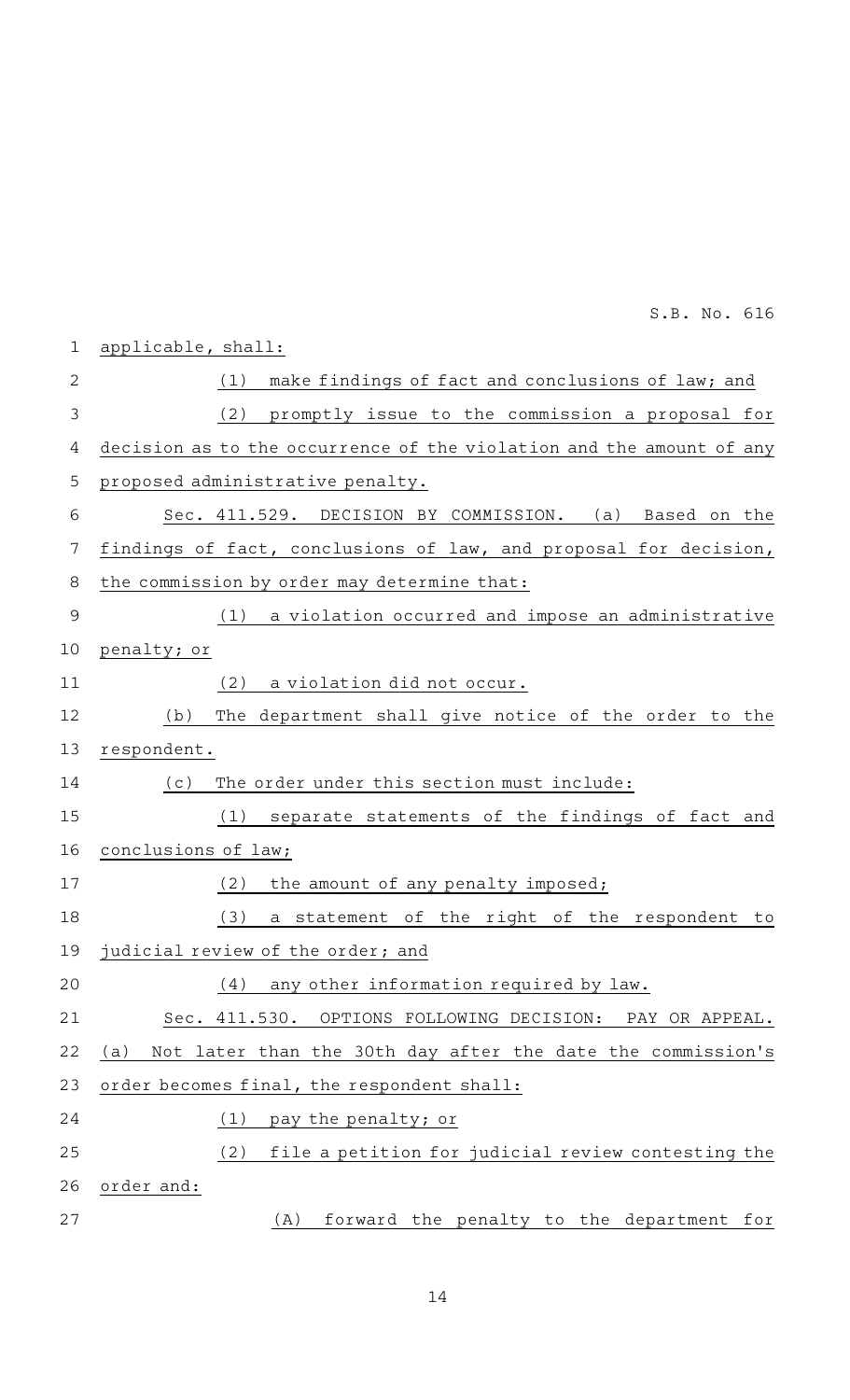deposit in an escrow account; or  $(B)$  qive the department a supersedeas bond in a form approved by the department that:  $(i)$  is for the amount of the penalty; and (ii) is effective until judicial review of the decision is final. (b) A respondent who is financially unable to comply with Subsection (a)(2) is entitled to judicial review if the respondent files with the court, as part of the respondent's petition for judicial review, a sworn statement that the respondent is unable to meet the requirements of Subsection (a)(2). Sec. 411.531. COLLECTION OF PENALTY. If the person on whom the administrative penalty is imposed violates Section 411.530(a), the department or the attorney general may bring an action to collect the penalty. Sec. 411.532. REMITTANCE OF PENALTY AND INTEREST. (a) If, after judicial review, the administrative penalty is reduced or not imposed, the department shall:  $(1)$  remit to the person the appropriate amount, plus accrued interest, if the person paid the amount of the penalty; or  $(2)$  execute a release of the bond, if the person posted a supersedeas bond. (b) The interest paid under Subsection (a)(1) is accrued at the rate charged on loans to depository institutions by the New York Federal Reserve Bank. The interest shall be paid for the period beginning on the date the penalty is paid to the department and ending on the date the penalty is remitted. 1 2 3 4 5 6 7 8 9 10 11 12 13 14 15 16 17 18 19 20 21 22 23 24 25 26 27

S.B. No. 616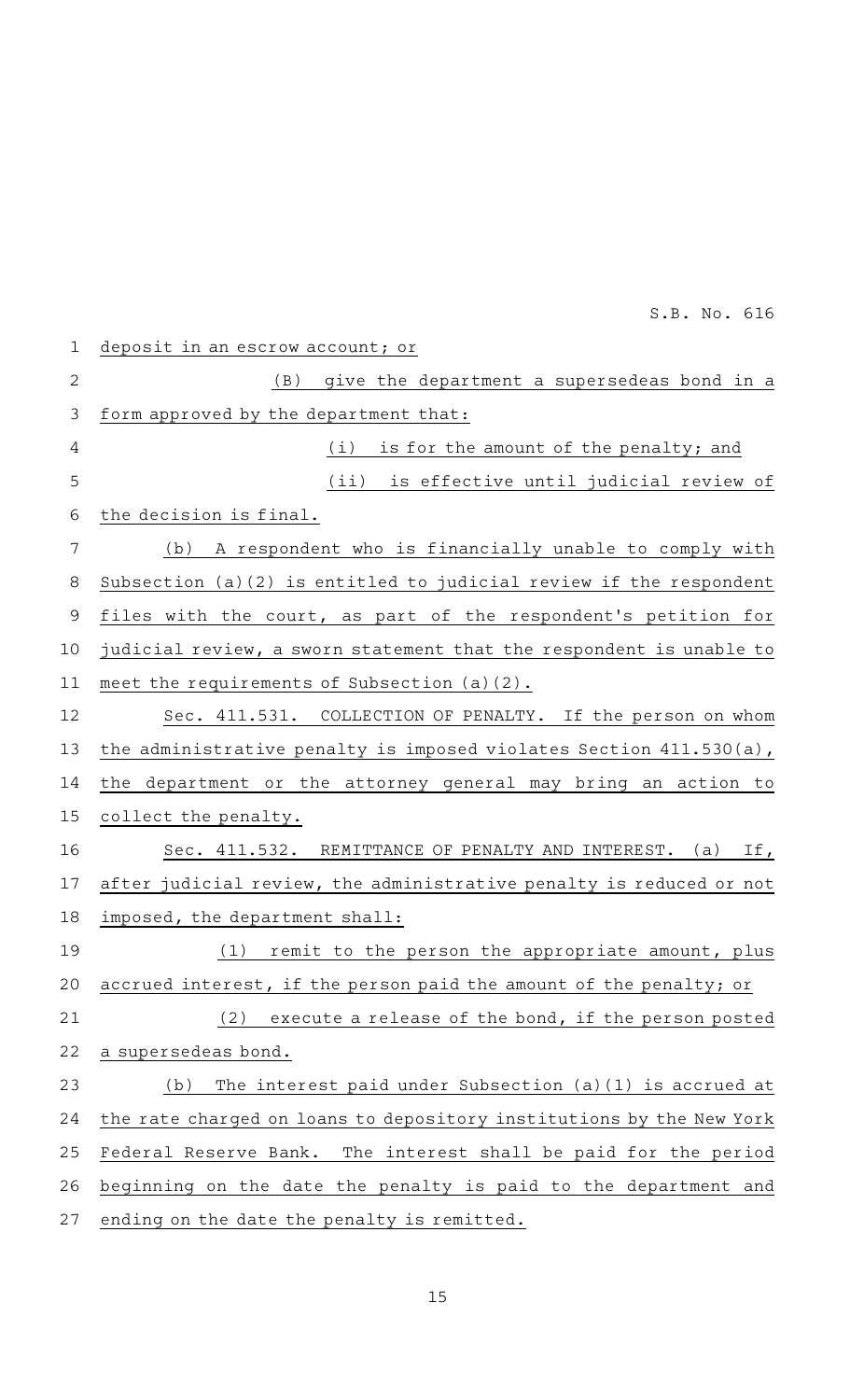Sec. 411.533. ADMINISTRATIVE PROCEDURE. (a) The commission by rule shall prescribe procedures for the determination and appeal of a decision to impose an administrative penalty. (b) A proceeding under this subchapter to impose an administrative penalty is a contested case under Chapter [2001](http://www.statutes.legis.state.tx.us/GetStatute.aspx?Code=GV&Value=2001&Date=5/27/2019). SECTION 3.003. Section [1956.151](http://www.statutes.legis.state.tx.us/GetStatute.aspx?Code=OC&Value=1956.151&Date=5/27/2019), Occupations Code, is amended to read as follows: Sec. 1956.151. DENIAL OF CERTIFICATE; DISCIPLINARY ACTION. The commission [department] shall deny an application for a certificate of registration, suspend or revoke a certificate of registration, or reprimand a person who is registered under this chapter if the person: (1) obtains a certificate of registration by means of fraud, misrepresentation, or concealment of a material fact; (2) sells, barters, or offers to sell or barter a certificate of registration; (3) violates a provision of this chapter or a rule adopted under this chapter; or (4) violates Section [1956.021.](http://www.statutes.legis.state.tx.us/GetStatute.aspx?Code=OC&Value=1956.021&Date=5/27/2019) SECTION 3.004. Sections  $548.405(a)$  $548.405(a)$ , (c), and (g), Transportation Code, are amended to read as follows: (a) The commission [department] may deny a person's application for a certificate, revoke or suspend the certificate of a person, inspection station, or inspector, place on probation a person who holds a suspended certificate, or reprimand a person who holds a certificate if: (1) the station or inspector conducts an inspection, 1 2 3 4 5 6 7 8 9 10 11 12 13 14 15 16 17 18 19 20 21 22 23 24 25 26 27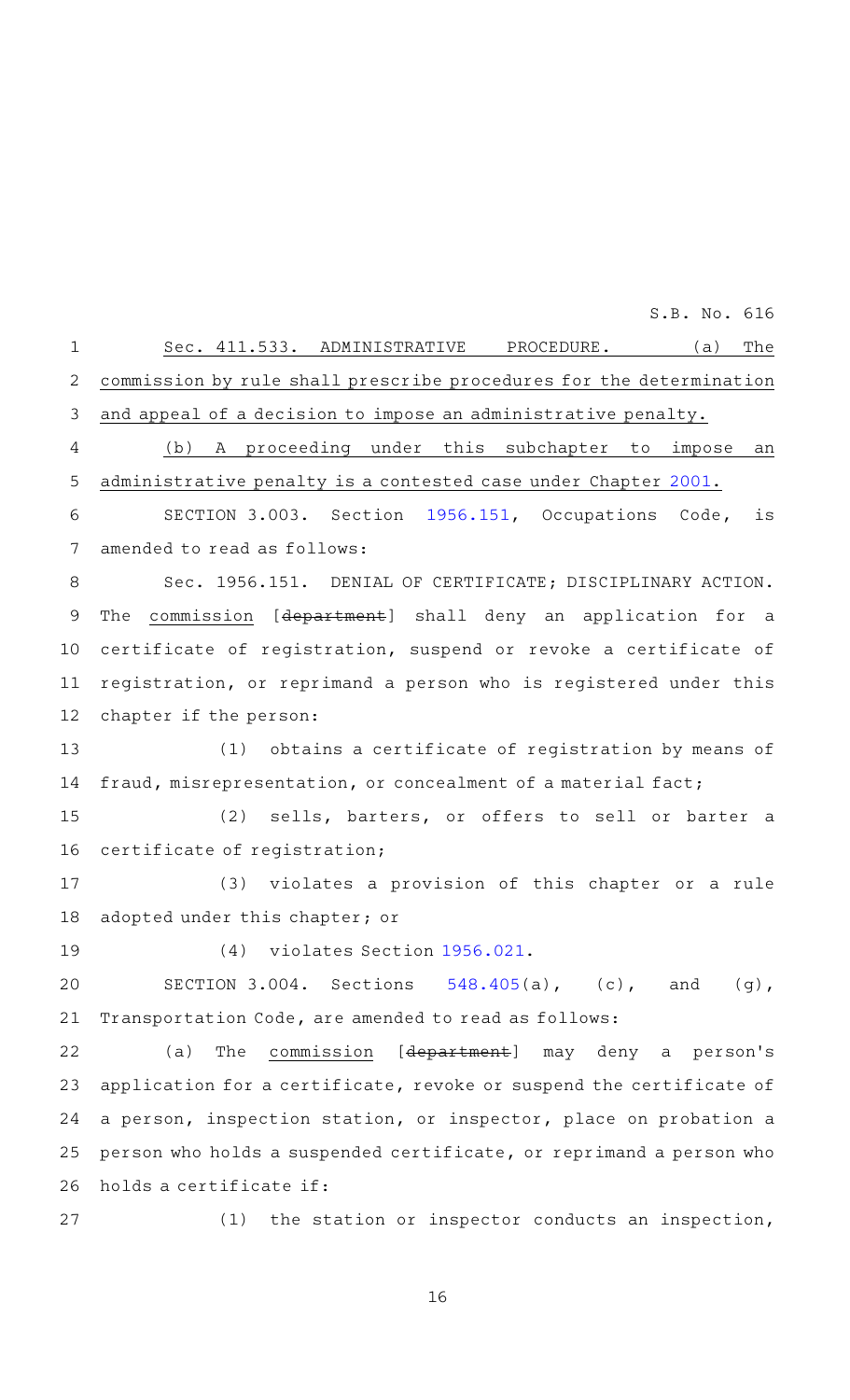fails to conduct an inspection, or issues a certificate: 1

(A) in violation of this chapter or a rule adopted under this chapter; or 2 3

(B) without complying with the requirements of this chapter or a rule adopted under this chapter; 4 5

 $(2)$  the person, station, or inspector commits an offense under this chapter or violates this chapter or a rule adopted under this chapter; 6 7 8

(3) the applicant or certificate holder does not meet the standards for certification under this chapter or a rule adopted under this chapter; 9 10 11

(4) the station or inspector does not maintain the qualifications for certification or does not comply with a certification requirement under this subchapter [Subchapter G]; 12 13 14

(5) the certificate holder or the certificate holder's agent, employee, or representative commits an act or omission that would cause denial, revocation, or suspension of a certificate to an individual applicant or certificate holder; or 15 16 17 18

(6) the station or inspector does not pay a fee required by Subchapter  $H[\rightarrow \Theta \rightarrow$ 19 20

 $[$   $(7)$  the inspector or owner of an inspection station is convicted of a: 21 22

23

 $[A]$  felony or Class A or Class B misdemeanor;

 $[$   $($ B $)$  similar crime under the jurisdiction of another state or the federal government that is punishable to the same extent as a felony or a Class A or Class B misdemeanor in this state; or 24 25 26 27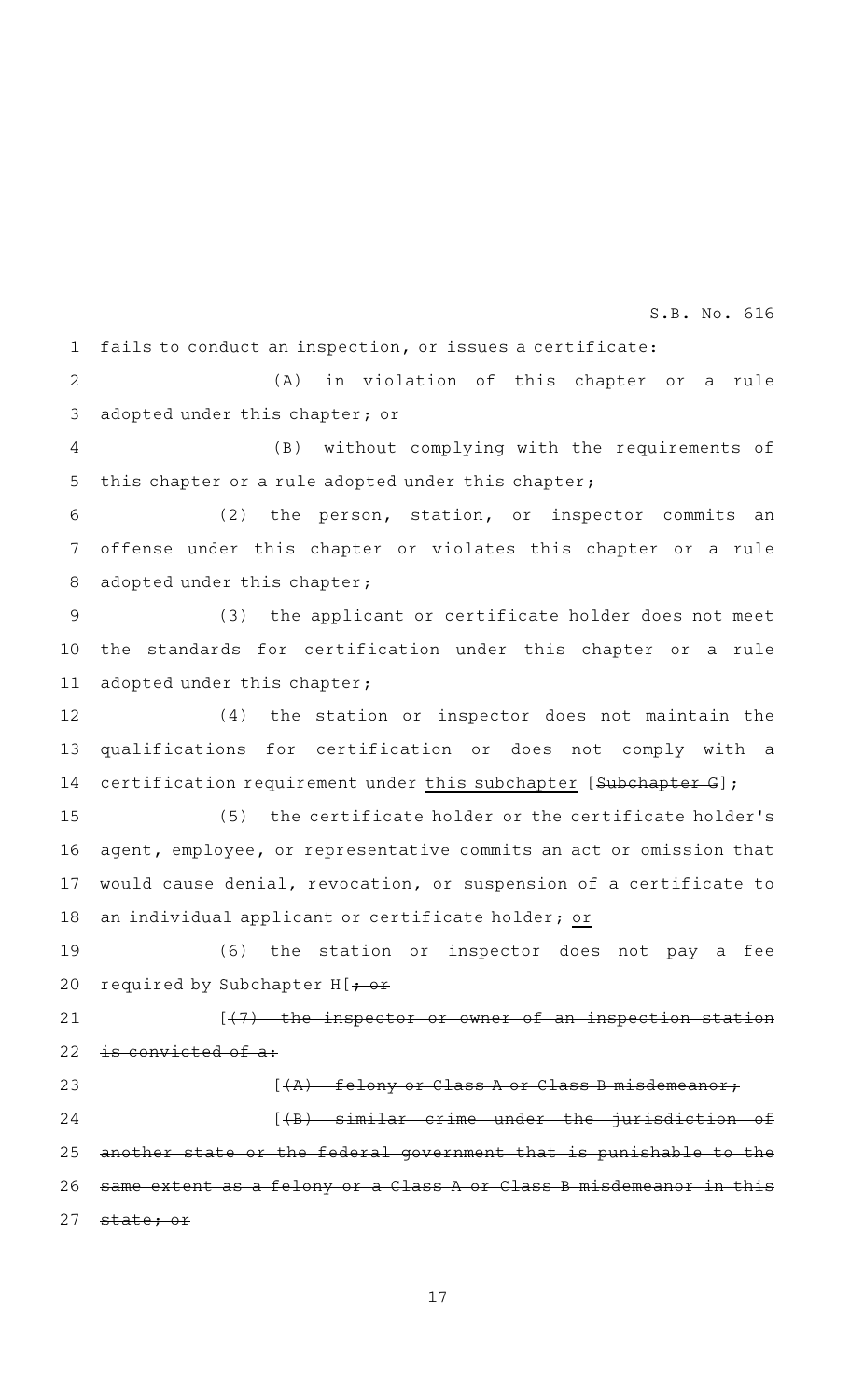$\begin{array}{cccc} \text{[}+\text{C)} & \text{erime} & \text{under the} & \text{inductor} & \text{of} & \text{another} \end{array}$ state or the federal government that would be a felony or a Class A Class B misdemeanor if the crime were committed in this state]. (c) If the commission [department] suspends a certificate because of a violation of Subchapter F, the suspension must be for a period of not less than six months. [The suspension may not be probated or deferred.] (g) The commission  $[*department*]$  may not suspend, revoke, or deny all certificates of a person who holds more than one inspection station certificate based on a suspension, revocation, or denial of one of that person's inspection station certificates without proof of culpability related to a prior action under this subsection. SECTION 3.005. Subchapter G, Chapter [548,](http://www.statutes.legis.state.tx.us/GetStatute.aspx?Code=TN&Value=548&Date=5/27/2019) Transportation Code, is amended by adding Section 548.4055 to read as follows: Sec. 548.4055. RULES REGARDING CRIMINAL CONVICTIONS. The commission shall adopt rules necessary to comply with Chapter [53](http://www.statutes.legis.state.tx.us/GetStatute.aspx?Code=OC&Value=53&Date=5/27/2019), Occupations Code, with respect to the certification of persons under this subchapter. The commission 's rules must list the specific offenses for each category of persons regulated under this subchapter for which a conviction would constitute grounds for the commission to take action under Section [53.021](http://www.statutes.legis.state.tx.us/GetStatute.aspx?Code=OC&Value=53.021&Date=5/27/2019), Occupations Code. SECTION 3.006. Sections [548.407\(](http://www.statutes.legis.state.tx.us/GetStatute.aspx?Code=TN&Value=548.407&Date=5/27/2019)d) and (e), Transportation 1 2 3 4 5 6 7 8 9 10 11 12 13 14 15 16 17 18 19 20 21 22

(d) The commission [department] may provide that a revocation or suspension takes effect on receipt of notice under Subsection (b) if the commission [department] finds that the action is necessary to prevent or remedy a threat to public health, safety, 24 25 26 27

Code, are amended to read as follows:

23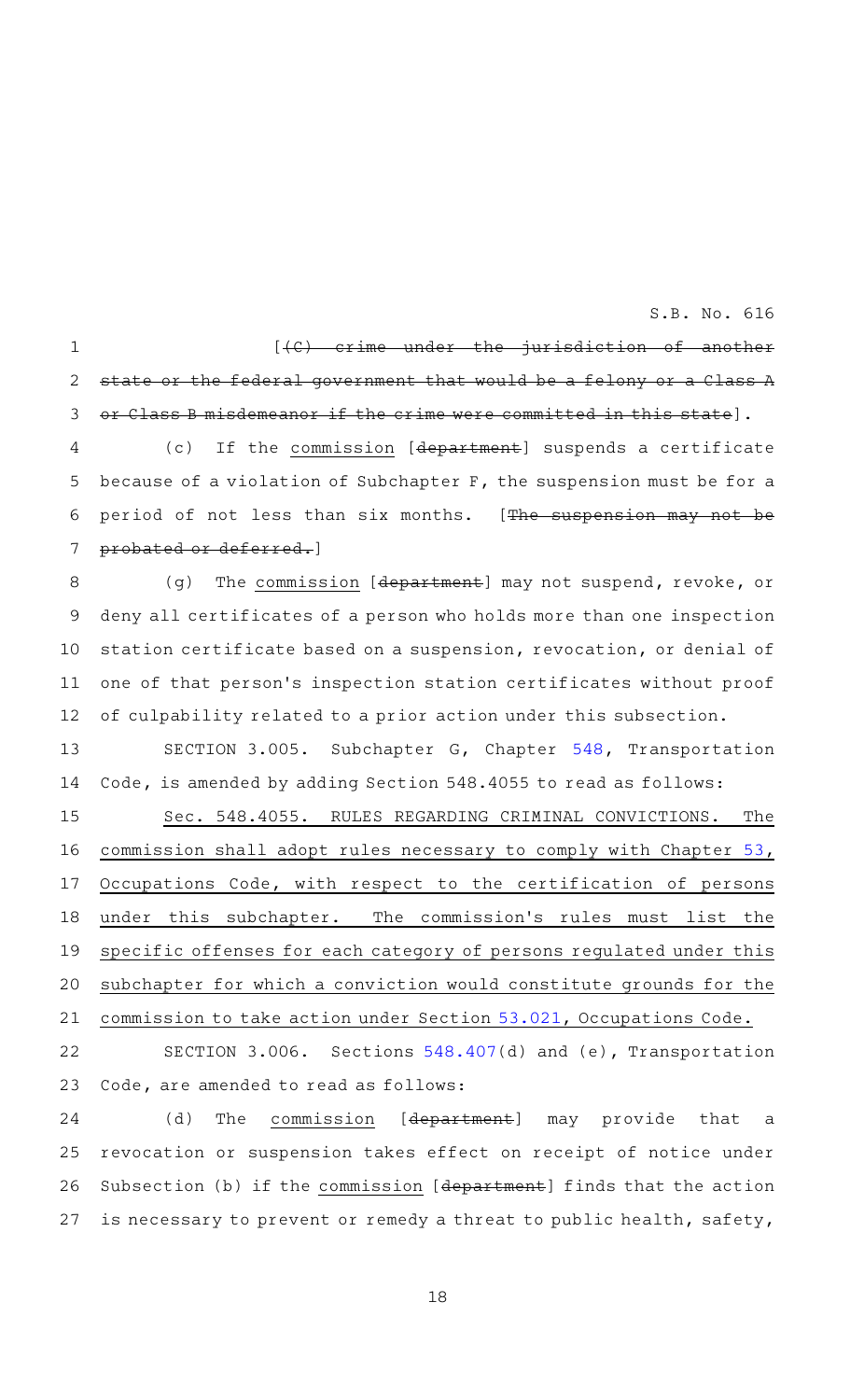or welfare. Violations that present a threat to public health, safety, or welfare include: 1 2

(1) issuing a passing vehicle inspection report or submitting inspection information to the department 's database with knowledge that the issuance or submission is in violation of this chapter or rules adopted under this chapter; 3 4 5 6

(2) falsely or fraudulently representing to the owner or operator of a vehicle that equipment inspected or required to be inspected must be repaired, adjusted, or replaced for the vehicle to pass an inspection; 7 8 9 10

(3) issuing a vehicle inspection report or submitting inspection information to the department 's database: 11 12

(A) without authorization to issue the report or submit the information; or 13 14

15

 $(B)$  without inspecting the vehicle;

(4) issuing a passing vehicle inspection report or submitting inspection information to the department 's database for a vehicle with knowledge that the vehicle has not been repaired, adjusted, or corrected after an inspection has shown a repair, adjustment, or correction to be necessary; 16 17 18 19 20

(5) knowingly issuing a passing vehicle inspection report or submitting inspection information to the department 's database: 21 22 23

(A) for a vehicle without conducting an inspection of each item required to be inspected; or 24 25

(B) for a vehicle that is missing an item required to be inspected or that has an item required to be 26 27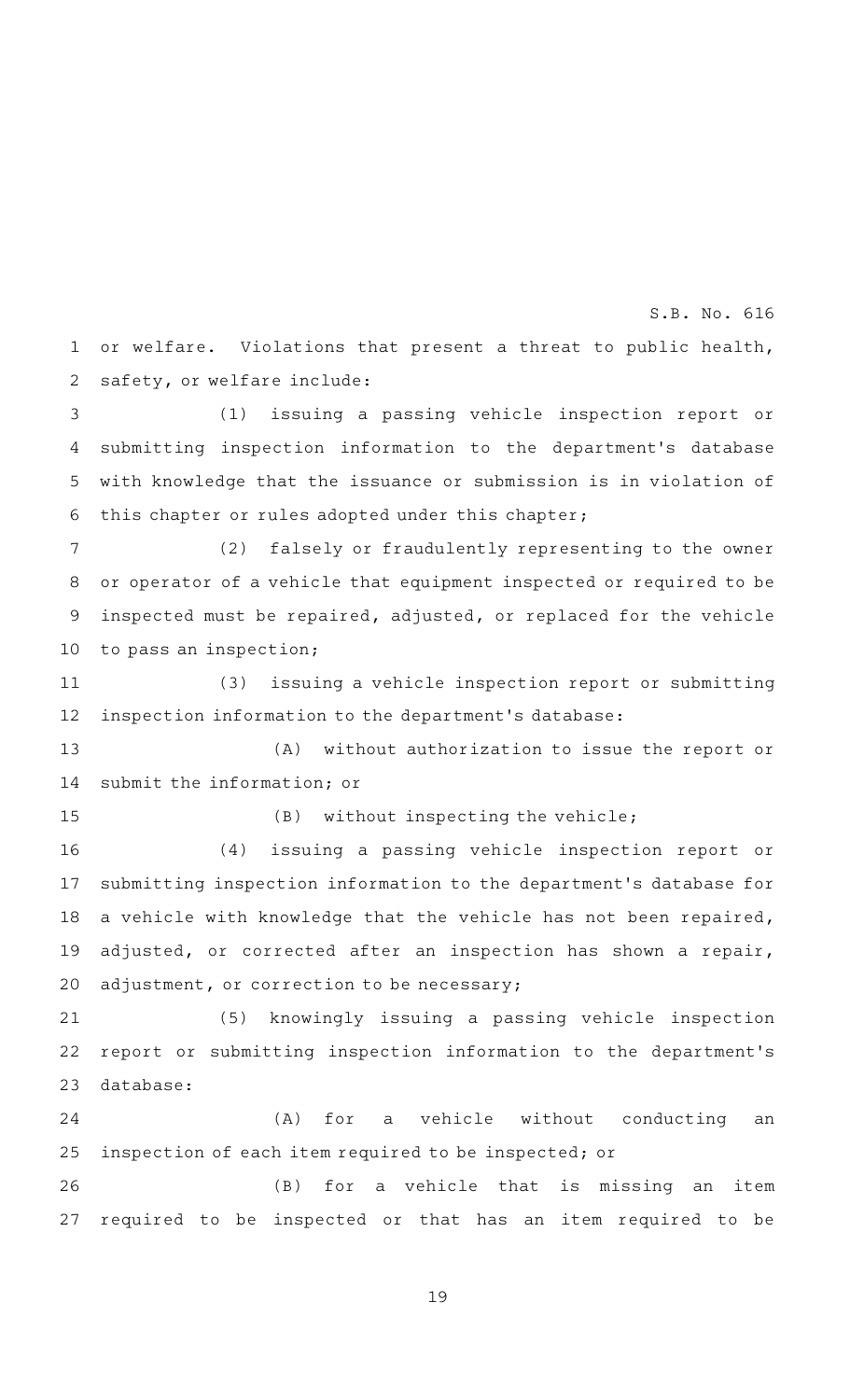inspected that is not in compliance with state law or department rules; 1 2

(6) refusing to allow a vehicle's owner to have a qualified person of the owner 's choice make a required repair, adjustment, or correction; 3 4 5

(7) charging for an inspection an amount greater than the authorized fee; 6 7

8

(8) a violation of Subchapter  $F$ ;

(9) a violation of Section [548.603;](http://www.statutes.legis.state.tx.us/GetStatute.aspx?Code=TN&Value=548.603&Date=5/27/2019) or 9

(10) a conviction of a felony or a Class A or B misdemeanor that directly relates to or affects the duties or responsibilities of a vehicle inspection station or inspector or a conviction of a similar crime under the jurisdiction of another state or the federal government. 10 11 12 13 14

(e) The commission may adopt rules to implement this section.  $[For$  purposes of Subsection  $(d)$  (10), a person convicted of an offense if a court enters against the adjudication of the person's quilt, including an order or deferred adjudication.] 15 16 17 18 19

SECTION 3.007. Subchapter G, Chapter [548,](http://www.statutes.legis.state.tx.us/GetStatute.aspx?Code=TN&Value=548&Date=5/27/2019) Transportation Code, is amended by adding Section 548.410 to read as follows: 20 21

Sec. 548.410. EXPIRATION OF CERTIFICATE. A certificate issued to an inspector or an inspection station under this subchapter expires as determined by the department under Section 411.511, Government Code, but not later than the second anniversary of the date the certificate is issued. 22 23 24 25 26

SECTION 3.008. Section [548.506,](http://www.statutes.legis.state.tx.us/GetStatute.aspx?Code=TN&Value=548.506&Date=5/27/2019) Transportation Code, is 27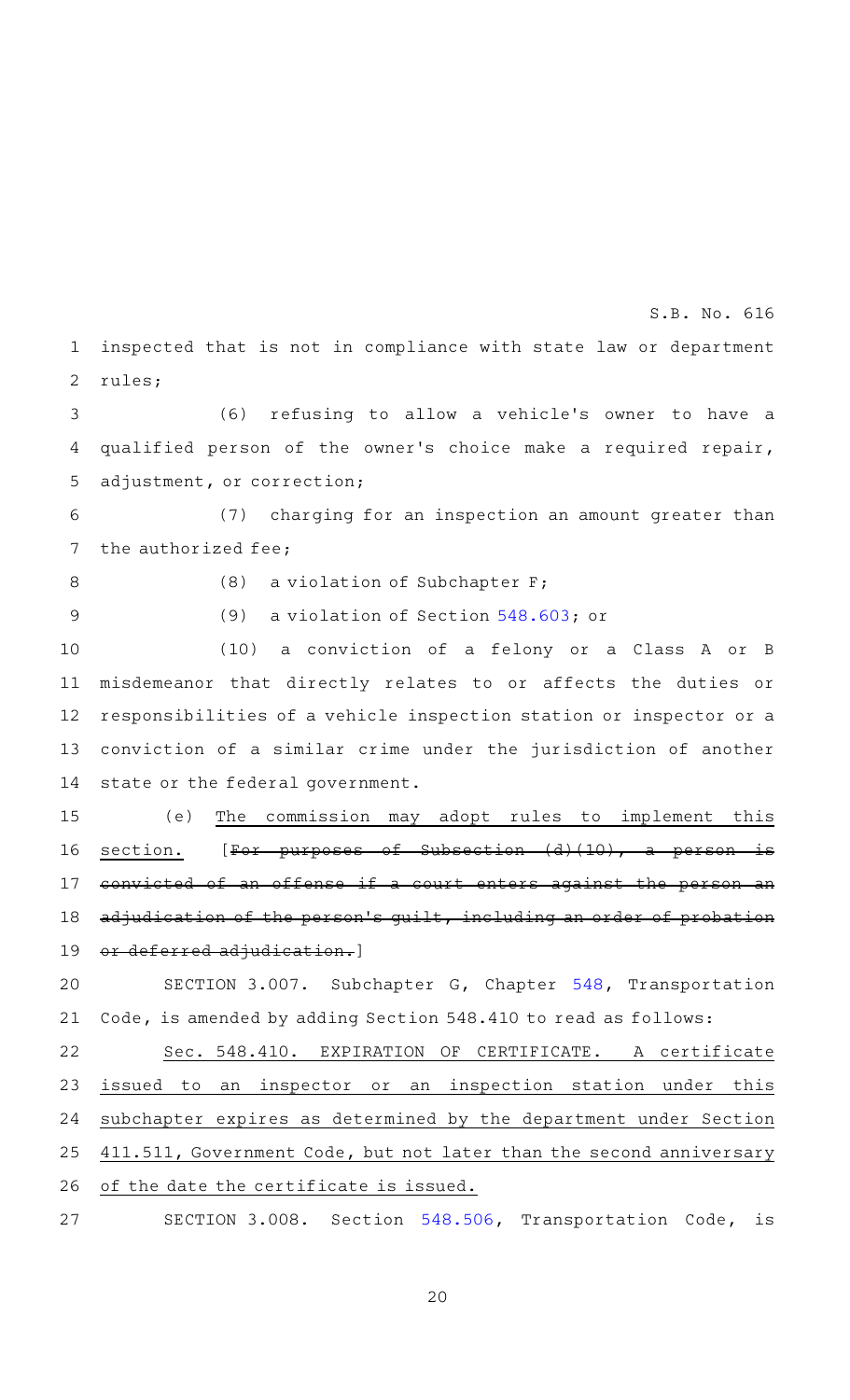| $\mathbf 1$    | amended to read as follows:                                                   |
|----------------|-------------------------------------------------------------------------------|
| $\overline{2}$ | Sec. 548.506. FEE FOR CERTIFICATION AS INSPECTOR. (a)<br>The                  |
| 3              | commission by rule shall establish reasonable and necessary fees              |
| 4              | for certification as an inspector.                                            |
| 5              | (b) The fees established under this section may not be less                   |
| 6              | than an amount equal to:                                                      |
| 7              | (1) [An applicant for certification as an inspector                           |
| 8              | must submit with the applicant's first application a fee of] \$25 for         |
| 9              | initial certification until August 31 of the even-numbered year               |
| 10             | following the date of certification; and                                      |
| 11             | $(2)$ [. To be certified after August 31 of that year,                        |
| 12             | the applicant must pay] \$25 as a certificate fee for each subsequent         |
| 13             | two-year period.                                                              |
| 14             | SECTION 3.009. Section 548.507, Transportation Code, is                       |
| 15             | amended to read as follows:                                                   |
| 16             | Sec. 548.507. FEE FOR CERTIFICATION AS INSPECTION STATION.                    |
| 17             | commission by rule shall establish reasonable<br>(a)<br>The<br>and            |
| 18             | necessary fees for certification as an inspection station.                    |
| 19             | (b) The fees established under this section may not be less                   |
| 20             | than:                                                                         |
| 21             | $(1)$ except [ $\sqrt{E \times \sqrt{E}}$ ] as provided by Subdivision (2) or |
| 22             | (3):                                                                          |
| 23             | $[Subsection (b) or (c), after an application]$<br>(A)                        |
| 24             | for certification as an inspection station is notified that the               |
| 25             | application will be approved, the applicant must pay a fee of $]$ \$100       |
| 26             | for certification until August 31 of the odd-numbered year after              |
| 27             | the date of appointment as an inspection station; and                         |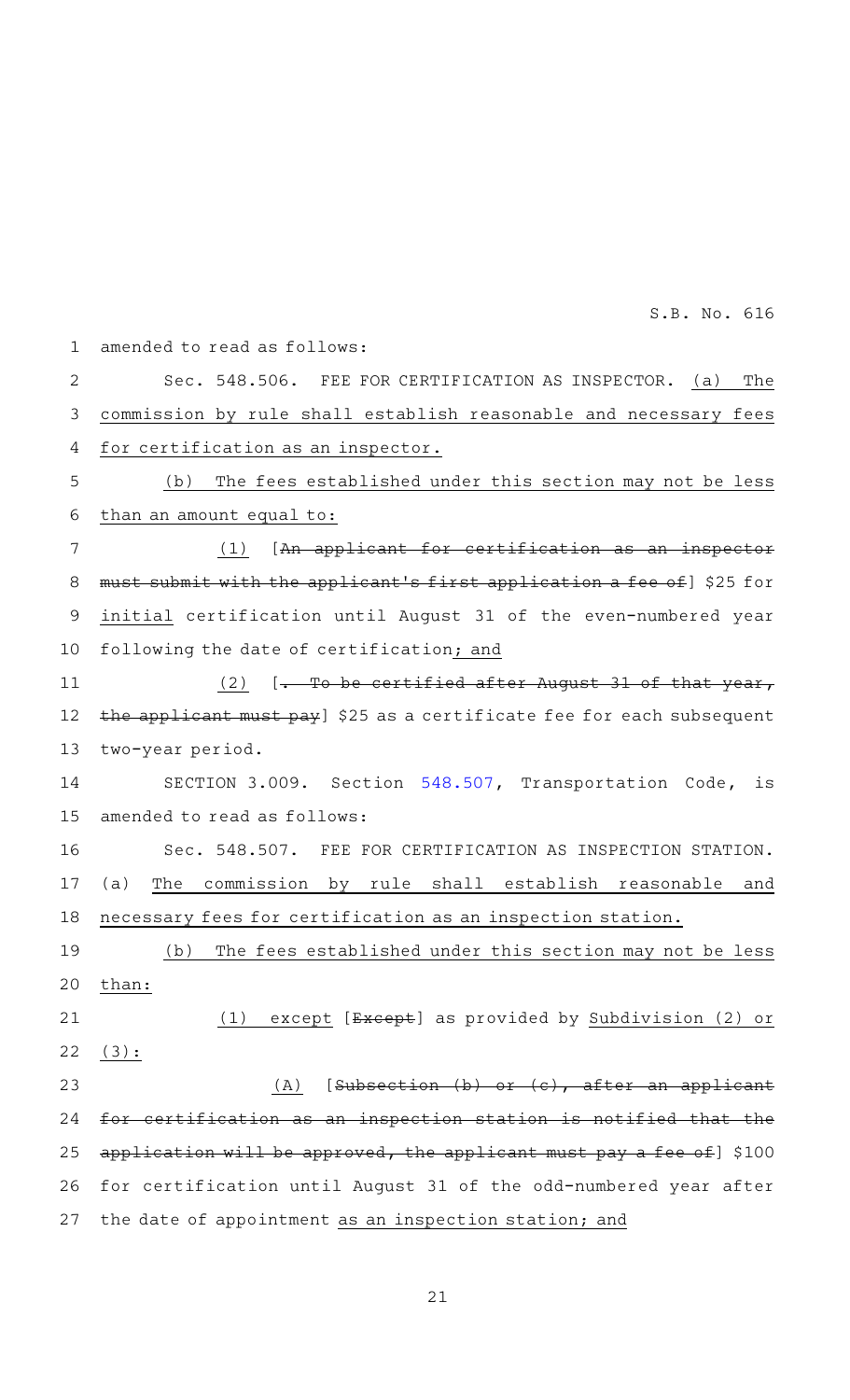$(B)$  [. To be certified after August 31 of that year, the applicant must pay a fee of] \$100 for certification for each subsequent two-year period; (2) if  $[-(b)$  If an applicant for certification as an inspection station has been convicted of a violation of this chapter relating to an emissions inspection under Subchapter F:  $(A)$  [, after notification that the application will be approved, the applicant must pay a fee of] \$500 for certification until August 31 of the odd-numbered year after the date of appointment as an inspection station; and  $(B)$  [. To be certified after August 31 of that year, the applicant must pay a fee of] \$100 for certification for each subsequent two-year period; and (3) if  $[-(c)$  If an applicant for certification as an inspection station has been convicted of two or more violations of this chapter relating to an emissions inspection under Subchapter F:  $(A)$  [, after notification that the application will be approved, the applicant must pay a fee of] \$1,500 for certification until August 31 of the odd-numbered year after the date of appointment as an inspection station; and  $(B)$  [. To be certified after August 31 of that year, the applicant must pay a fee of] \$100 for certification for each subsequent two-year period. SECTION 3.010. The following provisions are repealed: (1) Sections  $1956.014(b)$  $1956.014(b)$  and (c), Occupations Code; (2) Sections  $1956.041(b-2)$  $1956.041(b-2)$ , (c), (d), (e), and (f), 1 2 3 4 5 6 7 8 9 10 11 12 13 14 15 16 17 18 19 20 21 22 23 24 25 26 27

S.B. No. 616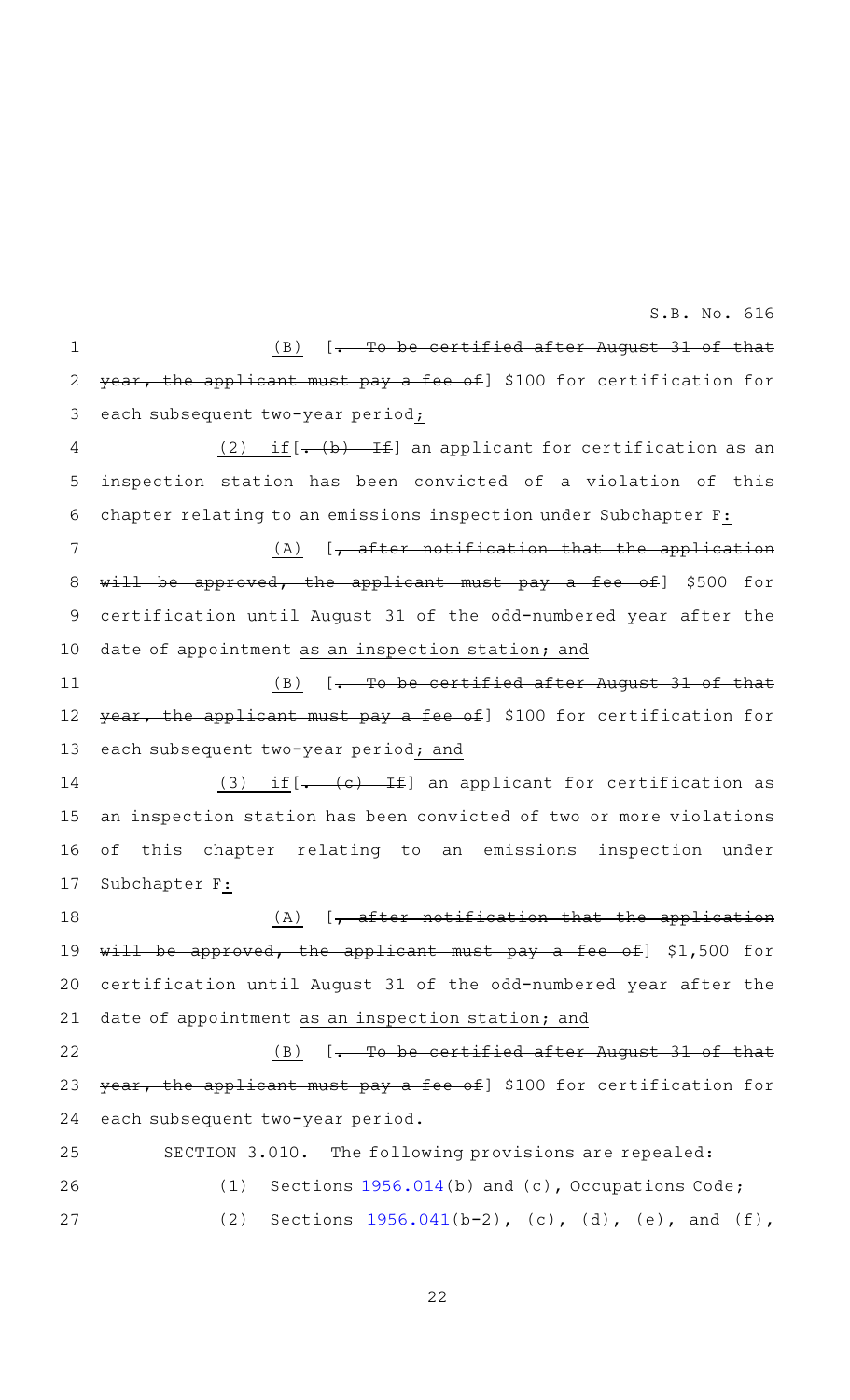Occupations Code; 1

(3) Section  $1956.152$ , Occupations Code; (4) Sections  $548.405(b)$  $548.405(b)$ , (h), and (i), Transportation Code; (5) Section [548.406,](http://www.statutes.legis.state.tx.us/GetStatute.aspx?Code=TN&Value=548.406&Date=5/27/2019) Transportation Code; (6) Sections  $548.407(f)$  $548.407(f)$ , (g), (h), (i), (j), (k), and 2 3 4 5 6

(l), Transportation Code; and 7

8

(7) Section [548.409,](http://www.statutes.legis.state.tx.us/GetStatute.aspx?Code=TN&Value=548.409&Date=5/27/2019) Transportation Code.

SECTION 3.011. As soon as practicable after the effective date of this Act, the Public Safety Commission shall adopt rules necessary to implement the changes in law made by this Act to Chapter [411](http://www.statutes.legis.state.tx.us/GetStatute.aspx?Code=GV&Value=411&Date=5/27/2019), Government Code, Chapter [1956](http://www.statutes.legis.state.tx.us/GetStatute.aspx?Code=OC&Value=1956&Date=5/27/2019), Occupations Code, and Chapter [548,](http://www.statutes.legis.state.tx.us/GetStatute.aspx?Code=TN&Value=548&Date=5/27/2019) Transportation Code. 9 10 11 12 13

SECTION 3.012. Section [411.0891](http://www.statutes.legis.state.tx.us/GetStatute.aspx?Code=GV&Value=411.0891&Date=5/27/2019), Government Code, and Sections [548.405](http://www.statutes.legis.state.tx.us/GetStatute.aspx?Code=TN&Value=548.405&Date=5/27/2019) and [548.407](http://www.statutes.legis.state.tx.us/GetStatute.aspx?Code=TN&Value=548.407&Date=5/27/2019), Transportation Code, as amended by this Act, apply only to an application for the issuance or renewal of a license submitted on or after the effective date of this Act. An application for the issuance or renewal of a license submitted before that date is governed by the law in effect on the date the application was submitted, and the former law is continued in effect for that purpose. 14 15 16 17 18 19 20 21

SECTION 3.013. Section [548.405](http://www.statutes.legis.state.tx.us/GetStatute.aspx?Code=TN&Value=548.405&Date=5/27/2019)(c), Transportation Code, as amended by this Act, applies only to a person placed on probation on or after the effective date of this Act. A person placed on probation before the effective date of this Act is governed by the law in effect on the date the person was placed on probation, and the former law is continued in effect for that purpose. 22 23 24 25 26 27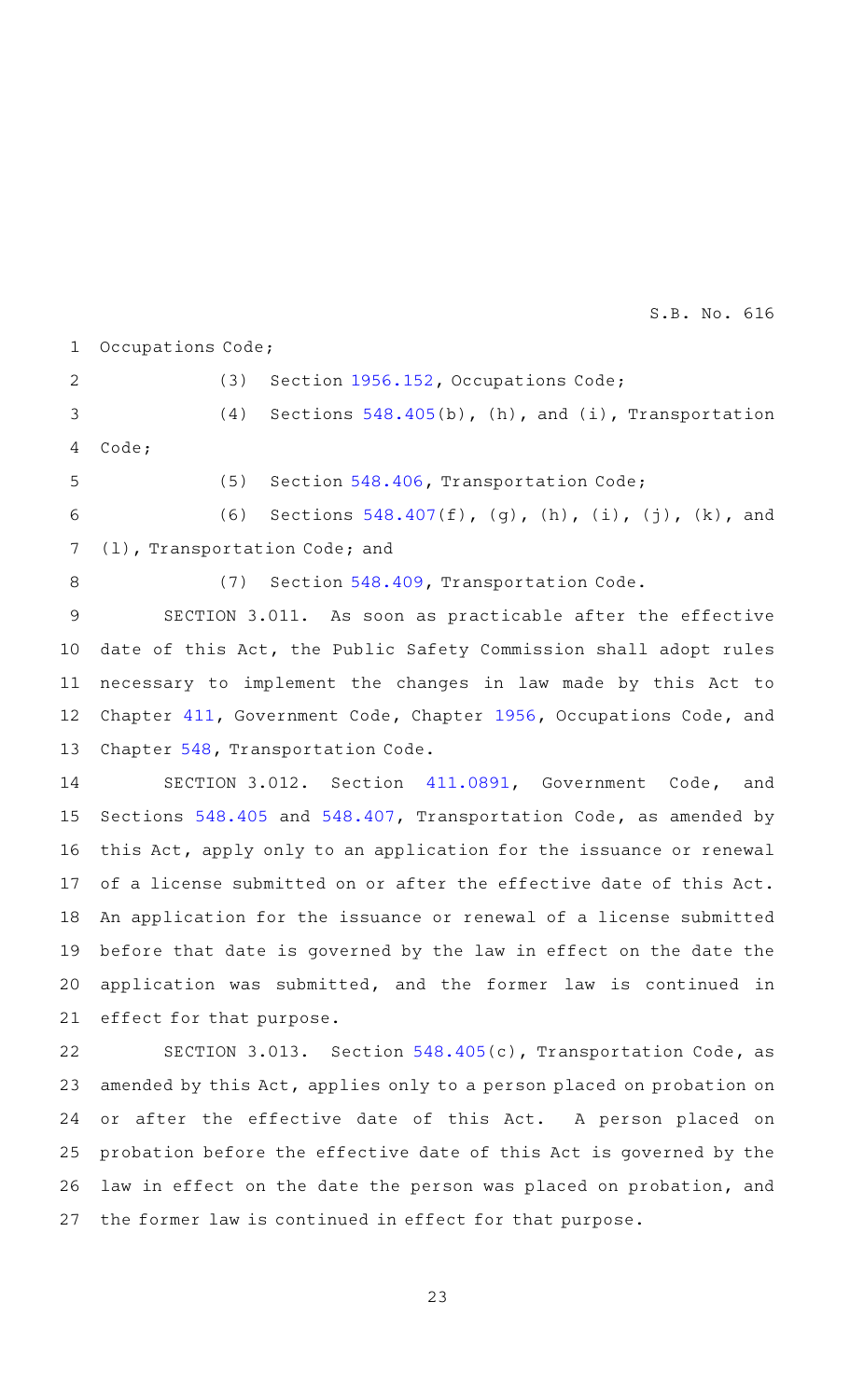SECTION 3.014. Section [1956.041](http://www.statutes.legis.state.tx.us/GetStatute.aspx?Code=OC&Value=1956.041&Date=5/27/2019), Occupations Code, and Sections [548.405](http://www.statutes.legis.state.tx.us/GetStatute.aspx?Code=TN&Value=548.405&Date=5/27/2019) and [548.407](http://www.statutes.legis.state.tx.us/GetStatute.aspx?Code=TN&Value=548.407&Date=5/27/2019), Transportation Code, as amended by this Act, apply only to a proceeding initiated on or after the effective date of this Act. A proceeding initiated before the effective date of this Act is governed by the law in effect on the date the proceeding was initiated, and the former law is continued in effect for that purpose. 1 2 3 4 5 6 7

8

ARTICLE 4. CERTAIN PROGRAMS REGULATING CONTROLLED SUBSTANCES,

9

PRECURSOR CHEMICALS, AND LABORATORY APPARATUSES

SECTION  $4.001$ . Sections  $481.077(c)$  $481.077(c)$ , (i), and (k), Health and Safety Code, are amended to read as follows: 10 11

(c) This section does [and Section [481.078](http://www.statutes.legis.state.tx.us/GetStatute.aspx?Code=HS&Value=481.078&Date=5/27/2019) do] not apply to a person to whom a registration has been issued by the Federal Drug Enforcement Agency or who is exempt from such registration. 12 13 14

(i) A manufacturer, wholesaler, retailer, or other person who [receives from a source outside this state a chemical precursor subject to Subsection (a) or who] discovers a loss or theft of a chemical precursor subject to Subsection (a) shall: 15 16 17 18

 $(1)$  submit a report of the transaction to the director in accordance with department rule; and 19 20

21

 $(2)$  include in the report:

(A) any difference between the amount of the chemical precursor actually received and the amount of the chemical precursor shipped according to the shipping statement or invoice; or 22 23 24 25

26

27

24

 $(B)$  the amount of the loss or theft.

 $(k)$  A [Unless the person is the holder of only a permit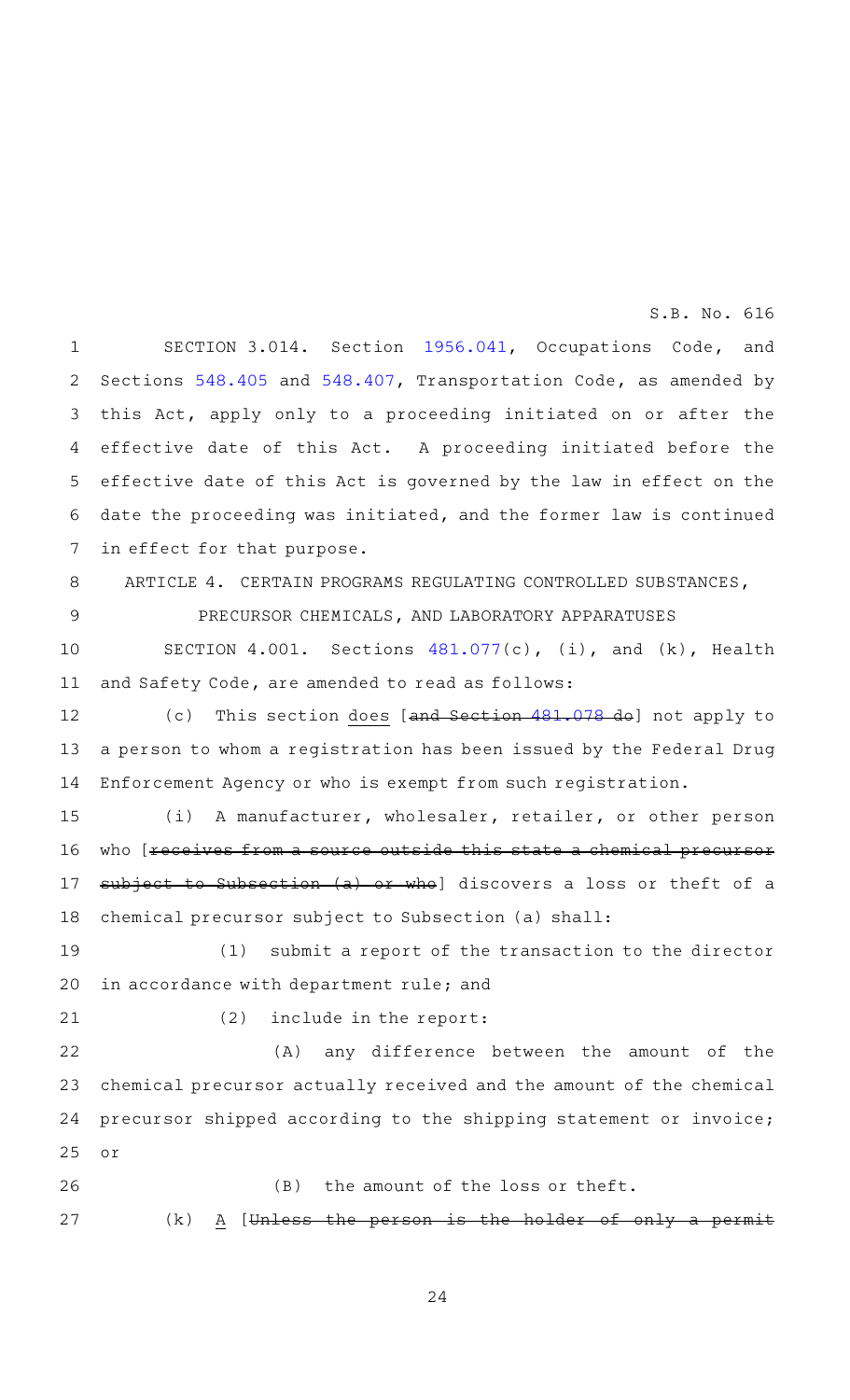issued under Section [481.078\(](http://www.statutes.legis.state.tx.us/GetStatute.aspx?Code=HS&Value=481.078&Date=5/27/2019)b)(1), a] manufacturer, wholesaler, retailer, or other person who sells, transfers, or otherwise furnishes any chemical precursor subject to Subsection (a) $<sub>r</sub>$  or a</sub>  $[permit - holder<sub>r</sub>]$  commercial purchaser $[\frac{1}{r}]$  or other person who receives a chemical precursor subject to Subsection (a): 1 2 3 4 5

(1) shall maintain records and inventories in accordance with rules established by the director; 6 7

(2) shall allow a member of the department or a peace officer to conduct audits and inspect records of purchases and sales and all other records made in accordance with this section at any reasonable time; and 8 9 10 11

(3) may not interfere with the audit or with the full and complete inspection or copying of those records. 12 13

SECTION 4.002. The heading to Section [481.080](http://www.statutes.legis.state.tx.us/GetStatute.aspx?Code=HS&Value=481.080&Date=5/27/2019), Health and Safety Code, is amended to read as follows: 14 15

Sec. 481.080. CHEMICAL LABORATORY APPARATUS RECORD-KEEPING REQUIREMENTS [AND PENALTIES]. 16 17

SECTION  $4.003$ . Sections  $481.080(d)$  $481.080(d)$ , (j), and (l), Health and Safety Code, are amended to read as follows: 18 19

(d) This section does [and Section [481.081](http://www.statutes.legis.state.tx.us/GetStatute.aspx?Code=HS&Value=481.081&Date=5/27/2019) do] not apply to a person to whom a registration has been issued by the Federal Drug Enforcement Agency or who is exempt from such registration. 20 21 22

(j) A manufacturer, wholesaler, retailer, or other person who [receives from a source outside this state a chemical laboratory apparatus subject to Subsection (a) or who] discovers a loss or theft of such an apparatus shall: 23 24 25 26

(1) submit a report of the transaction to the director 27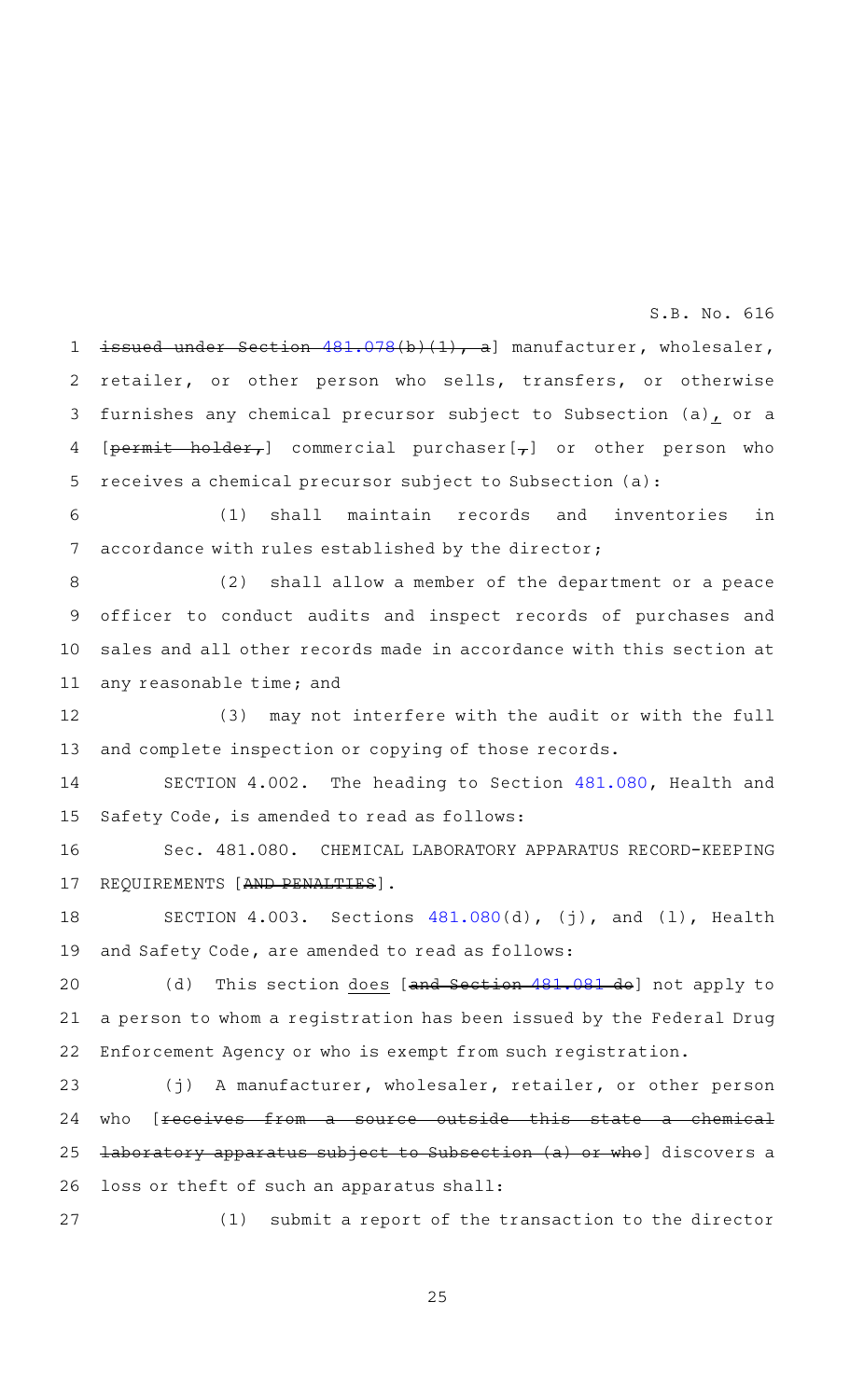in accordance with department rule; and 1

2

 $(2)$  include in the report:

(A) any difference between the number of the apparatus actually received and the number of the apparatus shipped according to the shipping statement or invoice; or 3 4 5

(B) the number of the loss or theft. 6

(1) This subsection applies to a manufacturer, wholesaler, retailer, or other person who sells, transfers, or otherwise furnishes any chemical laboratory apparatus subject to Subsection (a) and to a [ $permit-holder$  ] commercial purchaser[ $\tau$ ] or other person who receives such an apparatus [unless the person is the holder of only a permit issued under Section [481.081\(](http://www.statutes.legis.state.tx.us/GetStatute.aspx?Code=HS&Value=481.081&Date=5/27/2019)b)(1)]. A person covered by this subsection: 7 8 9 10 11 12 13

(1) shall maintain records and inventories in accordance with rules established by the director; 14 15

(2) shall allow a member of the department or a peace officer to conduct audits and inspect records of purchases and sales and all other records made in accordance with this section at any reasonable time; and 16 17 18 19

(3) may not interfere with the audit or with the full and complete inspection or copying of those records. 20 21

SECTION 4.004. Section [481.111](http://www.statutes.legis.state.tx.us/GetStatute.aspx?Code=HS&Value=481.111&Date=5/27/2019)(a), Health and Safety Code, is amended to read as follows: 22 23

(a) The provisions of this chapter relating to the possession and distribution of peyote do not apply to the use of peyote by a member of the Native American Church in bona fide religious ceremonies of the church or to  $[-$  However, a person who 24 25 26 27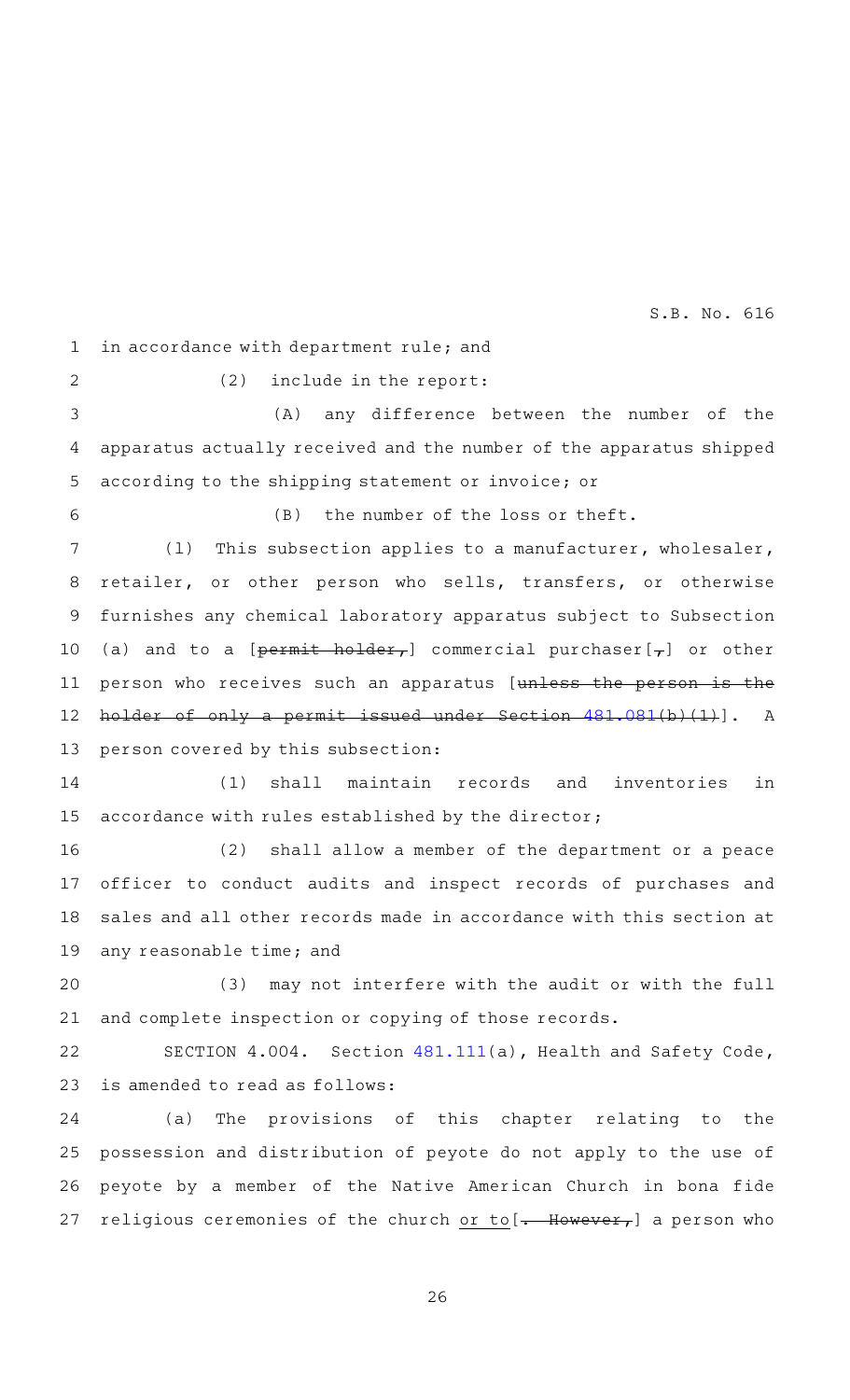supplies the substance to the church [must register and maintain appropriate records of receipts and disbursements in accordance with rules adopted by the director]. An exemption granted to a member of the Native American Church under this section does not apply to a member with less than 25 percent Indian blood. 1 2 3 4 5

SECTION 4.005. Section [481.136](http://www.statutes.legis.state.tx.us/GetStatute.aspx?Code=HS&Value=481.136&Date=5/27/2019)(a), Health and Safety Code, is amended to read as follows: 6 7

(a) A person commits an offense if the person sells, transfers, furnishes, or receives a chemical precursor subject to Section [481.077\(](http://www.statutes.legis.state.tx.us/GetStatute.aspx?Code=HS&Value=481.077&Date=5/27/2019)a) and the person: 8 9 10

(1) [does not hold a chemical precursor transfer permit as required by Section [481.078](http://www.statutes.legis.state.tx.us/GetStatute.aspx?Code=HS&Value=481.078&Date=5/27/2019) at the time of transaction; 11 12 13

 $[$   $(2)$ ] does not comply with Section [481.077](http://www.statutes.legis.state.tx.us/GetStatute.aspx?Code=HS&Value=481.077&Date=5/27/2019) or [481.0771](http://www.statutes.legis.state.tx.us/GetStatute.aspx?Code=HS&Value=481.0771&Date=5/27/2019); 14 15

 $(2)$   $[$   $(3)$   $]$  knowingly makes a false statement in a report or record required by Section  $481.077$  or  $\left[\right.\right.$   $\left.\right.$   $481.0771$   $\left[\right.\right.$ [481.078\]](http://www.statutes.legis.state.tx.us/GetStatute.aspx?Code=HS&Value=481.078&Date=5/27/2019); or 16 17 18

 $(3)$   $(4)$ ] knowingly violates a rule adopted under Section  $481.077 \text{ or } [\frac{\tau}{6}]$  $481.077 \text{ or } [\frac{\tau}{6}]$   $481.0771[\frac{\tau}{6}$  $481.0771[\frac{\tau}{6}$  or  $481.078]$ . 19 20

SECTION 4.006. Section [481.138](http://www.statutes.legis.state.tx.us/GetStatute.aspx?Code=HS&Value=481.138&Date=5/27/2019)(a), Health and Safety Code, is amended to read as follows: 21 22

(a) A person commits an offense if the person sells, transfers, furnishes, or receives a chemical laboratory apparatus subject to Section [481.080\(](http://www.statutes.legis.state.tx.us/GetStatute.aspx?Code=HS&Value=481.080&Date=5/27/2019)a) and the person: 23 24 25

(1) [does not have a chemical laboratory apparatus transfer permit as required by Section [481.081](http://www.statutes.legis.state.tx.us/GetStatute.aspx?Code=HS&Value=481.081&Date=5/27/2019) at the time 26 27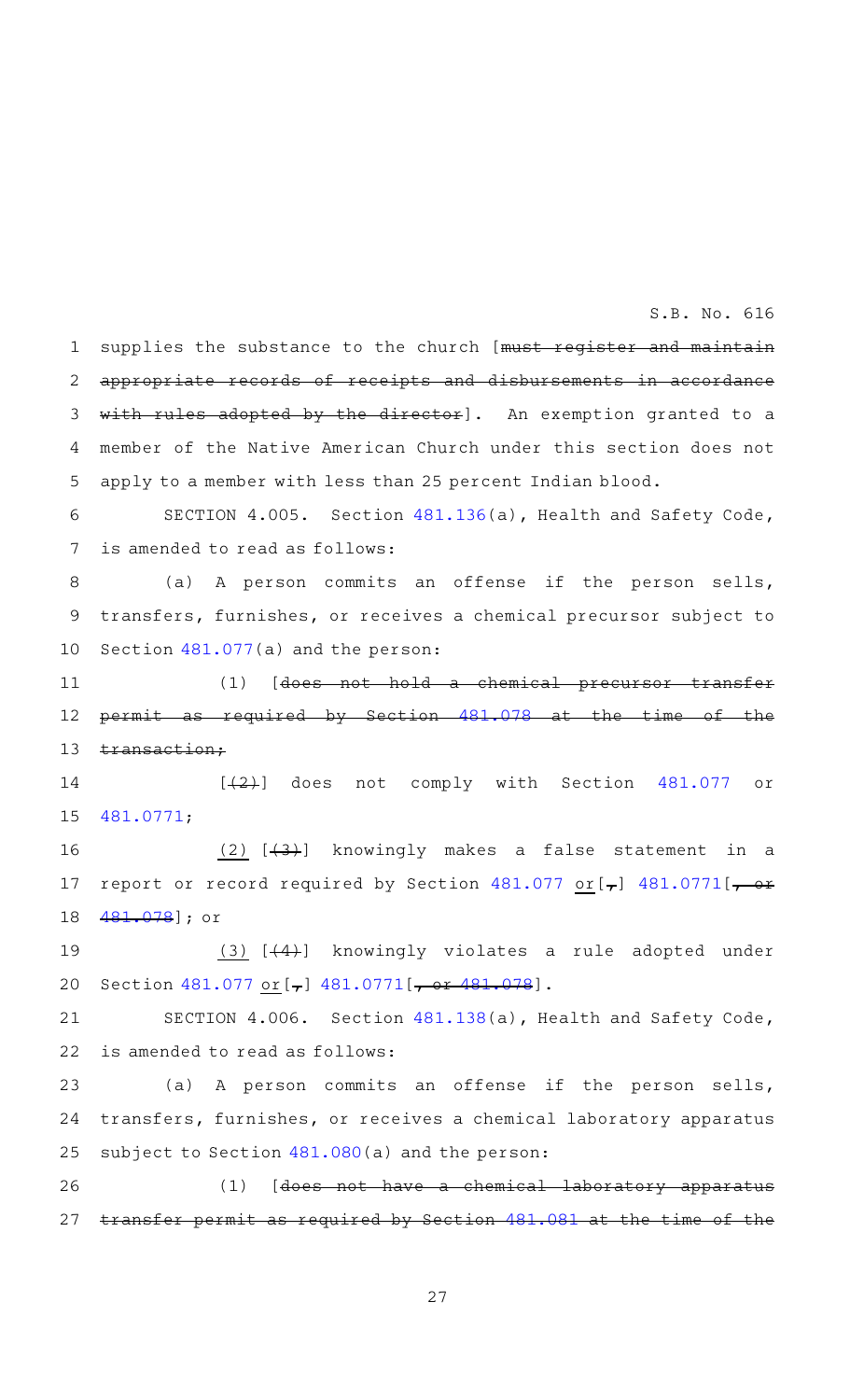transaction;  $[$   $(2)$ ] does not comply with Section [481.080;](http://www.statutes.legis.state.tx.us/GetStatute.aspx?Code=HS&Value=481.080&Date=5/27/2019)  $(2)$   $[$ ( $3)$ ) knowingly makes a false statement in a report or record required by Section [481.080](http://www.statutes.legis.state.tx.us/GetStatute.aspx?Code=HS&Value=481.080&Date=5/27/2019) [or [481.081\]](http://www.statutes.legis.state.tx.us/GetStatute.aspx?Code=HS&Value=481.081&Date=5/27/2019); or (3)  $[$   $(4)$ ] knowingly violates a rule adopted under Section [481.080](http://www.statutes.legis.state.tx.us/GetStatute.aspx?Code=HS&Value=481.080&Date=5/27/2019) [or [481.081](http://www.statutes.legis.state.tx.us/GetStatute.aspx?Code=HS&Value=481.081&Date=5/27/2019)]. SECTION 4.007. Section [481.301,](http://www.statutes.legis.state.tx.us/GetStatute.aspx?Code=HS&Value=481.301&Date=5/27/2019) Health and Safety Code, is amended to read as follows: Sec. 481.301. IMPOSITION OF PENALTY. The department may impose an administrative penalty on a person who violates Section [481.067,](http://www.statutes.legis.state.tx.us/GetStatute.aspx?Code=HS&Value=481.067&Date=5/27/2019) [481.077](http://www.statutes.legis.state.tx.us/GetStatute.aspx?Code=HS&Value=481.077&Date=5/27/2019), [481.0771](http://www.statutes.legis.state.tx.us/GetStatute.aspx?Code=HS&Value=481.0771&Date=5/27/2019), or [\[481.078](http://www.statutes.legis.state.tx.us/GetStatute.aspx?Code=HS&Value=481.078&Date=5/27/2019),] [481.080](http://www.statutes.legis.state.tx.us/GetStatute.aspx?Code=HS&Value=481.080&Date=5/27/2019) [, or [481.081](http://www.statutes.legis.state.tx.us/GetStatute.aspx?Code=HS&Value=481.081&Date=5/27/2019)] or a rule or order adopted under any of those sections. SECTION 4.008. Section [487.053](http://www.statutes.legis.state.tx.us/GetStatute.aspx?Code=HS&Value=487.053&Date=5/27/2019)(b), Health and Safety Code, is amended to read as follows: (b) Subject to Section 411.503, Government Code, the  $[The number of values]$ department shall enforce compliance of licensees and registrants and shall adopt procedures for suspending or revoking a license or registration issued under this chapter and for renewing a license or registration issued under this chapter. SECTION  $4.009$ . Sections  $487.104(b)$  $487.104(b)$  and (c), Health and Safety Code, are amended to read as follows: (b) If the department denies the issuance or renewal of a license under Subsection (a), the applicant is entitled to a hearing. Chapter [2001](http://www.statutes.legis.state.tx.us/GetStatute.aspx?Code=GV&Value=2001&Date=5/27/2019), Government Code, applies to a proceeding under this section. [The department shall give written notice of the grounds for denial to the applicant at least 30 days before the date of the hearing.] 1 2 3 4 5 6 7 8 9 10 11 12 13 14 15 16 17 18 19 20 21 22 23 24 25 26 27 S.B. No. 616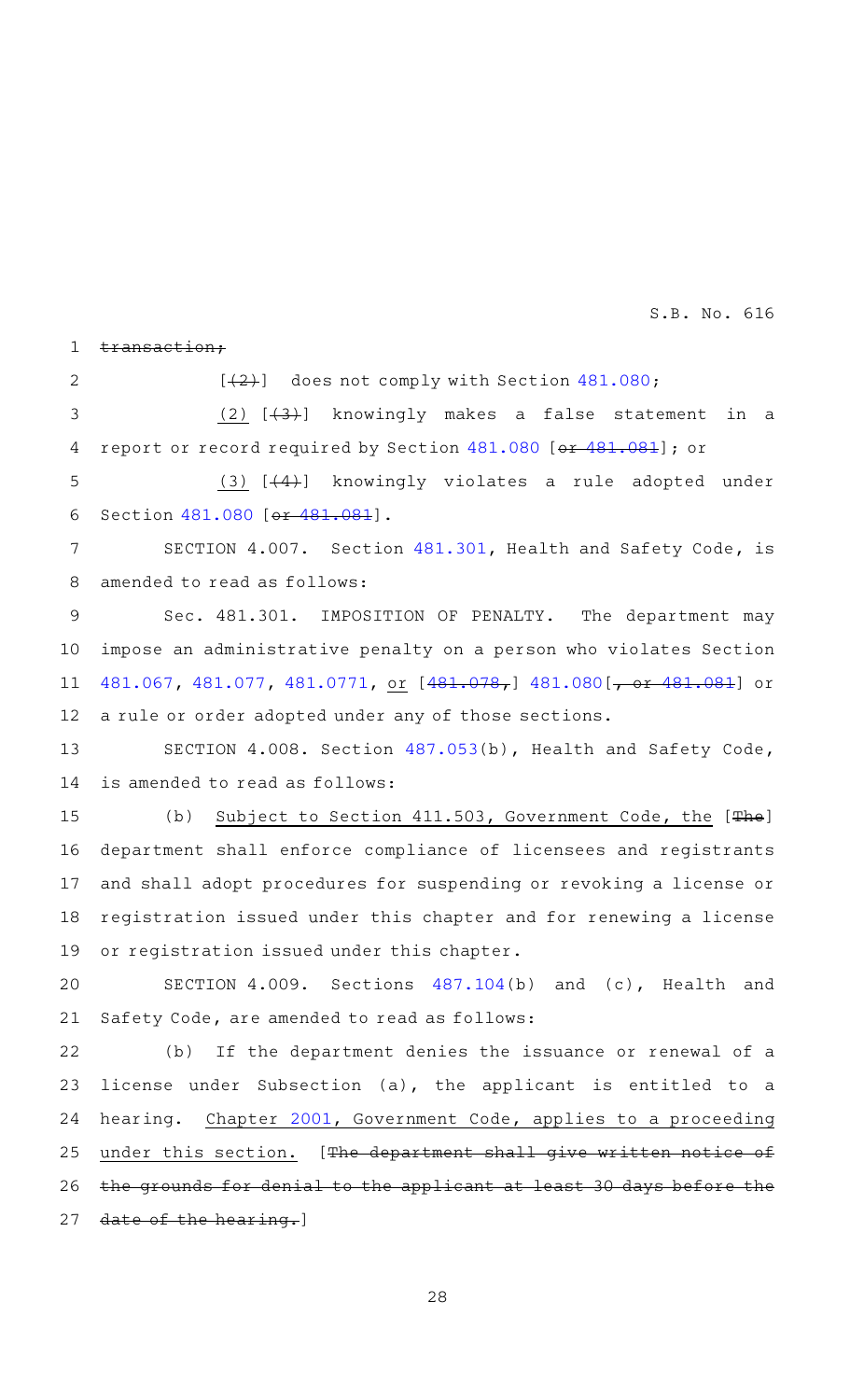(c)AAA license issued or renewed under this section expires as determined by the department in accordance with Section 411.511, Government Code [on the second anniversary of the date of issuance or renewal, as applicable]. SECTION 4.010. Section [487.105](http://www.statutes.legis.state.tx.us/GetStatute.aspx?Code=HS&Value=487.105&Date=5/27/2019)(c), Health and Safety Code, is amended to read as follows: (c) The department shall conduct a criminal history background check on each individual whose name is provided to the department under Subsection (a) or (b). The director by rule shall: (1) require each individual whose name is provided to the department under Subsection (a) or (b) [determine the manner by which an individual is required] to submit a complete set of fingerprints to the department on a form prescribed by the department for purposes of a criminal history background check under this section; and (2) establish criteria for determining whether an individual passes the criminal history background check for the purposes of this section. SECTION 4.011. The following provisions of the Health and Safety Code are repealed: (1) Sections  $481.077(e)$  $481.077(e)$ , (f), (g), and (h);  $(2)$  Section  $481.078$ ; (3) Sections  $481.080(f)$  $481.080(f)$ , (g), (h), and (i); and (4) Section [481.081.](http://www.statutes.legis.state.tx.us/GetStatute.aspx?Code=HS&Value=481.081&Date=5/27/2019) SECTION 4.012. As soon as practicable after the effective date of this Act, the public safety director of the Department of 1 2 3 4 5 6 7 8 9 10 11 12 13 14 15 16 17 18 19 20 21 22 23 24 25 26

29

Public Safety shall adopt rules to implement the changes made by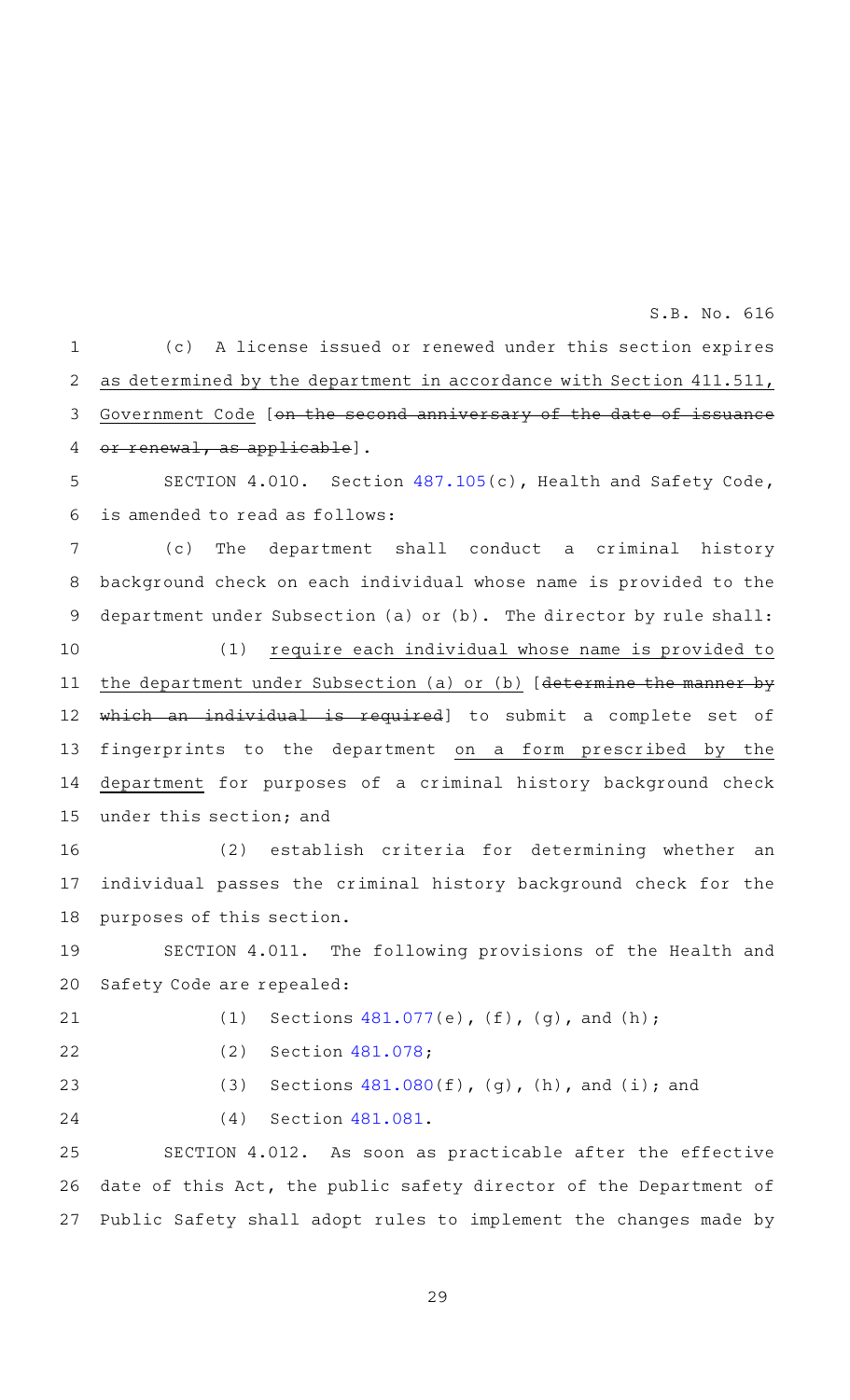Section [487.105\(](http://www.statutes.legis.state.tx.us/GetStatute.aspx?Code=HS&Value=487.105&Date=5/27/2019)c), Health and Safety Code, as amended by this Act. SECTION 4.013. The changes in law made by this Act to Chapter [481](http://www.statutes.legis.state.tx.us/GetStatute.aspx?Code=HS&Value=481&Date=5/27/2019), Health and Safety Code, apply only to an offense or violation committed on or after the effective date of this Act. An offense or violation committed before the effective date of this Act is governed by the law in effect on the date the offense or violation was committed, and the former law is continued in effect for that purpose. For purposes of this section, an offense or violation was committed before the effective date of this Act if any element of the offense or violation occurred before that date. 1 2 3 4 5 6 7 8 9 10

SECTION 4.014. On the effective date of this Act, a permit issued under former Section [481.078](http://www.statutes.legis.state.tx.us/GetStatute.aspx?Code=HS&Value=481.078&Date=5/27/2019) or [481.081](http://www.statutes.legis.state.tx.us/GetStatute.aspx?Code=HS&Value=481.081&Date=5/27/2019), Health and Safety Code, expires. 11 12 13

14

# ARTICLE 5. PRIVATE SECURITY

SECTION 5.001. Section [1702.002](http://www.statutes.legis.state.tx.us/GetStatute.aspx?Code=OC&Value=1702.002&Date=5/27/2019), Occupations Code, is amended by amending Subdivisions  $(2)$ ,  $(5)$ ,  $(5-a)$ ,  $(17)$ , and  $(21)$ and adding Subdivisions  $(4)$ ,  $(5-b)$ ,  $(5-c)$ , and  $(8-a)$  to read as follows: 15 16 17 18

 $(2)$  "Branch office" means an office that is: 19

(A) identified to the public as a place from which business is conducted, solicited, or advertised; and 20 21

(B) at a place other than the principal place of business as shown in department [board] records. 22 23

24

# (4) "Commission" means the Public Safety Commission.

(5) "Commissioned security officer" means a security officer to whom a security officer commission has been issued by the department [board]. 25 26 27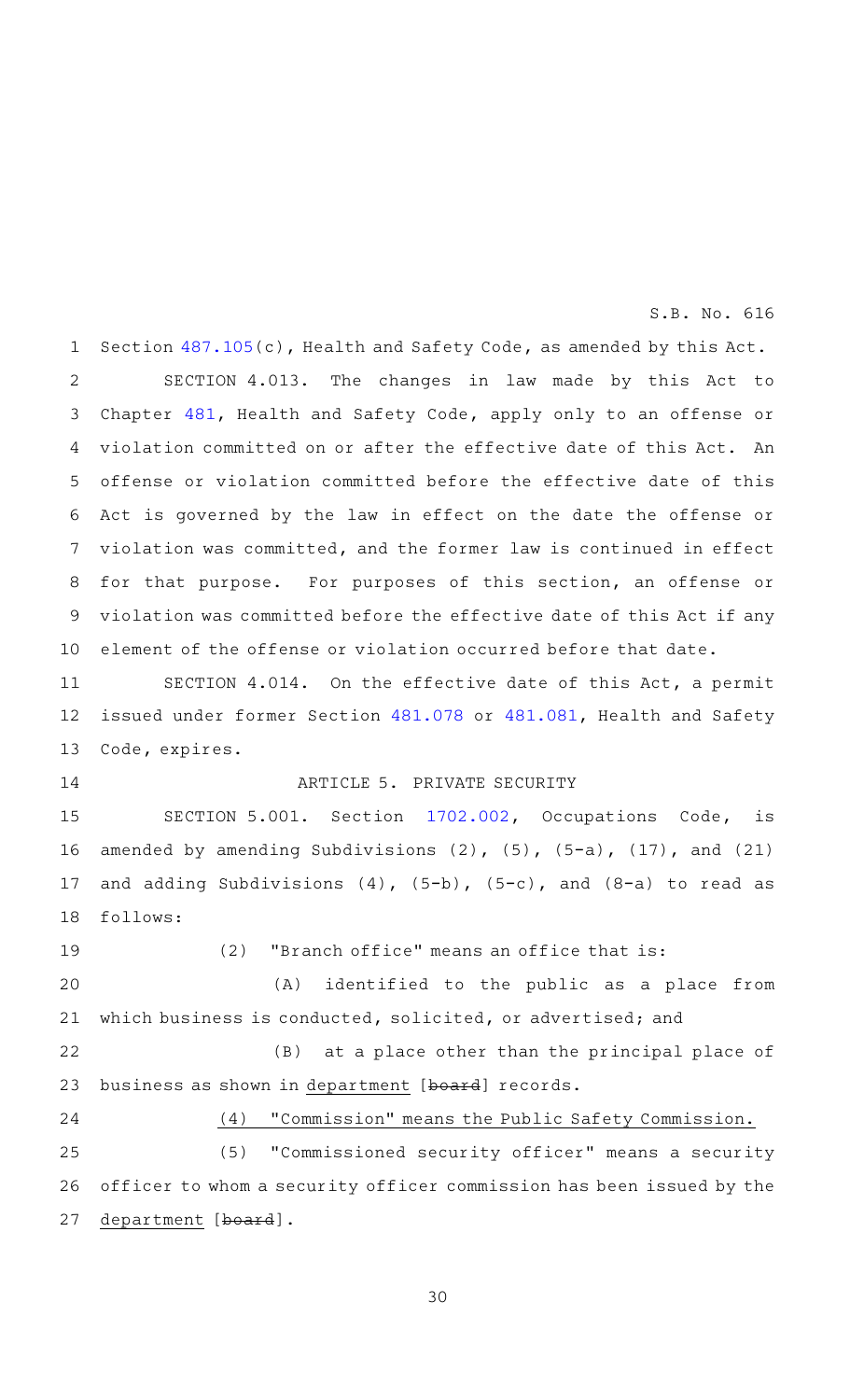|                | S.B. No. 616                                                        |
|----------------|---------------------------------------------------------------------|
| $\mathbf{1}$   | (5-a) "Committee" means the Texas Private Security                  |
| $\mathbf{2}$   | Advisory Committee established under this chapter.                  |
| $\mathfrak{Z}$ | (5-b) "Company license" means a license issued by the               |
| 4              | department that entitles a person to operate as a security services |
| 5              | contractor or investigations company.                               |
| 6              | (5-c) "Department" means the Department of Public                   |
| 7              | Safety of the State of Texas.                                       |
| 8              | (8-a) "Individual license" means a license issued by                |
| 9              | the department that entitles an individual to perform a service     |
| 10             | regulated by this chapter for a company license holder, including a |
| 11             | personal protection officer license.                                |
| 12             | (17) "Personal protection officer license                           |
| 13             | [endorsement]" means a license [permit] issued by the department    |
| 14             | [board] that entitles an individual to act as a personal protection |
| 15             | officer.                                                            |
| 16             | (21) "Security officer commission" means<br>an                      |
| 17             | authorization issued by the department [board] that entitles a      |
| 18             | security officer to carry a firearm.                                |
| 19             | SECTION 5.002. Section 1702.004, Occupations Code, is               |
| 20             | amended to read as follows:                                         |
| 21             | Sec. 1702.004. GENERAL SCOPE OF REGULATION.<br>(a)<br>The           |
| 22             | department [board, in addition to performing duties required by     |
| 23             | other law or exercising powers granted by other law]:               |
| 24             | licenses investigations companies and security<br>(1)               |
| 25             | services contractors;                                               |
| 26             | issues commissions to certain security officers;<br>(2)             |
| 27             | (3)<br>licenses<br>l <del>orsements to</del> ] certain              |
|                |                                                                     |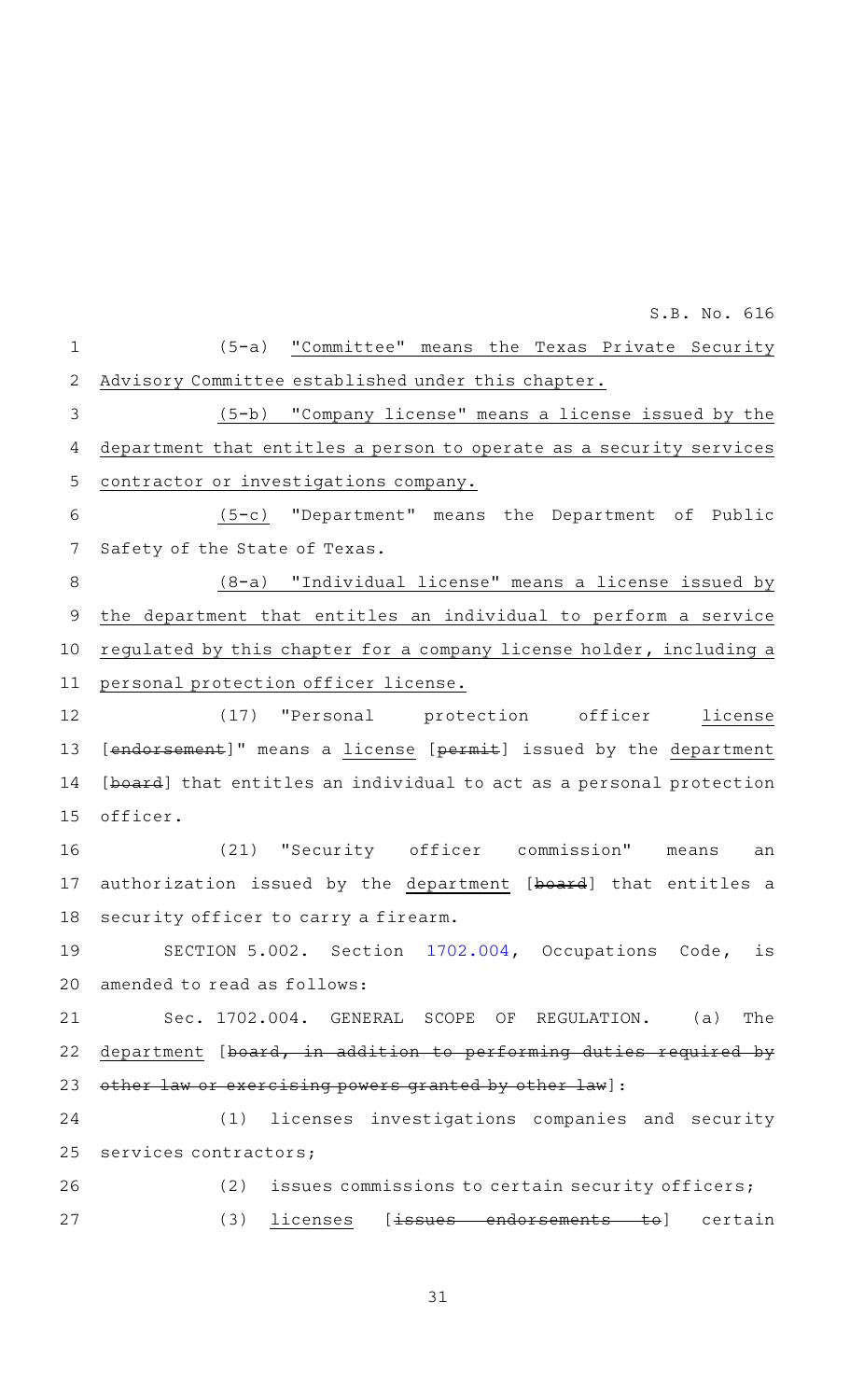security officers engaged in the personal protection of individuals; 1 2

3

 $(4)$  licenses [registers and endorses]:

(A) certain individuals connected with a company license holder; and 4 5

(B) certain individuals employed in a field connected to private investigation or private security; and 6 7

(5) regulates company license holders, security officers, [registrants,] and individual license [endorsement] holders under this chapter. 8 9 10

(b) The commission [board] shall adopt rules necessary to comply with Chapter [53](http://www.statutes.legis.state.tx.us/GetStatute.aspx?Code=OC&Value=53&Date=5/27/2019). In its rules under this section, the commission [board] shall list the specific offenses for each category of regulated persons for which a conviction would constitute grounds for the department [board] to take action under Section [53.021](http://www.statutes.legis.state.tx.us/GetStatute.aspx?Code=OC&Value=53.021&Date=5/27/2019). 11 12 13 14 15 16

SECTION 5.003. Section [1702.005](http://www.statutes.legis.state.tx.us/GetStatute.aspx?Code=OC&Value=1702.005&Date=5/27/2019), Occupations Code, is amended to read as follows: 17 18

Sec. 1702.005. DEPARTMENT OF PUBLIC SAFETY; REFERENCES. (a)  $[The board created under Section 1702.021 is a part of the$  $[The board created under Section 1702.021 is a part of the$  $[The board created under Section 1702.021 is a part of the$ department.] The department shall administer this chapter [through the board]. 19 20 21 22

(b) A reference in this chapter or another law to the Texas Commission on Private Security or the Texas Private Security Board means the department [board]. 23 24 25

SECTION 5.004. The heading to Subchapter B, Chapter [1702](http://www.statutes.legis.state.tx.us/GetStatute.aspx?Code=OC&Value=1702&Date=5/27/2019), Occupations Code, is amended to read as follows: 26 27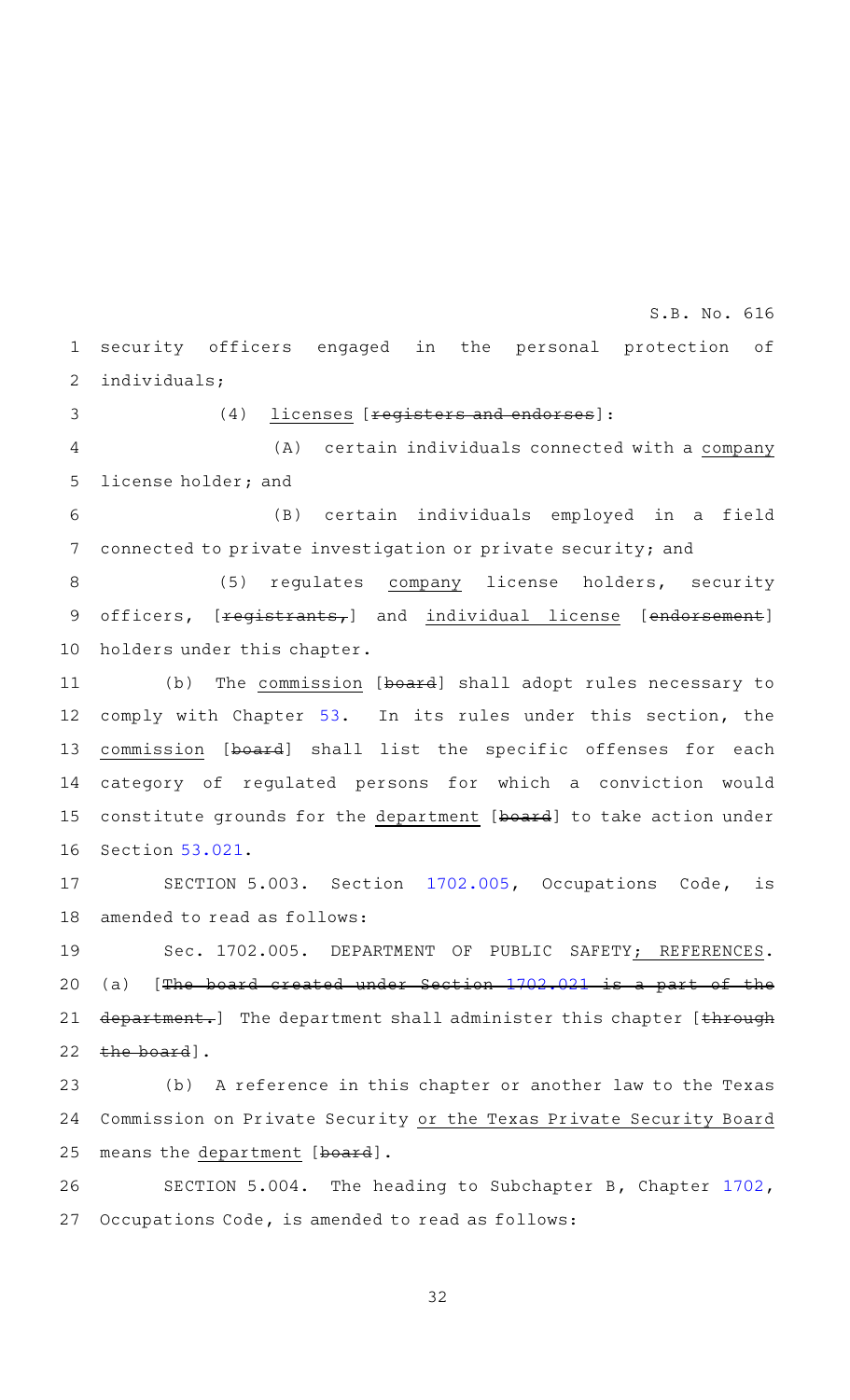SUBCHAPTER B. TEXAS PRIVATE SECURITY ADVISORY COMMITTEE [BOARD] SECTION 5.005. Section [1702.021](http://www.statutes.legis.state.tx.us/GetStatute.aspx?Code=OC&Value=1702.021&Date=5/27/2019), Occupations Code, is amended to read as follows: Sec. 1702.021. COMMITTEE [BOARD] MEMBERSHIP; APPLICABILITY OF OTHER LAW. (a) The Texas Private Security Advisory Committee [Board] consists of seven members appointed by the commission [governor with the advice and consent of the senate] as follows:  $(1)$  three public members, each of whom is a citizen of the United States; (2) one member who is licensed under this chapter as a private investigator; (3) one member who is licensed under this chapter as an alarm systems company;  $(4)$  one member who is licensed under this chapter as the owner or operator of a guard company; and (5) one member who is licensed under this chapter as a locksmith. (b) Appointments to the committee [board] shall be made without regard to the race, color, disability, sex, religion, age, or national origin of the appointee. (c) Chapter [2110](http://www.statutes.legis.state.tx.us/GetStatute.aspx?Code=GV&Value=2110&Date=5/27/2019), Government Code, does not apply to the size, composition, or duration of the advisory committee or to the appointment of the committee 's presiding officer. SECTION 5.006. Section [1702.023](http://www.statutes.legis.state.tx.us/GetStatute.aspx?Code=OC&Value=1702.023&Date=5/27/2019), Occupations Code, is amended to read as follows: Sec. 1702.023. ELIGIBILITY OF PUBLIC MEMBERS. The committee's [board's] public members must be representatives of the 1  $\mathcal{D}$ 3 4 5 6 7 8 9 10 11 12 13 14 15 16 17 18 19 20 21 22 23 24 25 26 27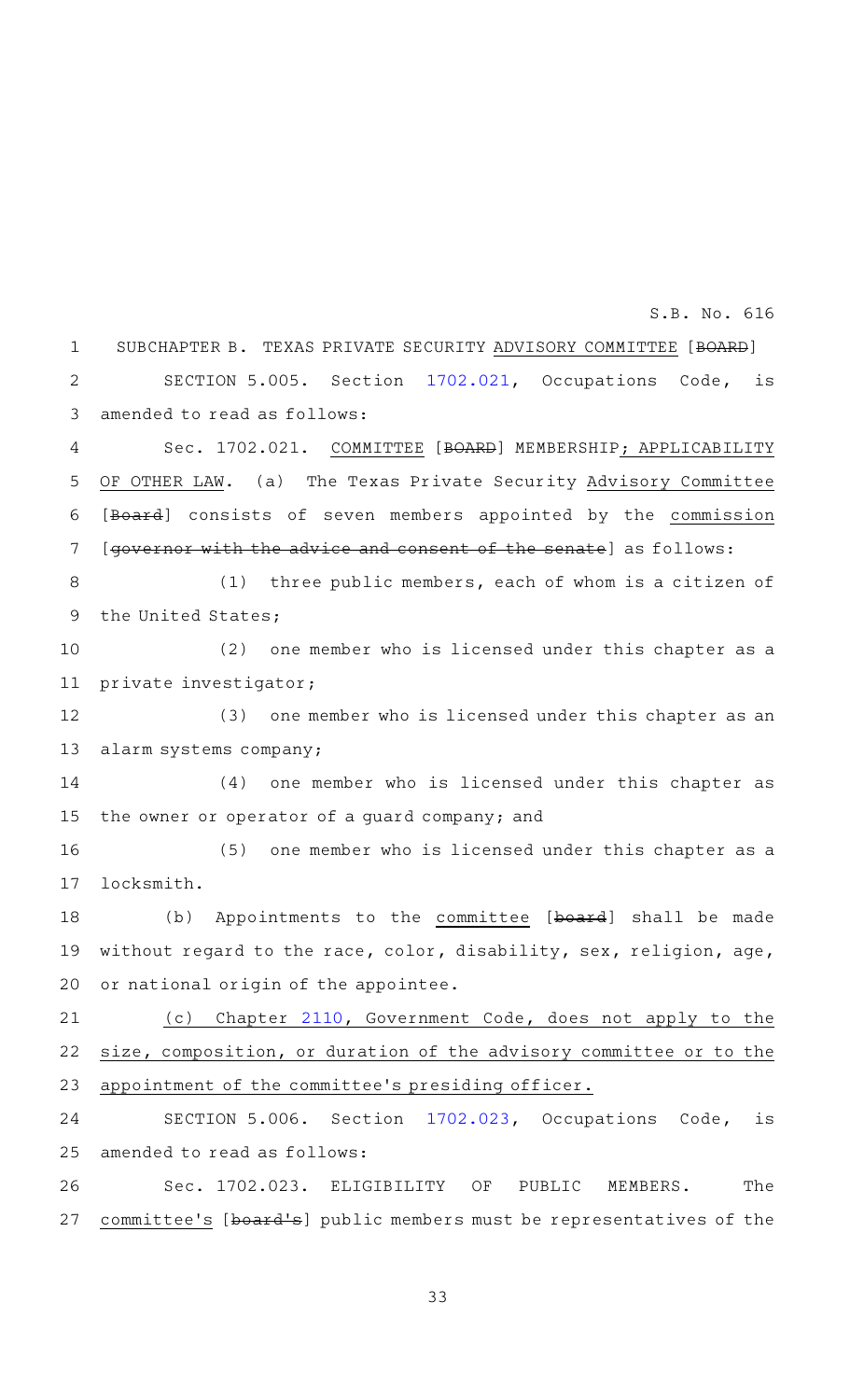general public. A person may not be a public member of the committee [board] if the person or the person's spouse: 1 2

S.B. No. 616

(1) is registered, commissioned, certified, or licensed by a regulatory agency in the field of private investigations or private security; 3 4 5

(2) is employed by or participates in the management of a business entity or other organization regulated by or receiving money from the department [board]; 6 7 8

(3) owns or controls, directly or indirectly, more than a 10 percent interest in a business entity or other organization regulated by or receiving money from the department [board]; or 9 10 11 12

 $(4)$  uses or receives a substantial amount of tangible goods, services, or money from the department [board] other than compensation or reimbursement authorized by law for committee [board] membership, attendance, or expenses. 13 14 15 16

SECTION 5.007. Sections [1702.024](http://www.statutes.legis.state.tx.us/GetStatute.aspx?Code=OC&Value=1702.024&Date=5/27/2019)(b) and (c), Occupations Code, are amended to read as follows: 17 18

(b) A person may not be a committee  $[b\rightarrow b]$  member, and may not be a department employee whose primary duties include private security regulation and who is employed in a "bona fide executive, administrative, or professional capacity," as that phrase is used for purposes of establishing an exemption to the overtime provisions of the federal Fair Labor Standards Act of 1938 (29 U.S.C. Section 201 et seq.), and its subsequent amendments, if: 19 20 21 22 23 24 25

 $(1)$  the person is an officer, employee, or paid consultant of a Texas trade association in the field of private 26 27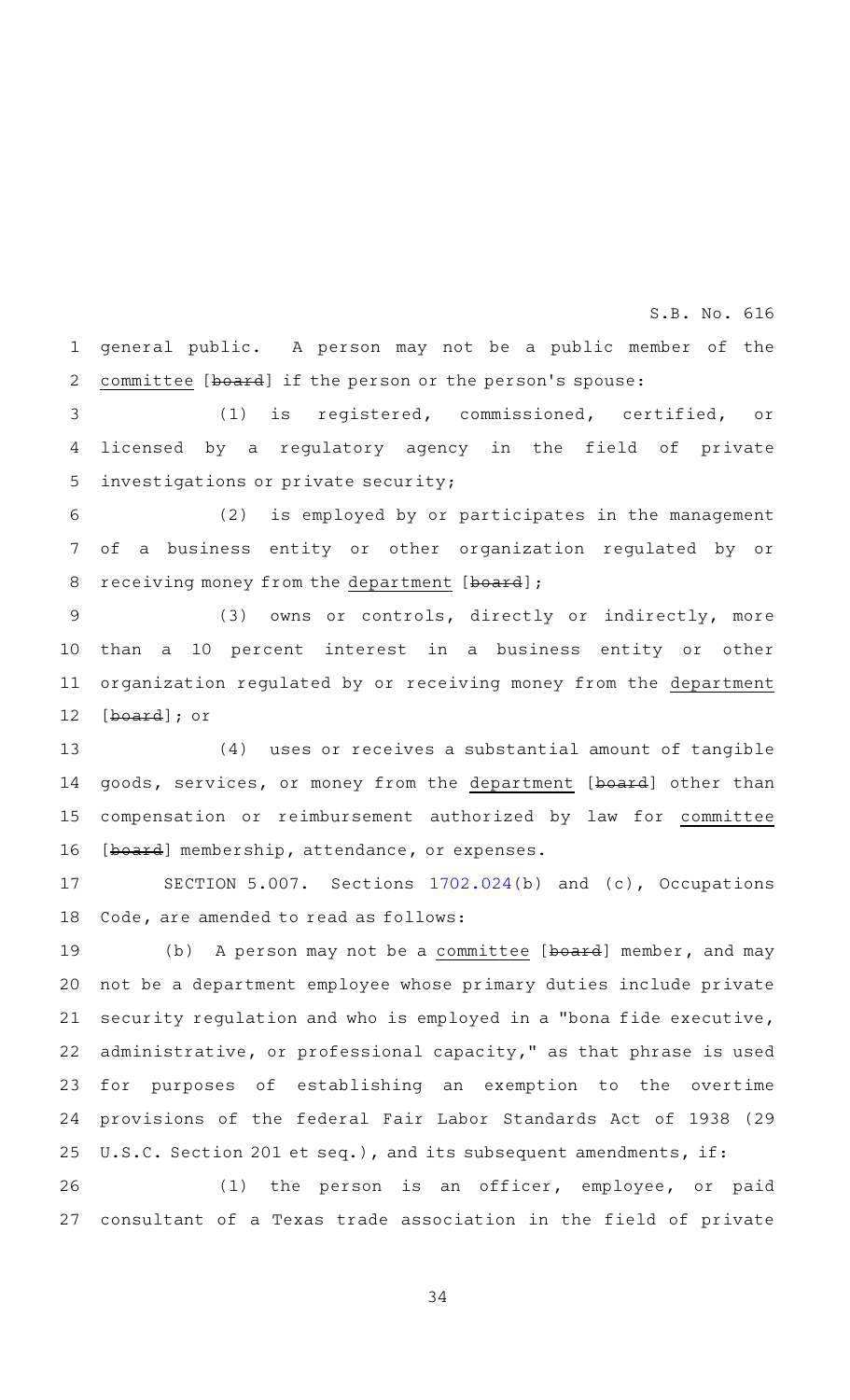investigation or private security; or 1

 $(2)$  the person's spouse is an officer, manager, or paid consultant of a Texas trade association in the field of private investigation or private security. 2 3 4

(c) A person may not be a committee [board] member or act as general counsel to the committee or department [board or agency] if the person is required to register as a lobbyist under Chapter [305](http://www.statutes.legis.state.tx.us/GetStatute.aspx?Code=GV&Value=305&Date=5/27/2019), Government Code, because of the person's activities for compensation on behalf of a profession related to the operation of the committee [agency]. 5 6 7 8 9 10

SECTION 5.008. Section [1702.025](http://www.statutes.legis.state.tx.us/GetStatute.aspx?Code=OC&Value=1702.025&Date=5/27/2019), Occupations Code, is amended to read as follows: 11 12

Sec. 1702.025. TERMS; VACANCIES. (a) The committee [board] members serve staggered six-year terms, with the terms of two or three members expiring on January 31 of each odd-numbered year. 13 14 15 16

(b) If a vacancy occurs during the term of a committee [board] member, the commission [governor] shall appoint a new member to fill the unexpired term. 17 18 19

SECTION 5.009. Section [1702.026](http://www.statutes.legis.state.tx.us/GetStatute.aspx?Code=OC&Value=1702.026&Date=5/27/2019), Occupations Code, is amended to read as follows: 20 21

Sec. 1702.026. OFFICERS. (a) The commission [governor] shall designate one committee [board] member as presiding officer to serve in that capacity at the will of the commission [governor]. The commission [governor] shall designate the presiding officer without regard to race, creed, color, disability, sex, religion, age, or national origin. 22 23 24 25 26 27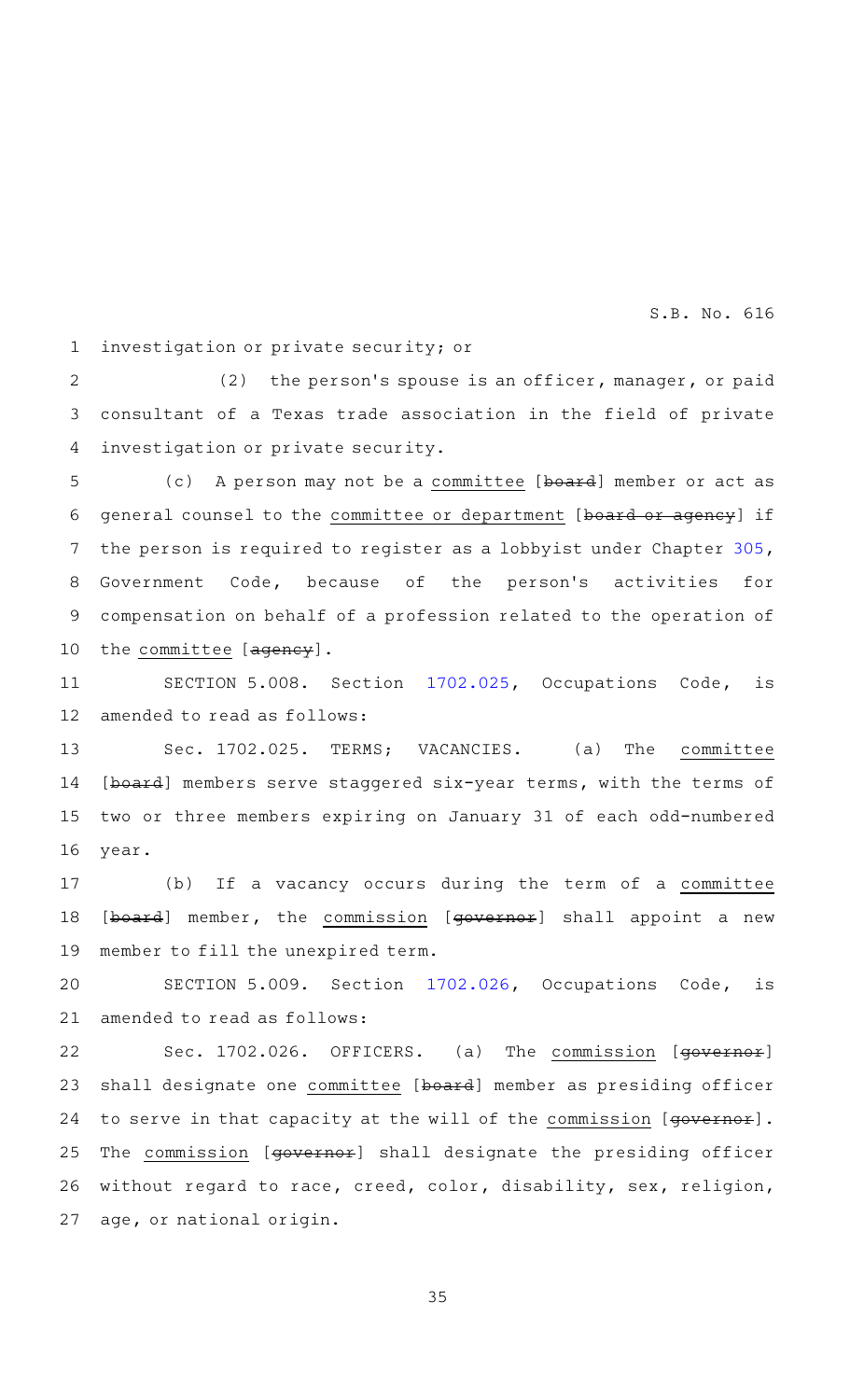(b) The committee [board] shall elect from among its members an assistant presiding officer and a secretary to serve two-year terms beginning on September 1 of each odd-numbered year. 1 2 3

(c) The presiding officer of the committee [board] or, in the absence of the presiding officer, the assistant presiding officer shall preside at each committee [board] meeting and perform the other duties prescribed by this chapter. 4 5 6 7

SECTION 5.010. Sections [1702.027](http://www.statutes.legis.state.tx.us/GetStatute.aspx?Code=OC&Value=1702.027&Date=5/27/2019)(a) and (b), Occupations Code, are amended to read as follows: 8 9

(a) It is a ground for removal from the committee [board] that a member: 10 11

(1) does not have the qualifications required by Section [1702.021](http://www.statutes.legis.state.tx.us/GetStatute.aspx?Code=OC&Value=1702.021&Date=5/27/2019) at the time of appointment [taking office]; 12 13

(2) does not maintain the qualifications required by Section [1702.021](http://www.statutes.legis.state.tx.us/GetStatute.aspx?Code=OC&Value=1702.021&Date=5/27/2019) during service on the committee [board]; 14 15

(3) is ineligible for membership under Section [1702.023](http://www.statutes.legis.state.tx.us/GetStatute.aspx?Code=OC&Value=1702.023&Date=5/27/2019) or [1702.024;](http://www.statutes.legis.state.tx.us/GetStatute.aspx?Code=OC&Value=1702.024&Date=5/27/2019) 16 17

 $(4)$  cannot, because of illness or disability, discharge the member 's duties for a substantial part of the member 's term; or 18 19 20

(5) is absent from more than half of the regularly scheduled committee [board] meetings that the member is eligible to attend during a calendar year without an excuse approved by a majority vote of the committee [board]. 21 22 23 24

(b) The validity of an action of the committee  $[b\texttt{boxd}]$  is not affected by the fact that it is taken when a ground for removal of a committee [board] member exists. 25 26 27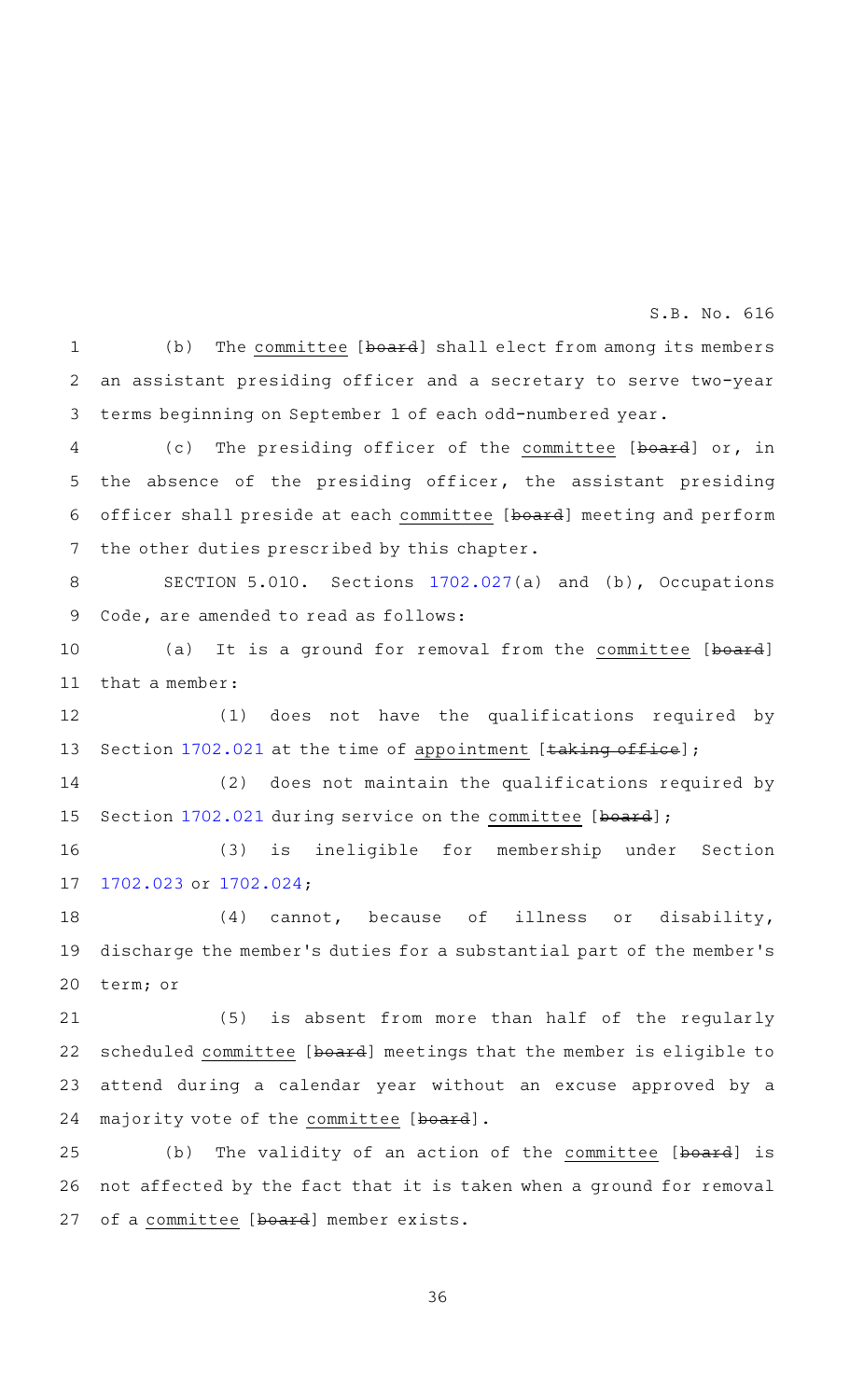SECTION 5.011. Section [1702.028](http://www.statutes.legis.state.tx.us/GetStatute.aspx?Code=OC&Value=1702.028&Date=5/27/2019), Occupations Code, is amended to read as follows: 1 2

Sec. 1702.028. [PER DIEM;] REIMBURSEMENT.  $[+a)$  A board member is entitled to a per diem as set by legislative appropriation for each day the member engages in the business of the board. 3 4 5

 $[\frac{1}{b}]\quad$  A committee member may not receive compensation for service on the advisory committee but is entitled to reimbursement for actual and necessary [travel] expenses incurred in performing the functions as a member of the committee, subject to [while conducting board business, including expenses for transportation, meals, and lodging, as prescribed by] the General Appropriations Act. 6 7 8 9 10 11 12

SECTION 5.012. Section [1702.029](http://www.statutes.legis.state.tx.us/GetStatute.aspx?Code=OC&Value=1702.029&Date=5/27/2019), Occupations Code, is amended to read as follows: 13 14

Sec. 1702.029. MEETINGS. The committee [board] shall meet at least quarterly [at regular intervals to be decided by the board]. 15 16 17

SECTION 5.013. Subchapter B, Chapter [1702](http://www.statutes.legis.state.tx.us/GetStatute.aspx?Code=OC&Value=1702&Date=5/27/2019), Occupations Code, is amended by adding Sections 1702.031 and 1702.032 to read as follows: 18 19 20

Sec. 1702.031. DUTIES OF ADVISORY COMMITTEE. The committee shall provide advice and recommendations to the department and commission on technical matters relevant to the administration of this chapter and the regulation of private security industries. 21 22 23 24

Sec. 1702.032. COMMISSION LIAISON. The commission shall designate a commission member to serve as a liaison to the committee. 25 26 27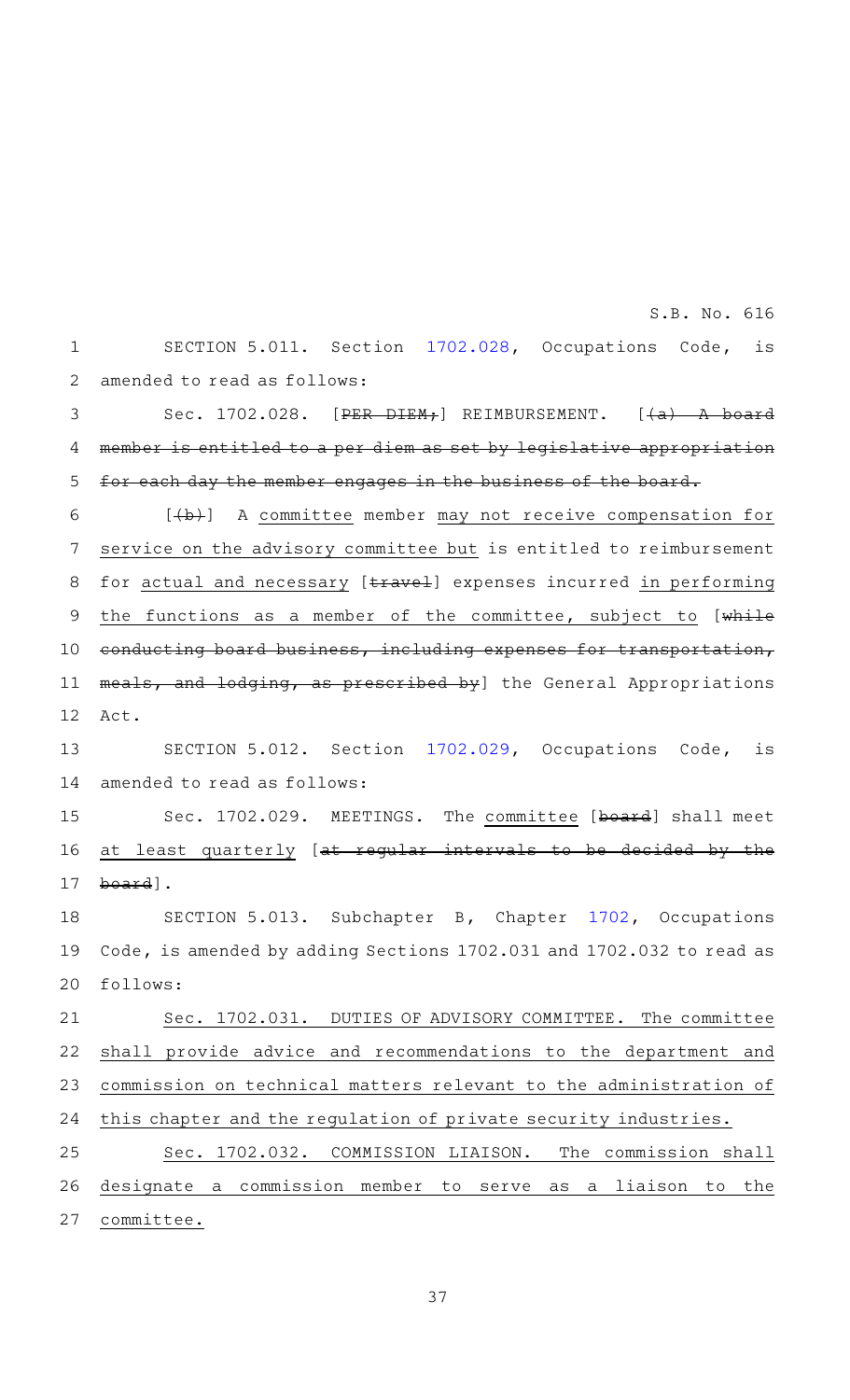SECTION 5.014. Section [1702.041](http://www.statutes.legis.state.tx.us/GetStatute.aspx?Code=OC&Value=1702.041&Date=5/27/2019), Occupations Code, is amended to read as follows: 1 2

Sec. 1702.041. CHIEF ADMINISTRATOR. (a) The chief administrator is responsible for the administration of this chapter under the direction of the public safety director [board]. The chief administrator shall perform duties as prescribed by the public safety director [board and the department]. 3 4 5 6 7

 $(b)$  The chief administrator is a full-time employee of the department. A committee [board] member may not serve as chief administrator. 8 9 10

SECTION 5.015. Section [1702.044](http://www.statutes.legis.state.tx.us/GetStatute.aspx?Code=OC&Value=1702.044&Date=5/27/2019), Occupations Code, is amended to read as follows: 11 12

Sec. 1702.044. QUALIFICATIONS AND STANDARDS OF CONDUCT INFORMATION. The chief administrator or the chief administrator 's designee shall provide to committee [board] members and to department [agency] employees, as often as necessary, information regarding the requirements for service as a committee member [office] or employment under this chapter, including information regarding a person 's responsibilities under applicable laws relating to standards of conduct for state officers or employees. 13 14 15 16 17 18 19 20

SECTION 5.016. The heading to Subchapter D, Chapter [1702](http://www.statutes.legis.state.tx.us/GetStatute.aspx?Code=OC&Value=1702&Date=5/27/2019), Occupations Code, is amended to read as follows: 21 22

SUBCHAPTER D. POWERS AND DUTIES [OF BOARD] SECTION 5.017. Section [1702.061](http://www.statutes.legis.state.tx.us/GetStatute.aspx?Code=OC&Value=1702.061&Date=5/27/2019), Occupations Code, is amended to read as follows: 23 24 25

Sec. 1702.061. GENERAL POWERS AND DUTIES [OF BOARD].  $(a)$  [The board shall perform the functions and duties provided by 26 27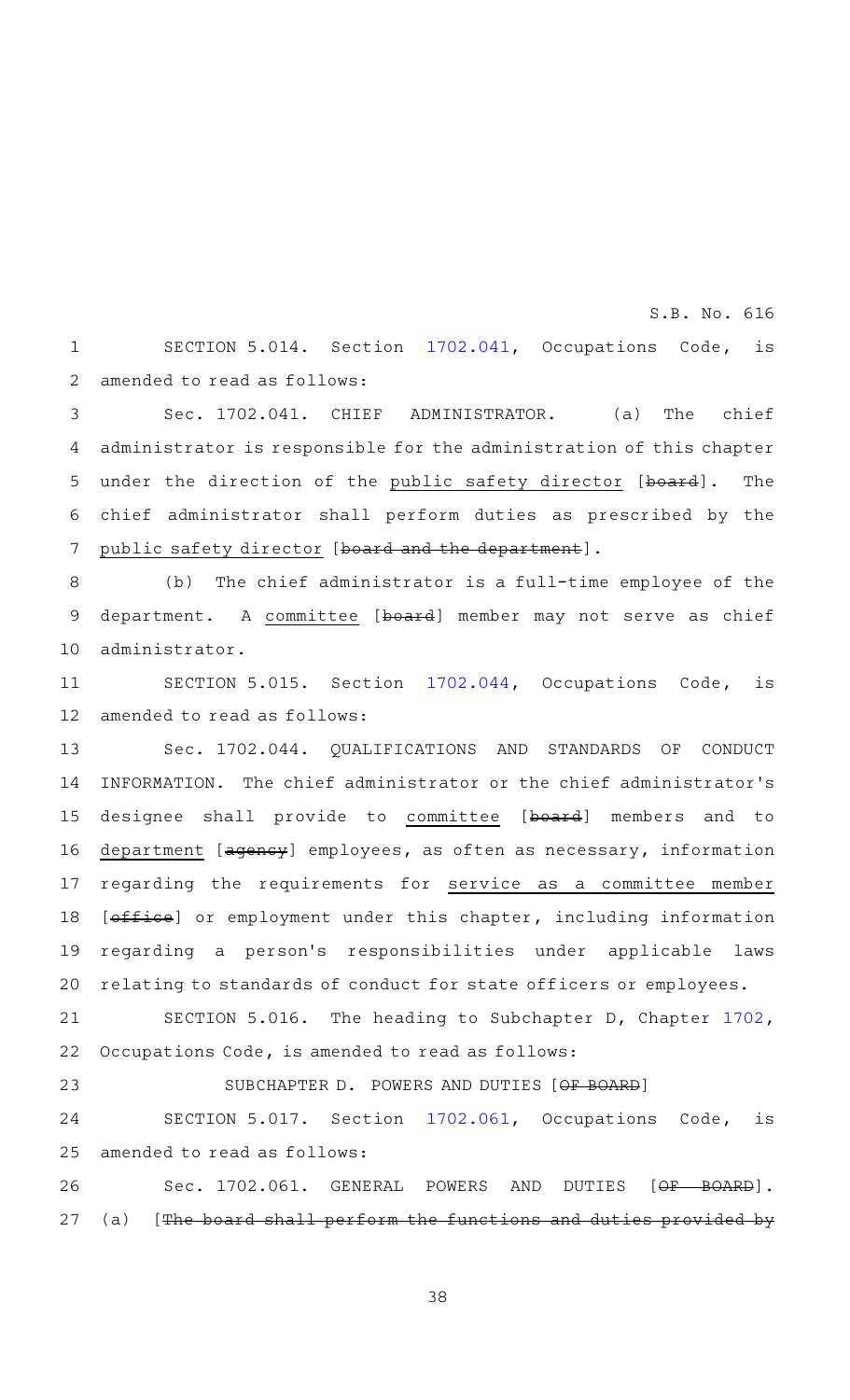this chapter. 1

 $[\frac{1}{b}+\frac{1}{b}]$  The commission [board] shall adopt rules and general policies to guide the department [agency] in the administration of this chapter. 2 3 4

(b)  $[\overline{\leftarrow}$  (b) The rules and policies adopted by the commission [board] under Subsection (a)  $[+b+]$  must be consistent with this chapter and other commission [board] rules adopted under this chapter and with any other applicable law, state rule, or federal regulation. 5 6 7 8 9

(c)  $[4d)$  The commission [board] has the powers and duties to: 10 11

(1) determine the qualifications of company license holders, individual license holders [registrants, endorsement holders], and commissioned security officers; 12 13 14

(2) investigate alleged violations of this chapter and of commission [board] rules; 15 16

(3) adopt rules necessary to implement this chapter; and 17 18

(4) establish and enforce standards governing the safety and conduct of each person regulated [<del>licensed, registered,</del> or commissioned] under this chapter. 19 20 21

 $[+e$ ) The board shall have a seal in the form prescribed by the board.] 22 23

SECTION 5.018. Section [1702.062](http://www.statutes.legis.state.tx.us/GetStatute.aspx?Code=OC&Value=1702.062&Date=5/27/2019), Occupations Code, is amended to read as follows: 24 25

Sec. 1702.062. FEES. (a) The commission [board] by rule shall establish reasonable and necessary fees that produce 26 27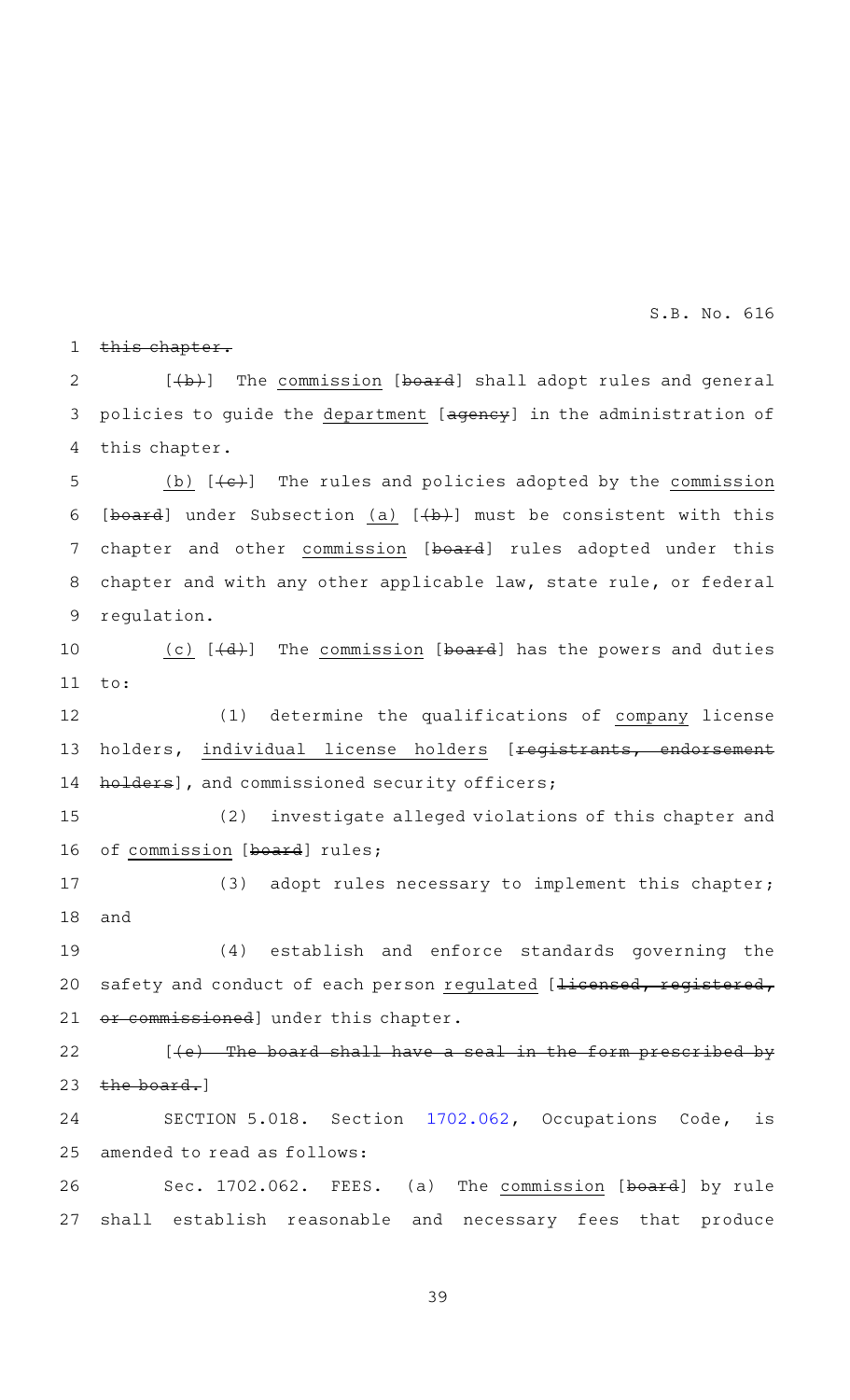sufficient revenue to administer this chapter. The fees may not produce unnecessary fund balances. 1 2

(b) The department [board] may charge a fee each time the department [board] requires a person regulated under this chapter to resubmit a set of fingerprints for processing by the department [board] during the application process for a company license, individual license, [registration, endorsement,] or security officer commission. The commission [board] shall set the fee in an amount that is reasonable and necessary to cover the administrative expenses related to processing the fingerprints. 3 4 5 6 7 8 9 10

(c)AAA person whose pocket card has not expired is not eligible to receive from the department [board] another pocket card in the same classification in which the pocket card is held. 11 12 13

SECTION 5.019. The heading to Section [1702.063](http://www.statutes.legis.state.tx.us/GetStatute.aspx?Code=OC&Value=1702.063&Date=5/27/2019), Occupations Code, is amended to read as follows: 14 15

16

Sec. 1702.063. [BOARD] USE OF FINES.

SECTION 5.020. Section [1702.0635,](http://www.statutes.legis.state.tx.us/GetStatute.aspx?Code=OC&Value=1702.0635&Date=5/27/2019) Occupations Code, is amended to read as follows: 17 18

Sec. 1702.0635. RESTRICTIONS ON CERTAIN RULES. The commission [board] may not adopt rules or establish unduly restrictive experience or education requirements that limit a person 's ability to be licensed as an electronic access control device company or be licensed [registered] as an electronic access control device installer. 19 20 21 22 23 24

SECTION 5.021. Section [1702.064](http://www.statutes.legis.state.tx.us/GetStatute.aspx?Code=OC&Value=1702.064&Date=5/27/2019), Occupations Code, is amended to read as follows: 25 26

Sec. 1702.064. RULES RESTRICTING ADVERTISING OR 27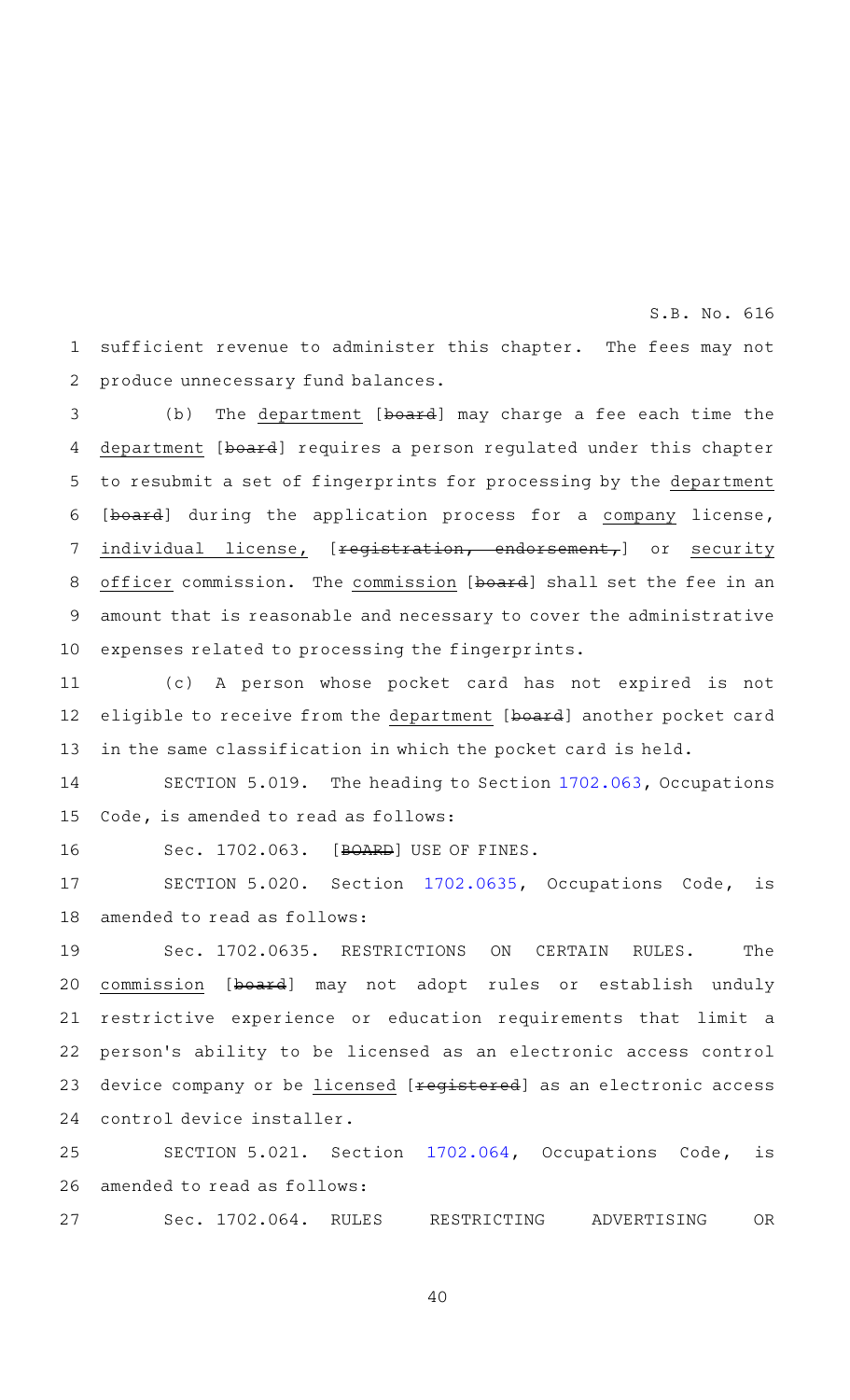COMPETITIVE BIDDING. (a) The commission [board] may not adopt rules restricting advertising or competitive bidding by a person regulated under this chapter [by the board] except to prohibit false, misleading, or deceptive practices by the person. 1 2 3 4

(b) The commission [board] may not include in its rules to prohibit false, misleading, or deceptive practices by a person regulated under this chapter [by the board] a rule that: 5 6 7

(1) restricts the person's use of any medium for advertising; 8 9

 $(2)$  restricts the person's personal appearance or use of the person's personal voice in an advertisement; 10 11

(3) relates to the size or duration of an advertisement by the person; or 12 13

(4) restricts the person's advertisement under a trade name. 14 15

SECTION 5.022. Section [1702.0645,](http://www.statutes.legis.state.tx.us/GetStatute.aspx?Code=OC&Value=1702.0645&Date=5/27/2019) Occupations Code, is amended to read as follows: 16 17

Sec. 1702.0645. PAYMENT OF FEES AND FINES. (a) The commission [board] may adopt rules regarding the method of payment of a fee or a fine assessed under this chapter. 18 19 20

21

(b) Rules adopted under this section may:

(1) authorize the use of electronic funds transfer or a valid credit card issued by a financial institution chartered by a state or the federal government or by a nationally recognized credit organization approved by the department [board]; and 22 23 24 25

 $(2)$  require the payment of a discount or a reasonable service charge for a credit card payment in addition to the fee or 26 27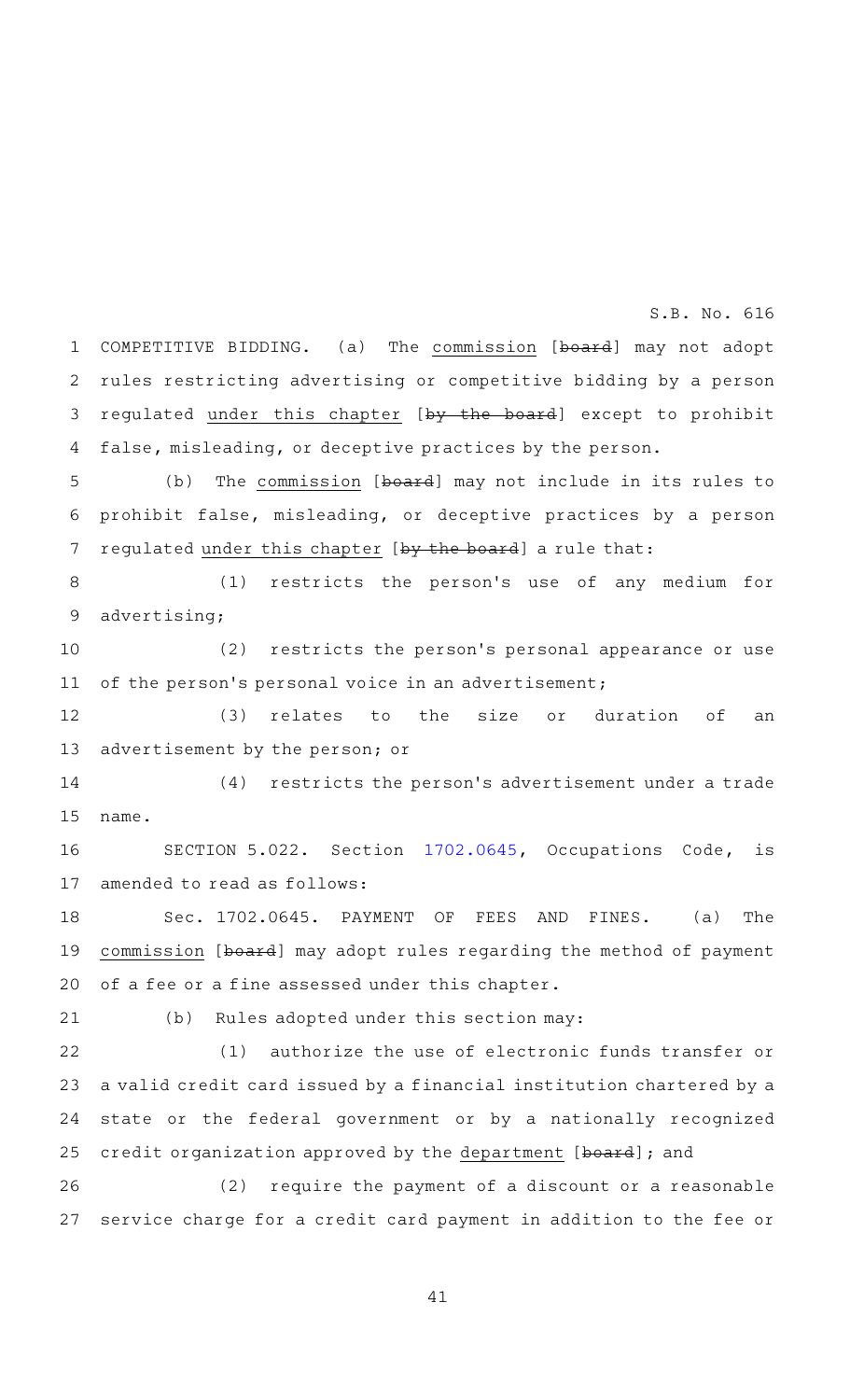the fine. 1

SECTION 5.023. Section [1702.067](http://www.statutes.legis.state.tx.us/GetStatute.aspx?Code=OC&Value=1702.067&Date=5/27/2019), Occupations Code, is amended to read as follows:  $\mathcal{D}$ 3

Sec. 1702.067. [BOARD] RECORDS; EVIDENCE. An official record of the department related to this chapter [board] or an affidavit by the chief administrator as to the content of the record is prima facie evidence of a matter required to be kept by the department [board]. 4 5 6 7 8

SECTION 5.024. Section [1702.068](http://www.statutes.legis.state.tx.us/GetStatute.aspx?Code=OC&Value=1702.068&Date=5/27/2019), Occupations Code, is amended to read as follows: 9 10

Sec. 1702.068. APPEAL BOND NOT REQUIRED. The department [board] is not required to give an appeal bond in any cause arising under this chapter. 11 12 13

SECTION 5.025. The heading to Subchapter E, Chapter  $1702$ , Occupations Code, is amended to read as follows: 14 15

SUBCHAPTER E. PUBLIC INTEREST INFORMATION [AND COMPLAINT

PROCEDURES]

16

17

SECTION 5.026. Section [1702.084](http://www.statutes.legis.state.tx.us/GetStatute.aspx?Code=OC&Value=1702.084&Date=5/27/2019), Occupations Code, is amended to read as follows: 18 19

Sec. 1702.084. PUBLIC ACCESS TO CERTAIN RECORDS OF DISCIPLINARY ACTIONS. (a) The department [board] shall make available to the public through a toll-free telephone number, Internet website, or other easily accessible medium determined by the department [board] the following information relating to a disciplinary action taken during the preceding three years regarding a person regulated under this chapter [by the board]:  $(1)$  the identity of the person; 20 21 22 23 24 25 26 27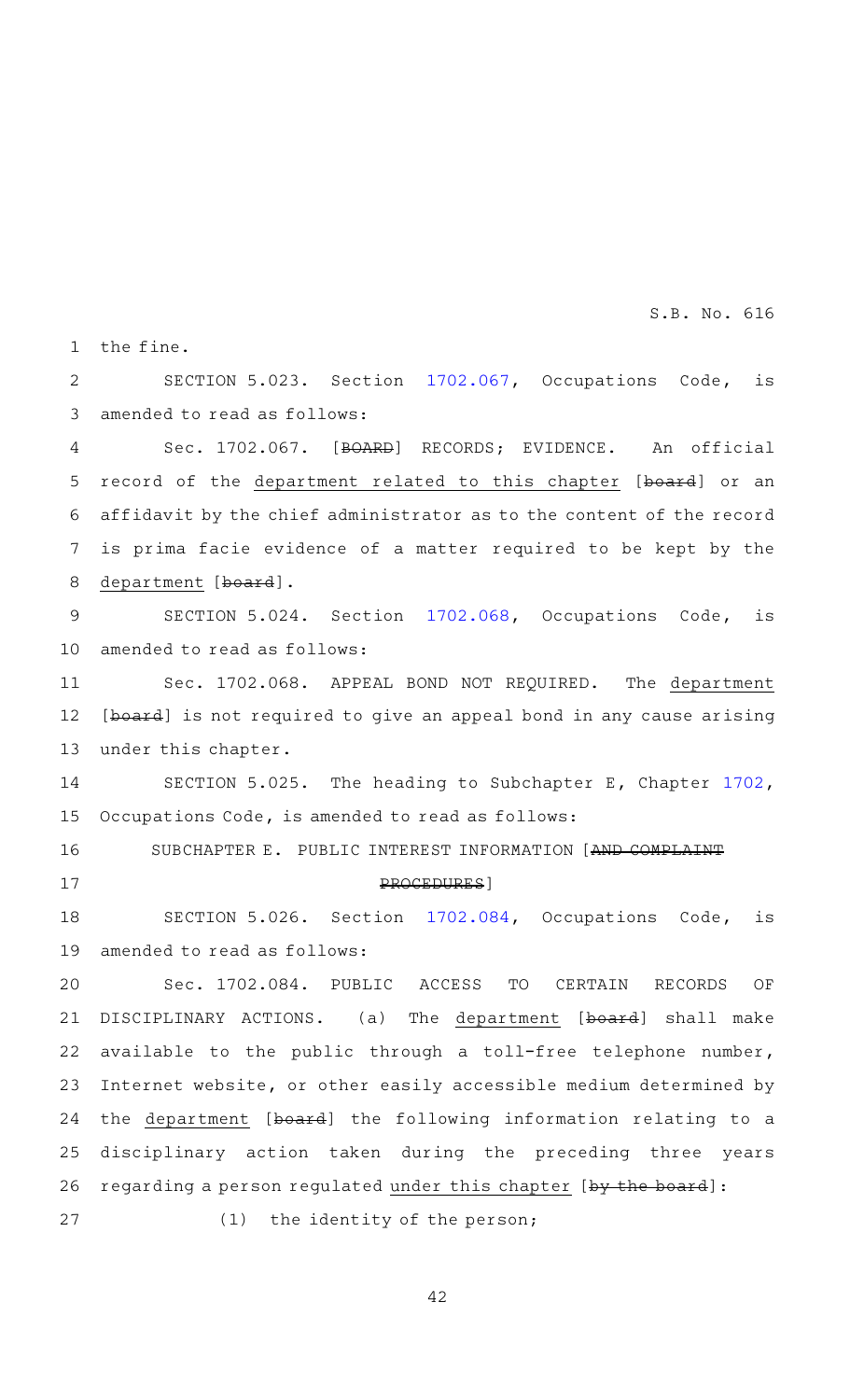$(2)$  the nature of the complaint that was the basis of the disciplinary action taken against the person; and 1 2

(3) the disciplinary action taken by the commission [board]. 3 4

(b) In providing the information, the department [board] shall present the information in an impartial manner, use language that is commonly understood, and, if possible, avoid jargon specific to the security industry. 5 6 7 8

(c) The department [board] shall update the information on a monthly basis. 9 10

(d) The department [board] shall maintain the confidentiality of information regarding the identification of a complainant. 11 12 13

SECTION 5.027. Section [1702.085](http://www.statutes.legis.state.tx.us/GetStatute.aspx?Code=OC&Value=1702.085&Date=5/27/2019), Occupations Code, is amended to read as follows: 14 15

Sec. 1702.085. CONFIDENTIALITY OF RECORDS. Records maintained by the department under this chapter on the home address, home telephone number, driver 's license number, or social security number of an applicant or a company license holder, individual license holder [registrant], or security officer commission holder are confidential and are not subject to mandatory disclosure under Chapter [552,](http://www.statutes.legis.state.tx.us/GetStatute.aspx?Code=GV&Value=552&Date=5/27/2019) Government Code. 16 17 18 19 20 21 22

SECTION 5.028. Section [1702.102](http://www.statutes.legis.state.tx.us/GetStatute.aspx?Code=OC&Value=1702.102&Date=5/27/2019)(a), Occupations Code, is amended to read as follows: 23 24

(a) Unless the person holds a license as a security services contractor, a person may not: 25 26

27

(1) act as an alarm systems company, armored car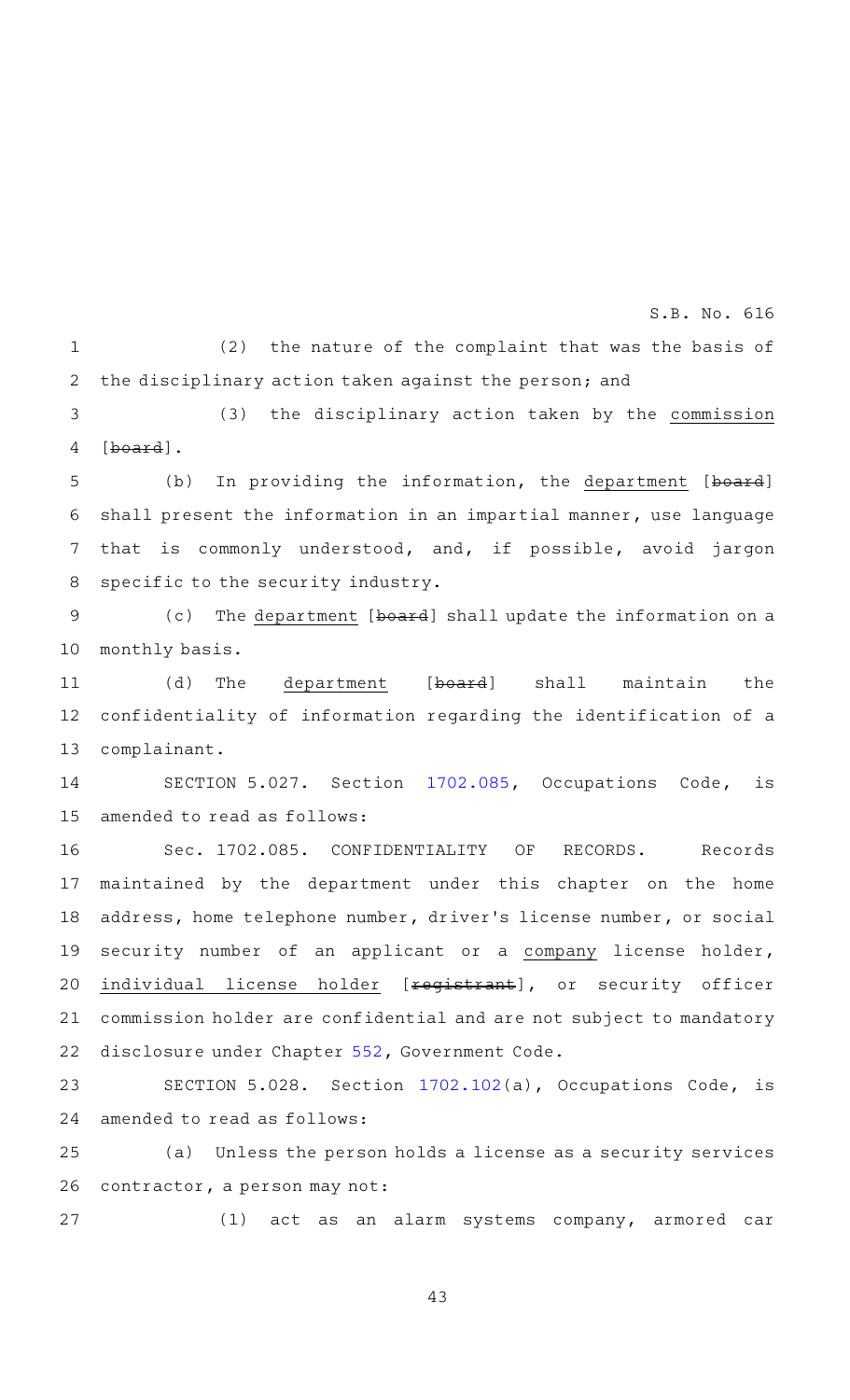company, courier company, guard company, or [guard dog company,] locksmith company  $[-$  or private security consultant company]; (2) offer to perform the services of a company in Subdivision  $(1)$ ; or (3) engage in business activity for which a license is required under this chapter. SECTION 5.029. Section [1702.1025](http://www.statutes.legis.state.tx.us/GetStatute.aspx?Code=OC&Value=1702.1025&Date=5/27/2019)(b), Occupations Code, is amended to read as follows: (b) A person licensed as an electronic access control device company may not install alarm systems unless otherwise licensed [ $\Theta$ \* registered] to install alarm systems under this chapter. SECTION 5.030. Section [1702.103](http://www.statutes.legis.state.tx.us/GetStatute.aspx?Code=OC&Value=1702.103&Date=5/27/2019), Occupations Code, is amended to read as follows: Sec. 1702.103. CLASSIFICATION AND LIMITATION OF COMPANY LICENSES. (a) The company license classifications are: (1) Class A: investigations company license, covering operations of an investigations company; (2) Class B: security services contractor license, covering operations of a security services contractor; (3) Class C: covering the operations included within Class A and Class B; (4) Class F: level III training school license; and (5) Class O: alarm level I training school license  $[+]$ [(6) Class P: private business letter of authority license;  $[$  (7) Class X: government letter of authority and 1 2 3 4 5 6 7 8 9 10 11 12 13 14 15 16 17 18 19 20 21 22 23 24 25 26 27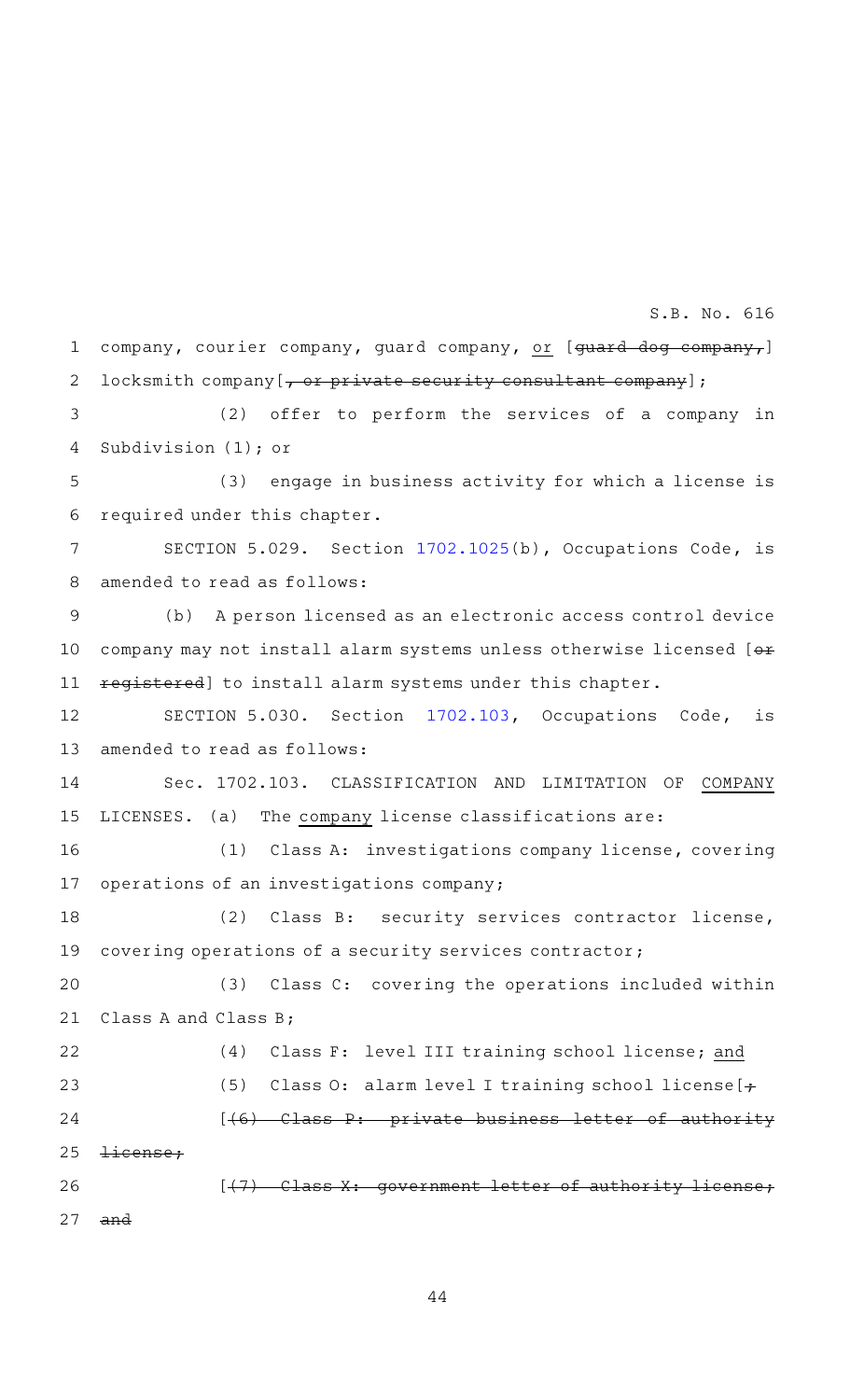1

### [(8) Class T: telematics license].

(b) A company license described by this chapter does not authorize the company license holder to perform a service for which the company license holder has not qualified. A person may not engage in an operation outside the scope of that person's company license. The department [board] shall indicate on the company license the services the company license holder is authorized to perform. The company license holder may not perform a service unless it is indicated on the company license. 2 3 4 5 6 7 8 9

(c)AAA company license is not assignable unless the assignment is approved in advance by the department [board]. 10 11

(d) The commission [board] shall prescribe by rule the procedure under which a company license may be terminated. 12 13

(e) The commission [board] by rule may establish other company license classifications for activities expressly regulated by this chapter and may establish qualifications and practice requirements consistent with this chapter for those company license classifications. 14 15 16 17 18

SECTION 5.031. Section [1702.110](http://www.statutes.legis.state.tx.us/GetStatute.aspx?Code=OC&Value=1702.110&Date=5/27/2019), Occupations Code, is amended to read as follows: 19 20

Sec. 1702.110. APPLICATION FOR COMPANY LICENSE. (a) An application for a company license under this chapter must be in the form prescribed by the department [board] and include: 21 22 23

(1) the full name and business address of the applicant; 24 25

(2) the name under which the applicant intends to do business; 26 27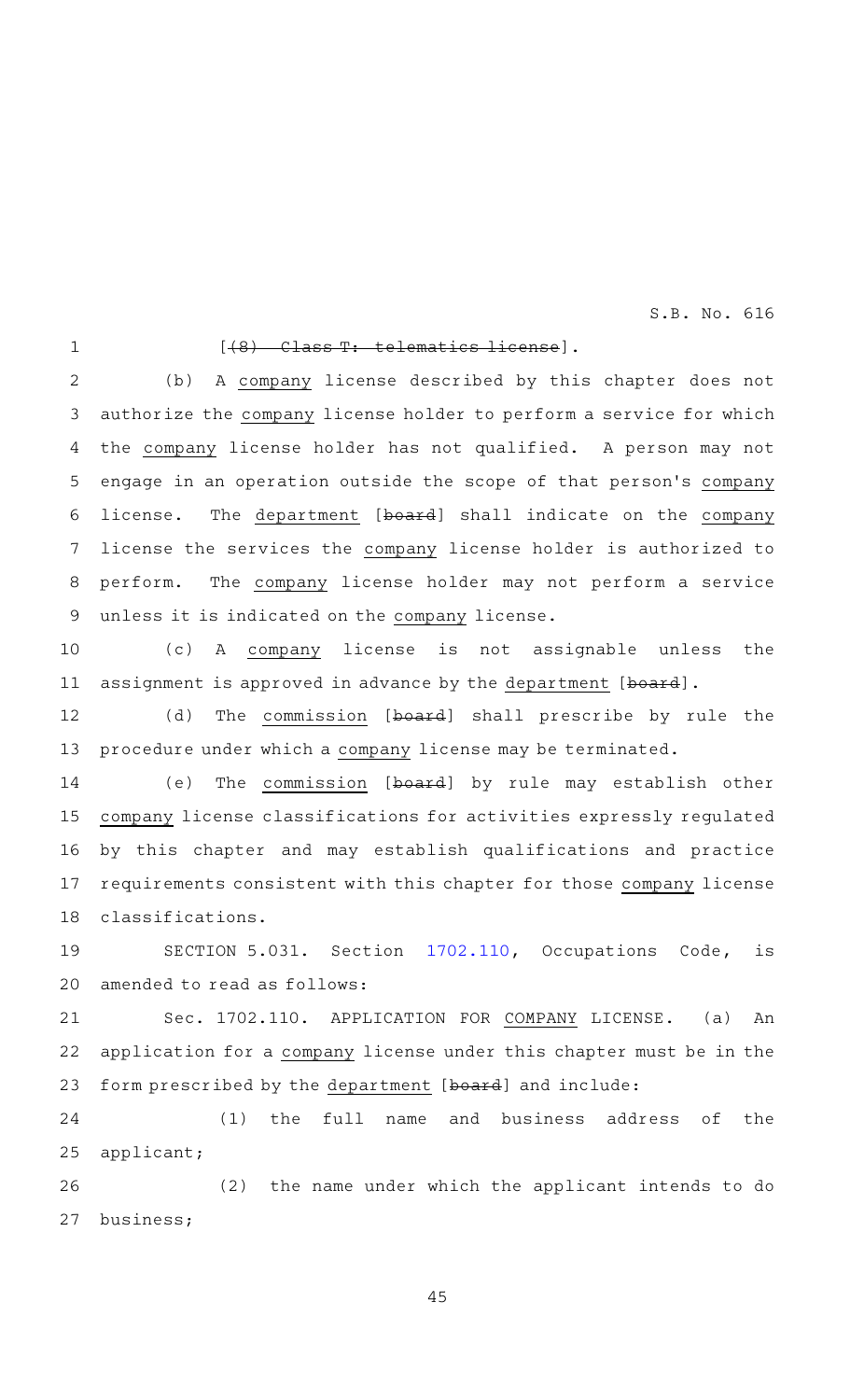$(3)$  a statement as to the general nature of the business in which the applicant intends to engage; 1 2

S.B. No. 616

 $(4)$  a statement as to the classification for which the applicant requests qualification; 3 4

 $(5)$  if the applicant is an entity other than an individual, the full name and residence address of each partner, officer who oversees the security-related aspects of the business, and director of the applicant  $[-$  and of the applicant's manager]; 5 6 7 8

(6) if the applicant is an individual, the fingerprints of the applicant or, if the applicant is an entity other than an individual, of each officer who oversees the security-related aspects of the business and of each partner or shareholder who owns at least a 25 percent interest in the applicant, provided in the manner prescribed by the department [board]; 9 10 11 12 13 14 15

(7) a verified statement of the applicant's experience qualifications in the particular classification in which the applicant is applying; 16 17 18

 $(8)$  a report from the department stating the applicant 's record of any convictions for a Class B misdemeanor or equivalent offense or a greater offense; 19 20 21

(9) the social security number of the individual making the application; and 22 23

(10) other information, evidence, statements, or documents required by the department [board]. 24 25

(b) An applicant for a company license as a security services contractor shall maintain a physical address within this 26 27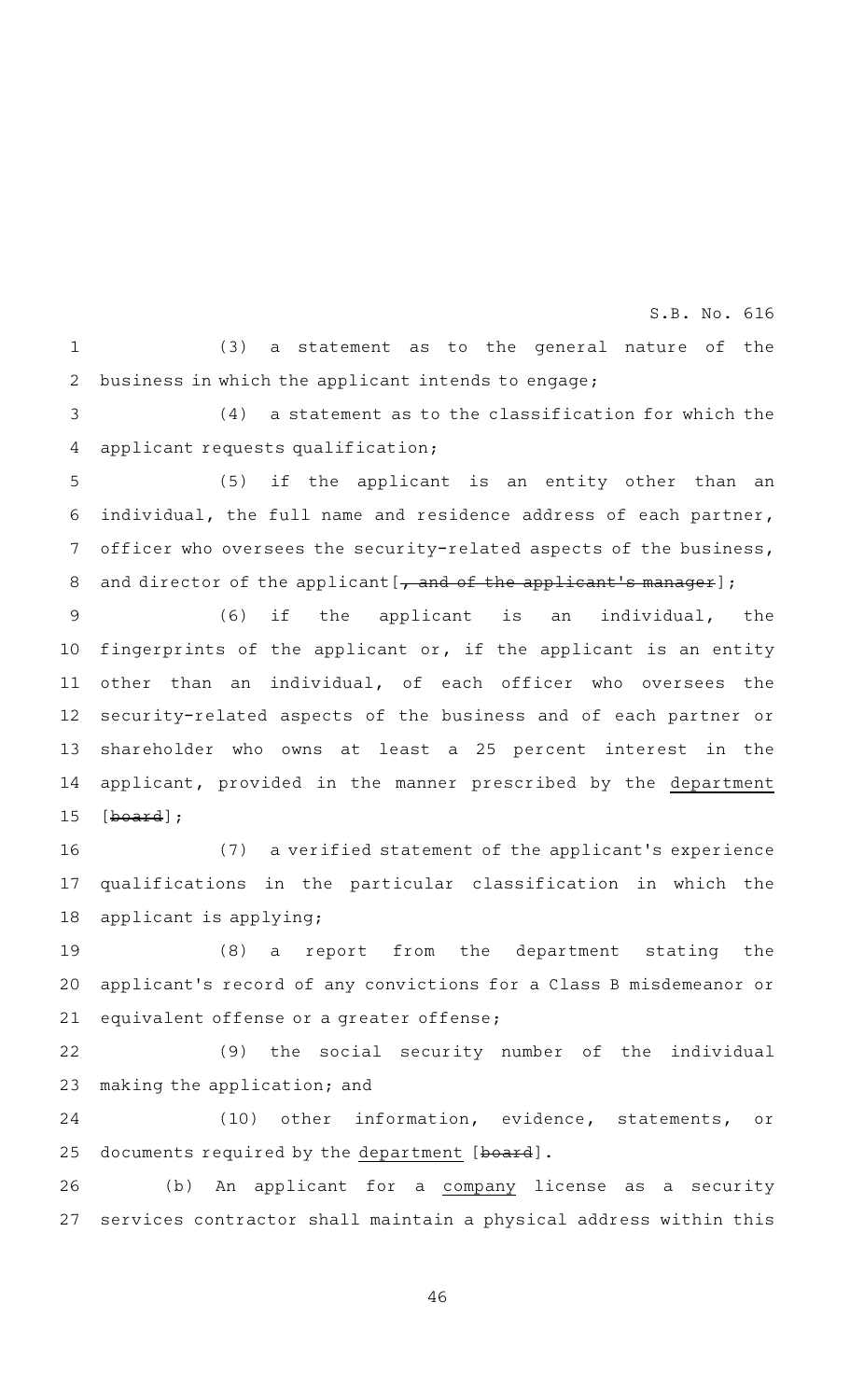state and provide that address to the department [board]. The commission [board] shall adopt rules to enable an out-of-state company license holder to comply with this subsection. 1 2 3

S.B. No. 616

(c) The department may return an application for a company license as incomplete if the applicant submits payment of a fee that is returned for insufficient funds and the applicant has received notice and an opportunity to provide payment in full. 4 5 6 7

SECTION 5.032. Section [1702.112](http://www.statutes.legis.state.tx.us/GetStatute.aspx?Code=OC&Value=1702.112&Date=5/27/2019), Occupations Code, is amended to read as follows: 8 9

Sec. 1702.112. FORM OF COMPANY LICENSE. The department [board] shall prescribe the form of a company license [, including a branch office license]. The company license must include: 10 11 12

13

 $(1)$  the name of the company license holder;

(2) the name under which the company license holder is to operate; 14 15

(3) the company license number and the date the company license was issued; and 16 17

(4) a photograph of the company license holder, affixed to the company license at the time the company license is issued by the department [board]. 18 19 20

SECTION 5.033. The heading to Section [1702.113](http://www.statutes.legis.state.tx.us/GetStatute.aspx?Code=OC&Value=1702.113&Date=5/27/2019), Occupations Code, is amended to read as follows: 21 22

Sec. 1702.113. GENERAL QUALIFICATIONS FOR COMPANY LICENSE[, CERTIFICATE OF REGISTRATION,] OR SECURITY OFFICER COMMISSION. 23 24 25

SECTION 5.034. Section [1702.113](http://www.statutes.legis.state.tx.us/GetStatute.aspx?Code=OC&Value=1702.113&Date=5/27/2019)(a), Occupations Code, is amended to read as follows: 26 27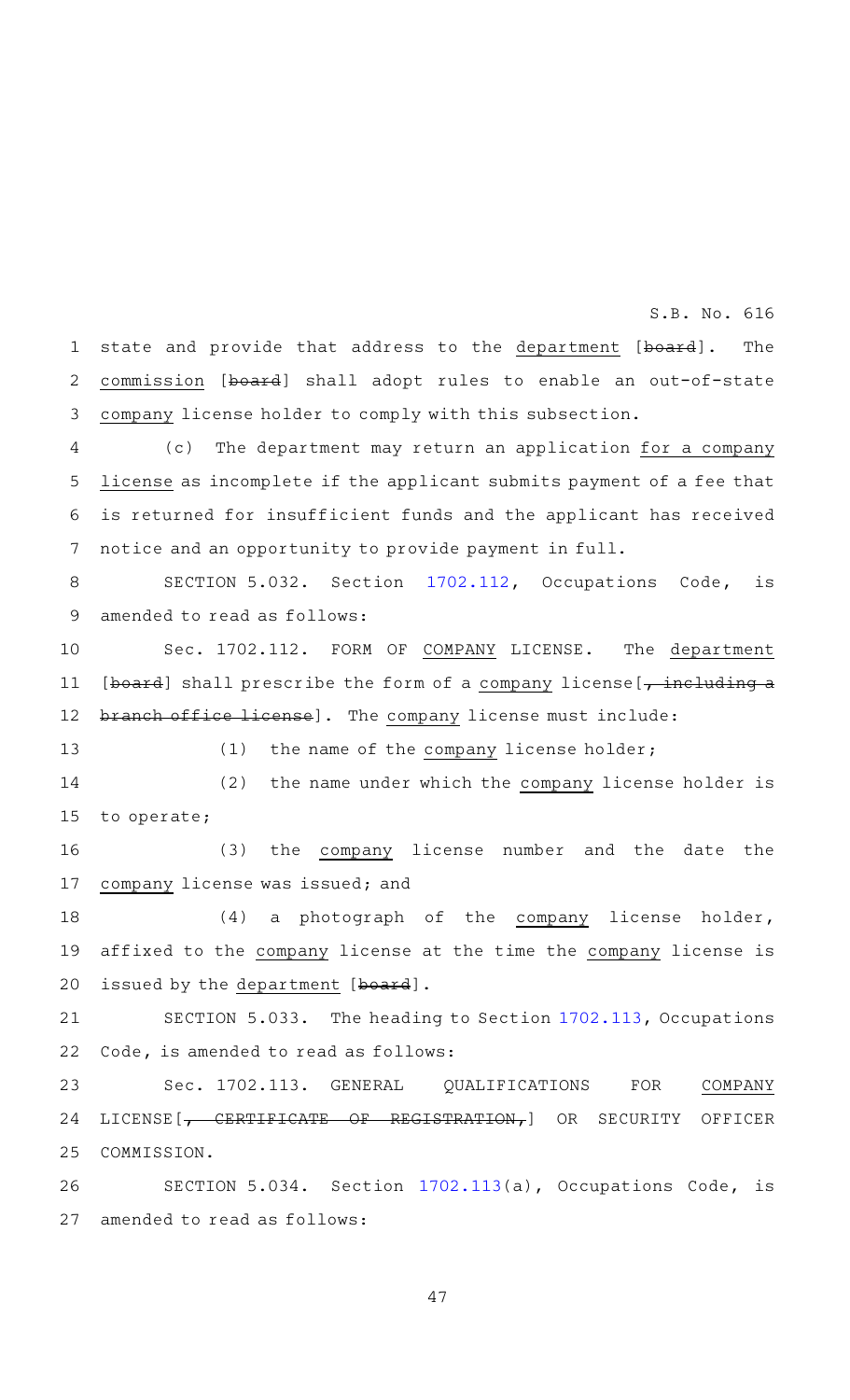(a) An applicant for a company license [, certificate of registration, endorsement,] or security officer commission [or the applicant's manager] must be at least 18 years of age and must not: 1 2 3

S.B. No. 616

 $(1)$  at the time of application be charged under an information or indictment with the commission of a Class A or Class B misdemeanor or felony offense determined to be disqualifying by commission [board] rule; 4 5 6 7

 $(2)$  have been found by a court to be incompetent by reason of a mental defect or disease and not have been restored to competency; 8 9 10

(3) have been dishonorably discharged from the United States armed services, discharged from the United States armed services under other conditions determined by the commission [board] to be prohibitive, or dismissed from the United States armed services if a commissioned officer in the United States armed services; or 11 12 13 14 15 16

(4) be required to register in this or any other state as a sex offender [, unless the applicant is approved by the board under Section [1702.3615\]](http://www.statutes.legis.state.tx.us/GetStatute.aspx?Code=OC&Value=1702.3615&Date=5/27/2019). 17 18 19

SECTION 5.035. Section [1702.114](http://www.statutes.legis.state.tx.us/GetStatute.aspx?Code=OC&Value=1702.114&Date=5/27/2019), Occupations Code, is amended to read as follows: 20 21

Sec. 1702.114. ADDITIONAL QUALIFICATIONS FOR INVESTIGATIONS COMPANY LICENSE. (a) An applicant for a company license to engage in the business of an investigations company [ $\theta$ \* the applicant 's manager] must have, before the date of the application, three consecutive years' experience in the investigative field as an employee  $[-$  manager, or owner of an 22 23 24 25 26 27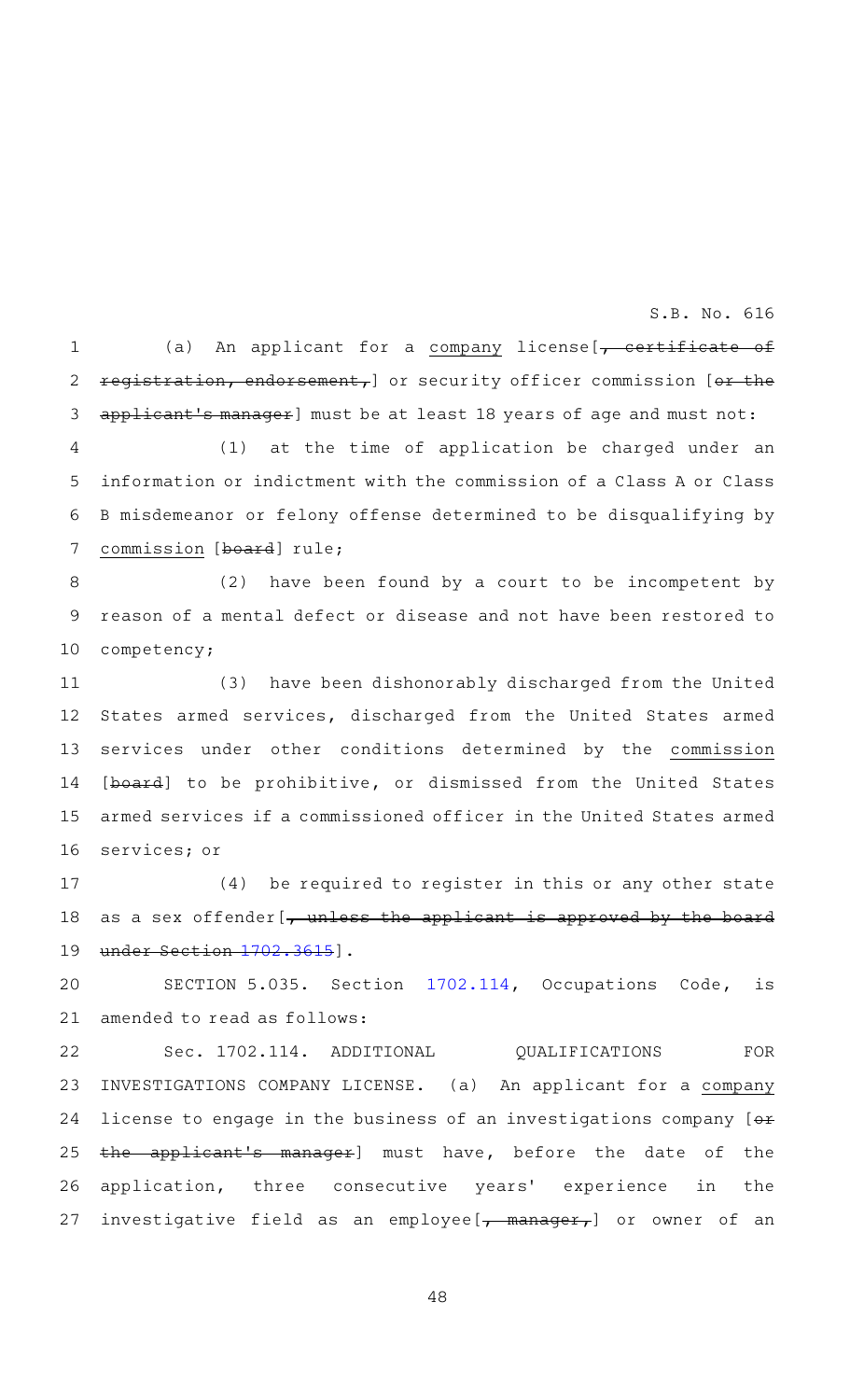investigations company or satisfy other requirements set by the commission [board]. 1 2

3

 $(b)$  The applicant's experience must be:

(1) reviewed by the department [board or the chief administrator]; and 4 5

 $(2)$  determined to be adequate to qualify the applicant to engage in the business of an investigations company. 6 7

SECTION 5.036. Section [1702.115](http://www.statutes.legis.state.tx.us/GetStatute.aspx?Code=OC&Value=1702.115&Date=5/27/2019), Occupations Code, is amended to read as follows: 8 9

Sec. 1702.115. ADDITIONAL QUALIFICATIONS FOR SECURITY SERVICES CONTRACTOR LICENSE. (a) An applicant for a company license to engage in the business of a security services contractor [or the applicant's manager] must have, before the date of the application, two consecutive years' experience in each security services field for which the person applies as an employee  $\tau$ manager, or owner of a security services contractor or satisfy other requirements set by the commission [board]. 10 11 12 13 14 15 16 17

(b) The applicant's experience must have been obtained legally and must be: 18 19

(1) reviewed by the department [board or the chief administrator]; and 20 21

(2) determined to be adequate to qualify the applicant to engage in the business of a security services contractor. 22 23

SECTION 5.037. Section [1702.117](http://www.statutes.legis.state.tx.us/GetStatute.aspx?Code=OC&Value=1702.117&Date=5/27/2019), Occupations Code, is amended to read as follows: 24 25

Sec. 1702.117. EXAMINATION. (a) The department [board] shall require an applicant for a company license under this chapter 26 27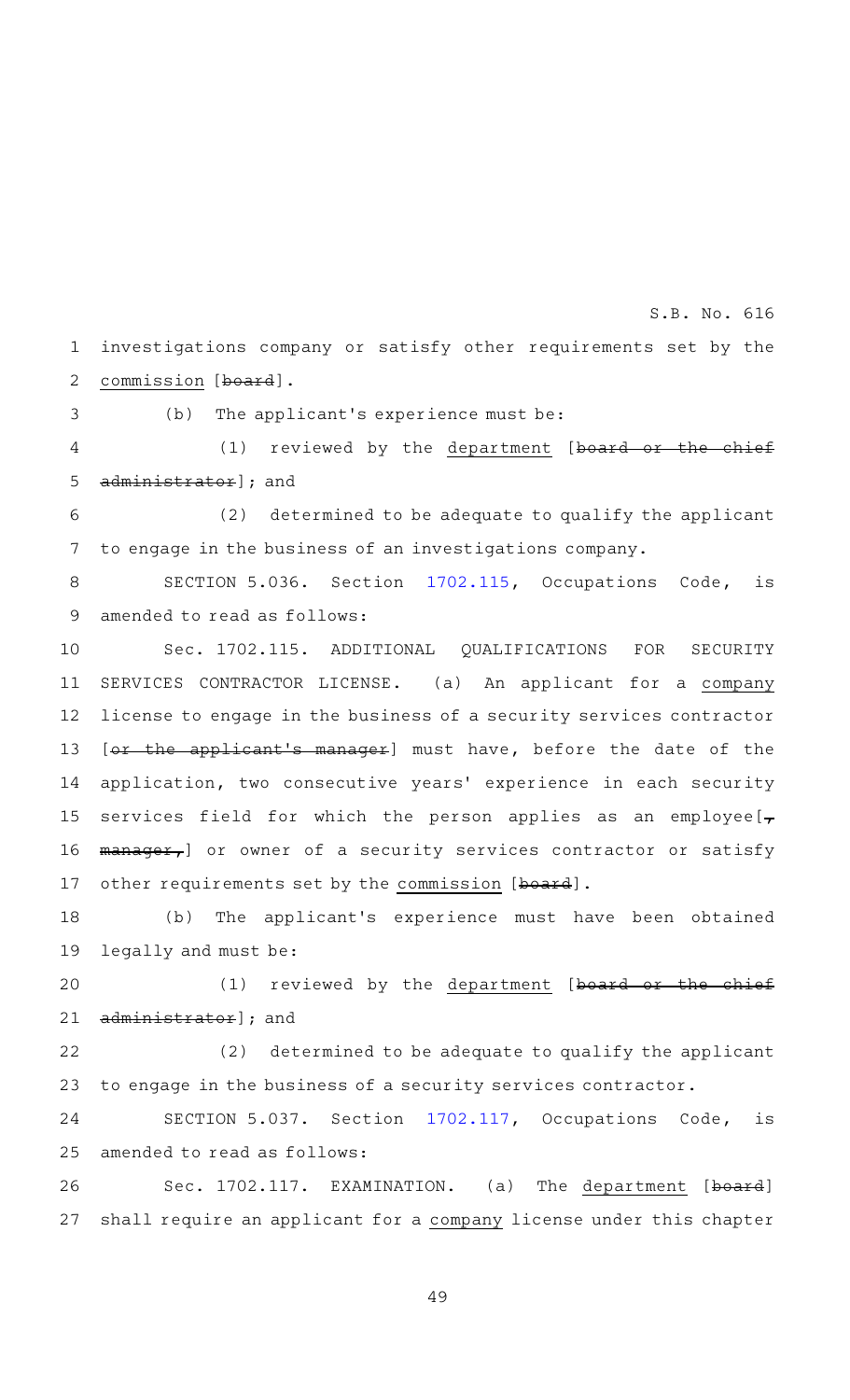[or the applicant's manager] to demonstrate qualifications in the person 's company license classification, including knowledge of applicable state laws and commission [board] rules, by taking an examination to be determined by the commission [board]. 1 2 3 4

S.B. No. 616

(b) Payment of the application fee entitles the applicant [or the applicant 's manager] to take one examination without additional charge. A person who fails the examination must pay a reexamination fee to take a subsequent examination. 5 6 7 8

(c) The commission [board] shall set the reexamination fee in an amount not to exceed the amount of the renewal fee for the company license classification for which application was made. 9 10 11

(d) The department [board] shall develop and provide to a person who applies to take the examination under Subsection (a) material containing all applicable state laws and commission [board] rules. 12 13 14 15

SECTION 5.038. Section [1702.118](http://www.statutes.legis.state.tx.us/GetStatute.aspx?Code=OC&Value=1702.118&Date=5/27/2019), Occupations Code, is amended to read as follows: 16 17

Sec. 1702.118. EXAMINATION RESULTS. (a) Not later than the 30th day after the date a person takes a licensing examination under this chapter, the department [board] shall notify the person of the examination results. 18 19 20 21

(b) If an examination is graded or reviewed by a testing service: 22 23

(1) the department  $[b, a]$  shall notify the person of the examination results not later than the 14th day after the date the department [board] receives the results from the testing service; and 24 25 26 27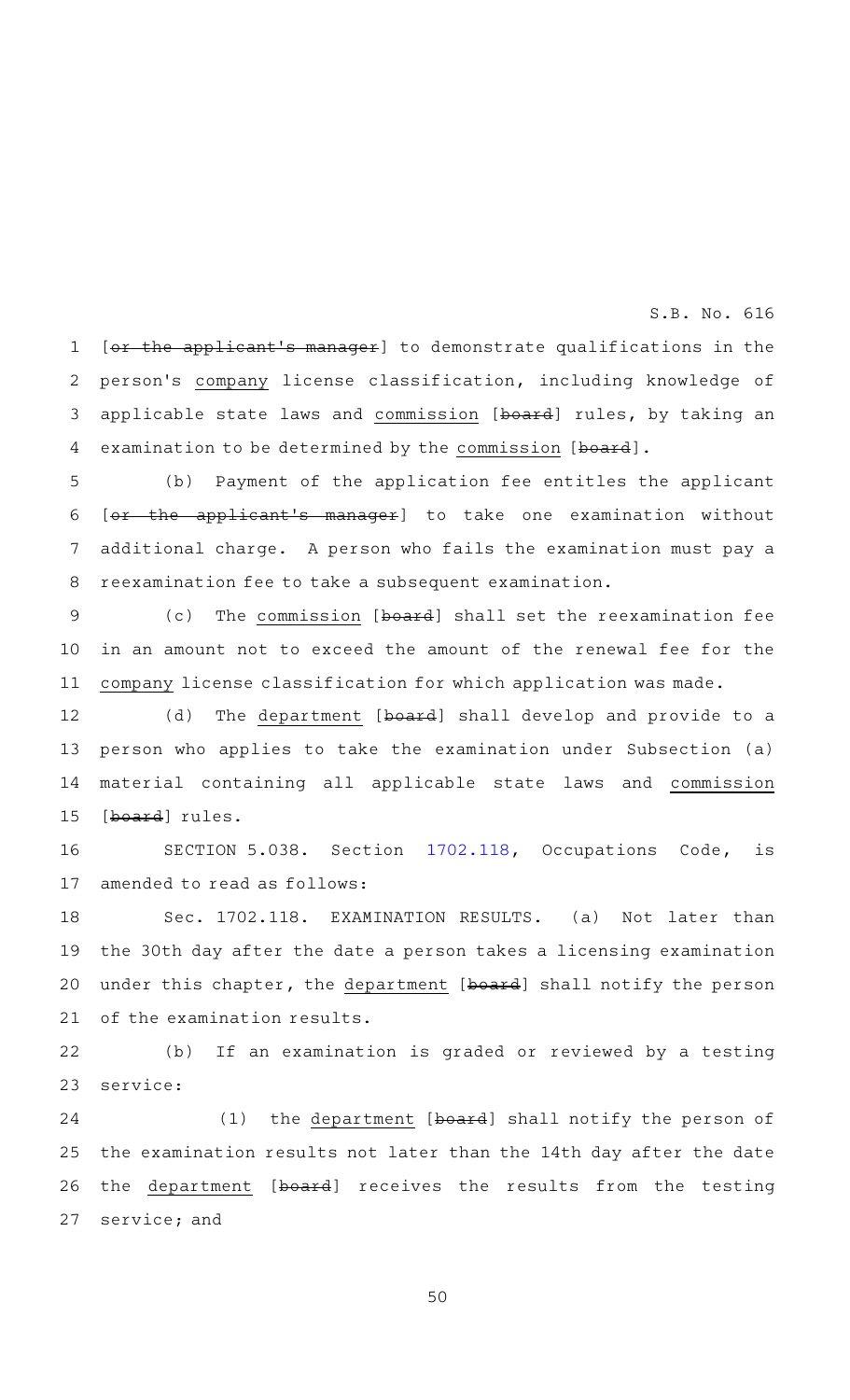(2) if notice of the examination results will be delayed for longer than 90 days after the examination date, the department [board] shall notify the person of the reason for the delay before the 90th day. 1 2 3 4

(c) The department [board] may require a testing service to notify a person of the results of the person 's examination. 5 6

(d) If requested in writing by a person who fails a licensing examination administered under this chapter, the department [board] shall furnish the person with an analysis of the person 's performance on the examination. 7 8 9 10

SECTION 5.039. Section [1702.1183,](http://www.statutes.legis.state.tx.us/GetStatute.aspx?Code=OC&Value=1702.1183&Date=5/27/2019) Occupations Code, is amended to read as follows: 11 12

Sec. 1702.1183. RECIPROCAL COMPANY LICENSE FOR CERTAIN APPLICANTS. (a) The department [board] may waive any prerequisite to obtaining a company license for an applicant who holds a company license issued by another jurisdiction with which this state has a reciprocity agreement. 13 14 15 16 17

(b) The commission [board] may make an agreement, subject to the approval of the governor, with another state to allow for licensing by reciprocity. 18 19 20

(c) The commission [board] shall adopt rules under which the commission [board] may waive any prerequisite to obtaining a company license for, and credit experience for a company license requirement to, an individual who the commission [board] determines has acceptable experience gained during service in a branch of the United States armed forces, including the United States Coast Guard. 21 22 23 24 25 26 27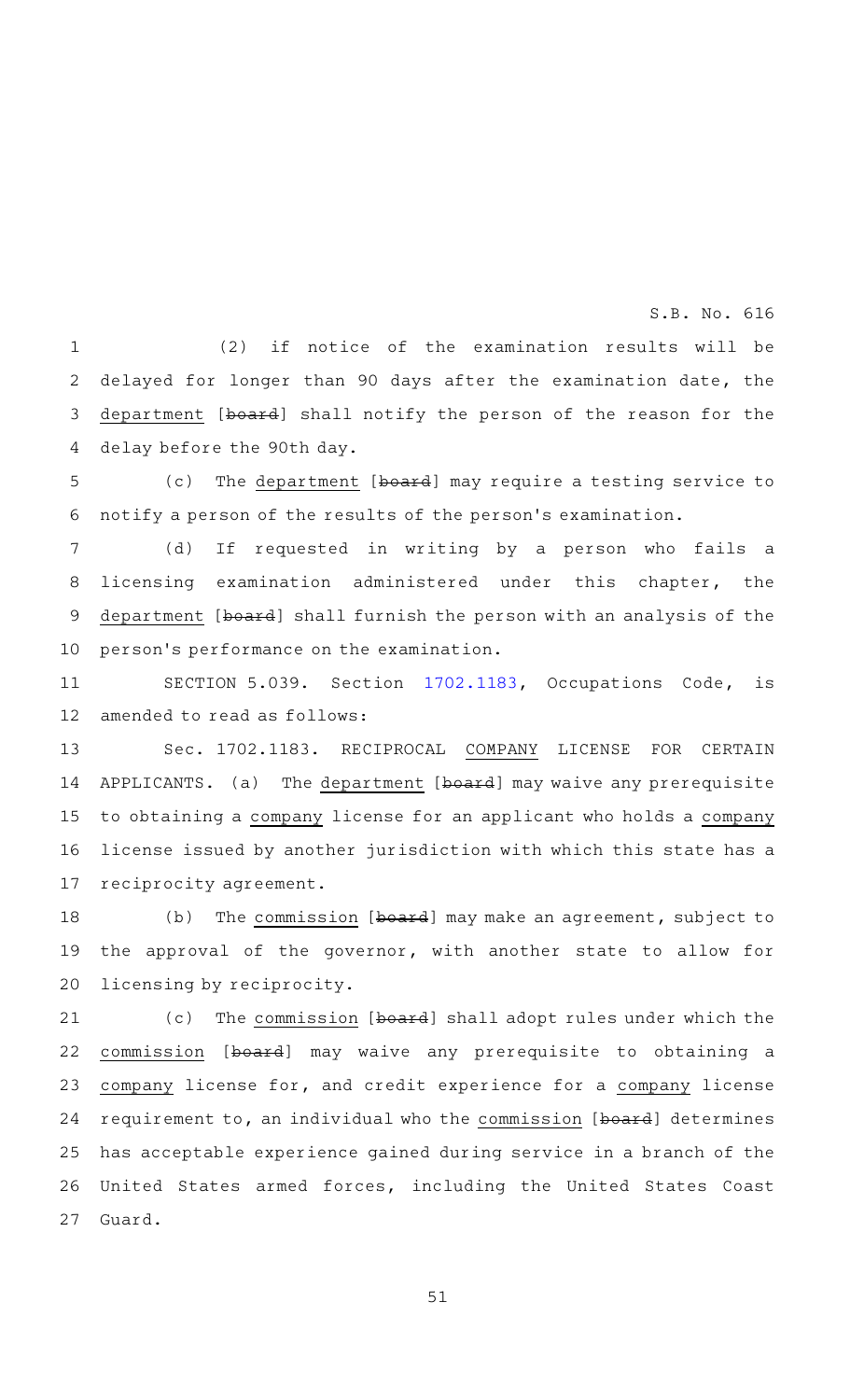SECTION 5.040. Section [1702.1186,](http://www.statutes.legis.state.tx.us/GetStatute.aspx?Code=OC&Value=1702.1186&Date=5/27/2019) Occupations Code, is amended to read as follows: 1 2

Sec. 1702.1186. PROVISIONAL COMPANY LICENSE. (a) The department [board] may issue a provisional company license to an applicant currently licensed in another jurisdiction who seeks an equivalent company license in this state and who: 3 4 5 6

(1) has been licensed in good standing as an investigations company or security services contractor for at least two years in another jurisdiction, including a foreign country, that has licensing requirements substantially equivalent to the requirements of this chapter; 7 8 9 10 11

(2) has passed a national or other examination recognized by the commission [board] relating to the practice of private investigations or security services contracting; and 12 13 14

 $(3)$  is sponsored by a person licensed by the department [board] under this chapter with whom the provisional company license holder will practice during the time the person holds a provisional company license. 15 16 17 18

(b) A provisional company license is valid until the date the department [board] approves or denies the provisional company license holder's application for a company license. The department [board] shall issue a company license under this chapter to the provisional company license holder if: 19 20 21 22 23

(1) the provisional company license holder is eligible to be licensed under Section [1702.1183](http://www.statutes.legis.state.tx.us/GetStatute.aspx?Code=OC&Value=1702.1183&Date=5/27/2019); or 24 25

(2) the provisional company license holder: (A) passes the part of the examination under 26 27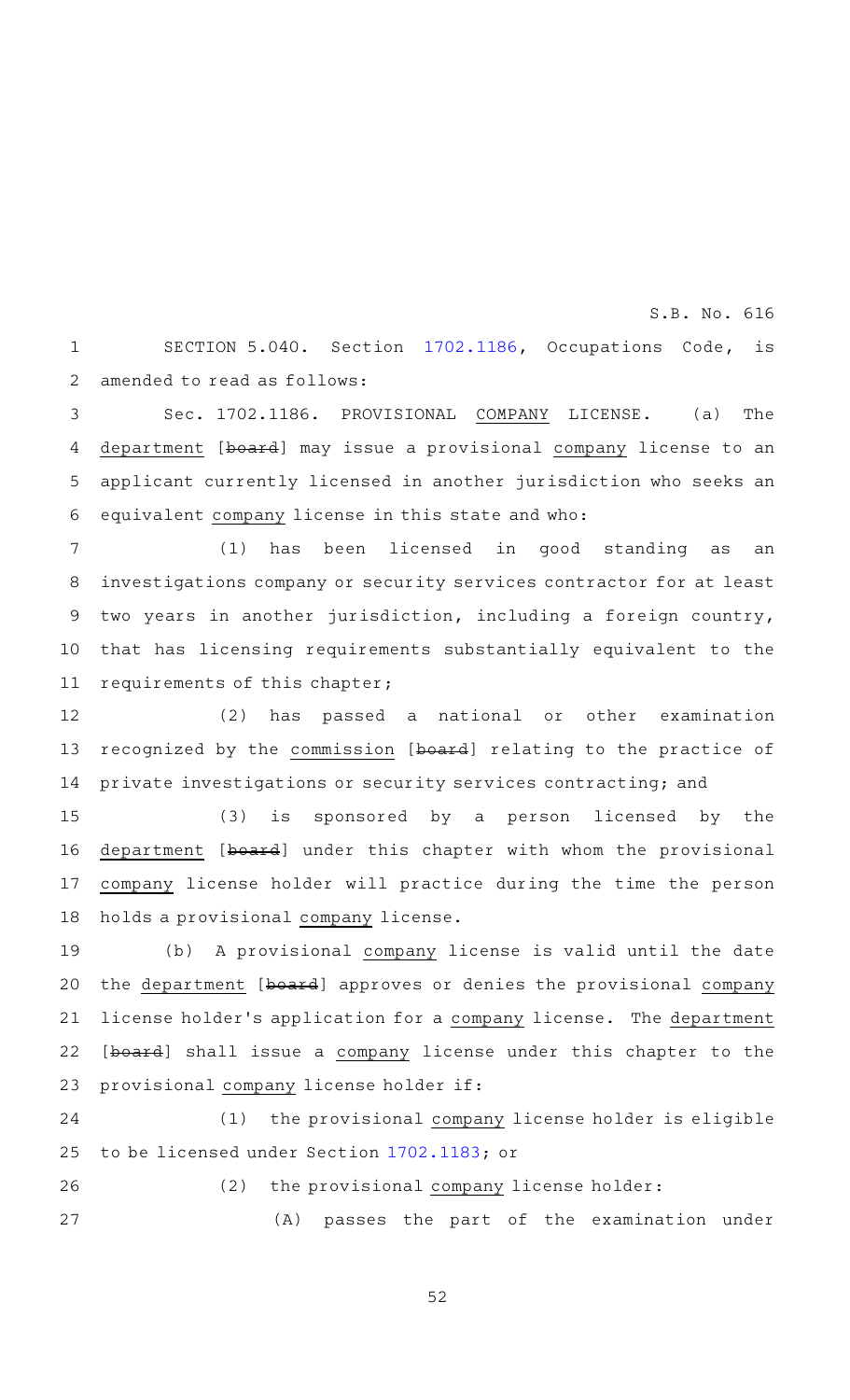Section [1702.117](http://www.statutes.legis.state.tx.us/GetStatute.aspx?Code=OC&Value=1702.117&Date=5/27/2019)(a) that relates to the applicant 's knowledge and understanding of the laws and rules relating to the practice of an investigations company or security services contractor in this state; 1 2 3 4

(B) is verified by the department [board] as meeting the academic and experience requirements for a company license under this chapter; and 5 6 7

(C) satisfies any other licensing requirements under this chapter. 8 9

(c) The department [board] must approve or deny a provisional company license holder 's application for a company license not later than the 180th day after the date the provisional company license is issued. The department [board] may extend the 180-day period if the results of an examination have not been received by the department [board] before the end of that period. 10 11 12 13 14 15

(d) The commission [board] may establish a fee for provisional company licenses in an amount reasonable and necessary to cover the cost of issuing the company license. 16 17 18

SECTION 5.041. Section [1702.122](http://www.statutes.legis.state.tx.us/GetStatute.aspx?Code=OC&Value=1702.122&Date=5/27/2019), Occupations Code, is amended to read as follows: 19 20

Sec. 1702.122. TEMPORARY CONTINUATION OF COMPANY LICENSE HOLDER'S BUSINESS. Under the terms provided by commission [board] rule, a company license holder 's business may continue for a temporary period if the individual on the basis of whose qualifications a company license under this chapter has been obtained ceases to be connected with the company license holder. 21 22 23 24 25 26

SECTION 5.042. Section [1702.123](http://www.statutes.legis.state.tx.us/GetStatute.aspx?Code=OC&Value=1702.123&Date=5/27/2019), Occupations Code, is 27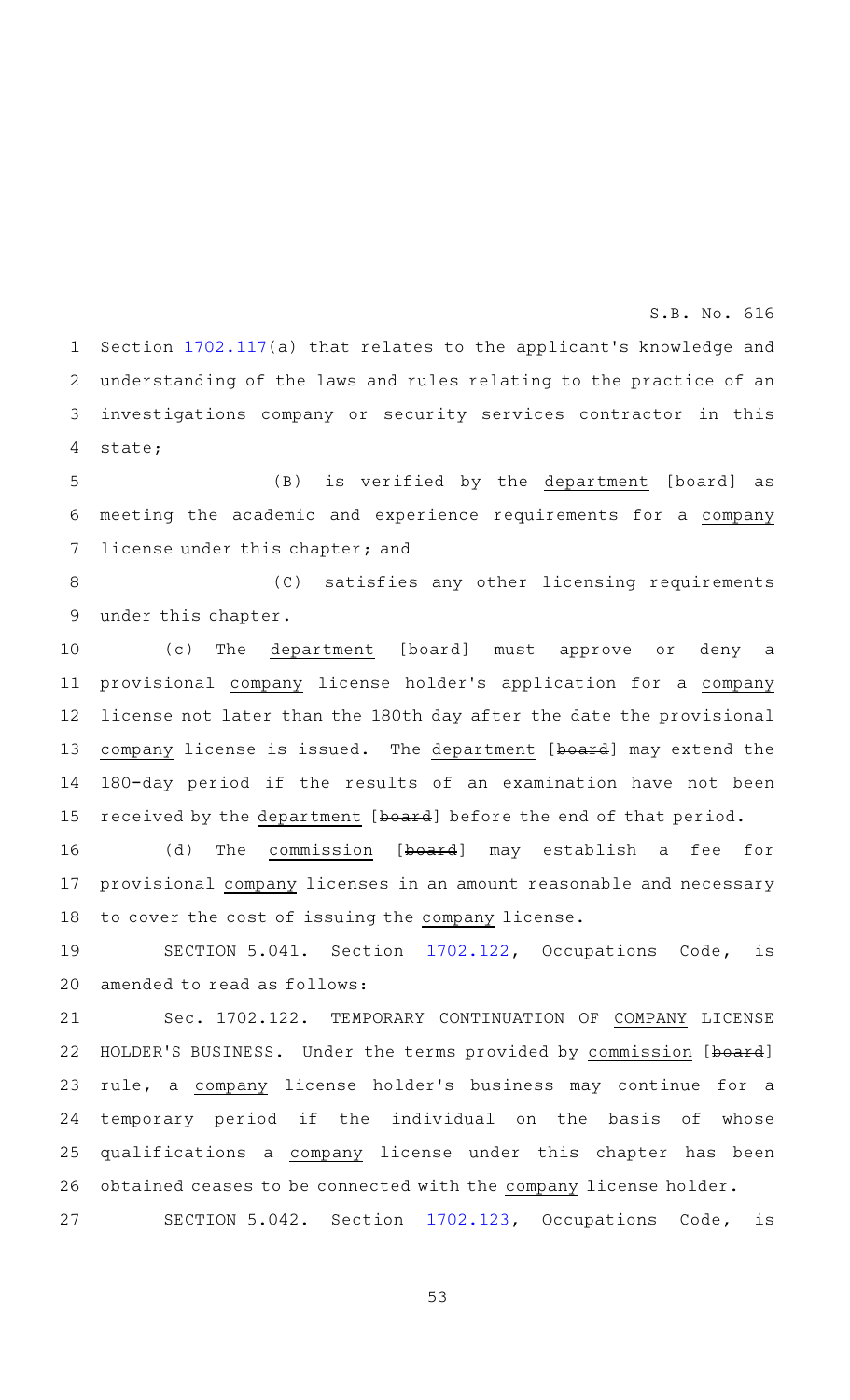amended to read as follows: 1

Sec. 1702.123. INSURANCE; BOND. (a) A company license holder shall maintain on file with the department [board] at all times the surety bond and certificate of insurance required by this chapter. 2 3 4 5

(b) The commission [board] shall immediately suspend the company license of a company license holder who violates Subsection (a). 6 7 8

(c) The commission [board] may rescind the company license suspension if the company license holder provides proof to the commission [board] that the bond or the insurance coverage is still in effect. The company license holder must provide the proof in a form satisfactory to the commission [board] not later than the 10th day after the date the company license is suspended. 9 10 11 12 13 14

(d) After suspension of the company license, the commission [board] may not reinstate the company license until an application, in the form prescribed by the commission [board], is filed accompanied by a proper bond, insurance certificate, or both. The commission [board] may deny the application notwithstanding the applicant 's compliance with this section: 15 16 17 18 19 20

(1) for a reason that would justify suspending, revoking, or denying a company license; or 21 22

 $(2)$  if, during the suspension, the applicant performs a practice for which a company license is required. 23 24

SECTION 5.043. Sections  $1702.124(a)$  $1702.124(a)$ , (b), and (f), Occupations Code, are amended to read as follows: 25 26

(a) An applicant is not eligible for a company license 27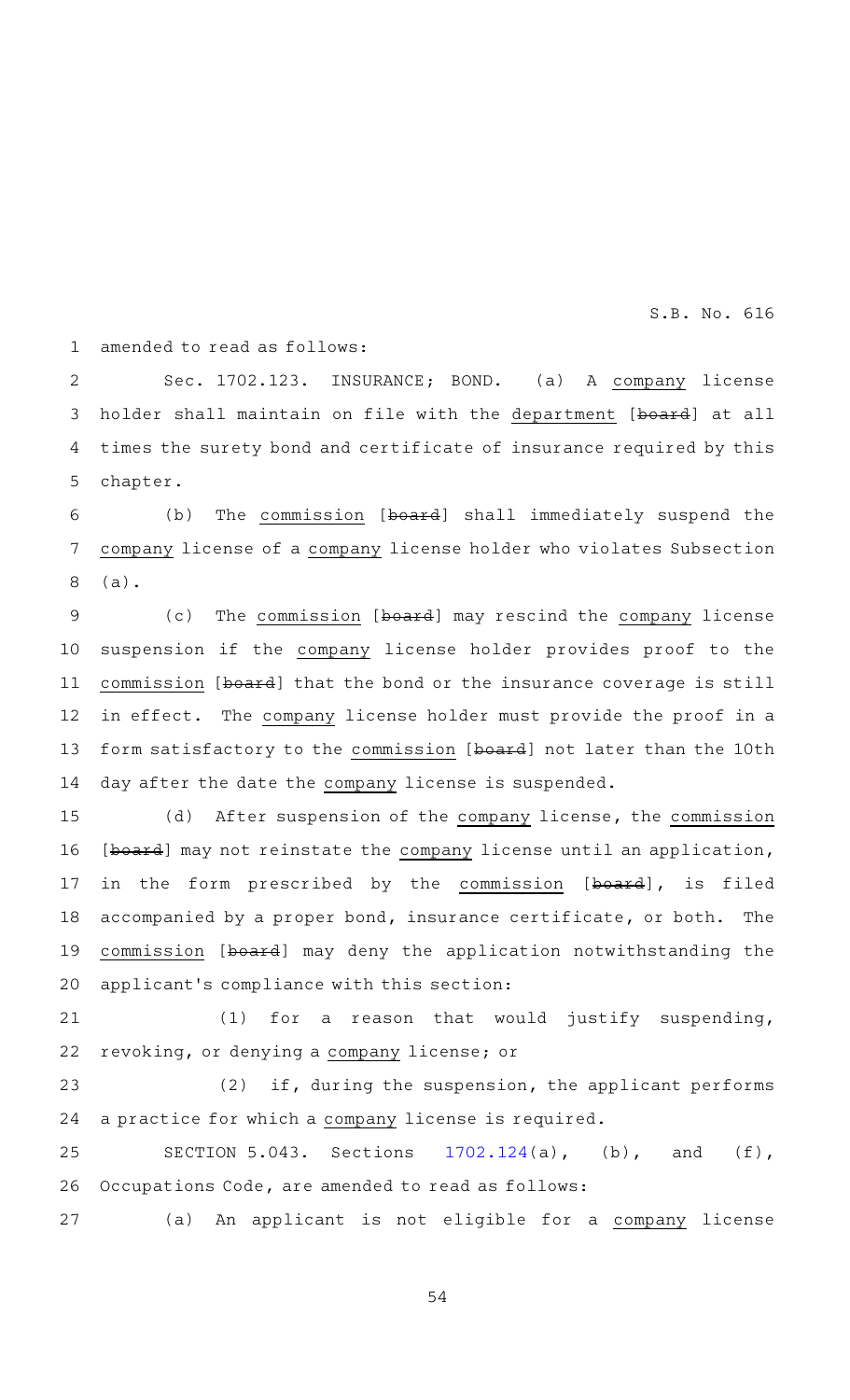unless the applicant provides as part of the application: 1

 $(1)$  a certificate of insurance or other documentary evidence of a general liability insurance policy countersigned by an insurance agent licensed in this state; or 2 3 4

 $(2)$  a certificate of insurance for surplus lines coverage obtained under Chapter [981](http://www.statutes.legis.state.tx.us/GetStatute.aspx?Code=IN&Value=981&Date=5/27/2019), Insurance Code, through a licensed Texas surplus lines agent resident in this state. 5 6 7

(b) The general liability insurance policy must be conditioned to pay on behalf of the company license holder damages that the company license holder becomes legally obligated to pay because of bodily injury, property damage, or personal injury, caused by an event involving the principal, or an officer, agent, or employee of the principal, in the conduct of any activity or service for which the company license holder is licensed under this chapter. 8 9 10 11 12 13 14 15

 $(f)$  In addition to the requirements of this section, an applicant or company license holder shall provide and maintain a certificate of insurance or other documentary evidence of insurance sufficient to cover all of the business activities of the applicant or company license holder related to private security. 16 17 18 19 20

SECTION 5.044. Section [1702.125](http://www.statutes.legis.state.tx.us/GetStatute.aspx?Code=OC&Value=1702.125&Date=5/27/2019), Occupations Code, is amended to read as follows: 21 22

Sec. 1702.125. BOND REQUIREMENT. A bond executed and filed with the department [board] under this chapter remains in effect until the surety terminates future liability by providing to the department [board] at least 30 days' notice of the intent to terminate liability. 23 24 25 26 27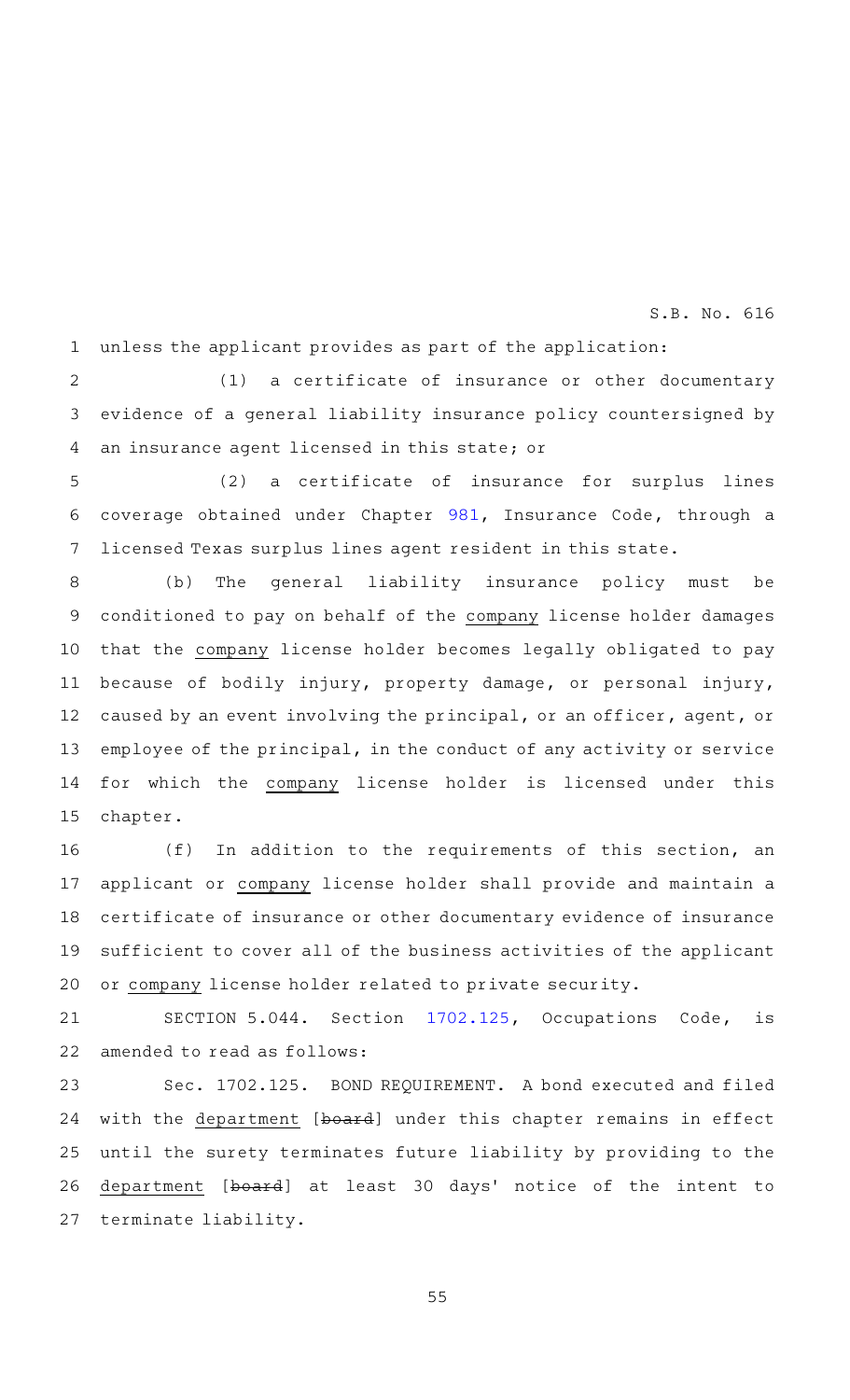SECTION 5.045. Section [1702.127](http://www.statutes.legis.state.tx.us/GetStatute.aspx?Code=OC&Value=1702.127&Date=5/27/2019), Occupations Code, is amended to read as follows: 1 2

Sec. 1702.127. COMPANY LICENSE HOLDER EMPLOYEES; RECORDS. (a) A company license holder may be legally responsible for the conduct in the company license holder 's business of each employee of the company license holder while the employee is performing assigned duties for the company license holder. 3 4 5 6 7

(b) A company license holder shall maintain a record containing information related to the company license holder 's employees as required by the commission [board]. 8 9 10

(c) A company license holder shall maintain for inspection by the department at the company license holder's principal place of business or branch office two recent color photographs, of a type required by the commission [board], of each applicant, individual license holder [<del>registrant</del>], commissioned security officer, and employee of the company license holder. 11 12 13 14 15 16

(d)AAA company license holder shall maintain records required under this chapter at a physical address within this state and provide that address to the department [board]. 17 18 19

SECTION 5.046. Section [1702.128](http://www.statutes.legis.state.tx.us/GetStatute.aspx?Code=OC&Value=1702.128&Date=5/27/2019), Occupations Code, is amended to read as follows: 20 21

Sec. 1702.128. POSTING OF COMPANY LICENSE REQUIRED. A company license holder shall at all times post [+ 22 23

 $[$   $(1)$  the person's license in a conspicuous place in: (1) the principal place of business of the company license holder; and 24 25 26

27

 $(2)$  each branch office [<del>license in a conspicuous place</del>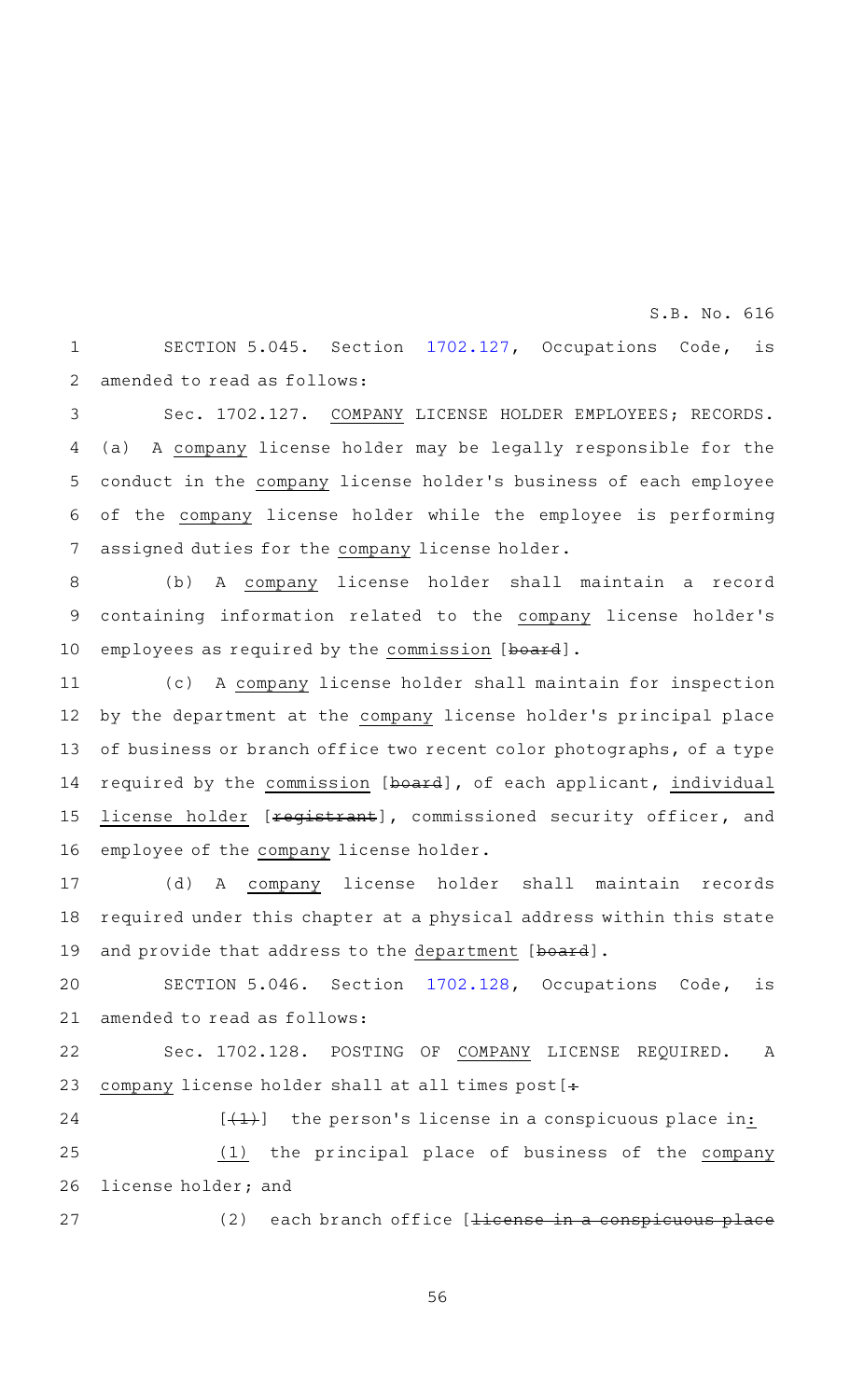in each branch office] of the company license holder. 1

SECTION 5.047. Section [1702.129](http://www.statutes.legis.state.tx.us/GetStatute.aspx?Code=OC&Value=1702.129&Date=5/27/2019), Occupations Code, is amended to read as follows: 2 3

Sec. 1702.129. NOTICE OF CERTAIN CHANGES; BRANCH OFFICES. (a) A company license holder shall notify the department [board] not later than the 14th day after the date of: 4 5 6

(1) a change of address for the company license holder 's principal place of business; 7 8

(2) a change of a name under which the company license holder does business; or 9 10

(3) a change in the company license holder's officers or partners. 11 12

(b) A company license holder shall notify the department [board] in writing not later than the 14th day after the date a branch office: 13 14 15

16

 $(1)$  is established;

17

 $(2)$  is closed; or

(3) changes address or location. 18

SECTION 5.048. Section [1702.130](http://www.statutes.legis.state.tx.us/GetStatute.aspx?Code=OC&Value=1702.130&Date=5/27/2019)(a), Occupations Code, is amended to read as follows: 19 20

(a) A company license holder, or an officer, director, partner, [manager,] or employee of a company license holder, may not: 21 22 23

 $(1)$  use a title, an insignia, or an identification card, wear a uniform, or make a statement with the intent to give an impression that the person is connected with the federal government, a state government, or a political subdivision of a 24 25 26 27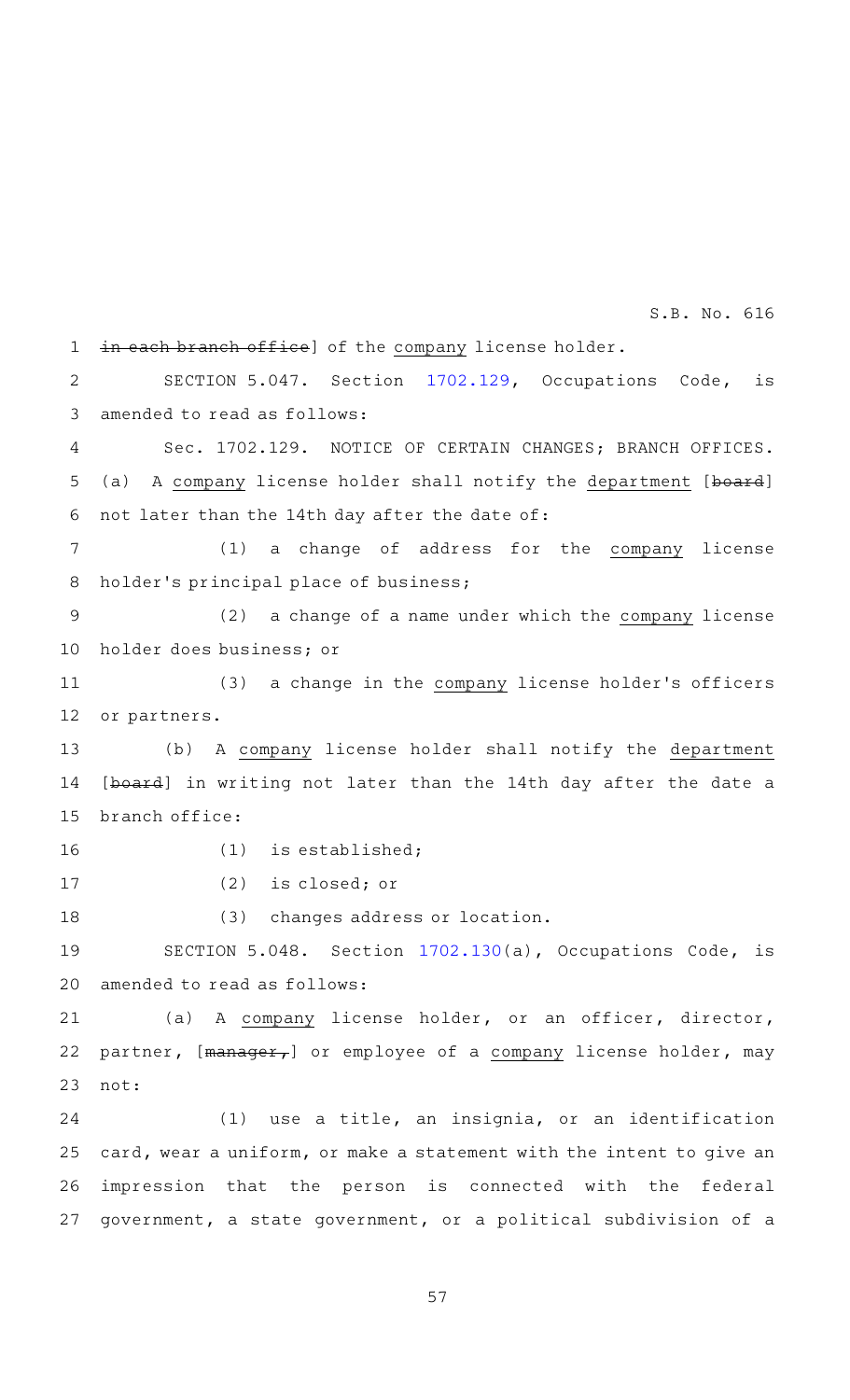state government; or 1

 $(2)$  use a title, an insignia, or an identification card or wear a uniform containing the designation "police."  $\mathcal{D}$ 3

SECTION 5.049. Section [1702.131](http://www.statutes.legis.state.tx.us/GetStatute.aspx?Code=OC&Value=1702.131&Date=5/27/2019), Occupations Code, is amended to read as follows: 4 5

Sec. 1702.131. ADVERTISING. An advertisement by a company license holder soliciting or advertising business must contain the company license holder 's company name and address as stated in department [board] records. 6 7 8 9

SECTION 5.050. Section [1702.132](http://www.statutes.legis.state.tx.us/GetStatute.aspx?Code=OC&Value=1702.132&Date=5/27/2019), Occupations Code, is amended to read as follows: 10 11

Sec. 1702.132. REPORTS TO EMPLOYER OR CLIENT. (a) A written report submitted to a company license holder 's employer or client may only be submitted by the company license holder [ $\Theta$ \* manager] or a person authorized by a company license holder [or manager]. The person submitting the report shall exercise diligence in determining whether the information in the report is correct. 12 13 14 15 16 17 18

(b) A company license holder or an officer, director, partner, [manager,] or employee of a company license holder may not knowingly make a false report to the employer or client for whom information is obtained. 19 20 21 22

SECTION 5.051. Section [1702.133](http://www.statutes.legis.state.tx.us/GetStatute.aspx?Code=OC&Value=1702.133&Date=5/27/2019), Occupations Code, is amended to read as follows: 23 24

Sec. 1702.133. CONFIDENTIALITY; INFORMATION RELATING TO CRIMINAL OFFENSE. (a) A company license holder or an officer, director, or partner [, or manager] of a company license holder may 25 26 27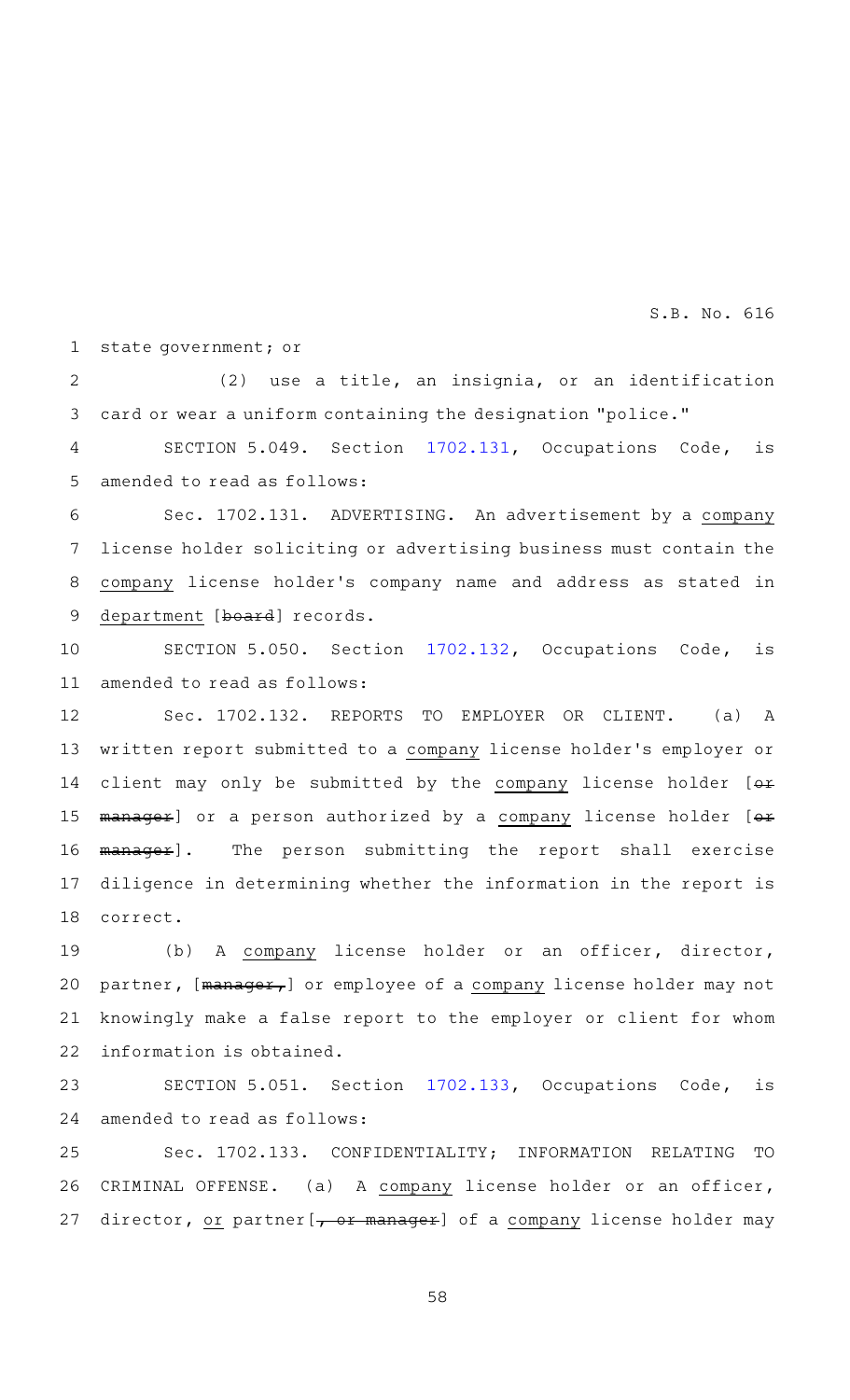not disclose to another information obtained by the person for an employer or client except: 1 2

3

(1) at the direction of the employer or client; or

4

(2) as required by state law or court order.

S.B. No. 616

(b) A company license holder or an officer, director, or partner [, or manager] of a company license holder shall disclose to a law enforcement officer or a district attorney, or that individual's representative, information the person obtains that relates to a criminal offense. A private investigator who is working under the direct supervision of a licensed attorney satisfies this requirement by disclosing the information to the supervising attorney. 5 6 7 8 9 10 11 12

SECTION 5.052. The heading to Section [1702.134](http://www.statutes.legis.state.tx.us/GetStatute.aspx?Code=OC&Value=1702.134&Date=5/27/2019), Occupations Code, is amended to read as follows: 13 14

Sec. 1702.134. COMPANY LICENSE HOLDER EXEMPTIONS FROM CERTAIN LOCAL REGULATIONS. 15 16

SECTION 5.053. Sections  $1702.134(a)$  $1702.134(a)$  and (b), Occupations Code, are amended to read as follows: 17 18

(a) A company license holder or an employee of a company license holder is not required to obtain an authorization, permit, franchise, or license from, pay another fee or franchise tax to, or post a bond in a municipality, county, or other political subdivision of this state to engage in business or perform a service authorized under this chapter. 19 20 21 22 23 24

(b) A municipality, county, or other political subdivision of this state may not require a payment for the use of municipal, county, or other public facilities in connection with a business or 25 26 27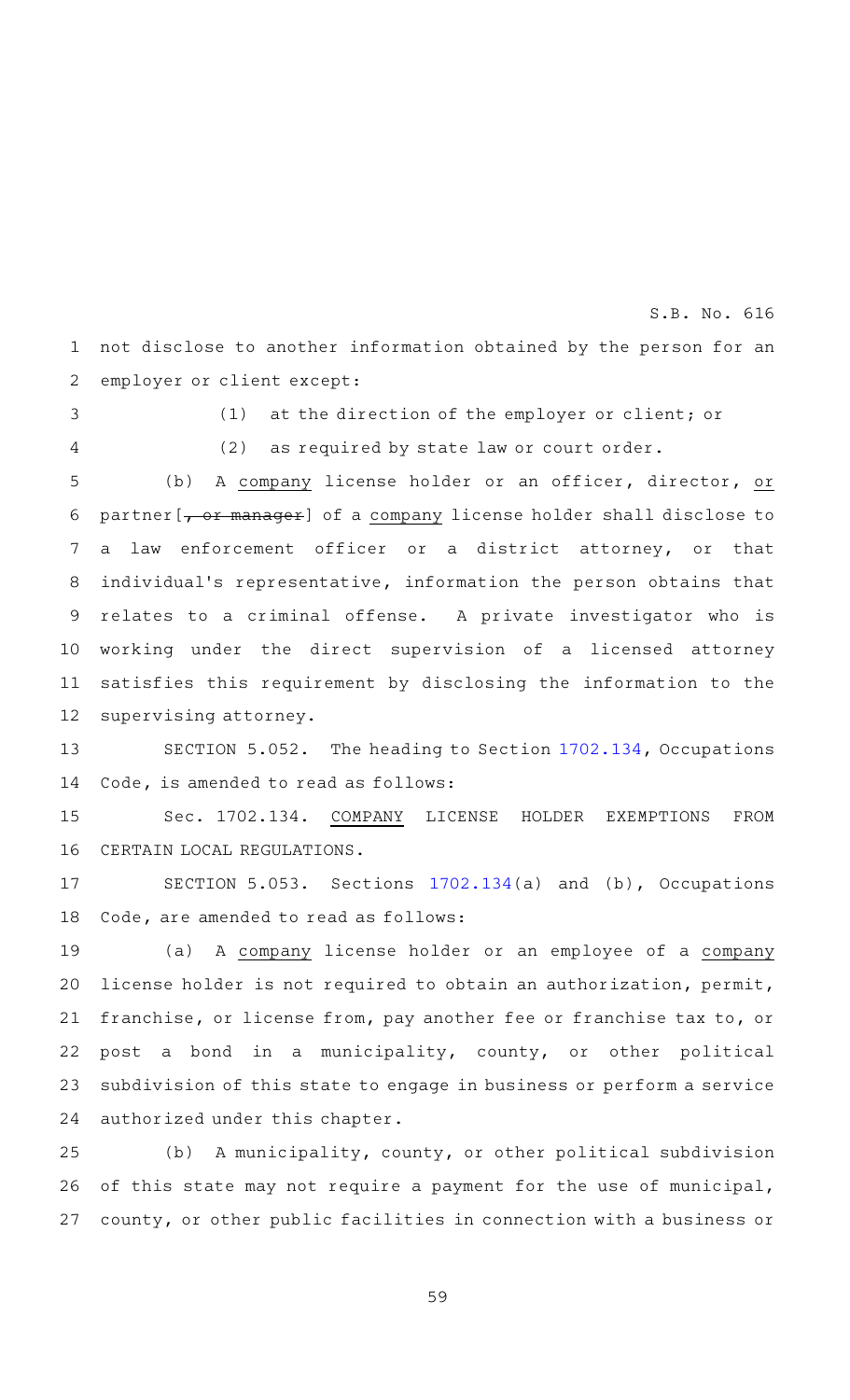service provided by a company license holder, except that a municipality may impose and collect: 1 2

(1) a reasonable charge for the use of a central alarm installation located in a police office that is owned, operated, or monitored by the municipality; and 3 4 5

(2) reasonable inspection and reinspection fees in connection with a device that causes at least five false alarms in a 12-month period. 6 7 8

SECTION 5.054. Section [1702.161](http://www.statutes.legis.state.tx.us/GetStatute.aspx?Code=OC&Value=1702.161&Date=5/27/2019)(b), Occupations Code, is amended to read as follows: 9 10

(b) An individual employed as a security officer may not knowingly carry a firearm during the course of performing duties as a security officer unless the department [board] has issued a security officer commission to the individual. 11 12 13 14

SECTION 5.055. Section [1702.162](http://www.statutes.legis.state.tx.us/GetStatute.aspx?Code=OC&Value=1702.162&Date=5/27/2019), Occupations Code, is amended to read as follows: 15 16

Sec. 1702.162. EMPLOYER'S APPLICATION FOR SECURITY OFFICER COMMISSION. The employer of a security officer who applies for a security officer commission for the officer must submit an application to the department [board] on a form provided by the department [board]. 17 18 19 20 21

SECTION 5.056. Section [1702.163](http://www.statutes.legis.state.tx.us/GetStatute.aspx?Code=OC&Value=1702.163&Date=5/27/2019)(a), Occupations Code, is amended to read as follows: 22 23

(a) An applicant employed by a company license holder is not eligible for a security officer commission unless the applicant submits as part of the application satisfactory evidence that the applicant has: 24 25 26 27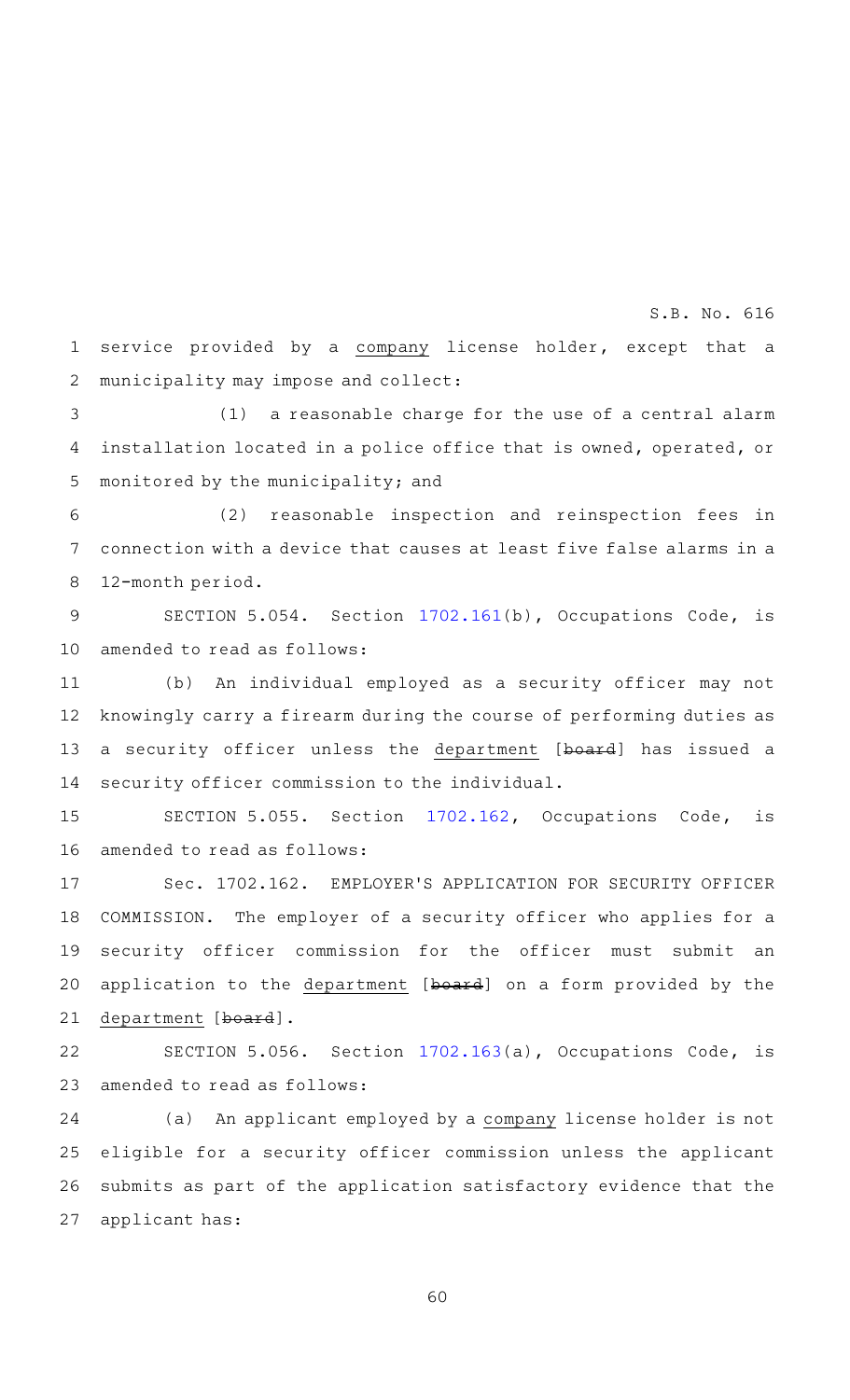$(1)$  completed the basic training course at a school or under an instructor approved by the department [board]; 1 2

(2) met each qualification established by this chapter and administrative rule; 3 4

(3) achieved the score required by the department [board] on the examination under Section [1702.1685](http://www.statutes.legis.state.tx.us/GetStatute.aspx?Code=OC&Value=1702.1685&Date=5/27/2019); and 5 6

 $(4)$  demonstrated to the satisfaction of the firearm training instructor that the applicant has complied with other department [board] standards for minimum marksmanship competency with a handgun. 7 8 9 10

SECTION 5.057. Section [1702.165](http://www.statutes.legis.state.tx.us/GetStatute.aspx?Code=OC&Value=1702.165&Date=5/27/2019), Occupations Code, is amended to read as follows: 11 12

Sec. 1702.165. ISSUANCE OF SECURITY OFFICER COMMISSION; POCKET CARD. (a) The [board, with the concurrence of the] department: 13 14 15

(1) may issue a security officer commission to an individual employed as a uniformed security officer; and 16 17

(2) shall issue a security officer commission to a qualified employee of an armored car company that is a carrier conducting the armored car business under a federal or state permit or certificate. 18 19 20 21

(b) A security officer commission issued under this section must be in the form of a pocket card designed by the department [board] that identifies the security officer. 22 23 24

SECTION 5.058. Section [1702.167](http://www.statutes.legis.state.tx.us/GetStatute.aspx?Code=OC&Value=1702.167&Date=5/27/2019), Occupations Code, is amended to read as follows: 25 26

Sec. 1702.167. TERMINATION OF EMPLOYMENT AS COMMISSIONED 27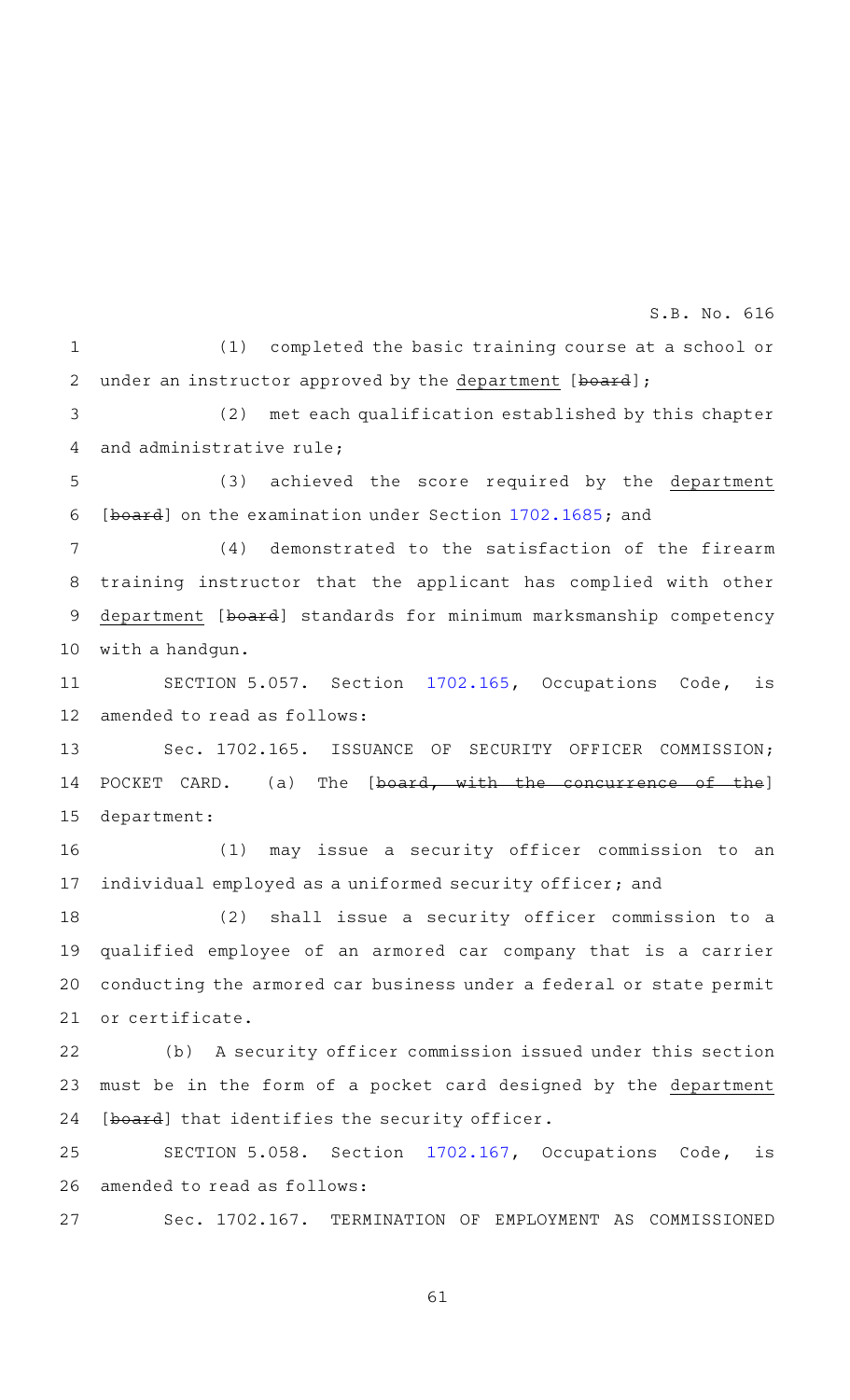SECURITY OFFICER; TRANSFER OF COMMISSION. The holder of a security officer commission who terminates employment with one employer may transfer the individual 's commission to a new employer if, not later than the 14th day after the date the individual begins the new employment, the new employer notifies the department [board] of the transfer of employment on a form prescribed by the department [board], accompanied by payment of the employee information update fee. 1 2 3 4 5 6 7 8

SECTION 5.059. Sections [1702.1675\(](http://www.statutes.legis.state.tx.us/GetStatute.aspx?Code=OC&Value=1702.1675&Date=5/27/2019)a), (b), (c), (d), (e), (f), and (i), Occupations Code, are amended to read as follows: 9 10

(a) The commission [board] shall establish a basic training course for commissioned security officers. The course must include, at a minimum: 11 12 13

14

(1) general security officer training issues;

15

16

 $(2)$  classroom instruction on handgun proficiency; and

(3) range instruction on handgun proficiency.

(b) The course must be offered and taught by schools and instructors approved by the department [board]. To receive department [board] approval, a school or an instructor must submit an application to the department [board] on a form provided by the department [board]. 17 18 19 20 21

(c) The basic training course established under this section [approved by the board] must consist of a minimum of 30 hours. 22 23 24

(d) The general security officer training portion of the course must include instruction on: 25 26

27

(1) [board rules and] applicable rules and state laws;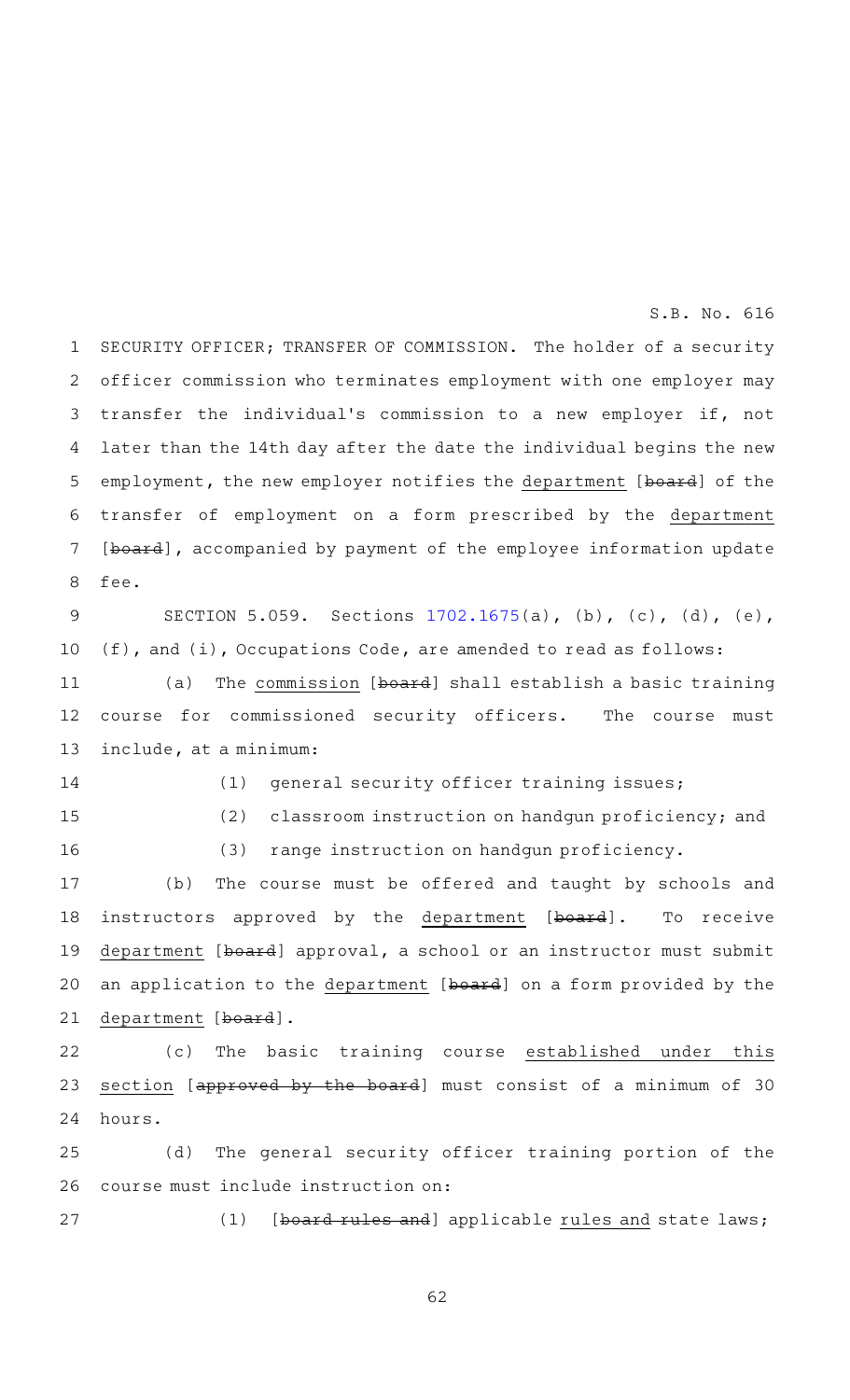1

(2) field note taking and report writing; and

(3) any other topics of security officer training curriculum the department [board] considers necessary.  $\overline{2}$ 3

(e) The department [board] shall develop a commissioned security officer training manual that contains applicable state laws and [board] rules to be used in the instruction and training of commissioned security officers. 4 5 6 7

(f) The commission [board] shall adopt rules necessary to administer the provisions of this section concerning the training requirements of this chapter. 8 9 10

(i) The commission [board] by rule shall establish minimum standards for handgun proficiency that are at least as stringent as the standards for handgun proficiency developed [by the public safety director] under Section [411.188,](http://www.statutes.legis.state.tx.us/GetStatute.aspx?Code=GV&Value=411.188&Date=5/27/2019) Government Code. 11 12 13 14

SECTION 5.060. Section [1702.168](http://www.statutes.legis.state.tx.us/GetStatute.aspx?Code=OC&Value=1702.168&Date=5/27/2019), Occupations Code, is amended to read as follows: 15 16

Sec. 1702.168. FIREARM REQUIREMENTS. (a) In addition to the requirements of Section [1702.163\(](http://www.statutes.legis.state.tx.us/GetStatute.aspx?Code=OC&Value=1702.163&Date=5/27/2019)a), the commission [board] by rule shall establish other qualifications for individuals who are employed in positions requiring the carrying of firearms. The qualifications may include: 17 18 19 20 21

22

## (1) physical and mental standards; and

23

# $(2)$  [standards of good moral character; and

 $[43]$  other requirements that relate to the competency and reliability of individuals to carry firearms. 24 25

(b) The commission [board] shall prescribe appropriate forms and adopt rules by which evidence is presented that the 26 27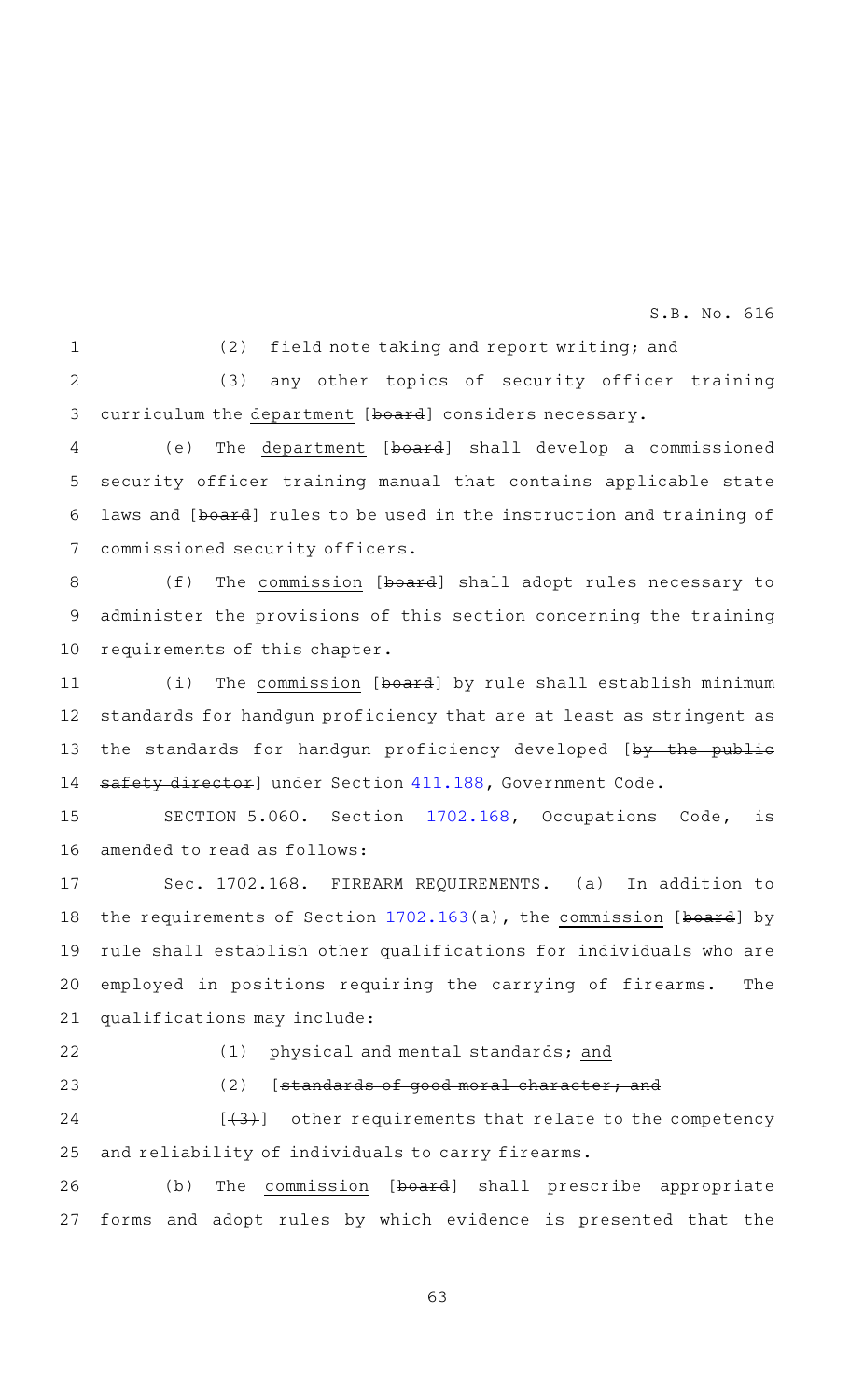requirements are fulfilled. SECTION 5.061. Sections  $1702.1685(b)$  $1702.1685(b)$  and (d), Occupations Code, are amended to read as follows: (b) Only a department-approved [board-approved] instructor may administer the handgun proficiency examination. (d) The school shall maintain the records of the required proficiency and make the records available for inspection by the department [board]. SECTION 5.062. Section [1702.171](http://www.statutes.legis.state.tx.us/GetStatute.aspx?Code=OC&Value=1702.171&Date=5/27/2019), Occupations Code, is amended to read as follows: Sec. 1702.171. SECURITY OFFICER COMMISSION RECORDS. The commission [board] shall adopt rules for the maintenance of records relating to an individual to whom the department [board] has issued a security officer commission. SECTION 5.063. The heading to Subchapter H, Chapter [1702](http://www.statutes.legis.state.tx.us/GetStatute.aspx?Code=OC&Value=1702&Date=5/27/2019), Occupations Code, is amended to read as follows: SUBCHAPTER H. EMPLOYMENT OF COMMISSIONED SECURITY OFFICER BY CERTAIN PERSONS; [<del>LETTER OF AUTHORITY</del>] REQUIREMENTS SECTION 5.064. Section [1702.181](http://www.statutes.legis.state.tx.us/GetStatute.aspx?Code=OC&Value=1702.181&Date=5/27/2019), Occupations Code, is amended to read as follows: Sec. 1702.181. NOTICE AND REGISTRATION [<del>LETTER OF</del> AUTHORITY] REQUIRED; REGISTRY. (a) The security department of a private business or a political subdivision may not employ a commissioned security officer unless the security department provides notice to the department in the form prescribed by the commission of:  $(1)$  the security department's intent to employ a 1 2 3 4 5 6 7 8 9 10 11 12 13 14 15 16 17 18 19 20 21 22 23 24 25 26 27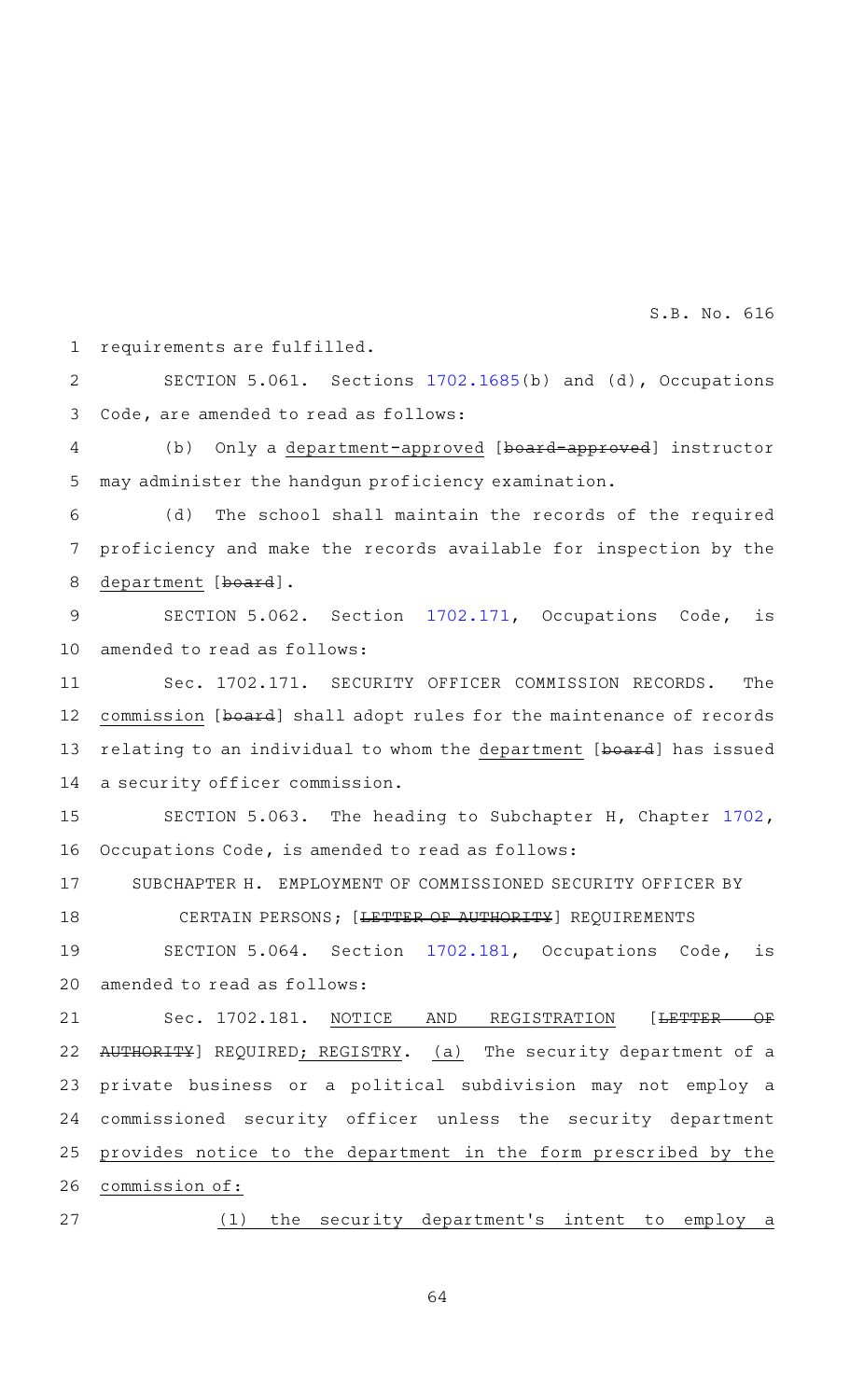| $\mathbf 1$ | commissioned security officer and register with the department               |
|-------------|------------------------------------------------------------------------------|
| 2           | under this section;                                                          |
| 3           | the name, title, and contact information of the<br>(2)                       |
| 4           | person serving in the security department as the contact for the             |
| 5           | department; and                                                              |
| 6           | in the information provided<br>(3)<br>change<br>in<br>any                    |
| 7           | Subdivision (1) or (2) [holds a letter of authority].                        |
| 8           | The department shall maintain a registry of security<br>(b)                  |
| 9           | departments that provide notice under Subsection (a) and the name,           |
| 10          | title, and contact information of the person serving as contact for          |
| 11          | each security department.                                                    |
| 12          | SECTION 5.065. The heading to Subchapter I, Chapter 1702,                    |
| 13          | Occupations Code, is amended to read as follows:                             |
| 14          | SUBCHAPTER I. PERSONAL PROTECTION OFFICER LICENSE [ <del>ENDORSEMENT</del> ] |
| 15          | REQUIREMENTS                                                                 |
| 16          | SECTION 5.066. Section 1702.201, Occupations Code, is                        |
| 17          | amended to read as follows:                                                  |
| 18          | Sec. 1702.201. PERSONAL PROTECTION<br>OFFICER<br>LICENSE                     |
| 19          | [ENDORSEMENT] REQUIRED. An individual may not act as a personal              |
| 20          | protection officer unless the individual holds a personal                    |
| 21          | protection officer license [endorsement].                                    |
| 22          | SECTION 5.067. Section 1702.203, Occupations Code, is                        |
| 23          | amended to read as follows:                                                  |
| 24          | Sec. 1702.203. APPLICATION FOR PERSONAL PROTECTION OFFICER                   |
| 25          | [ENDORSEMENT]. An applicant for a personal protection<br>LICENSE             |
| 26          | officer license [endorsement] must submit a written application on           |
| 27          | a form prescribed by the commission [board].                                 |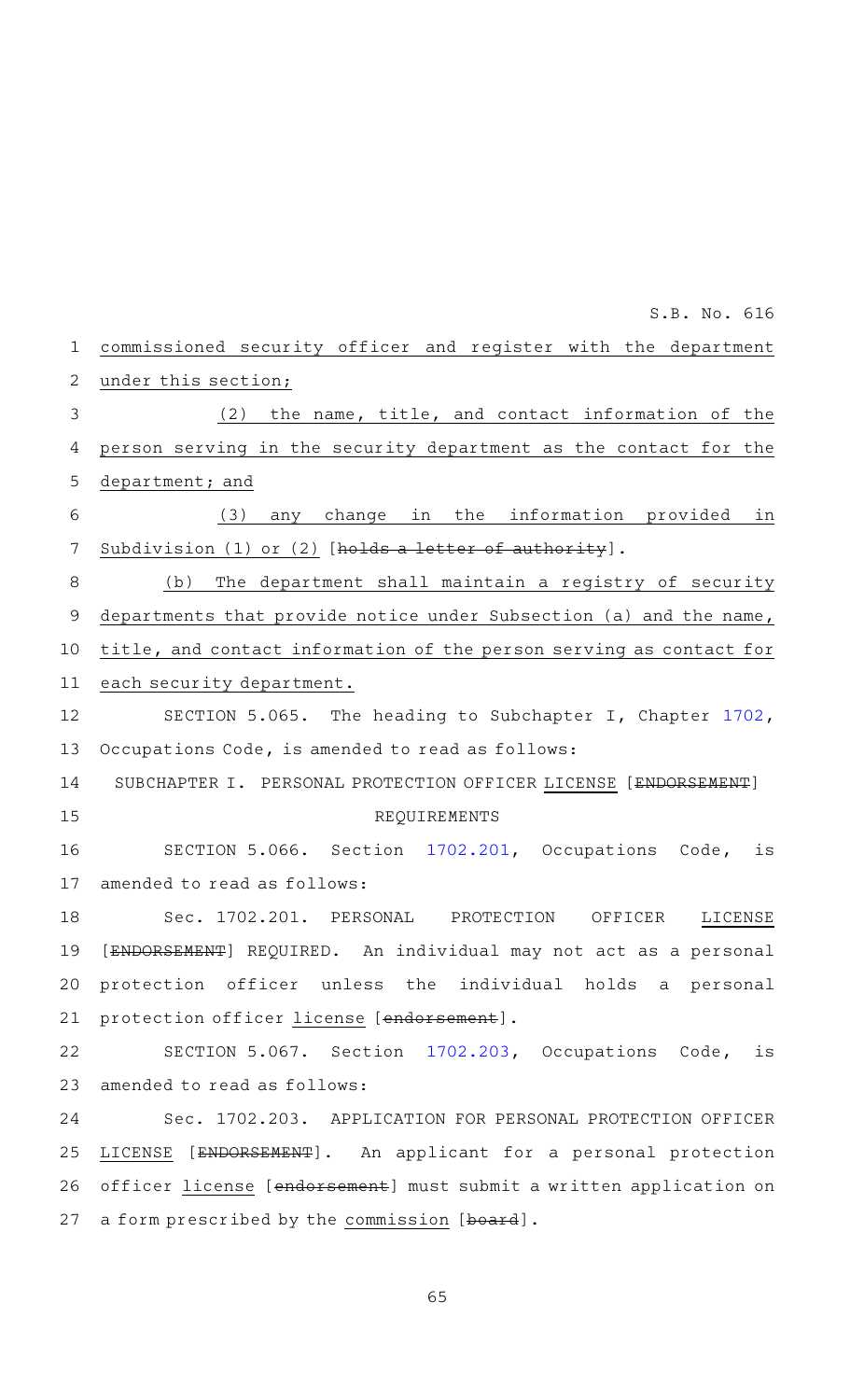SECTION 5.068. Section [1702.204](http://www.statutes.legis.state.tx.us/GetStatute.aspx?Code=OC&Value=1702.204&Date=5/27/2019), Occupations Code, is amended to read as follows: Sec. 1702.204. PERSONAL PROTECTION OFFICER LICENSE [ENDORSEMENT]; QUALIFICATIONS. (a) An applicant for a personal protection officer license [endorsement] must be at least 21 years 1 2 3 4 5

of age and must provide: 6

(1) a certificate of completion of the basic security officer training course; 7 8

9

(2) proof that the applicant:

(A) has been issued a security officer commission; 10 11

(B) is employed at the time of application by an investigations company or guard company licensed by the department [board]; and 12 13 14

(C) has completed the required training in nonlethal self-defense or defense of a third person; and 15 16

(3) proof of completion and the results of the Minnesota Multiphasic Personality Inventory psychological testing. (b) The commission [board] by rule shall require an applicant for a personal protection officer license [endorsement] to complete the Minnesota Multiphasic Personality Inventory test. The department [board] may use the results of the test to evaluate the applicant 's psychological fitness. 17 18 19 20 21 22 23

SECTION 5.069. Section [1702.205](http://www.statutes.legis.state.tx.us/GetStatute.aspx?Code=OC&Value=1702.205&Date=5/27/2019)(a), Occupations Code, is amended to read as follows: 24 25

(a) The commission  $[board]$  shall establish a 15-hour course for a personal protection officer consisting of training in 26 27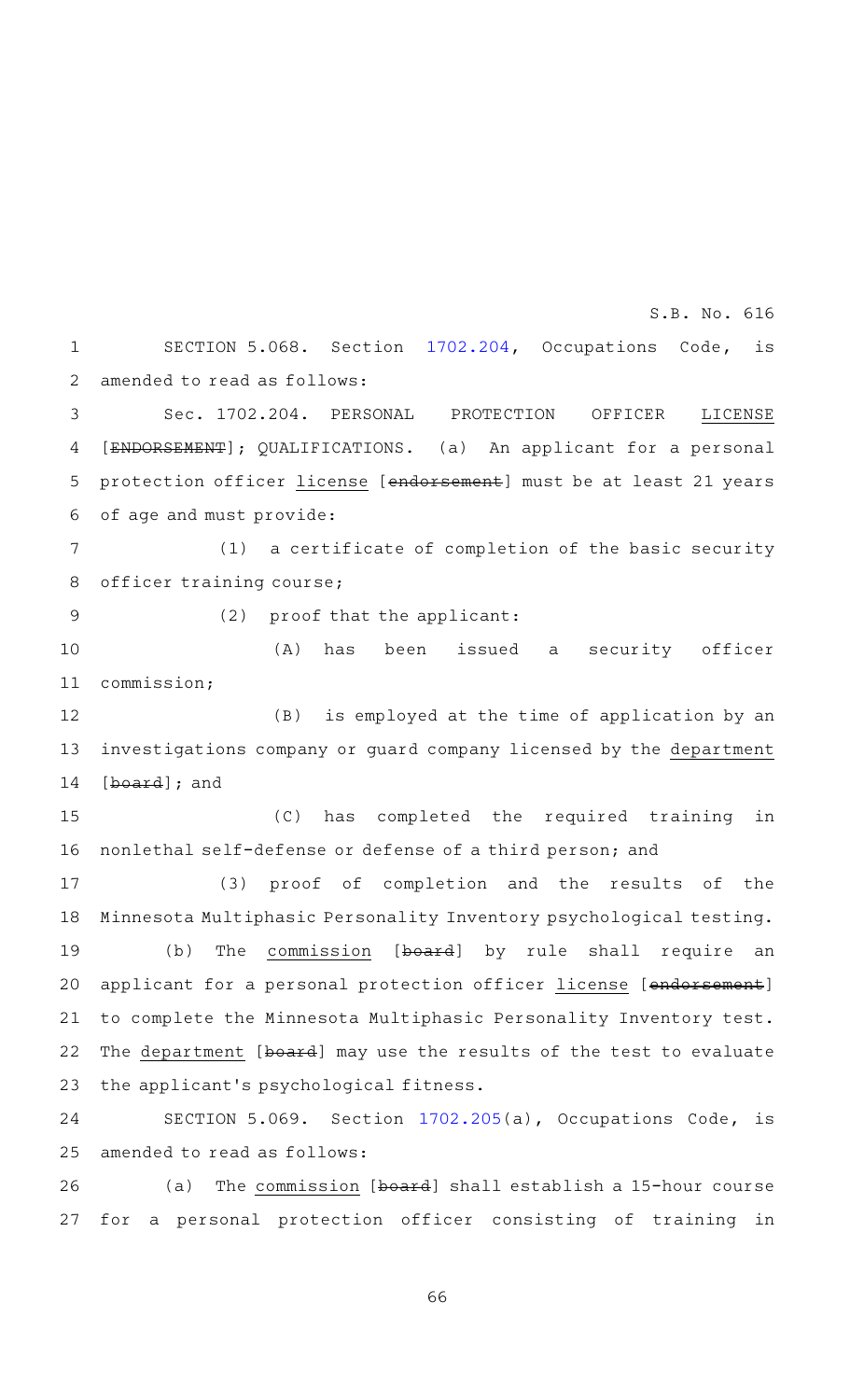nonlethal self-defense or defense of a third person. 1

SECTION 5.070. Section [1702.206](http://www.statutes.legis.state.tx.us/GetStatute.aspx?Code=OC&Value=1702.206&Date=5/27/2019)(a), Occupations Code, is amended to read as follows:  $\mathcal{D}$ 3

(a) An individual acting as a personal protection officer may not carry a firearm unless the officer: 4 5

 $(1)$  is either: 6

(A) engaged in the exclusive performance of the officer 's duties as a personal protection officer for the employer under whom the officer 's personal protection officer license [endorsement] is issued; or 7 8 9 10

(B) traveling to or from the officer's place of assignment; and 11 12

(2) carries the officer's security officer commission and personal protection officer license [endorsement] on the officer 's person while performing the officer 's duties or traveling as described by Subdivision (1) and presents the commission and license [endorsement] on request. 13 14 15 16 17

SECTION 5.071. The heading to Subchapter J, Chapter [1702](http://www.statutes.legis.state.tx.us/GetStatute.aspx?Code=OC&Value=1702&Date=5/27/2019), Occupations Code, is amended to read as follows: 18 19

SUBCHAPTER J. LICENSING AND [REGISTRATION AND ENDORSEMENT REQUIREMENTS; ] DUTIES OF INDIVIDUALS [REGISTRANT AND ENDORSEMENT HOLDER] SECTION 5.072. Section [1702.221](http://www.statutes.legis.state.tx.us/GetStatute.aspx?Code=OC&Value=1702.221&Date=5/27/2019), Occupations Code, is 20 21 22 23

amended to read as follows: 24

Sec. 1702.221. INDIVIDUAL LICENSE [REGISTRATION AND ENDORSEMENT] REQUIRED. (a) To perform any activity regulated by this chapter, the individual must: 25 26 27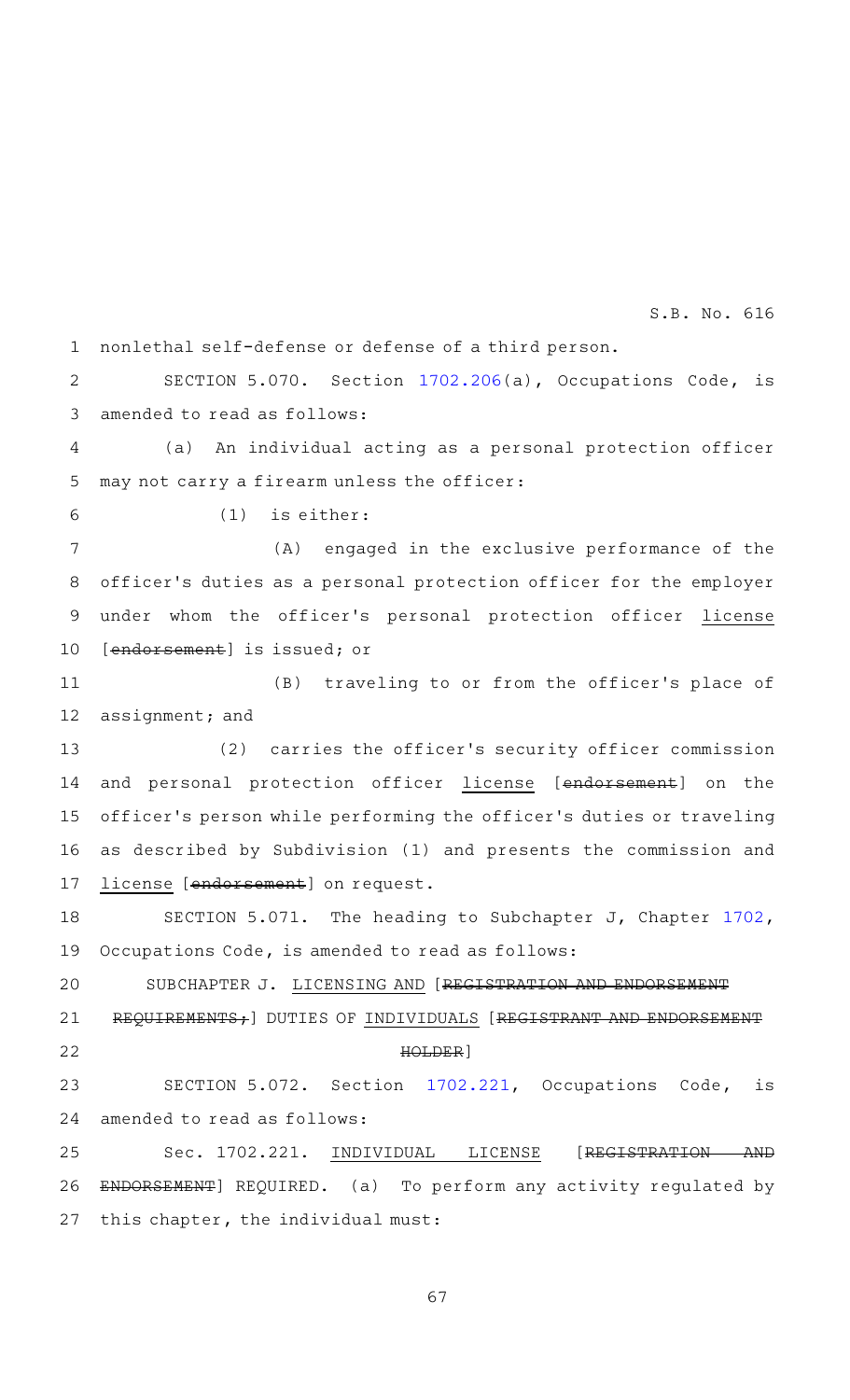(1) [register in accordance with the requirements of this chapter and related administrative rules;  $[$  ( $\overline{2}$ ) obtain the proper individual license [endorsement] under Subsection (b); and (2)  $[43+]$  be employed by a company license holder [<del>licensed under this chapter</del>]. (b) An individual must obtain the appropriate individual license [endorsement] in accordance with the requirements of this chapter and related administrative rules if the individual:  $(1)$  is employed as:  $(A)$  an alarm instructor; (B) an alarm systems installer; (C) an alarm systems monitor; (D) an electronic access control device installer;  $(E)$  a level 3 classroom or firearm instructor;  $(F)$  a locksmith;  $(G)$  [a dog trainer;  $[$   $(H)$  a manager or branch office manager;  $[\overline{+1}$  a noncommissioned security officer;  $(H)$   $(\overline{J})$  a level 4 personal protection instructor; (I)  $[4K+]$  a private investigator; or  $(J)$   $(\pm)$  a private security consultant;  $[$   $($ M $)$  a security salesperson; or  $[4N+]$  an individual whose duties include 27 performing another activity for which an individual license 1 2 3 4 5 6 7 8 9 10 11 12 13 14 15 16 17 18 19 20 21 22 23 24 25 26 S.B. No. 616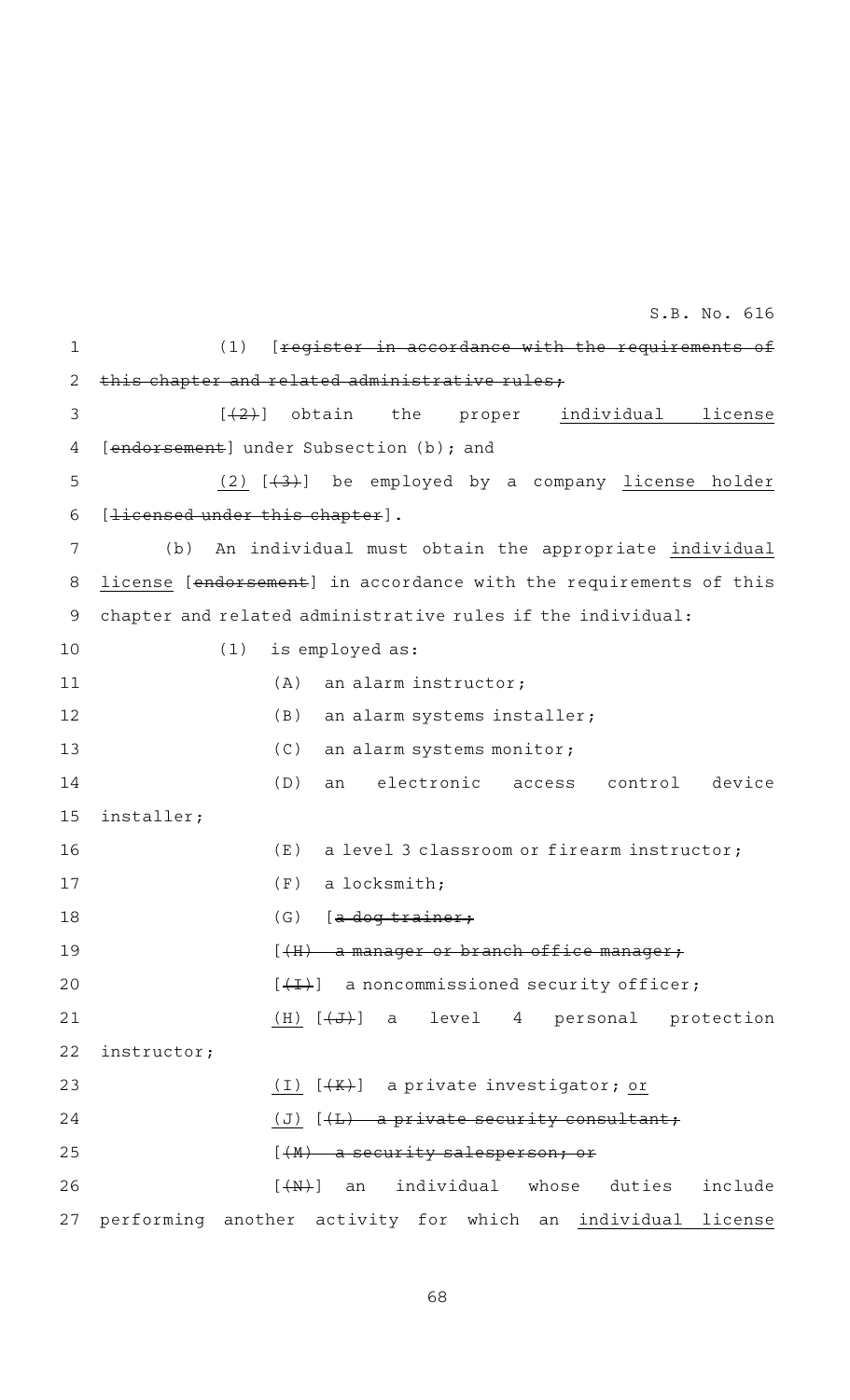[endorsement] is required under Subsection (e); or 1

(2) is an owner who owns at least a 51 percent interest in a company license holder [who oversees the security-related aspects of the business, officer, partner, or shareholder of license holder]. 2 3 4 5

(c) Licensure [Registration and endorsement] under this chapter does not preclude an individual from performing additional duties or services authorized by the individual 's employer that are not regulated by this chapter. An individual who performs more than one of the services that require an individual license [an endorsement] under this section must obtain an individual license [an endorsement] for each service. 6 7 8 9 10 11 12

(d) In addition to the services listed in Subsection (b), a person holding a security officer commission must also obtain an individual license [an endorsement] for personal protection if the individual performs the services described by Section [1702.202](http://www.statutes.legis.state.tx.us/GetStatute.aspx?Code=OC&Value=1702.202&Date=5/27/2019). 13 14 15 16

(e) The commission [board] by rule may require a person to hold an individual license [an endorsement] for performing any other activity expressly regulated by this chapter. 17 18 19

SECTION 5.073. Section [1702.2226](http://www.statutes.legis.state.tx.us/GetStatute.aspx?Code=OC&Value=1702.2226&Date=5/27/2019)(b), Occupations Code, is amended to read as follows: 20 21

(b) A person *licensed* [registered] as an electronic access control device installer may not install alarm systems unless the person holds an individual license [an endorsement] under this chapter as an alarm systems installer. 22 23 24 25

SECTION 5.074. Section [1702.229](http://www.statutes.legis.state.tx.us/GetStatute.aspx?Code=OC&Value=1702.229&Date=5/27/2019), Occupations Code, is amended to read as follows: 26 27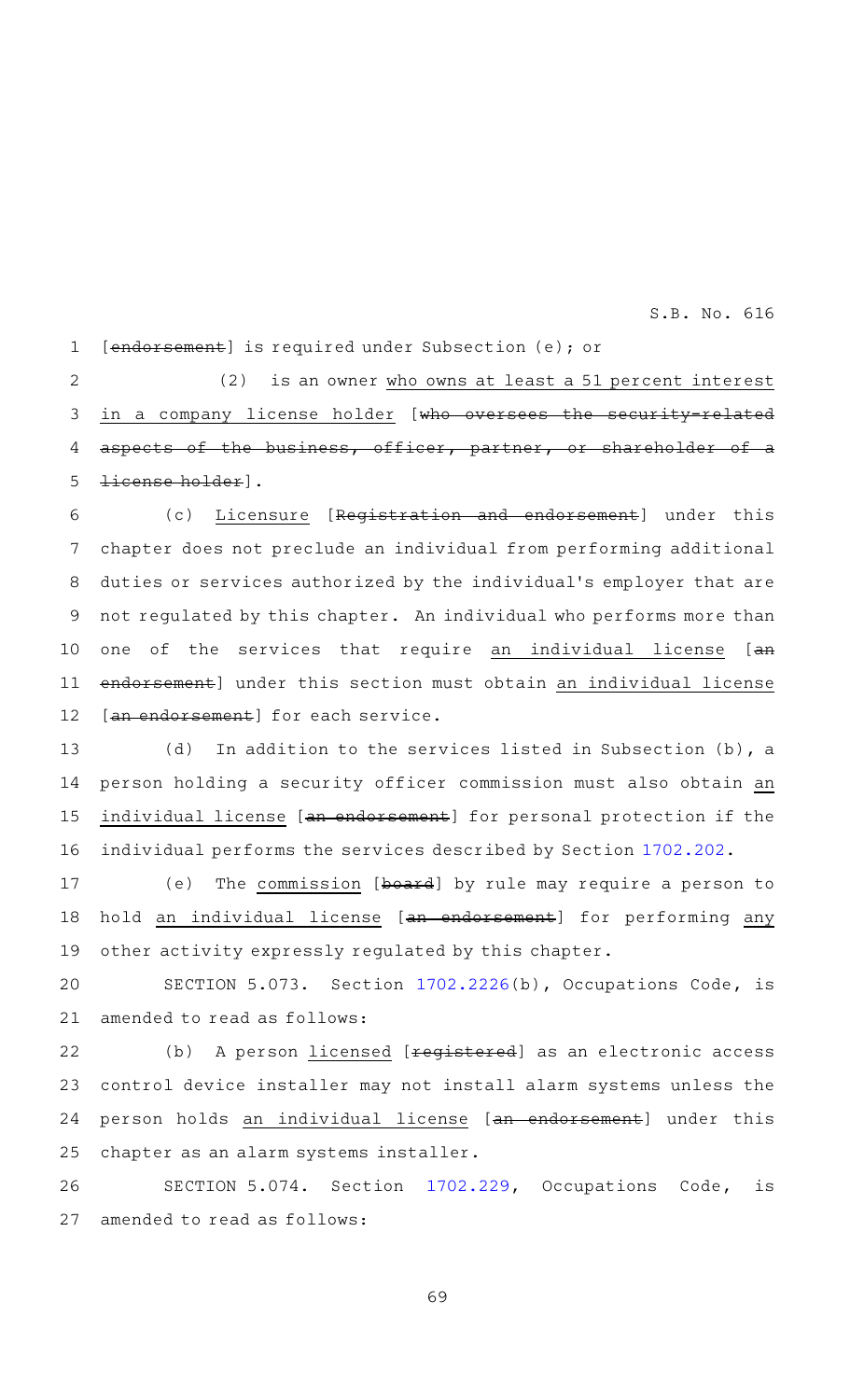Sec. 1702.229. QUALIFICATIONS FOR INDIVIDUAL LICENSE [REGISTRATION]. (a) An applicant for an individual license [registration] must meet the qualifications required under Section [1702.113](http://www.statutes.legis.state.tx.us/GetStatute.aspx?Code=OC&Value=1702.113&Date=5/27/2019) for a company license applicant. 1 2 3 4

S.B. No. 616

(b) The commission  $[In accordance with the requirements of]$ Section [1702.0611](http://www.statutes.legis.state.tx.us/GetStatute.aspx?Code=OC&Value=1702.0611&Date=5/27/2019), the board] by rule may adopt additional qualifications for an individual to obtain an individual license [be registered] under this subchapter. 5 6 7 8

SECTION 5.075. Section [1702.230](http://www.statutes.legis.state.tx.us/GetStatute.aspx?Code=OC&Value=1702.230&Date=5/27/2019), Occupations Code, is amended to read as follows: 9 10

Sec. 1702.230. APPLICATION FOR INDIVIDUAL LICENSE [REGISTRATION OR ENDORSEMENT]. (a) An application for an individual license [registration or endorsement] must be verified and include: 11 12 13 14

(1) the applicant's full name, residence address, residence telephone number, date and place of birth, and social security number; 15 16 17

18

 $(2)$  a statement that:

(A) lists each name used by the applicant, other than the name by which the applicant is known at the time of application, and an explanation stating each place where each name was used, the date of each use, and a full explanation of the reasons the name was used; or 19 20 21 22 23

(B) states that the applicant has never used a name other than the name by which the applicant is known at the time of application; 24 25 26

(3) the name and address of the applicant's employer 27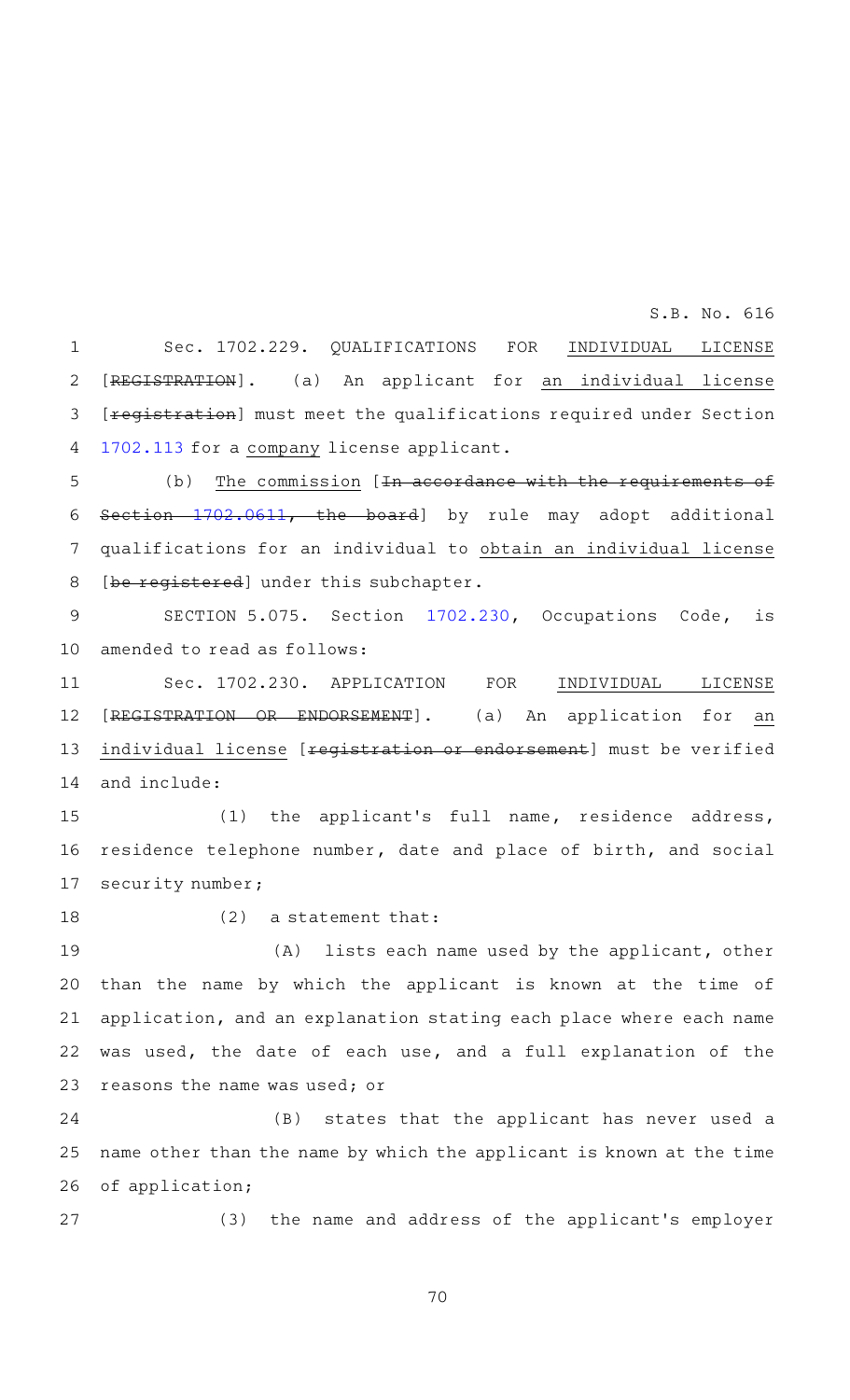[and, if applicable, the applicant's consulting firm]; 1

(4) the date the employment described by Subdivision (3) commenced; 2 3

(5) a letter from the company license holder requesting that the applicant be issued an individual license [be registered or endorsed]; 4 5 6

(6) the title of the position occupied by the applicant and a description of the applicant 's duties; 7 8

(7) the required fees, including the criminal history check fee established under Section [1702.282;](http://www.statutes.legis.state.tx.us/GetStatute.aspx?Code=OC&Value=1702.282&Date=5/27/2019) 9 10

(8) fingerprints of the applicant provided in the manner prescribed by the department [board]; and 11 12

(9) any other information, evidence, statement, or document required by the department [board]. 13 14

(b) The employer of the applicant shall make a reasonable attempt to verify the information required under Subsection (a)(1) before the earlier of: 15 16 17

(1) the date the application is submitted; or (2) the date the applicant begins to perform the duties of employment that require an individual license [registration]. 18 19 20 21

(c)AAAn applicant must submit an application that substantially meets the requirements of this section before employment in a capacity for which an individual license [registration] is required. 22 23 24 25

(d) For purposes of Subsection (a), an application is not considered to be verified until the department [board] has received 26 27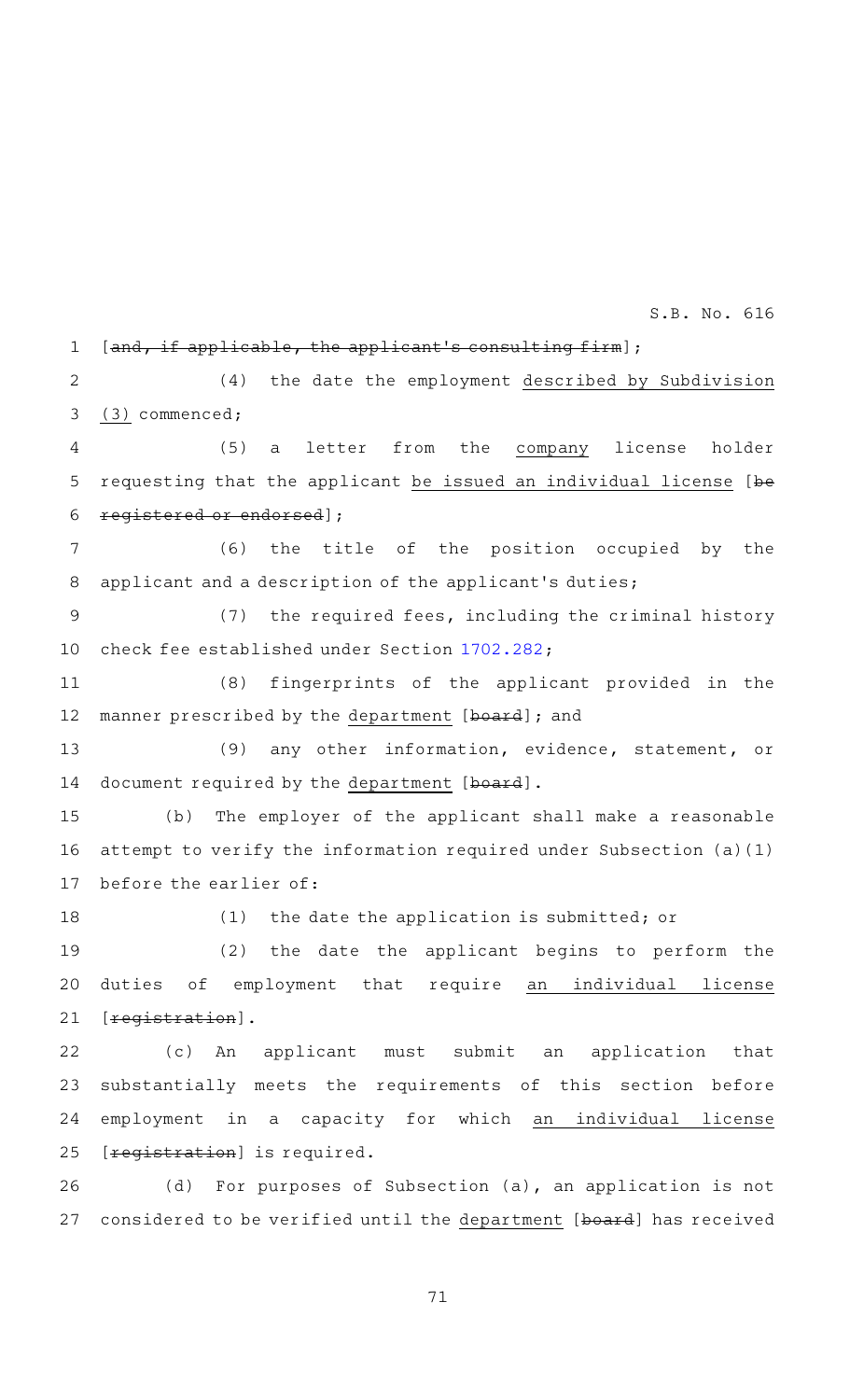electronic verification from the department or the Federal Bureau of Investigation, as applicable, that the applicant has submitted the applicant 's fingerprints. 1 2 3

(e) The department [board] shall make information available to the public concerning whether an applicant for an individual license [registration or endorsement] has met the requirements under this chapter for performing a service for which the individual license [reqistration or endorsement] is required. 4 5 6 7 8

(f) If information concerning an applicant is not made available under Subsection (e) before the 48th hour after the time the applicant 's fingerprints are submitted in accordance with Subsection (a), the applicant may begin performing the duties of employment for which the individual license [registration or endorsement] is required, other than duties as a commissioned security officer, if the employer or its agent: 9 10 11 12 13 14 15

(1) verifies through the department's publicly accessible website that the applicant is: 16 17

(A) not disqualified for the individual license [registration or endorsement] based on the applicant's criminal history; and 18 19 20

(B) not required to register as a sex offender under Chapter [62,](http://www.statutes.legis.state.tx.us/GetStatute.aspx?Code=CR&Value=62&Date=5/27/2019) Code of Criminal Procedure; and 21 22

(2) maintains in the applicant's employee file a copy of the search results obtained under Subdivision (1). 23 24

SECTION 5.076. Section [1702.2305,](http://www.statutes.legis.state.tx.us/GetStatute.aspx?Code=OC&Value=1702.2305&Date=5/27/2019) Occupations Code, is amended to read as follows: 25 26

Sec. 1702.2305. PROVISIONAL INDIVIDUAL LICENSE 27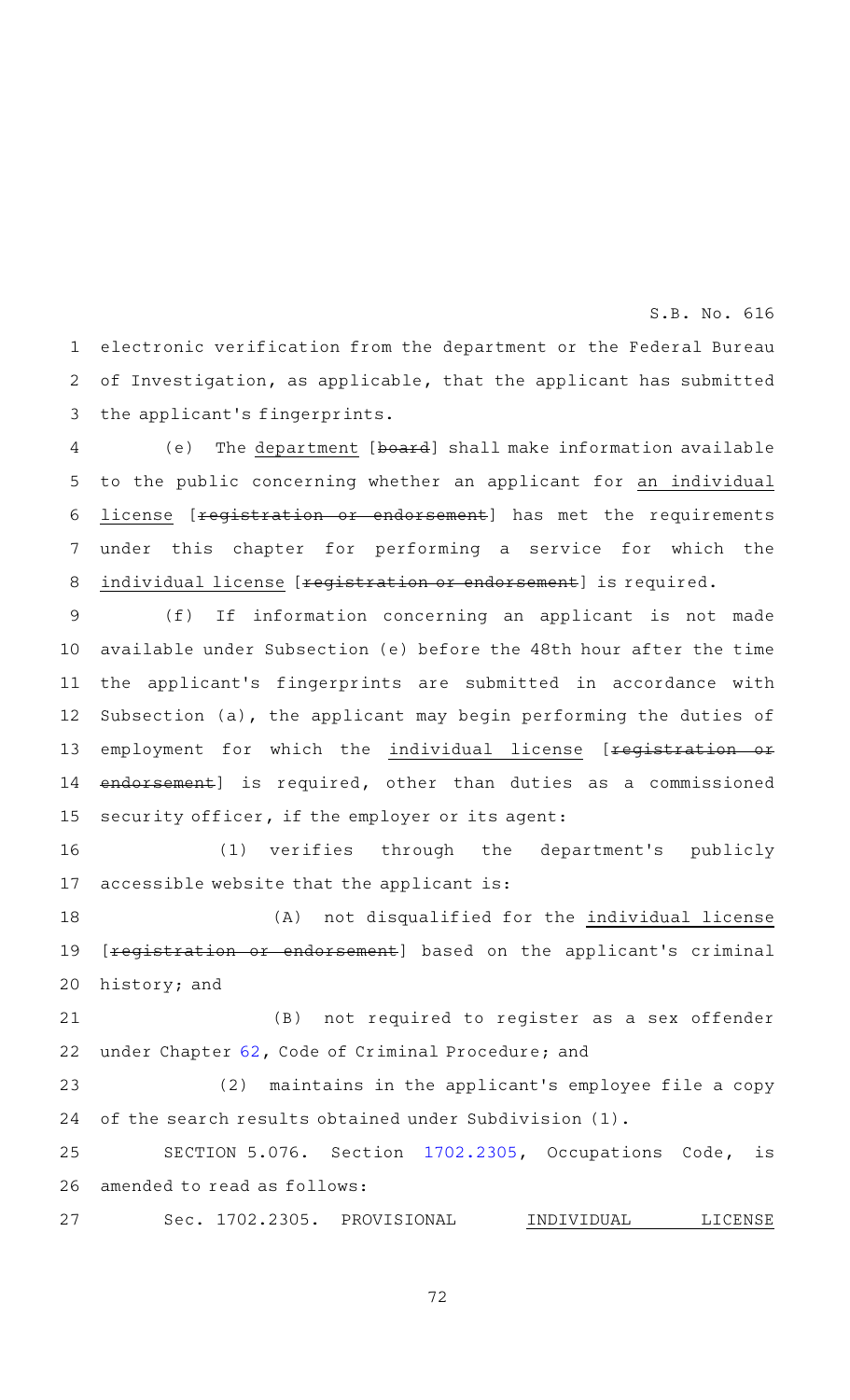[REGISTRATION]. (a) The department [board] may issue a provisional individual license [registration] to an applicant currently licensed [registered] in another jurisdiction who seeks an equivalent license [reqistration] in this state and who: 1 2 3 4

(1) has been licensed [registered] in good standing in the field in which the individual license [registration] is sought for at least two years in another jurisdiction, including a foreign country, that has licensing [reqistration] requirements substantially equivalent to the requirements of this chapter; 5 6 7 8 9

(2) has passed a national or other examination recognized by the commission [board] relating to practice in the field in which the individual license [\*egistration] is sought; and (3) is employed by a company license holder [person licensed by the board under this chapter] with whom the provisional individual license holder [reqistration holder] will practice during the time the person holds a provisional individual license [registration]. 10 11 12 13 14 15 16 17

(b) A provisional individual license [registration] is valid until the date the department [board] approves or denies the provisional individual license [registration] holder's application for an individual license [a registration]. The department [board] shall issue an individual license [a registration] under this chapter to the provisional individual license [registration] holder if the provisional individual license [registration] holder is eligible to be licensed [registered] under this chapter. 18 19 20 21 22 23 24 25

(c) The department [board] must approve or deny a provisional individual license [registration] holder's application 26 27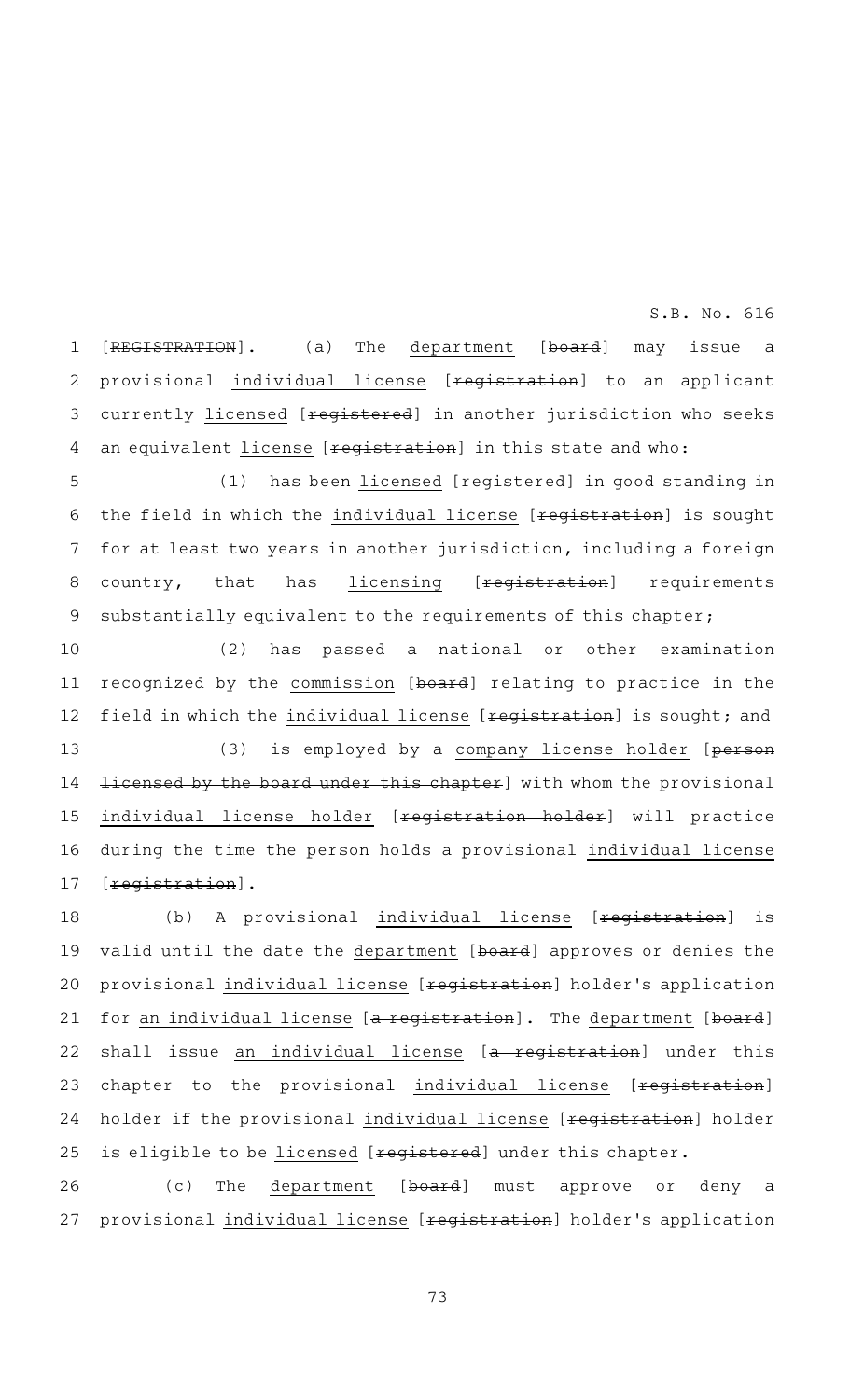for an individual license [a registration] not later than the 180th day after the date the provisional individual license [registration] is issued. The department [board] may extend the 180-day period if the results of an examination have not been received by the department [board] before the end of that period. 1 2 3 4 5

(d) The commission [board] may establish a fee for a provisional individual license [registration] in an amount reasonable and necessary to cover the cost of issuing the individual license [registration]. 6 7 8 9

SECTION 5.077. Section [1702.232](http://www.statutes.legis.state.tx.us/GetStatute.aspx?Code=OC&Value=1702.232&Date=5/27/2019), Occupations Code, is amended to read as follows: 10 11

Sec. 1702.232. POCKET CARDS. (a) The department [board] shall issue a pocket card for each individual license holder [ $registrant$ ] under this chapter. A pocket card for an owner[ $\tau$ officer, partner, or shareholder] of a company license holder shall be issued to the company license holder. 12 13 14 15 16

(b) The department  $[board]$  shall determine the size, design, and content of the pocket card. 17 18

(c) The pocket card must: 19

(1) state the name of the individual license holder [registrant]; 20 21

 $(2)$  contain a color photograph, affixed to the pocket card by the department [board] at the time the card is issued, and the signature of the individual license holder [registrant]; and 22 23 24

(3) state the date the card was issued and the card's expiration date  $\frac{1}{1}$  and 25 26

27

 $[44)$  state each endorsement held by the registrant and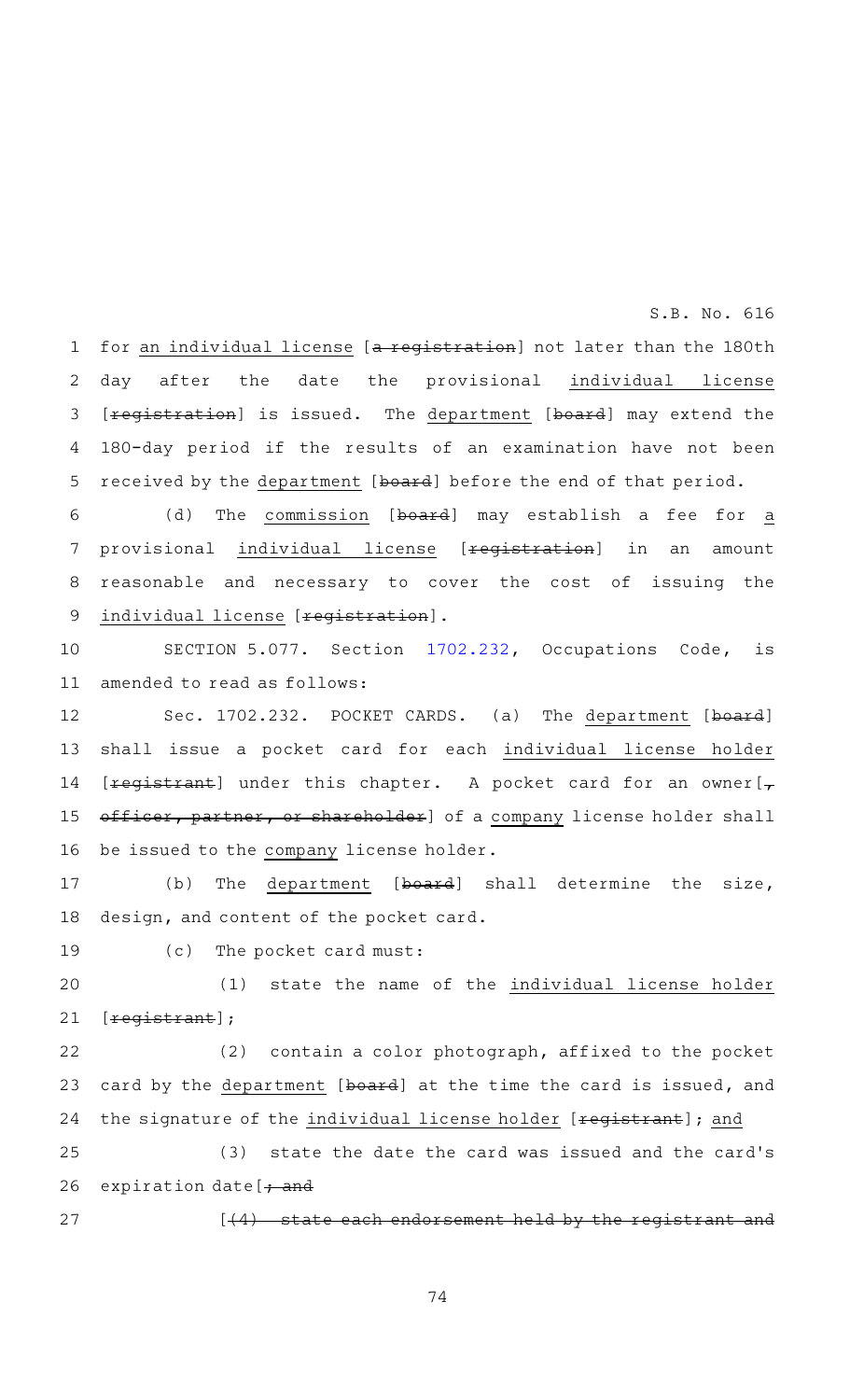the date the endorsement expires]. 1

SECTION 5.078. Section [1702.233](http://www.statutes.legis.state.tx.us/GetStatute.aspx?Code=OC&Value=1702.233&Date=5/27/2019), Occupations Code, is amended to read as follows: 2 3

Sec. 1702.233. DURATION OF POCKET CARDS. A pocket card issued for an individual license holder [a registrant is valid for two years and] expires on the date the individual license [registration] expires under Section [1702.301](http://www.statutes.legis.state.tx.us/GetStatute.aspx?Code=OC&Value=1702.301&Date=5/27/2019)(b) [\[1702.301\(](http://www.statutes.legis.state.tx.us/GetStatute.aspx?Code=OC&Value=1702.301&Date=5/27/2019)d),  $(e),$  or  $(f)$ . 4 5 6 7 8

SECTION 5.079. Section [1702.234](http://www.statutes.legis.state.tx.us/GetStatute.aspx?Code=OC&Value=1702.234&Date=5/27/2019), Occupations Code, is amended to read as follows: 9 10

Sec. 1702.234. [REGISTRATION AND ENDORSEMENT] TRANSFER OF INDIVIDUAL LICENSE. An individual license holder [A registrant] may transfer the holder's license [registrant's registration and endorsements] from one employer to another employer if, not later than the 14th day after the date the individual license holder [**registrant**] begins the new employment, the new employer notifies the department [board] of the transfer of employment on a form prescribed by the commission [board] accompanied by payment of the employee information update fee. 11 12 13 14 15 16 17 18 19

SECTION 5.080. Section [1702.235](http://www.statutes.legis.state.tx.us/GetStatute.aspx?Code=OC&Value=1702.235&Date=5/27/2019), Occupations Code, is amended to read as follows: 20 21

Sec. 1702.235. PREEMPLOYMENT CHECK FOR NONCOMMISSIONED SECURITY OFFICERS. A person may not hire a noncommissioned security officer unless the person conducts a preemployment check as required by commission [board] rule. 22 23 24 25

SECTION 5.081. Section [1702.236](http://www.statutes.legis.state.tx.us/GetStatute.aspx?Code=OC&Value=1702.236&Date=5/27/2019), Occupations Code, is amended to read as follows: 26 27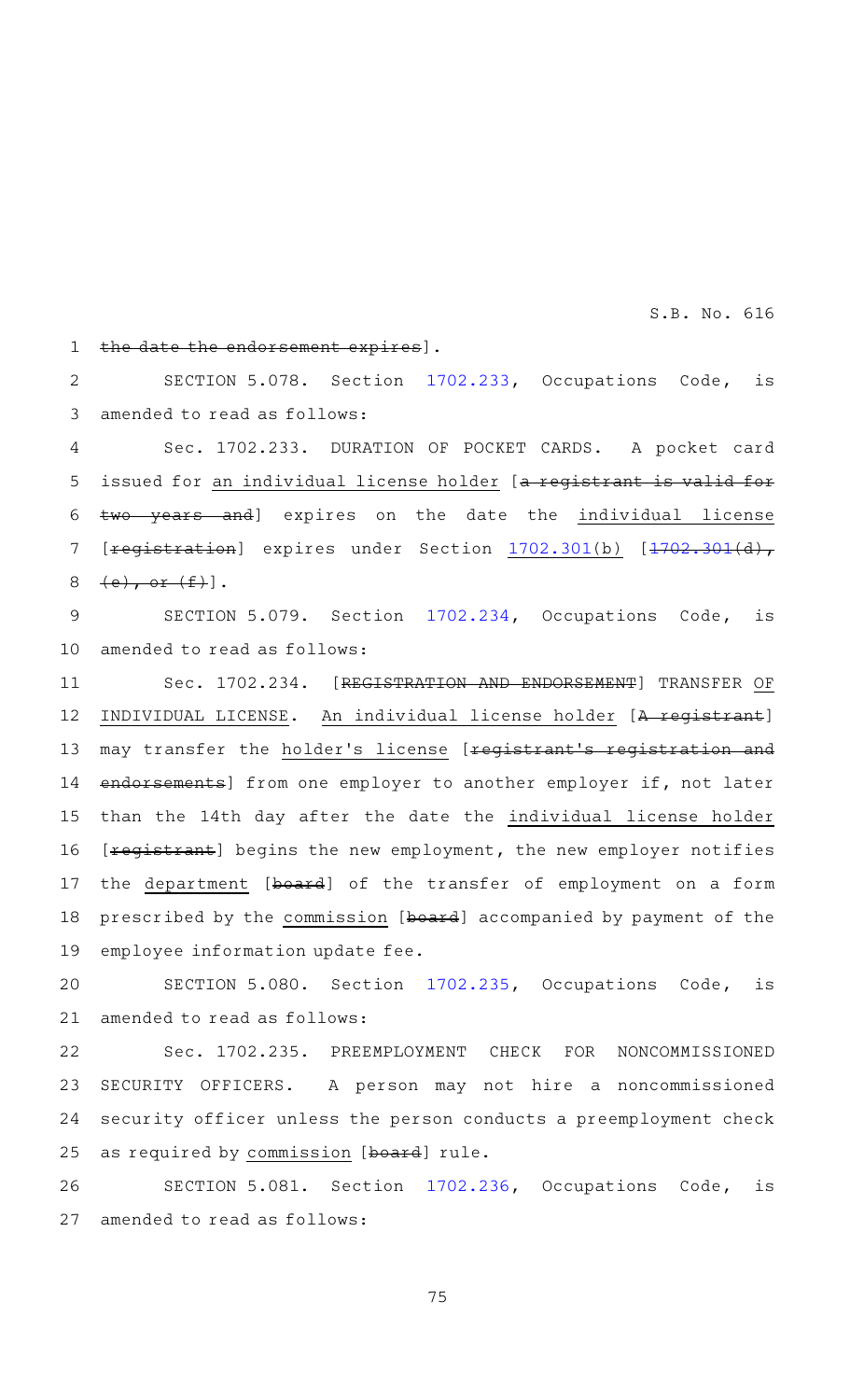Sec. 1702.236. EXAMINATION AND TRAINING REQUIREMENTS FOR ELECTRONIC ACCESS CONTROL DEVICE INSTALLERS. (a) The department [board] shall require an individual who applies for an individual license [endorsement] as an electronic access control device installer to pass an examination given by the department [board] or a person approved by the department [board]. The examination must cover material related to access control. 1 2 3 4 5 6 7

(b) The commission  $[ $\Theta$ n- $\Theta$ n- $\Theta$ 2ef.$ board] by rule may allow an electronic access control device installer to obtain or renew an individual license [endorsement] by fulfilling the requirements of a commission-approved [board-approved], industry-based educational training program. 8 9 10 11 12

SECTION 5.082. Section [1702.239](http://www.statutes.legis.state.tx.us/GetStatute.aspx?Code=OC&Value=1702.239&Date=5/27/2019), Occupations Code, is amended to read as follows: 13 14

Sec. 1702.239. TRAINING REQUIREMENTS FOR ALARM SYSTEMS INSTALLER [AND SECURITY SALESPERSON]; EXAMINATION. (a) The commission [board] may require that an individual employed as an alarm systems installer [or security salesperson] hold a certification by a commission-approved [board-approved] training program to renew an individual license [endorsement]. The commission [board] may approve only nationally recognized training programs that consist of at least 16 hours of classroom study in the areas of work allowed by the individual license [endorsement]. To be approved, a training program must offer at least two certification programs each year, sufficient to complete the requirements of this subsection, within 100 miles of each county in the state that has a population of more than 500,000. 15 16 17 18 19 20 21 22 23 24 25 26 27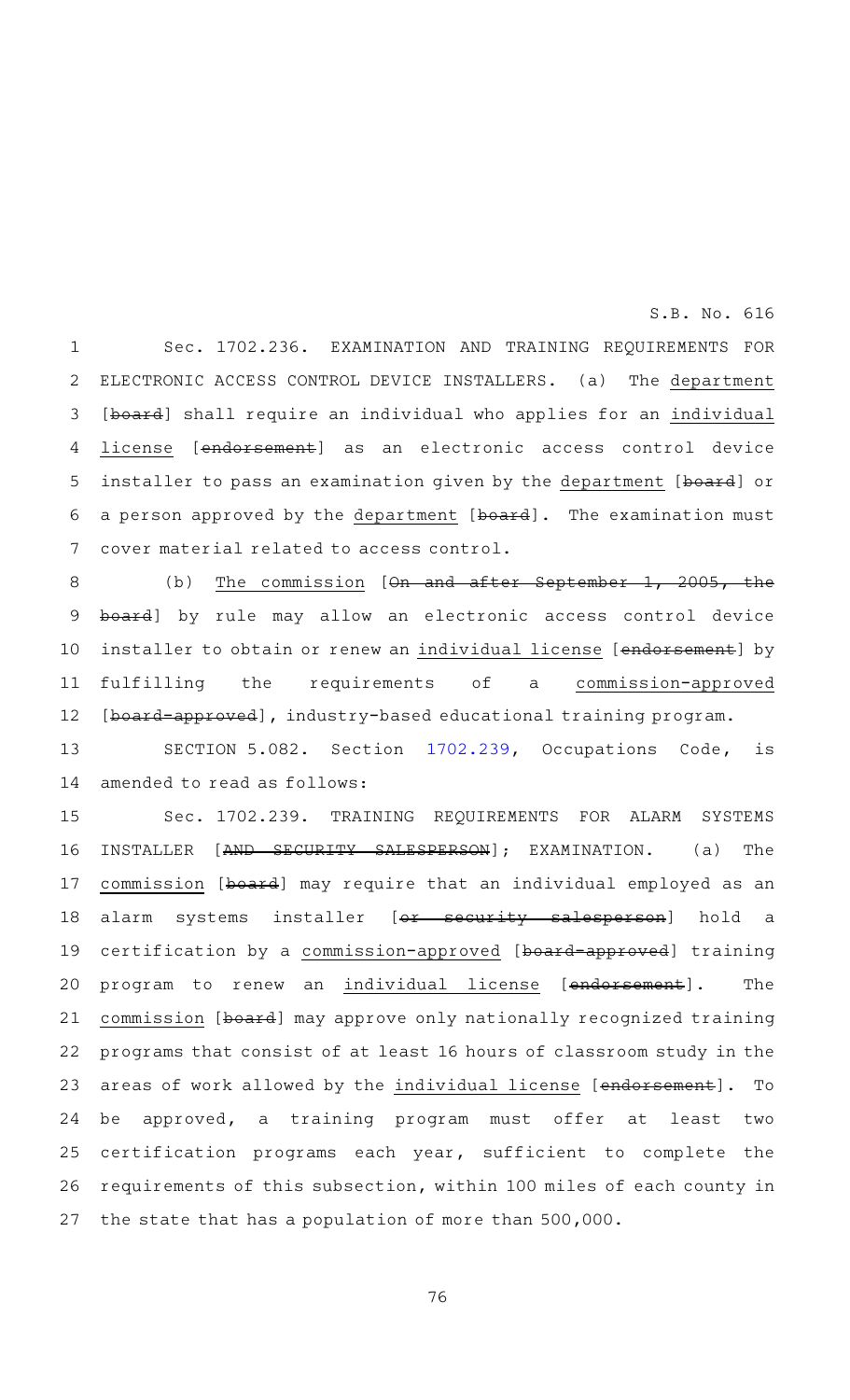(b) The commission  $[b\text{-}1\text{-}1]$  may require an individual who has completed a training program under Subsection (a) to pass an examination given by the department [board] or by a person approved by the department [board]. The commission [board] may approve examinations in conjunction with training programs approved under Subsection (a). The individual 's performance on the examination must demonstrate the individual 's qualifications to perform the duties allowed by the individual's individual license [endorsement]. 1 2 3 4 5 6 7 8 9

(c) [An individual who holds a registration on September 30, 1993, is not required to comply with requirements adopted under Subsections (a) and (b) during the time the individual maintains the registration with the individual's current license holder. 10 11 12 13

[(d)] If the commission [board] requires certification or examination under this section, the commission [board] shall adopt [implement] rules to require that to renew an individual license [endorsement], an individual who is employed as an alarm systems installer [or a security salesperson] and who has already once renewed the individual license [endorsement] must obtain continuing education credits related to the line of work for which the individual is licensed. If the commission [board] requires the continuing education, the chief administrator must approve classes offered by nationally recognized organizations, and participants in the classes must qualify according to commission [board] rules. 14 15 16 17 18 19 20 21 22 23 24

SECTION 5.083. Section [1702.240](http://www.statutes.legis.state.tx.us/GetStatute.aspx?Code=OC&Value=1702.240&Date=5/27/2019), Occupations Code, is amended to read as follows: 25 26

Sec. 1702.240. [REGISTRATION] EXEMPTIONS FOR UNDERCOVER 27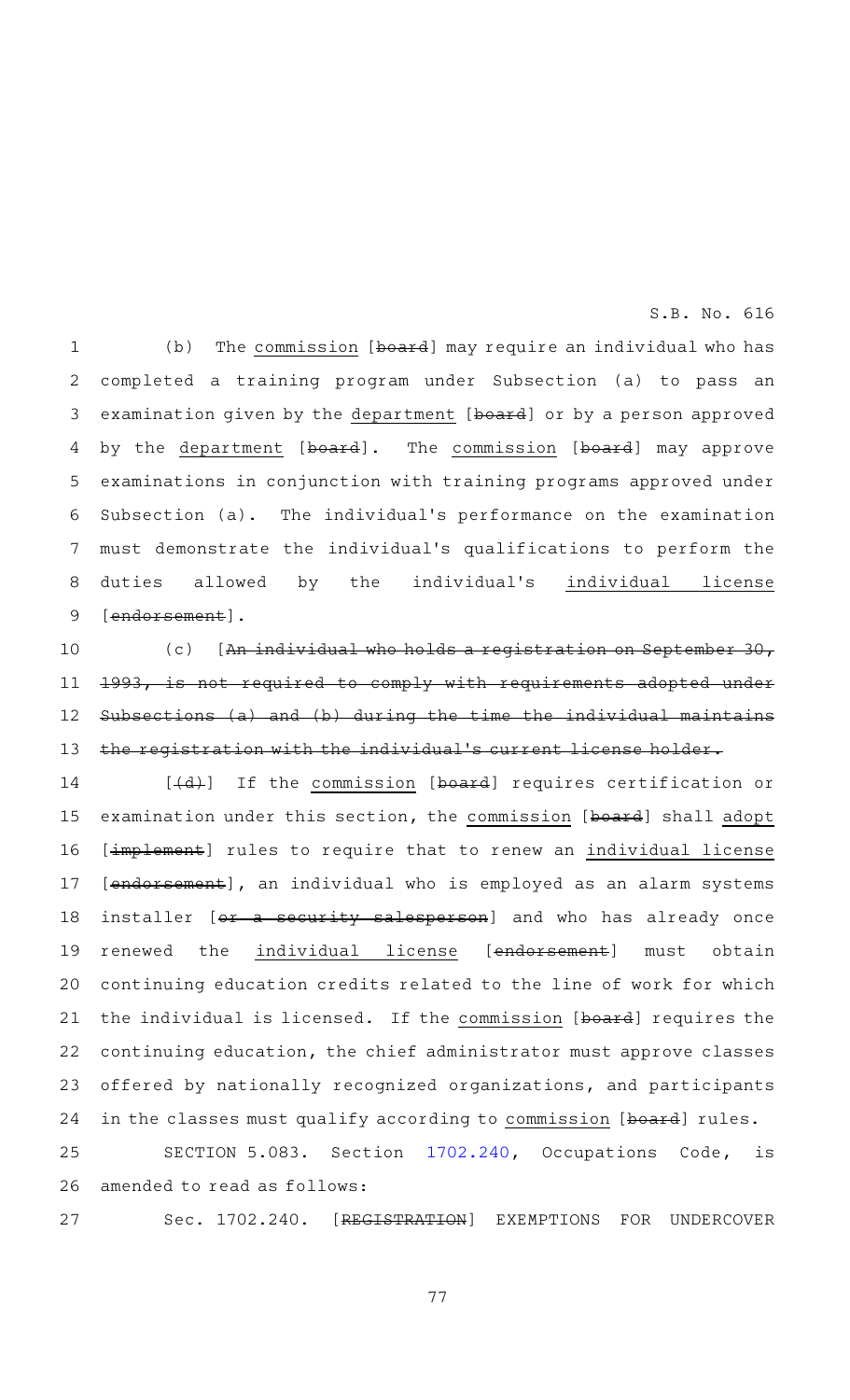AGENT. (a) For the purposes of this section, "undercover agent" means an individual hired by a person to perform a job in or for that person, and while performing that job, to act as an undercover agent, an employee, or an independent contractor of a company license holder, but supervised by a company license holder. 1 2 3 4 5

(b) An employee of a company license holder who is employed exclusively as an undercover agent is not required to obtain an individual license [reqister with the board]. 6 7 8

SECTION 5.084. Section [1702.241](http://www.statutes.legis.state.tx.us/GetStatute.aspx?Code=OC&Value=1702.241&Date=5/27/2019), Occupations Code, is amended to read as follows: 9 10

Sec. 1702.241. JURISPRUDENCE EXAMINATION. (a) The commission [board] may develop and the department may administer at least twice each calendar year a jurisprudence examination to determine the knowledge that an applicant for an individual license [endorsement] has of this chapter, commission [board] rules, and any other applicable laws of this state affecting the applicant 's activities regulated under this chapter. 11 12 13 14 15 16 17

(b) Before the department [board] may administer a jurisprudence examination under this section, the commission [board] shall adopt rules to implement this section, including rules related to the development and administration of the examination, examination fees, guidelines for reexamination, grading the examination, and providing notice of examination results. The department [board] may design different examinations for different types of individual licenses [endorsements]. 18 19 20 21 22 23 24 25

SECTION 5.085. Section [1702.282](http://www.statutes.legis.state.tx.us/GetStatute.aspx?Code=OC&Value=1702.282&Date=5/27/2019), Occupations Code, is amended to read as follows: 26 27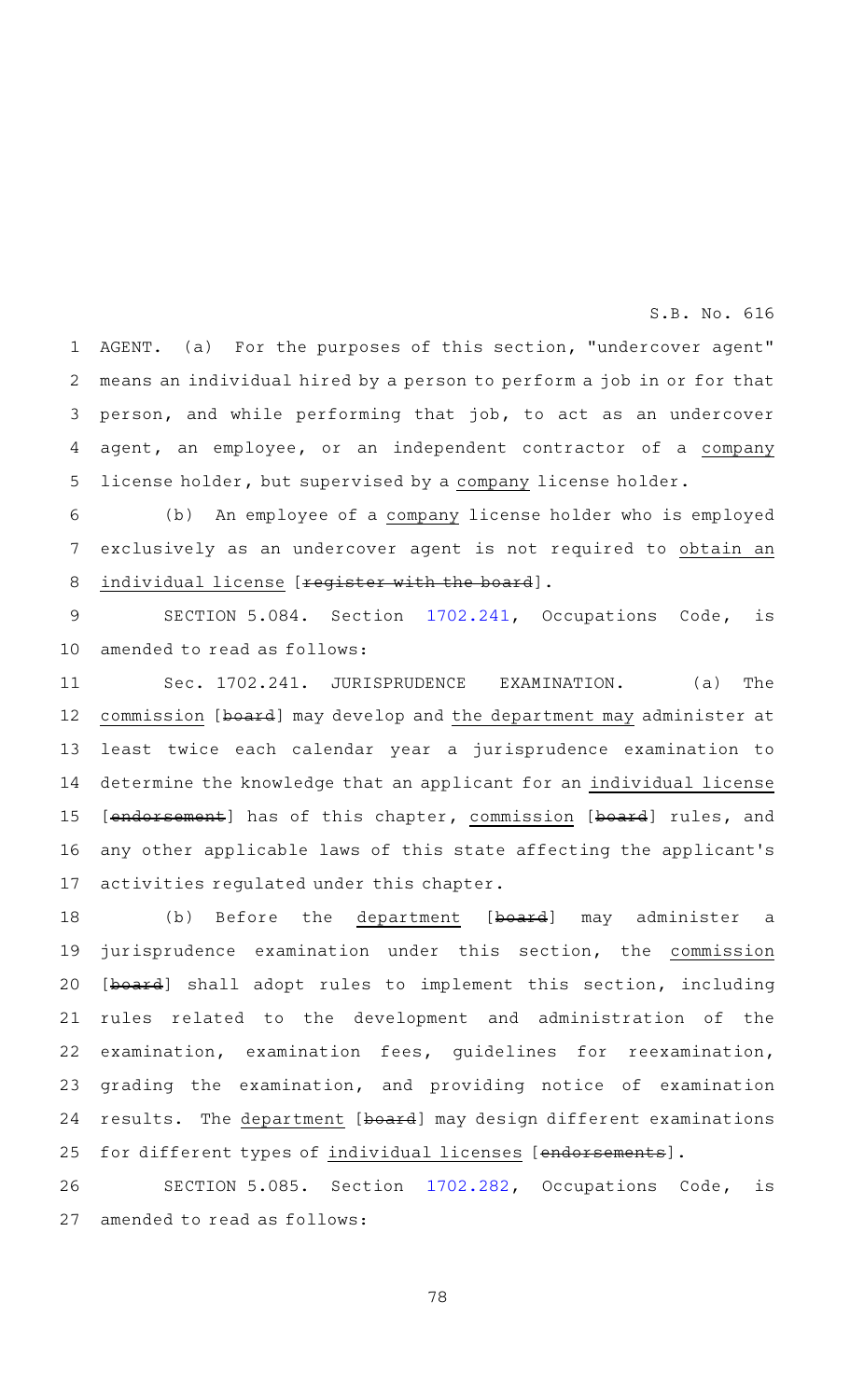Sec. 1702.282. CRIMINAL HISTORY CHECK. (a) The department [board] shall conduct a criminal history check, including a check of any criminal history record information maintained by the Federal Bureau of Investigation, in the manner provided by Subchapter F, Chapter [411,](http://www.statutes.legis.state.tx.us/GetStatute.aspx?Code=GV&Value=411&Date=5/27/2019) Government Code, on each applicant for a license or  $\left[\right. \left. \right. \left. \right. \left. \right. \left. \right. \left. \left. \right. \right. \left. \left. \right. \right. \left. \left. \right. \right. \left. \left. \right. \right. \left. \left. \right. \right. \left. \left. \right. \right. \left. \left. \right. \right. \left. \left. \right. \right. \left. \left. \right. \right. \left. \left. \right. \right. \left. \left. \right. \right. \left. \left. \right. \right. \left. \right. \left. \right. \right. \left. \left. \right. \right. \left. \left. \right.$ under this chapter [, letter of approval, permit, endorsement, or certification]. As part of its criminal history check, the department [board] may request that the applicant provide certified copies of relevant court documents or other records. The failure to provide the requested records within a reasonable time as determined by the department [board] may result in the application being considered incomplete. An applicant is not eligible for a license or security officer[, registration,] commission issued under this chapter [, letter of approval, permit, endorsement, or certification] if the check reveals that the applicant has committed an act that constitutes grounds for the denial of the license or [, registration,] commission [, letter of approval, permit, endorsement, or certification]. Except as provided by Subsection (d), each applicant shall submit at the time of application, including an application for the renewal of a license or security officer [, registration,] commission issued under this chapter [<del>, letter of approval, permit, endorsement, or</del> certification], fingerprints in the manner prescribed by the department [board] accompanied by the fee set by the commission [board]. 1 2 3 4 5 6 7 8 9 10 11 12 13 14 15 16 17 18 19 20 21 22 23 24 25 26

27

(b) Before beginning employment as a commissioned security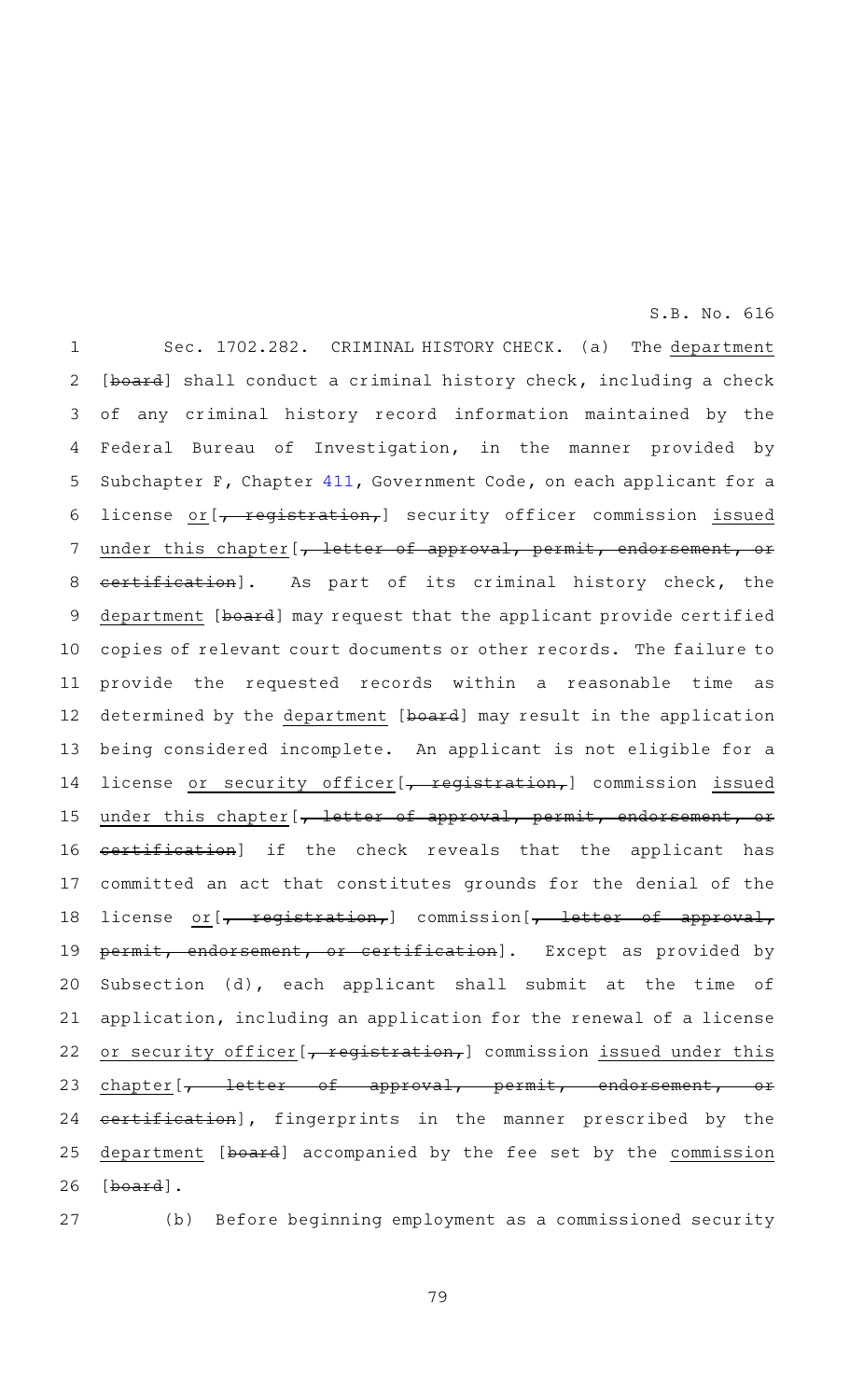officer, the applicant must be approved by the department [board] based on the results of the check under Subsection (a). To continue employment in a capacity regulated under this chapter other than as a commissioned security officer, the applicant must be approved by the department [board] based on the results of the check under Subsection (a) not later than the 120th day after the date the applicant begins employment in that capacity. 1 2 3 4 5 6 7

(c) A license  $or [$ , registration, requisity officer commission  $\left[\begin{matrix} , & \text{letter} & \text{of} & \text{app } \text{f} \\ \text{on} & \text{per} & \text{per} \end{matrix}\right], \quad \text{per}$  endorsement, certification] issued by the department [board] is conditional on the department's review [board's receipt] of criminal history record information. 8 9 10 11 12

(d) An applicant who is a peace officer is not required to submit fingerprints with the applicant 's application. On request, the law enforcement agency or other entity that employs the peace officer or the entity that maintains the peace officer 's fingerprints shall provide the fingerprints for the peace officer to the department [board]. The applicant shall provide sufficient information to the department [board] to enable the department [board] to obtain the fingerprints under this subsection. 13 14 15 16 17 18 19 20

(e) On receipt of notice that a check of the applicant's criminal record has uncovered an unresolved and potentially disqualifying arrest that occurred before the 10th anniversary of the date the application is filed, the applicant must provide a letter of reference from the county sheriff, prosecuting attorney, or judge of the county in which the applicant was arrested stating that a record of a disposition related to the arrest does not exist, 21 22 23 24 25 26 27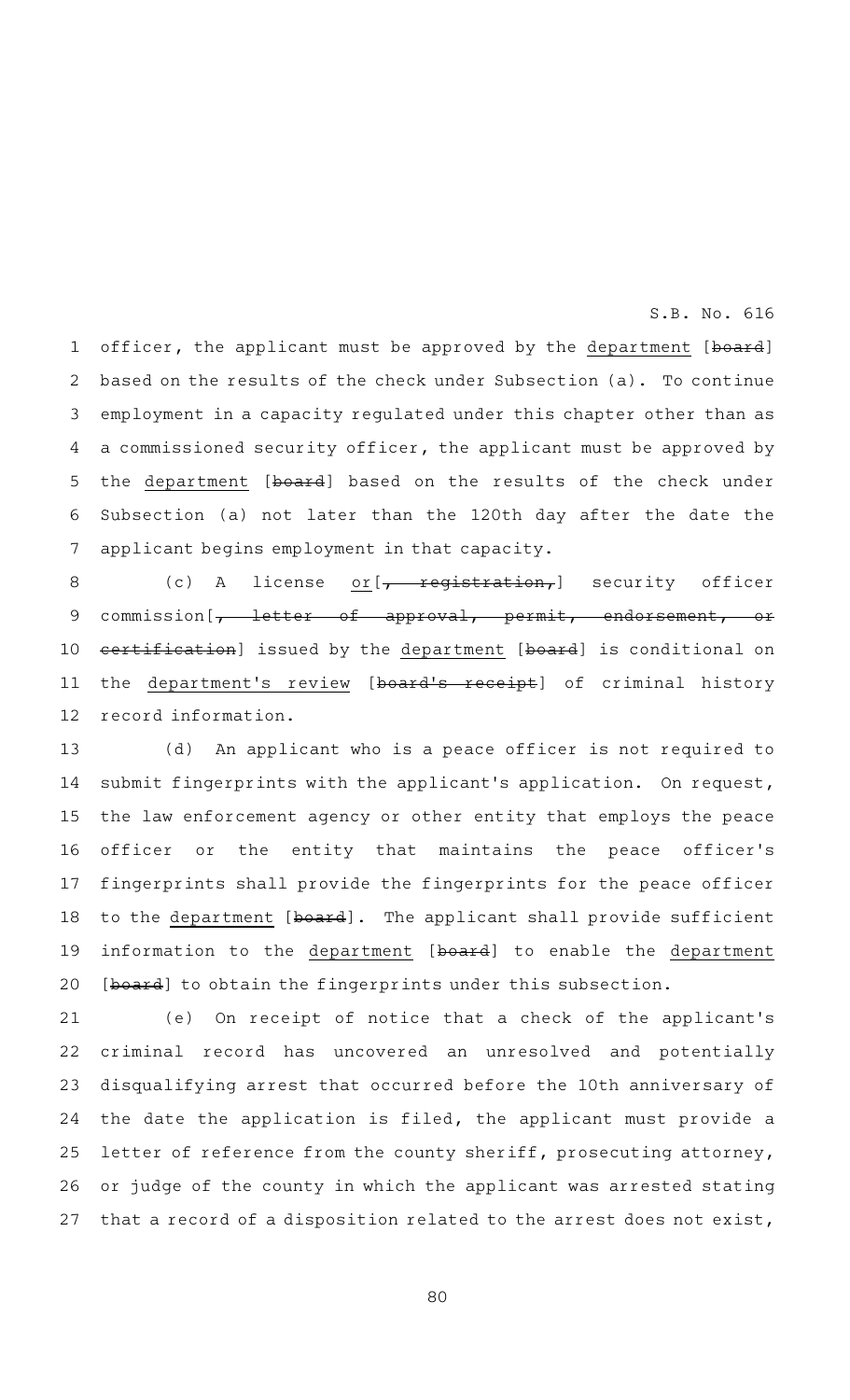and to the best of the county sheriff's, prosecuting attorney's, or judge's knowledge the applicant is free of any disqualifying convictions. If the applicant fails to provide either the letter of reference or documentary proof of the final disposition of the arrest, the application is considered incomplete and the applicant may not be issued a license or security officer[ $_{7}$ ] commission[ $_{7}$ ] endorsement, or certificate of registration] under this chapter. 1 2 3 4 5 6 7

SECTION 5.086. Section [1702.283](http://www.statutes.legis.state.tx.us/GetStatute.aspx?Code=OC&Value=1702.283&Date=5/27/2019), Occupations Code, is amended to read as follows: 8 9

Sec. 1702.283. CRUELTY TO ANIMALS. A person who has been convicted of cruelty to animals under Section [42.09](http://www.statutes.legis.state.tx.us/GetStatute.aspx?Code=PE&Value=42.09&Date=5/27/2019) or [42.092](http://www.statutes.legis.state.tx.us/GetStatute.aspx?Code=PE&Value=42.092&Date=5/27/2019), Penal Code, [+ 10 11 12

 $[41)$  is ineligible for a license as a guard dog company or for endorsement as a dog trainer; and 13 14

 $[\frac{1}{2}]$  may not be employed to work with dogs as a security officer by a security services contractor or security department of a private business that uses dogs to protect individuals or property or to conduct investigations. 15 16 17 18

SECTION 5.087. Section [1702.284](http://www.statutes.legis.state.tx.us/GetStatute.aspx?Code=OC&Value=1702.284&Date=5/27/2019)(a), Occupations Code, is amended to read as follows: 19 20

(a) Information contained in alarm systems records maintained by a governmental body that concerns the location of an alarm system, the name of the occupant of an alarm system location, or the type of alarm system used is confidential and may be disclosed only to the department [board], to the alarm company to which the confidential records relate, or as otherwise required by state law or court order. 21 22 23 24 25 26 27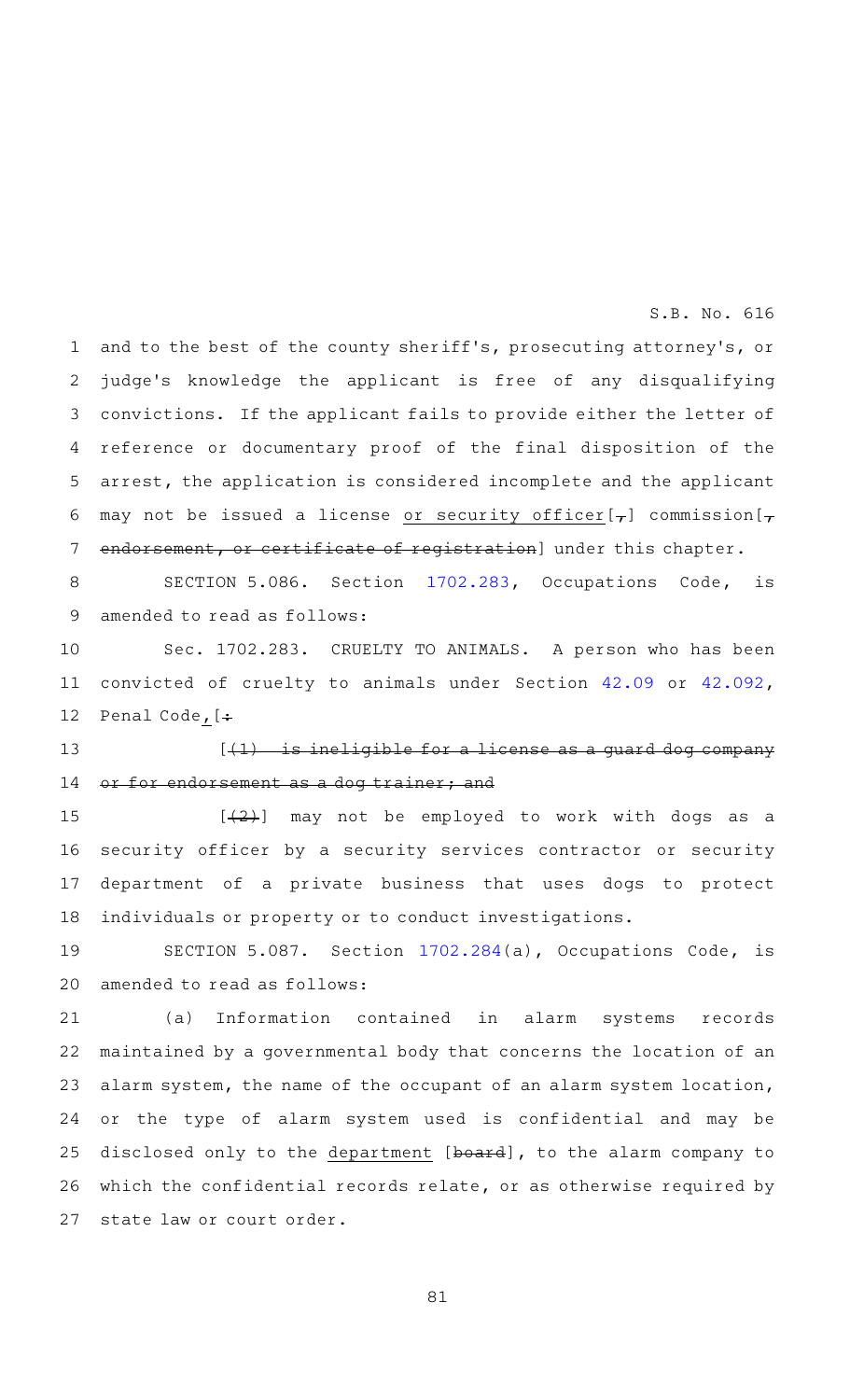SECTION 5.088. Section [1702.285](http://www.statutes.legis.state.tx.us/GetStatute.aspx?Code=OC&Value=1702.285&Date=5/27/2019), Occupations Code, is amended to read as follows: 1 2

S.B. No. 616

Sec. 1702.285. FALSE REPRESENTATION. A person may not represent falsely that the person: 3 4

5

(1) is employed by a company license holder; or

(2) has a license or security officer commission  $[\frac{1}{15}]$ licensed, registered, endorsed, or commissioned] under this chapter. 6 7 8

SECTION 5.089. Sections  $1702.288(a)$  $1702.288(a)$ , (d), and (f), Occupations Code, are amended to read as follows: 9 10

(a) The commission [board] shall adopt rules in accordance with this section that require a company license holder acting as an alarm systems company under this chapter to inform each of the license holder 's clients that the client is entitled to receive a written contract for alarm system services that contains the client 's fee arrangement and other relevant information about services to be rendered. 11 12 13 14 15 16 17

(d) The rules shall require that, not later than the seventh day after the date of entering into a contract for services regulated by the department [board] with another alarm systems company or alarm systems monitor, an alarm systems company shall: 18 19 20 21

(1) notify the recipient of those services of the name, address, and telephone number and individual to contact at the company that purchased the contract; 22 23 24

 $(2)$  notify the recipient of services at the time the contract is negotiated that another licensed company may provide any of the services requested by subcontracting or outsourcing 25 26 27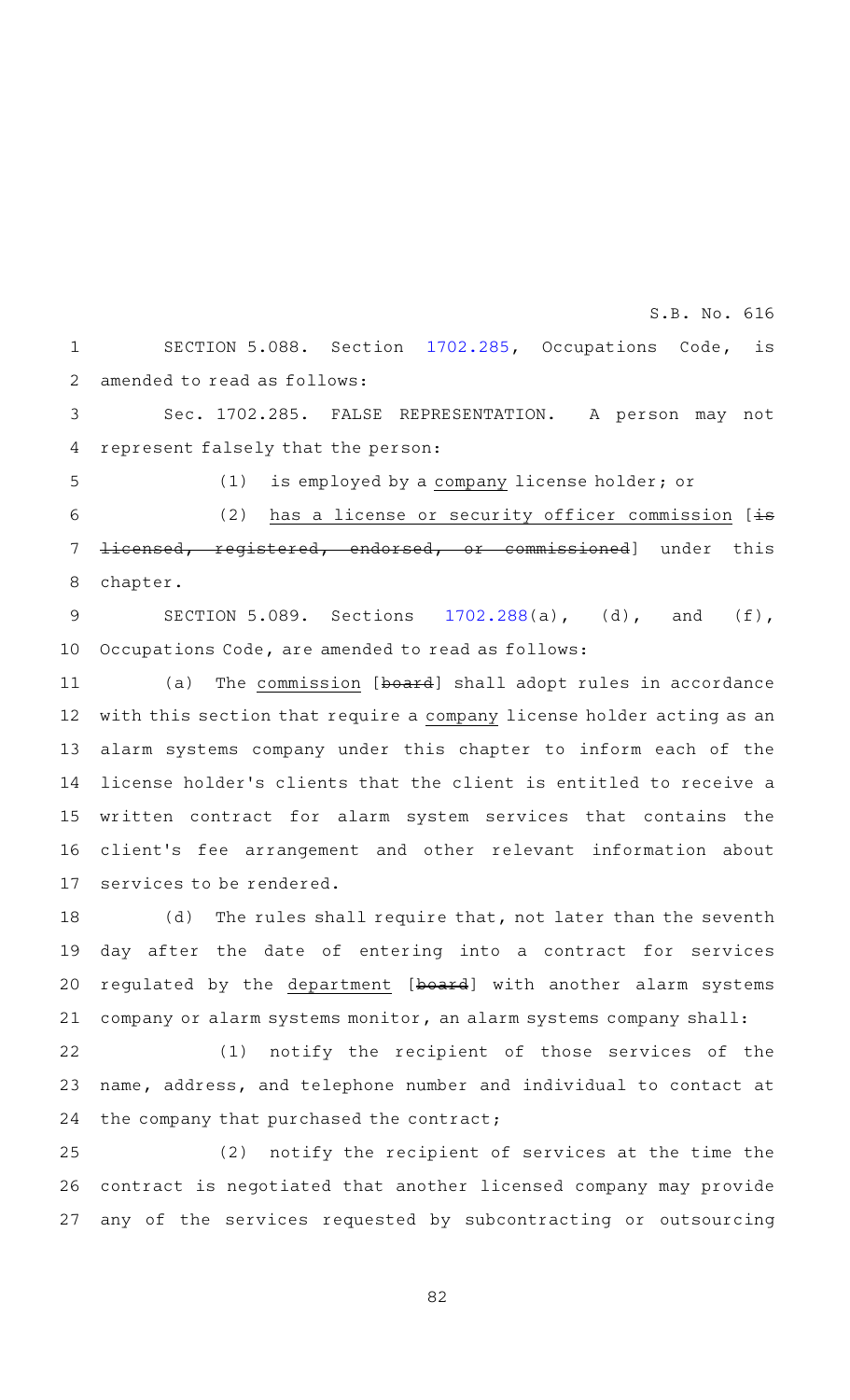those services; and 1

(3) if any of the services are subcontracted or outsourced to a licensed third party, notify the recipient of services, by mail, of the name, address, phone number, and license number of the company providing those services. 2 3 4 5

(f) A company license holder acting as an alarm systems company does not have to provide the notice required under Subsection (d) if the contact information, including the address and the telephone numbers for the alarm systems company, has not changed. 6 7 8 9 10

SECTION 5.090. Section [1702.289](http://www.statutes.legis.state.tx.us/GetStatute.aspx?Code=OC&Value=1702.289&Date=5/27/2019), Occupations Code, is amended to read as follows: 11 12

Sec. 1702.289. INSPECTIONS. (a) An employee or agent of the department  $[**or board**, **as applicable**,] who enters the place of$ business of a person regulated under this chapter for the purpose of conducting an inspection or audit must: 13 14 15 16

(1) notify the manager or owner of the business of the presence of the person conducting the inspection or audit; and 17 18

(2) present the manager or owner of the business with credentials that identify the person conducting the inspection or audit as an employee or agent of the department [or board]. 19 20 21

(b) This section does not prohibit the department  $[or$  board] from conducting an undercover investigation or covert audit in order to determine compliance with this chapter or a rule adopted under this chapter. 22 23 24 25

SECTION 5.091. Sections  $1702.301(b)$  $1702.301(b)$ , (c), and (h), Occupations Code, are amended to read as follows: 26 27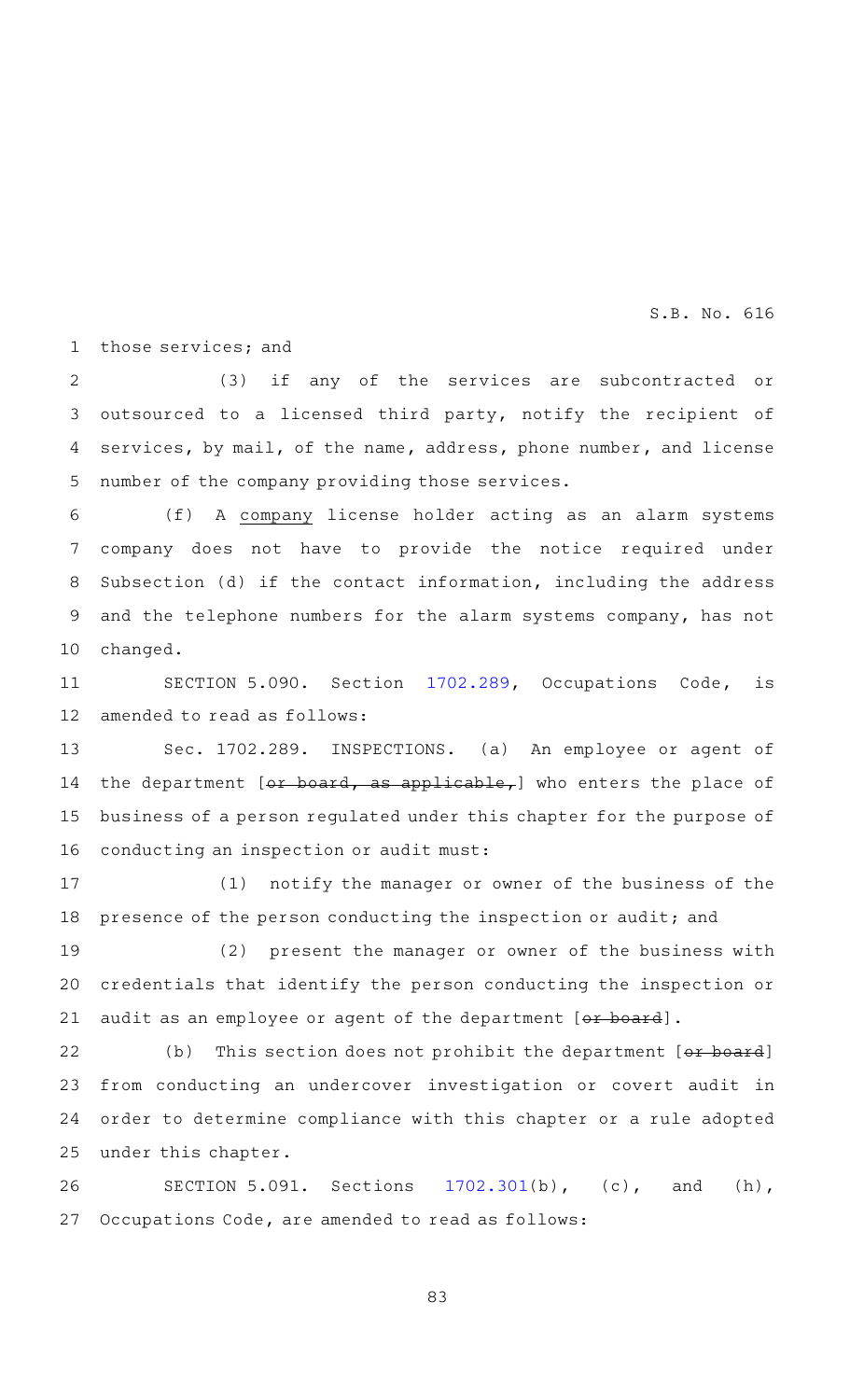(b) A company license, individual license, and security officer commission expire on the dates determined by the commission under Section 411.511, Government Code, but not later than [expires on] the second anniversary of the date the license or commission is issued. 1 2 3 4 5

(c) A personal protection officer license [endorsement] expires on the date determined by the commission under Section 411.511, Government Code, but not later than [on] the expiration date of the security officer commission under which the license [individual's endorsement] is issued. 6 7 8 9 10

(h) A license  $\frac{1}{t}$  registration, or endorsement] issued under this chapter, other than one specified in this section, expires on the date determined by the commission under Section 411.511, Government Code, but not later than the second anniversary of the date the license is issued [specified by this chapter or by board rule]. 11 12 13 14 15 16

SECTION 5.092. Sections [1702.302](http://www.statutes.legis.state.tx.us/GetStatute.aspx?Code=OC&Value=1702.302&Date=5/27/2019)(a), (b), (c), and (e), Occupations Code, are amended to read as follows: 17 18

(a) A person who is otherwise eligible to renew a license may renew an unexpired license by paying the required renewal fee to the department [board] before the expiration date of the license. A person whose license has expired may not engage in activities that require a license until the license has been renewed. 19 20 21 22 23

(b) A person whose license has been expired for 90 days or less may renew the license by paying to the department [board] a renewal fee that is equal to 1-1/2 times the normally required renewal fee. 24 25 26 27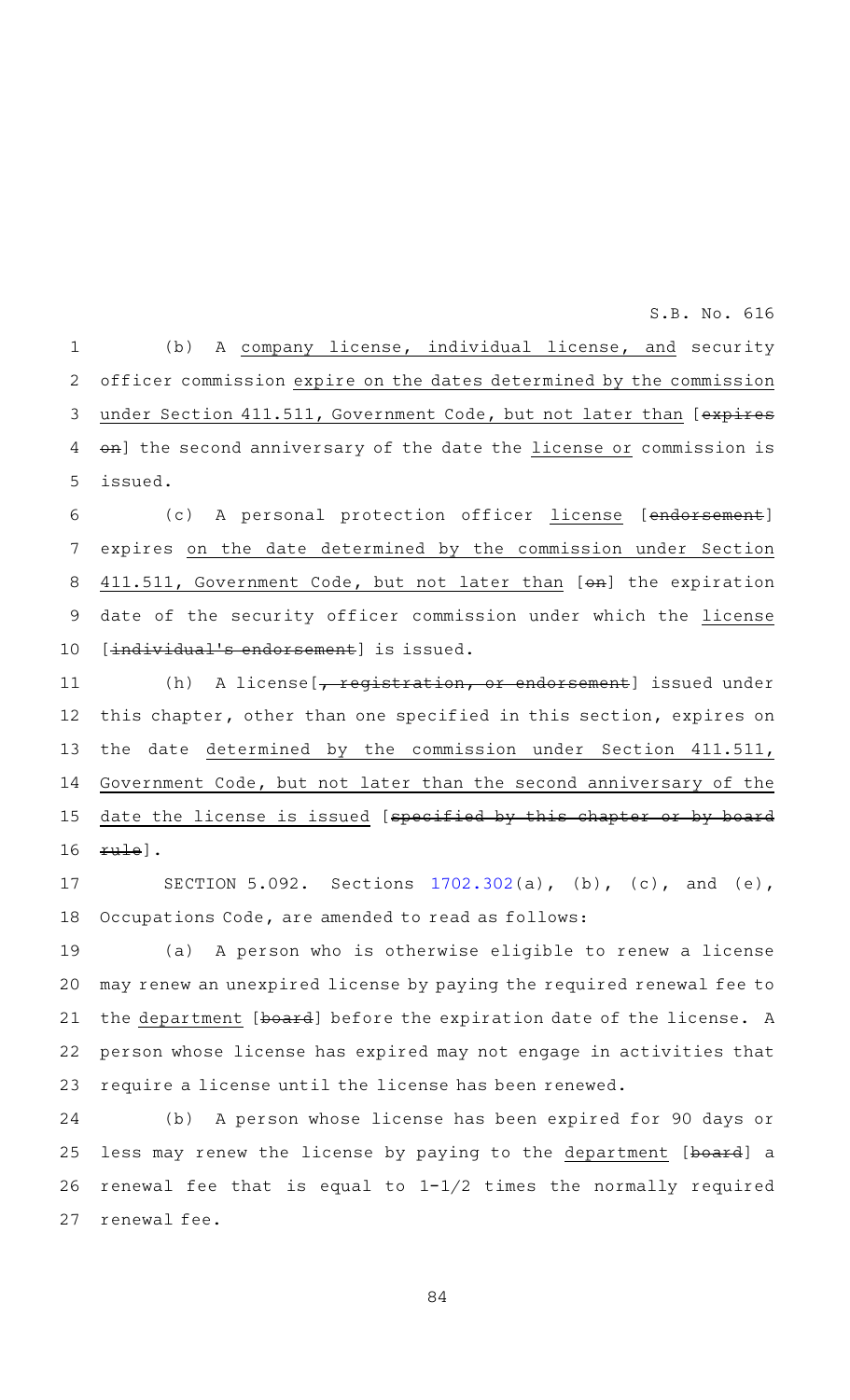(c) A person whose license has been expired for longer than 90 days but less than one year may renew the license by paying to the department [board] a renewal fee that is equal to two times the normally required renewal fee. 1 2 3 4

(e) Not later than the 30th day before the date a person's license is scheduled to expire, the department [board] shall send written notice of the impending expiration to the person at the person's last known address according to the department's [board's] records. 5 6 7 8 9

SECTION 5.093. Section [1702.303](http://www.statutes.legis.state.tx.us/GetStatute.aspx?Code=OC&Value=1702.303&Date=5/27/2019), Occupations Code, is amended to read as follows: 10 11

Sec. 1702.303. RENEWAL OF EXPIRED LICENSE BY OUT-OF-STATE PRACTITIONER. A person who was licensed in this state, moved to another state, and is currently licensed and has been in practice in the other state for the two years preceding the date the person applies for renewal may obtain a new license without reexamination. The person must pay to the department [board] a fee that is equal to two times the normally required renewal fee for the license. 12 13 14 15 16 17 18

SECTION 5.094. Sections  $1702.308(b)$  $1702.308(b)$  and (c), Occupations Code, are amended to read as follows: 19 20

(b) The department [board] shall recognize, prepare, or administer continuing education programs for company license holders, commissioned security officers, and individual license [endorsement] holders. The commission [board] shall set the minimum number of hours that must be completed and the types of programs that may be offered. 21 22 23 24 25 26

(c)AAA company license holder, commissioned security 27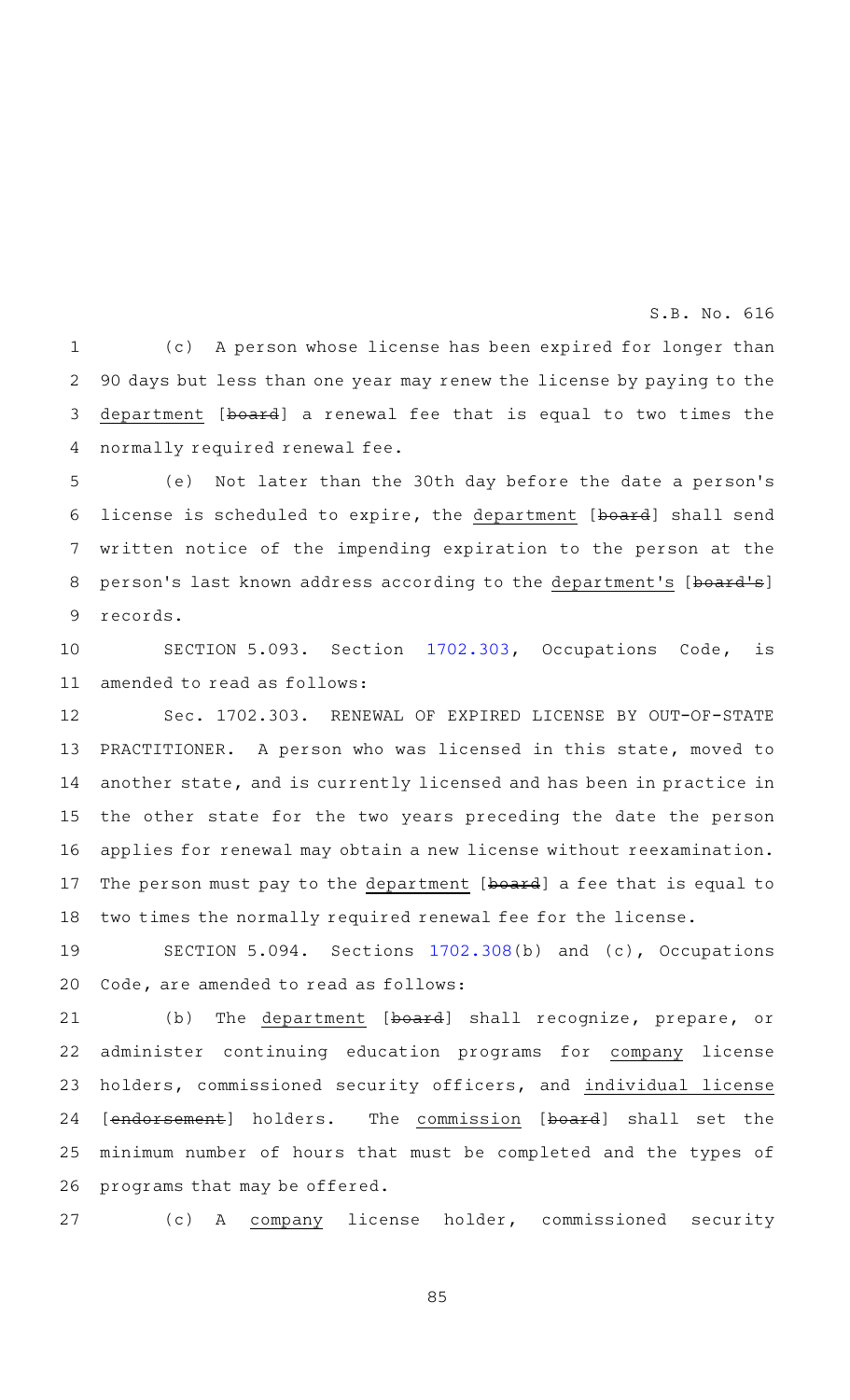officer, or individual license [endorsement] holder must participate in the programs to the extent required by the commission [board] to keep the person's license or  $[\tau]$  commission  $[\tau]$ or endorsement]. A company license holder, commissioned security officer, or individual license [endorsement] holder shall submit evidence of compliance with the commission's [board's] continuing education requirements in a manner prescribed by the department [board]. 1 2 3 4 5 6 7 8

SECTION 5.095. Section [1702.309](http://www.statutes.legis.state.tx.us/GetStatute.aspx?Code=OC&Value=1702.309&Date=5/27/2019)(a), Occupations Code, is amended to read as follows: 9 10

(a) The commission [board] by rule shall develop a continuing education course required for renewal of a security officer commission. Only a department-approved [board-approved] instructor may administer the continuing education course. The course must include at least six hours of instruction determined by the department [chief administrator of the board]. 11 12 13 14 15 16

SECTION 5.096. Sections  $1702.321(b)$  $1702.321(b)$ , (c), and (e), Occupations Code, are amended to read as follows: 17 18

(b) The provisions of this chapter relating to security officer commissions apply to a person employed by a political subdivision whose duties include serving as a security guard, security watchman, or security patrolman on property owned or operated by the political subdivision if the governing body of the political subdivision files a written request with the department [board] for the department [board] to issue a commission to the political subdivision 's employees with those duties. 19 20 21 22 23 24 25 26

(c) The department [board] may not charge a fee for issuing 27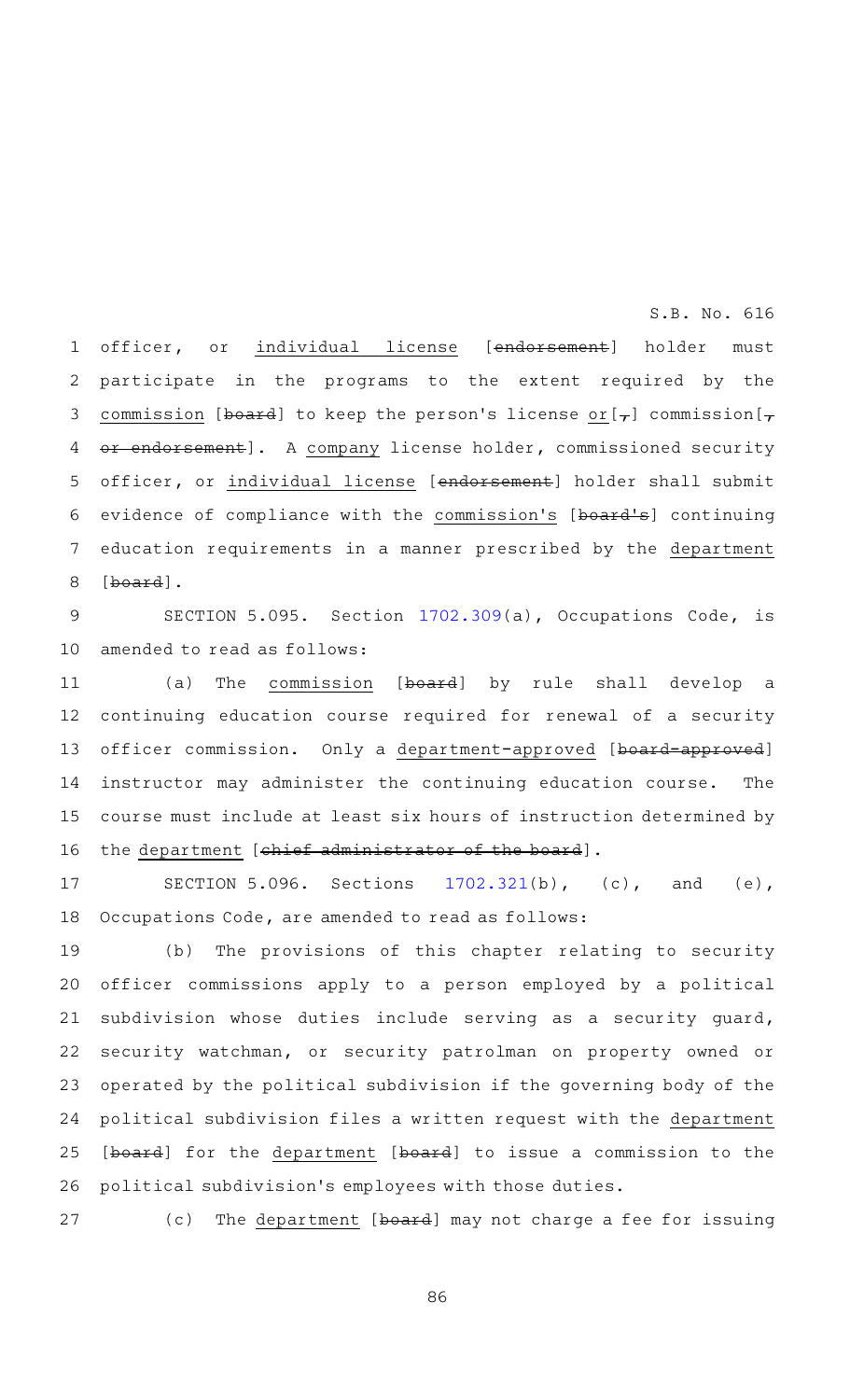a commission to an officer under Subsection (b). The department [board] shall issue to the officer a pocket card designating the political subdivision that employs the officer. 1 2 3

(e) The department [board] may approve a security officer training program conducted by the political subdivision in accordance with Sections [1702.1675](http://www.statutes.legis.state.tx.us/GetStatute.aspx?Code=OC&Value=1702.1675&Date=5/27/2019) and [1702.168](http://www.statutes.legis.state.tx.us/GetStatute.aspx?Code=OC&Value=1702.168&Date=5/27/2019). 4 5 6

SECTION 5.097. Sections  $1702.323(c)$  $1702.323(c)$  and  $(c-1)$ , Occupations Code, are amended to read as follows: 7 8

(c) The security department of a private business may not hire or employ an individual to perform a duty described by Section [1702.222](http://www.statutes.legis.state.tx.us/GetStatute.aspx?Code=OC&Value=1702.222&Date=5/27/2019) if the individual has been convicted of a crime that would otherwise preclude the individual from being licensed [registered] under this chapter. The private business shall maintain the individual's criminal history record on file at the business and shall make the record available for inspection by the department [Department of Public Safety]. 9 10 11 12 13 14 15 16

(c-1)AAAlthough the security department of a private business that hires or employs an individual as a private security officer to possess a firearm in the course and scope of the individual's duties is required to apply for a security officer commission for the individual under this chapter, the security department of a private business is not required to apply  $[to$  the board] for any license under this chapter. 17 18 19 20 21 22 23

SECTION 5.098. Section [1702.331](http://www.statutes.legis.state.tx.us/GetStatute.aspx?Code=OC&Value=1702.331&Date=5/27/2019)(b), Occupations Code, is amended to read as follows: 24 25

26

27

(b) This chapter does not apply to:

(1) an alarm systems company that sells, installs,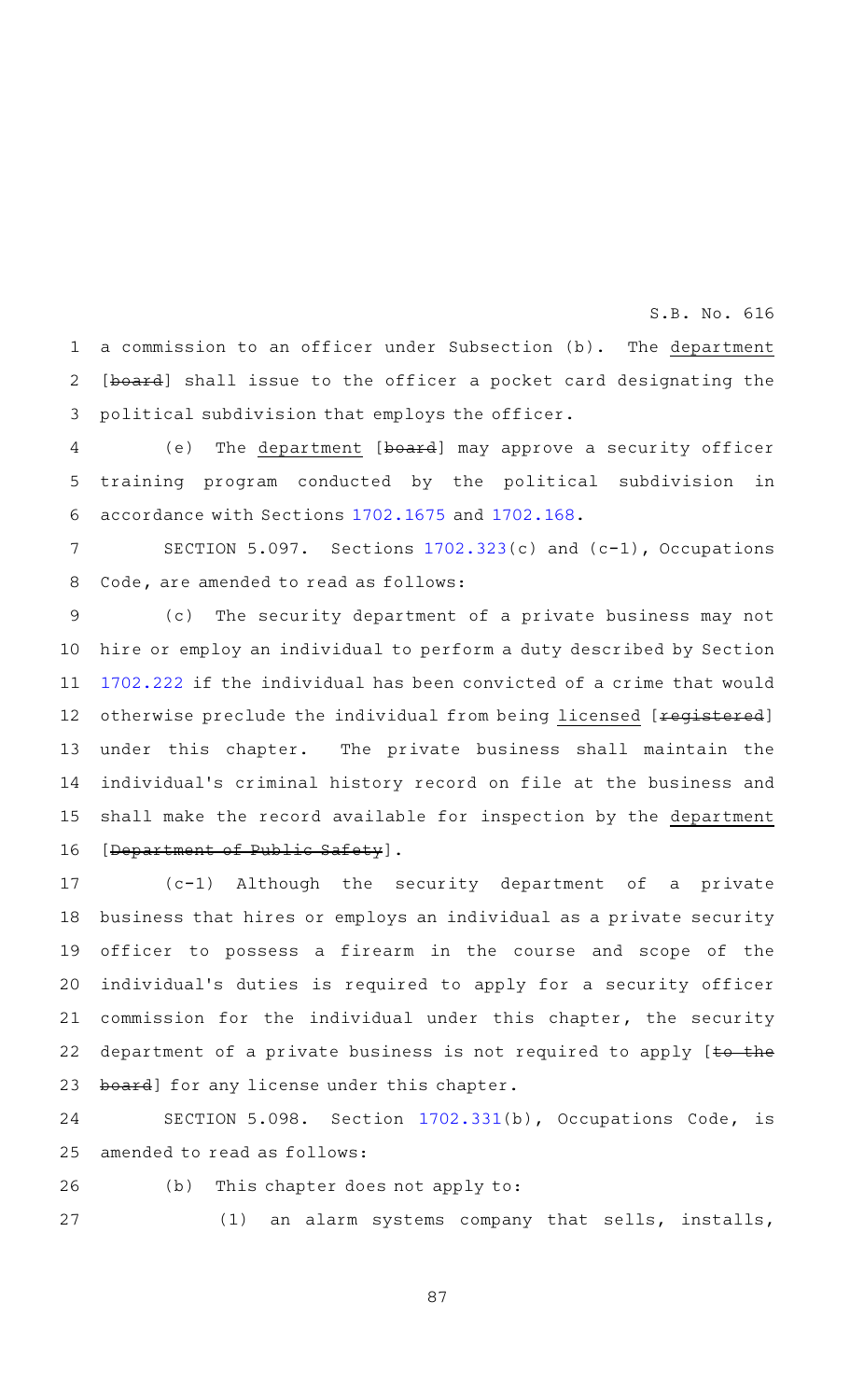services, monitors, or responds to only personal emergency response systems; 1 2

(2) an alarm systems installer who installs, maintains, or repairs only personal emergency response systems; and (3) [a manager or branch office manager of an alarm systems company described by Subdivision  $(1)$ ; 3 4 5 6

 $[44)$  a security salesperson who is employed by alarm systems company described by Subdivision (1) to sell services offered by the company; and 7 8 9

 $[45)$  an owner  $\frac{1}{2}$  officer, partner, or shareholder] of an alarm systems company described by Subdivision (1). 10 11

SECTION 5.099. Sections [1702.332](http://www.statutes.legis.state.tx.us/GetStatute.aspx?Code=OC&Value=1702.332&Date=5/27/2019)(c) and (d), Occupations Code, are amended to read as follows: 12 13

(c) To qualify for the exemption provided by Subsection (b), a telematics service provider shall  $[$ . 14 15

 $[$  ( $\overline{+1}$ ) establish business practices and procedures that are at least as stringent as the guidelines established by the Association of Public Safety Communications Officials International regarding the communication of information from telematics service providers to public safety agencies  $[+$  and 16 17 18 19 20

21

 $[42)$  pay an annual fee of \$2,500 to the department].

(d) The commission [department] may adopt rules necessary to carry out the purposes of this section, including rules to determine whether a telematics service provider is complying with Subsection (c). 22 23 24 25

SECTION 5.100. Section [1702.361](http://www.statutes.legis.state.tx.us/GetStatute.aspx?Code=OC&Value=1702.361&Date=5/27/2019), Occupations Code, is amended to read as follows: 26 27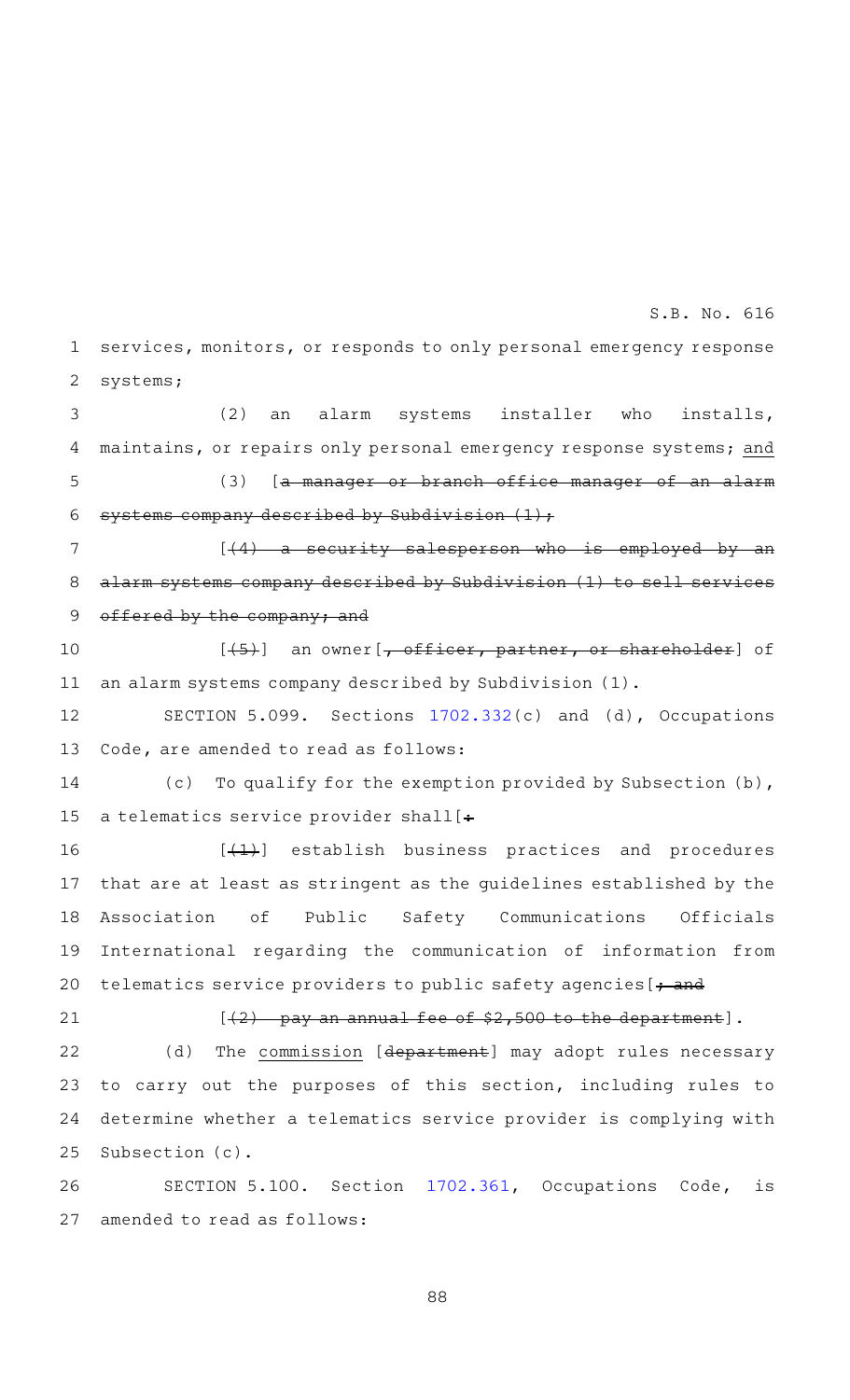Sec. 1702.361. DENIAL AND DISCIPLINARY ACTIONS; GROUNDS. (a) The commission [department], for conduct described by Subsection (b), may: 1 2 3

 $(1)$  deny an application or revoke, suspend, or refuse to renew a license  $\left[\right. \left. \right. \left. \right. \left. \right. \left. \left. \right. \left. \right. \left. \left. \right. \right. \left. \left. \right. \right. \left. \left. \right. \right. \left. \left. \left. \right. \right. \left. \left. \right. \right. \left. \left. \right. \right. \left. \left. \right. \right. \left. \left. \right. \right. \left. \left. \right. \right. \left. \left. \right. \right. \left. \left. \right. \right. \left. \left. \right. \right. \left. \left. \right. \right. \left. \$ officer commission; 4 5 6

(2) reprimand a license holder $[\overline{f + \overline{f}}]$  or commissioned security officer; or 7 8

(3) place on probation a person whose license[ $\tau$ registration, endorsement,] or security officer commission has been suspended. 9 10 11

(b) The commission [department] shall take disciplinary action described by Subsection (a) on proof: 12 13

(1) that the applicant, license holder, [manager or] majority owner of a license holder, [registrant, endorsement holder, or commissioned security officer has: 14 15 16

(A) violated this chapter or a rule adopted under this chapter; 17 18

(B) become ineligible for licensure[ $\tau$ registration, or endorsement under Section [1702.113,](http://www.statutes.legis.state.tx.us/GetStatute.aspx?Code=OC&Value=1702.113&Date=5/27/2019) or a security officer commission under Section [1702.163](http://www.statutes.legis.state.tx.us/GetStatute.aspx?Code=OC&Value=1702.163&Date=5/27/2019), if applicable, other than an action for which the department has taken summary action under Section [1702.364](http://www.statutes.legis.state.tx.us/GetStatute.aspx?Code=OC&Value=1702.364&Date=5/27/2019); 19 20 21 22 23

(C) engaged in fraud, deceit, or misrepresentation; (D) made a material misstatement in an 24 25 26

application for or renewal of a license  $\sqrt{r}$  registration, 27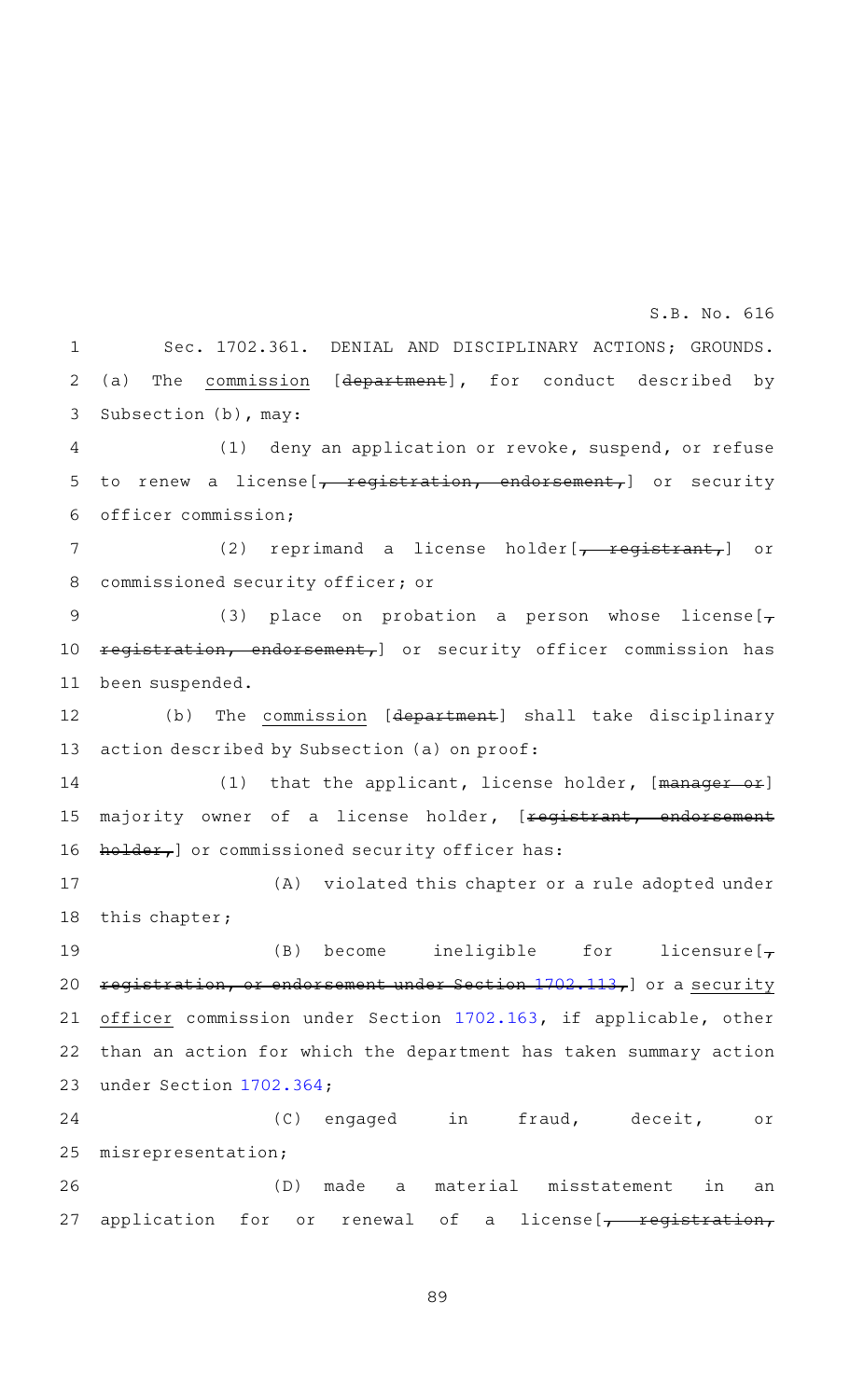endorsement, or commission; (E) failed to pay in full an administrative penalty assessed under Subchapter R, Chapter [411,](http://www.statutes.legis.state.tx.us/GetStatute.aspx?Code=GV&Value=411&Date=5/27/2019) Government Code  $[Q]$ , for which the commission [board] has issued a final order; or (F) performed any service for which an individual license [endorsement] is required under this chapter and either: (i) was not employed with a company licensed under this chapter at the time the service was performed; or (ii) performed the service for a company licensed under this chapter that was not listed on the individual 's individual license [registration] without informing the department [board] of the individual's employment with the company within a reasonable period; or  $[ (G)$  failed to qualify a new manager within time required by board rule following the termination of a manager;  $\Theta$  $\mathbf{f}$ ] (2) that the company license holder employing an individual license holder [of a registrant] or commissioned security officer has submitted to the department sufficient evidence that the individual license holder [registrant] or commissioned security officer: (A) engaged in fraud or deceit while employed by the company license holder; or (B) committed theft while performing work as an individual license holder [a registrant] or commissioned security officer. 1 2 3 4 5 6 7 8 9 10 11 12 13 14 15 16 17 18 19 20 21 22 23 24 25 26 27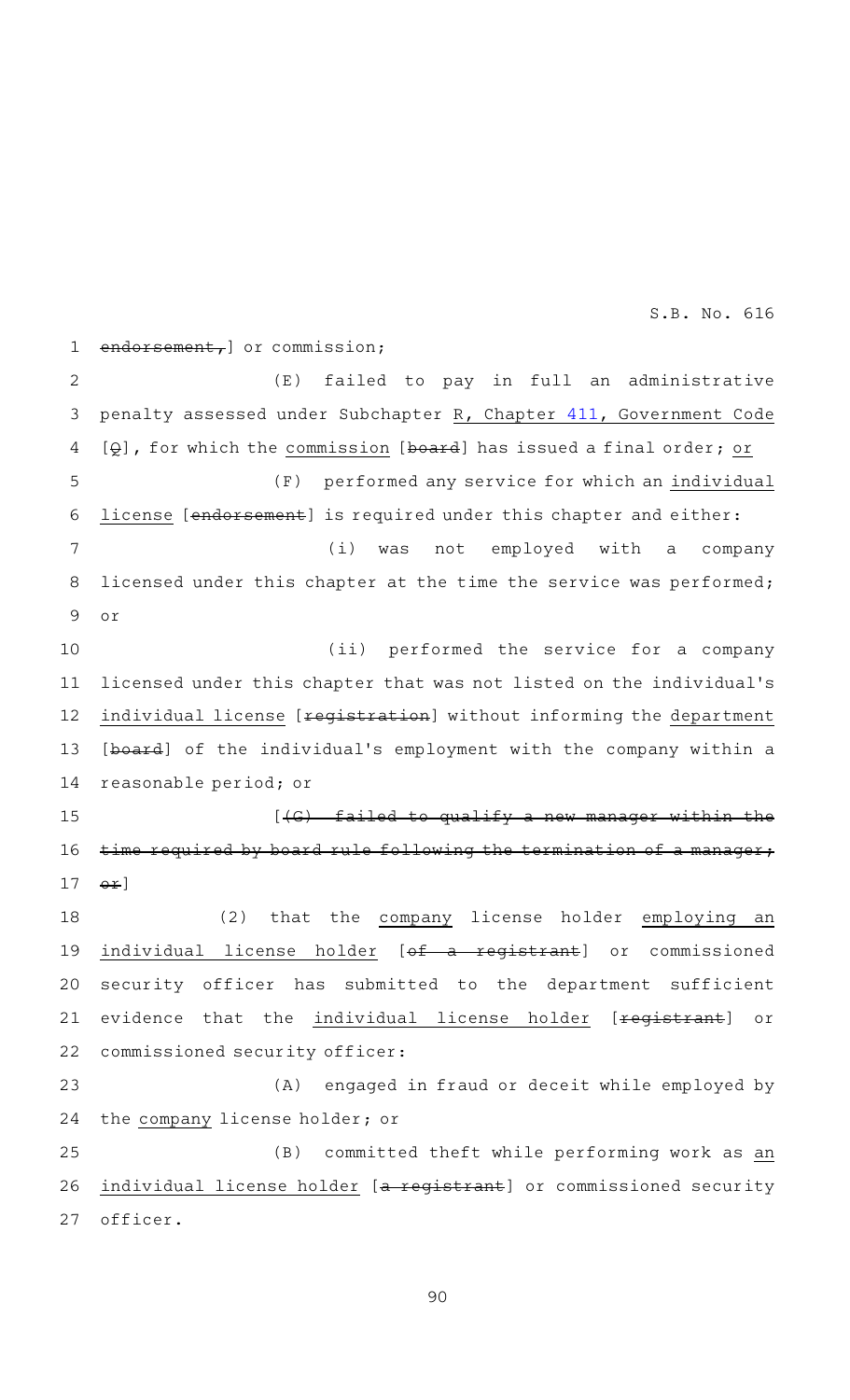(c) The commission [department] may place on probation a person whose license is suspended. If a person's suspension of a license is probated, the commission [department] may require the person: 1 2 3 4

(1) to report regularly to the department on matters that are the basis of the suspension; 5 6

(2) to limit practice to the areas prescribed by the commission [department]; or 7 8

(3) to continue or review professional education until the person attains a degree of skill satisfactory to the commission [department] in those areas that are the basis of the probation. 9 10 11

(d) The commission [department] may revoke a license[ $_{\tau}$ certificate, registration, endorsement,] or security officer commission if the person holding that credential under this chapter submits payment of a fee or penalty that is returned for insufficient funds and the person has received notice and an opportunity to provide payment in full. 12 13 14 15 16 17

SECTION 5.101. Section [1702.363](http://www.statutes.legis.state.tx.us/GetStatute.aspx?Code=OC&Value=1702.363&Date=5/27/2019), Occupations Code, is amended to read as follows: 18 19

Sec. 1702.363. APPLICATION OF ADMINISTRATIVE PROCEDURE ACT. Except as provided by Section [Sections [1702.3615](http://www.statutes.legis.state.tx.us/GetStatute.aspx?Code=OC&Value=1702.3615&Date=5/27/2019)(b) and] [1702.364](http://www.statutes.legis.state.tx.us/GetStatute.aspx?Code=OC&Value=1702.364&Date=5/27/2019), a person regulated under this chapter against whom the commission [board] has taken action is entitled to a hearing before the State Office of Administrative Hearings. A proceeding under this section is a contested case that is governed by Chapter [2001](http://www.statutes.legis.state.tx.us/GetStatute.aspx?Code=GV&Value=2001&Date=5/27/2019), Government Code. 20 21 22 23 24 25 26

SECTION 5.102. Sections [1702.364\(](http://www.statutes.legis.state.tx.us/GetStatute.aspx?Code=OC&Value=1702.364&Date=5/27/2019)a), (b), (c), (d), (e), 27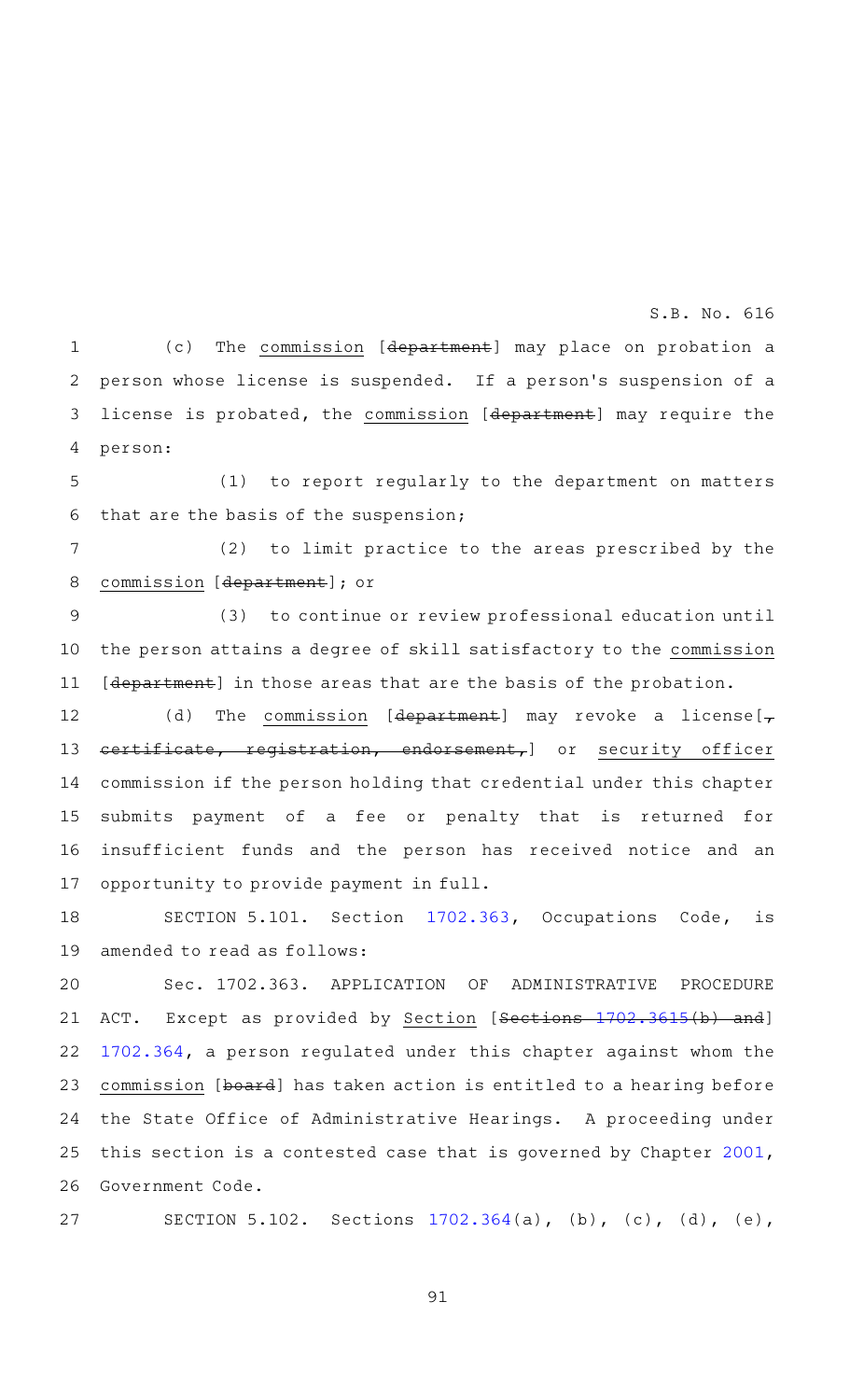and (f), Occupations Code, are amended to read as follows: 1

(a) On receiving written notice from a law enforcement agency that a person has been charged with or convicted of an offense that would make the person ineligible for a license[ $\tau$ certificate of registration, endorsement,] or security officer commission under Section [1702.113](http://www.statutes.legis.state.tx.us/GetStatute.aspx?Code=OC&Value=1702.113&Date=5/27/2019) or [1702.163](http://www.statutes.legis.state.tx.us/GetStatute.aspx?Code=OC&Value=1702.163&Date=5/27/2019), or a rule adopted under Section [1702.004](http://www.statutes.legis.state.tx.us/GetStatute.aspx?Code=OC&Value=1702.004&Date=5/27/2019)(b), the commission [department] shall: 2 3 4 5 6 7

(1) summarily deny the person's application for a license  $\left[\begin{array}{ccc} - & \text{registration} & \text{endorsement} \end{array}\right]$  or security officer commission; 8 9 10

(2) in the event of pending charges, summarily suspend the person's license [, certificate of registration, endorsement,] or security officer commission; or 11 12 13

 $(3)$  in the event of a conviction, summarily revoke the person's license [, certificate of registration, endorsement,] or security officer commission. 14 15 16

(b) To initiate a proceeding to take action under Subsection (a), the department must serve notice to the person. The notice must: 17 18 19

(1) inform the person of the person's right to a [preliminary] hearing before the department or the department's designee; 20 21 22

(2) state the basis for the summary action; and (3) be personally served on the person or the person's authorized representative, or sent to the person by certified or registered mail, return receipt requested, to the person 's mailing address as it appears in the department 's records. 23 24 25 26 27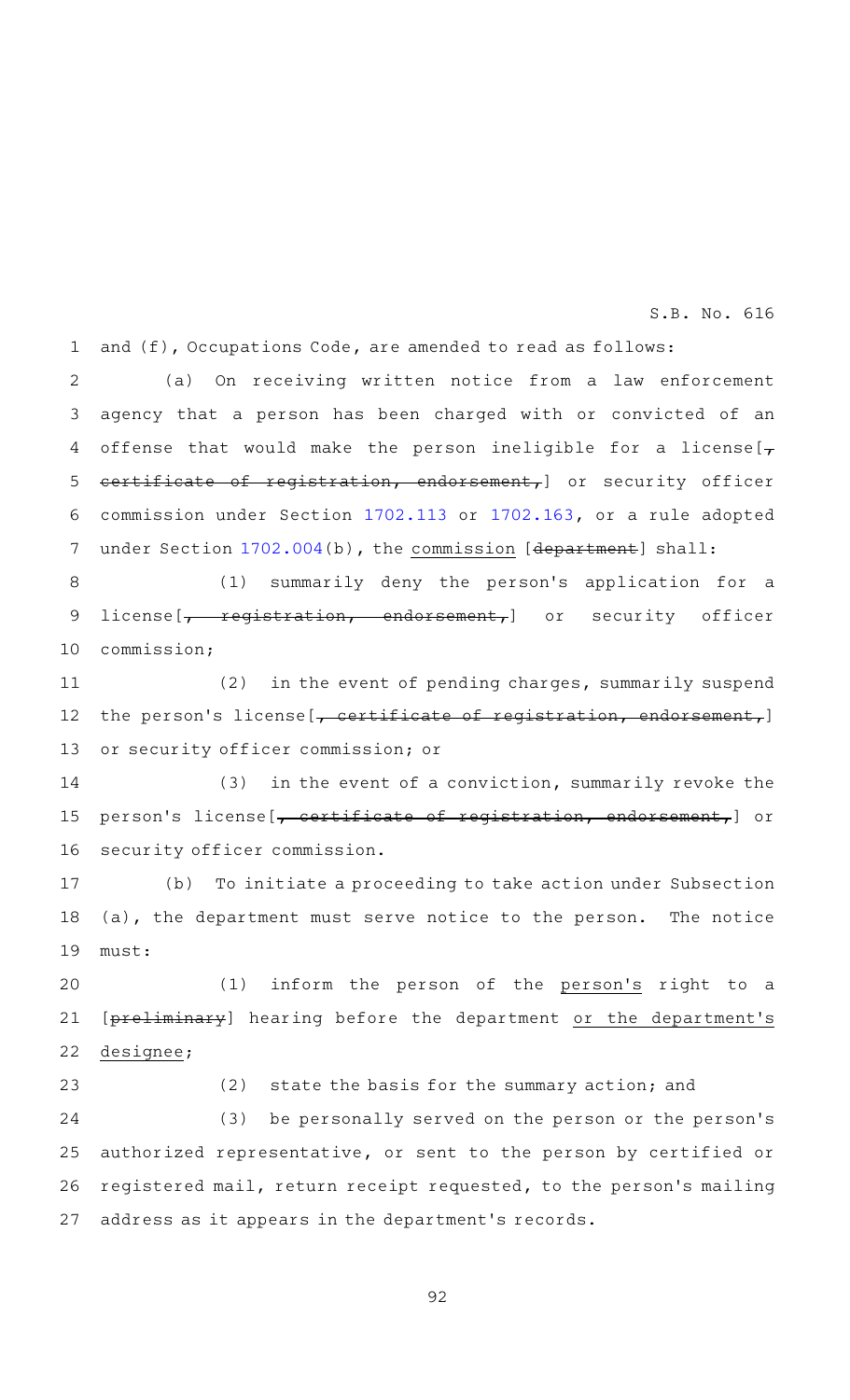(c) The action is effective at the time notice is served. The person shall immediately surrender to the department any [certificate of registration,] security officer commission, pocket card, or other form of identification issued by the department. 1 2 3 4

(d) At a [preliminary] hearing under this section, the person must show cause why: 5 6

7

 $(1)$  the application should not have been denied;

(2) the  $[**registration**,]$  license $[\overline{f}$  endorsement, or security officer commission should not have been suspended; or 8 9

(3) the  $[**registration<sub>r</sub>**]$  license $[\sim]$  endorsement<sub>r</sub>] or commission should not have been revoked. 10 11

(e) Chapter [2001,](http://www.statutes.legis.state.tx.us/GetStatute.aspx?Code=GV&Value=2001&Date=5/27/2019) Government Code, applies [does not apply] to a proceeding under this section for the summary denial of an application for or the summary suspension or revocation of a license or security officer commission [the department's initial action under this section or to a preliminary hearing before the department under this section]. 12 13 14 15 16 17

(f) The dismissal of a complaint, information, or indictment or an acquittal releases the person from automatic grounds for a summary denial of an application or summary suspension of a license or [registration, endorsement, or] security officer commission under this section. A conviction for the offense giving rise to a summary suspension is automatic grounds for immediate, summary revocation. 18 19 20 21 22 23 24

SECTION 5.103. Section [1702.365](http://www.statutes.legis.state.tx.us/GetStatute.aspx?Code=OC&Value=1702.365&Date=5/27/2019), Occupations Code, is amended to read as follows: 25 26

Sec. 1702.365. ABDUCTION OF CHILD. The commission [board] 27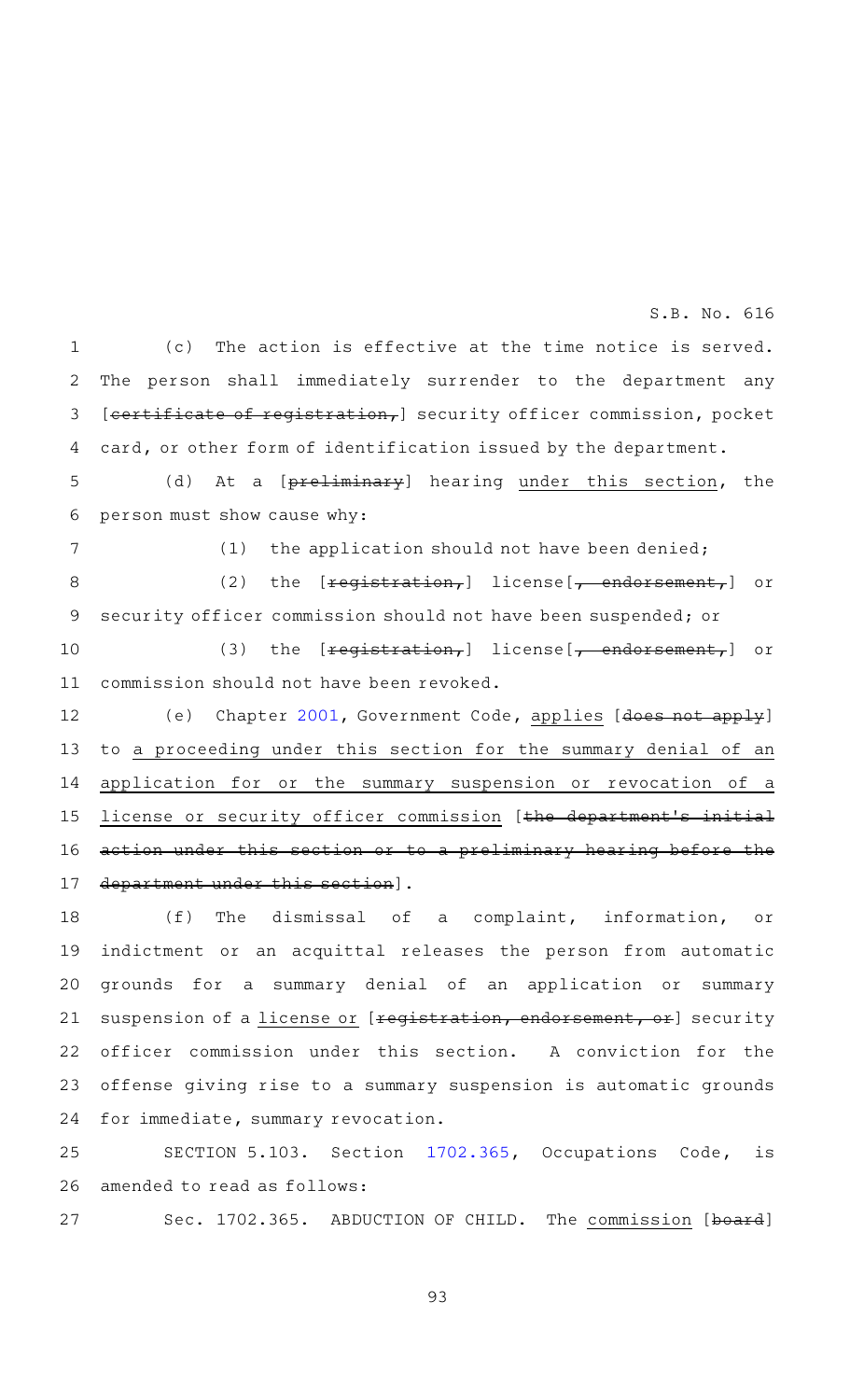shall revoke a person's license [, registration, endorsement,] or security officer commission or deny a person's application for, or renewal of, a license [<del>, registration, endorsement,</del>] or security officer commission on proof that the person or an agent of the person has, after the date of application for a license[ $_{\tau}$ registration, endorsement,] or security officer commission, abducted or attempted to abduct by force or the threat of force or by misrepresentation, stealth, or unlawful entry a child who at the time of the abduction or attempt is under the care and control of a person who: 1 2 3 4 5 6 7 8 9 10

(1) has custody or physical possession of the child under a court order; or 11 12

(2) is exercising the care and control with the consent of a person who has custody or physical possession of the child under a court order. 13 14 15

SECTION 5.104. Sections  $1702.367(a)$  $1702.367(a)$ , (c), (d), and (e), Occupations Code, are amended to read as follows: 16 17

(a) For an investigation conducted under this chapter, if necessary to enforce this chapter or the commission [board's] rules adopted under this chapter, the department may issue an administrative subpoena to any person in this state compelling: 18 19 20 21

22

(1) the production of information or documents; or

23

 $(2)$  the attendance and testimony of a witness.

(c) A person required to testify or to produce a record or document on any matter properly under inquiry by the department [board] who refuses to testify or to produce the record or document on the ground that the testimony or the production of the record or 24 25 26 27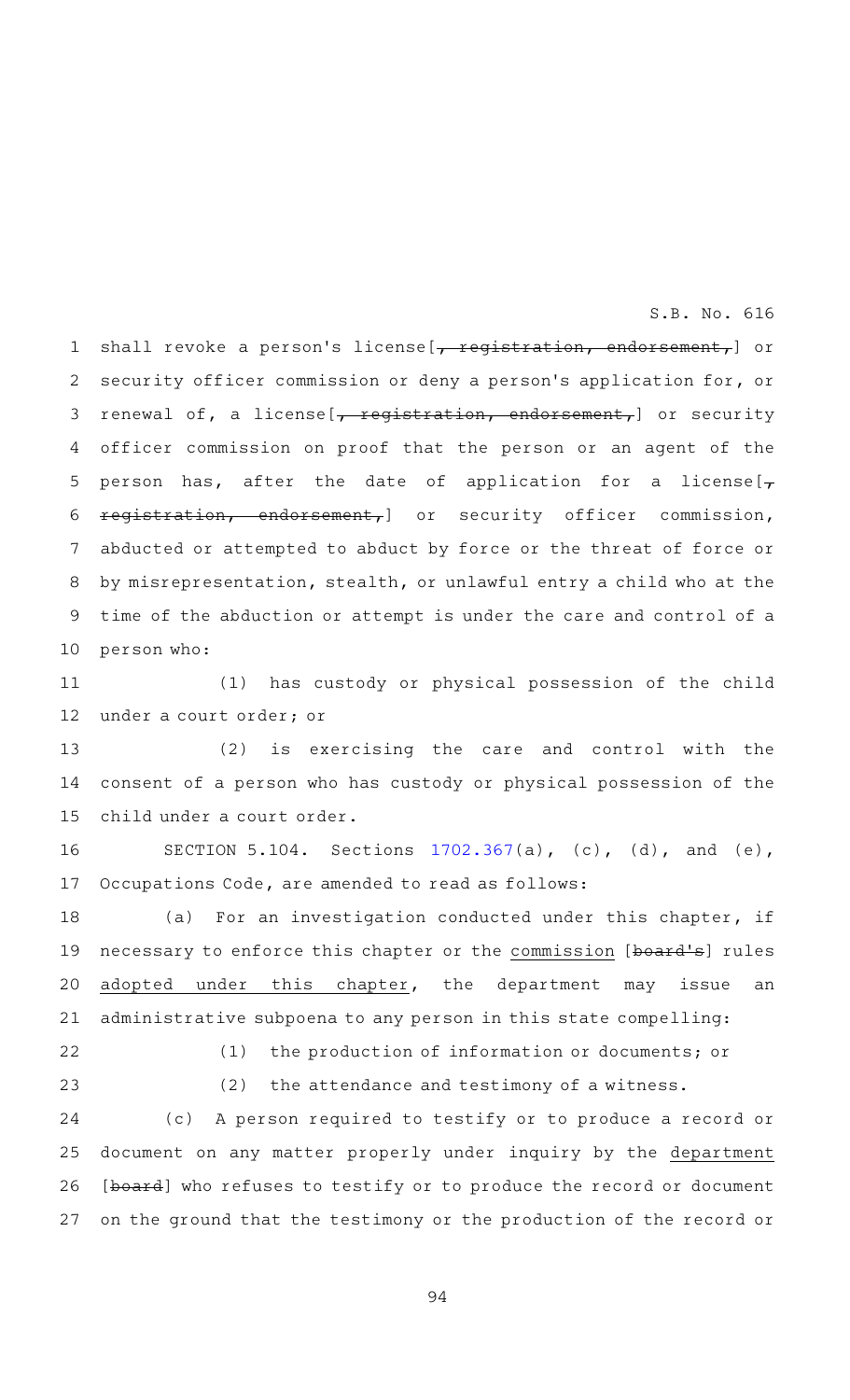document would incriminate or tend to incriminate the person is nonetheless required to testify or to produce the record or document. A person who is required to testify or to produce a record or document under this subsection is not subject to indictment or prosecution for a transaction, matter, or thing concerning which the person truthfully testifies or produces evidence. 1 2 3 4 5 6 7

(d) If a witness refuses to obey a subpoena or to give evidence relevant to proper inquiry by the department [board], the department [board] may petition a district court of the county in which the hearing is held to compel the witness to obey the subpoena or to give the evidence. The court shall immediately issue process to the witness and shall hold a hearing on the petition as soon as possible. 8 9 10 11 12 13 14

(e) An investigator employed by the department [board] may take statements under oath in an investigation of a matter covered by this chapter. 15 16 17

SECTION 5.105. Section [1702.368](http://www.statutes.legis.state.tx.us/GetStatute.aspx?Code=OC&Value=1702.368&Date=5/27/2019), Occupations Code, is amended to read as follows: 18 19

Sec. 1702.368. NOTIFICATION OF CONVICTION FOR CERTAIN OFFENSES. The department shall notify the [board and the] police department of the municipality and the sheriff 's department of the county in which a person licensed [, registered,] or commissioned under this chapter resides of the conviction of the person for a Class B misdemeanor or equivalent offense or a greater offense. 20 21 22 23 24 25

SECTION 5.106. Section [1702.372](http://www.statutes.legis.state.tx.us/GetStatute.aspx?Code=OC&Value=1702.372&Date=5/27/2019), Occupations Code, is amended to read as follows: 26 27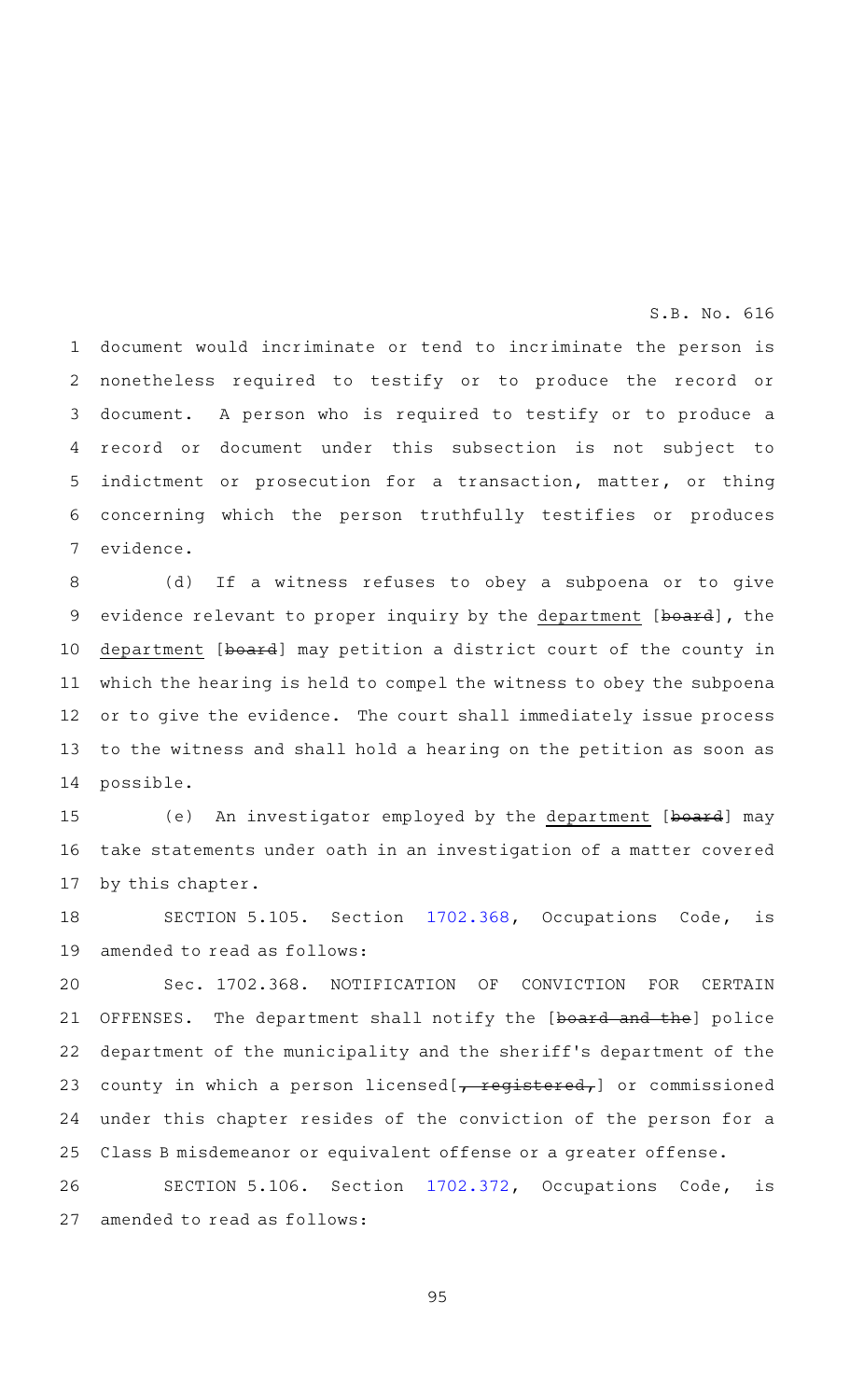Sec. 1702.372. RECUSAL OF COMMISSION [BOARD] MEMBER. (a) A commission [board] member who participated in the investigation of a complaint of a violation of this chapter or in informal settlement negotiations regarding the complaint: 1 2 3 4

(1) may not vote on the matter at a commission [board] meeting related to the complaint; and 5 6

(2) shall state at the meeting the reason for which the member is prohibited from voting on the matter. 7 8

(b) A statement under Subsection (a)(2) shall be entered into the minutes of the meeting. 9 10

SECTION 5.107. Section [1702.381](http://www.statutes.legis.state.tx.us/GetStatute.aspx?Code=OC&Value=1702.381&Date=5/27/2019)(b), Occupations Code, is amended to read as follows: 11 12

(b) A person who contracts with or employs a person who is required to hold a license [, registration, endorsement,] or security officer commission under this chapter knowing that the person does not hold the required license [, registration, endorsement, or commission or who otherwise, at the time of contract or employment, is in violation of this chapter may be assessed a civil penalty to be paid to the state in an amount not to exceed \$10,000 for each violation. 13 14 15 16 17 18 19 20

SECTION 5.108. Section [1702.386](http://www.statutes.legis.state.tx.us/GetStatute.aspx?Code=OC&Value=1702.386&Date=5/27/2019)(a), Occupations Code, is amended to read as follows: 21 22

(a) A person commits an offense if the person contracts with or employs a person who is required to hold a license[ $_{\tau}$ ] registration, endorsement,] or commission under this chapter knowing that the person does not hold the required license  $\mathbf{F}$ registration, endorsement,] or commission or who otherwise, at the 23 24 25 26 27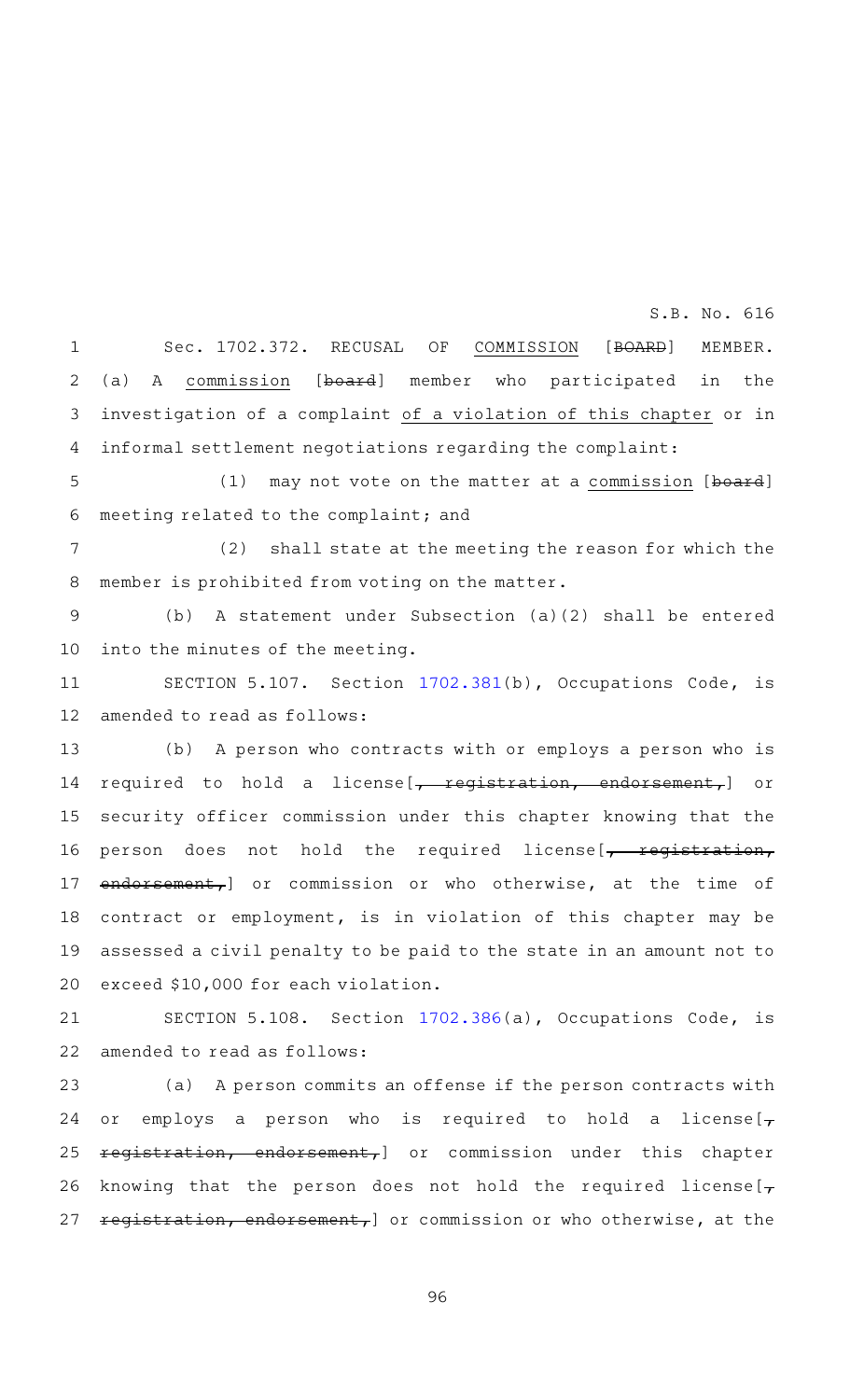time of contract or employment, is in violation of this chapter. 1

SECTION 5.109. Section  $1702.3863(a)$  $1702.3863(a)$ , Occupations Code, is amended to read as follows: 2 3

(a) A person commits an offense if the person contracts with or is employed by a bail bond surety as defined by Chapter [1704](http://www.statutes.legis.state.tx.us/GetStatute.aspx?Code=OC&Value=1704&Date=5/27/2019) to secure the appearance of a person who has violated Section [38.10](http://www.statutes.legis.state.tx.us/GetStatute.aspx?Code=PE&Value=38.10&Date=5/27/2019), Penal Code, unless the person is: 4 5 6 7

8

 $(1)$  a peace officer;

(2) an individual [endorsed or] licensed as a private investigator [or the manager of a licensed investigations company]; or 9 10 11

(3) a commissioned security officer employed by a licensed guard company. 12 13

SECTION 5.110. Section [1702.387](http://www.statutes.legis.state.tx.us/GetStatute.aspx?Code=OC&Value=1702.387&Date=5/27/2019)(a), Occupations Code, is amended to read as follows: 14 15

(a) A person commits an offense if the person fails to surrender or immediately return to the department [board] the person's [**registration,**] commission, pocket card, or other identification issued to the person by the department under this chapter [board] on notification of a summary suspension or summary denial under Section [1702.364](http://www.statutes.legis.state.tx.us/GetStatute.aspx?Code=OC&Value=1702.364&Date=5/27/2019). 16 17 18 19 20 21

SECTION 5.111. Section [1702.3875](http://www.statutes.legis.state.tx.us/GetStatute.aspx?Code=OC&Value=1702.3875&Date=5/27/2019)(a), Occupations Code, is amended to read as follows: 22 23

24

(a) A person commits an offense if the person:

(1) impersonates a commissioned or noncommissioned security officer with the intent to induce another to submit to the person 's pretended authority or to rely on the person 's pretended 25 26 27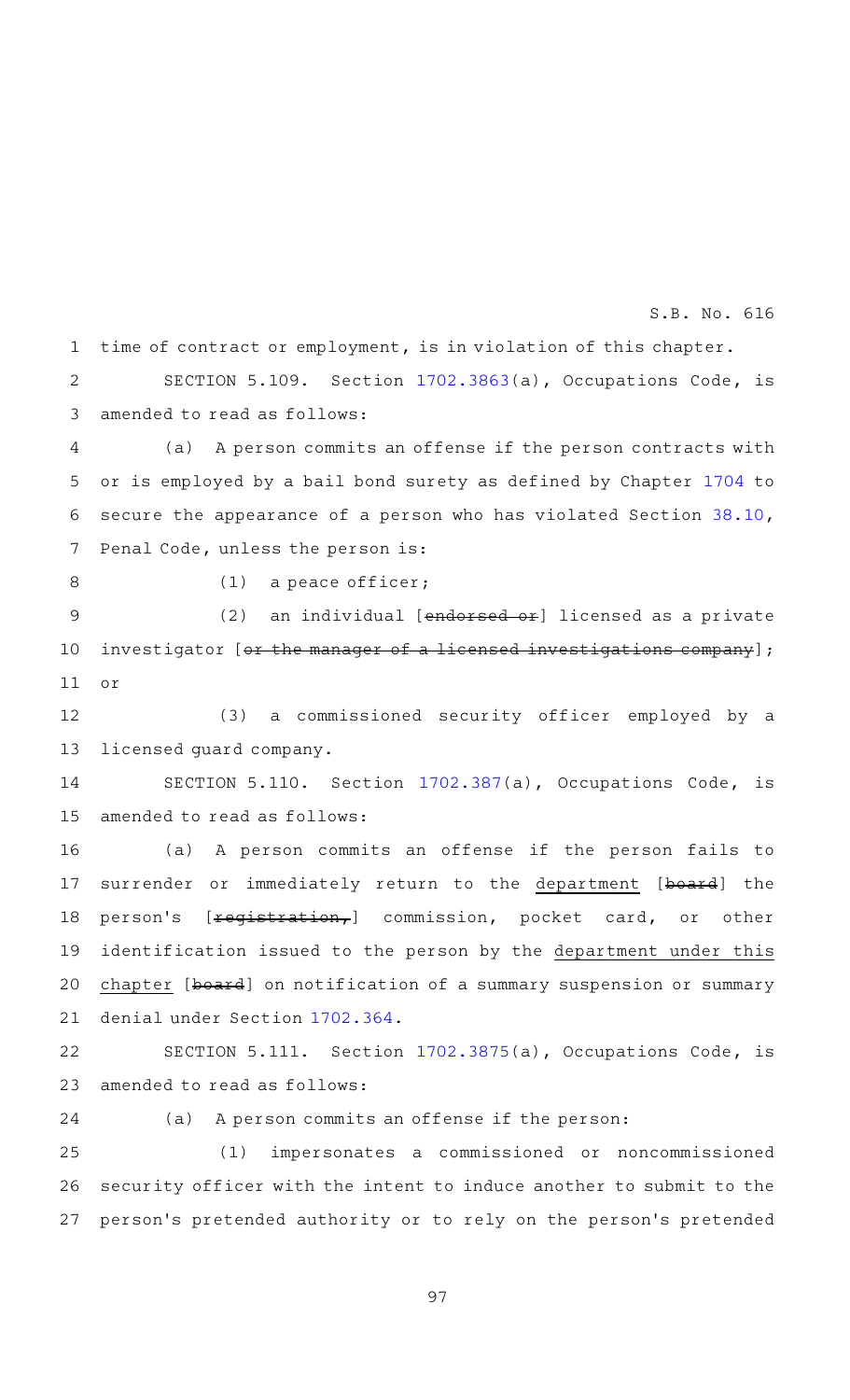acts of a security officer; or 1

(2) knowingly purports to exercise any function that requires *licensure* [registration] as a noncommissioned security officer or a security officer commission. 2 3 4

SECTION 5.112. Section [1702.388](http://www.statutes.legis.state.tx.us/GetStatute.aspx?Code=OC&Value=1702.388&Date=5/27/2019)(b), Occupations Code, is amended to read as follows: 5 6

(b) An offense under this section is a Class A misdemeanor, except that the offense is a felony of the third degree if the person has previously been convicted under this chapter of failing to hold a license, [registration, endorsement,] certificate of insurance, or commission that the person is required to hold under this chapter. 7 8 9 10 11 12

SECTION 5.113. Section [411.042\(](http://www.statutes.legis.state.tx.us/GetStatute.aspx?Code=GV&Value=411.042&Date=5/27/2019)b), Government Code, is amended to read as follows: 13 14

15

27

 $(b)$  The bureau of identification and records shall:

(1) procure and file for record photographs, pictures, descriptions, fingerprints, measurements, and other pertinent information of all persons arrested for or charged with a criminal offense or convicted of a criminal offense, regardless of whether the conviction is probated; 16 17 18 19 20

(2) collect information concerning the number and nature of offenses reported or known to have been committed in the state and the legal steps taken in connection with the offenses, and other information useful in the study of crime and the administration of justice, including information that enables the bureau to create a statistical breakdown of: 21 22 23 24 25 26

(A) offenses in which family violence was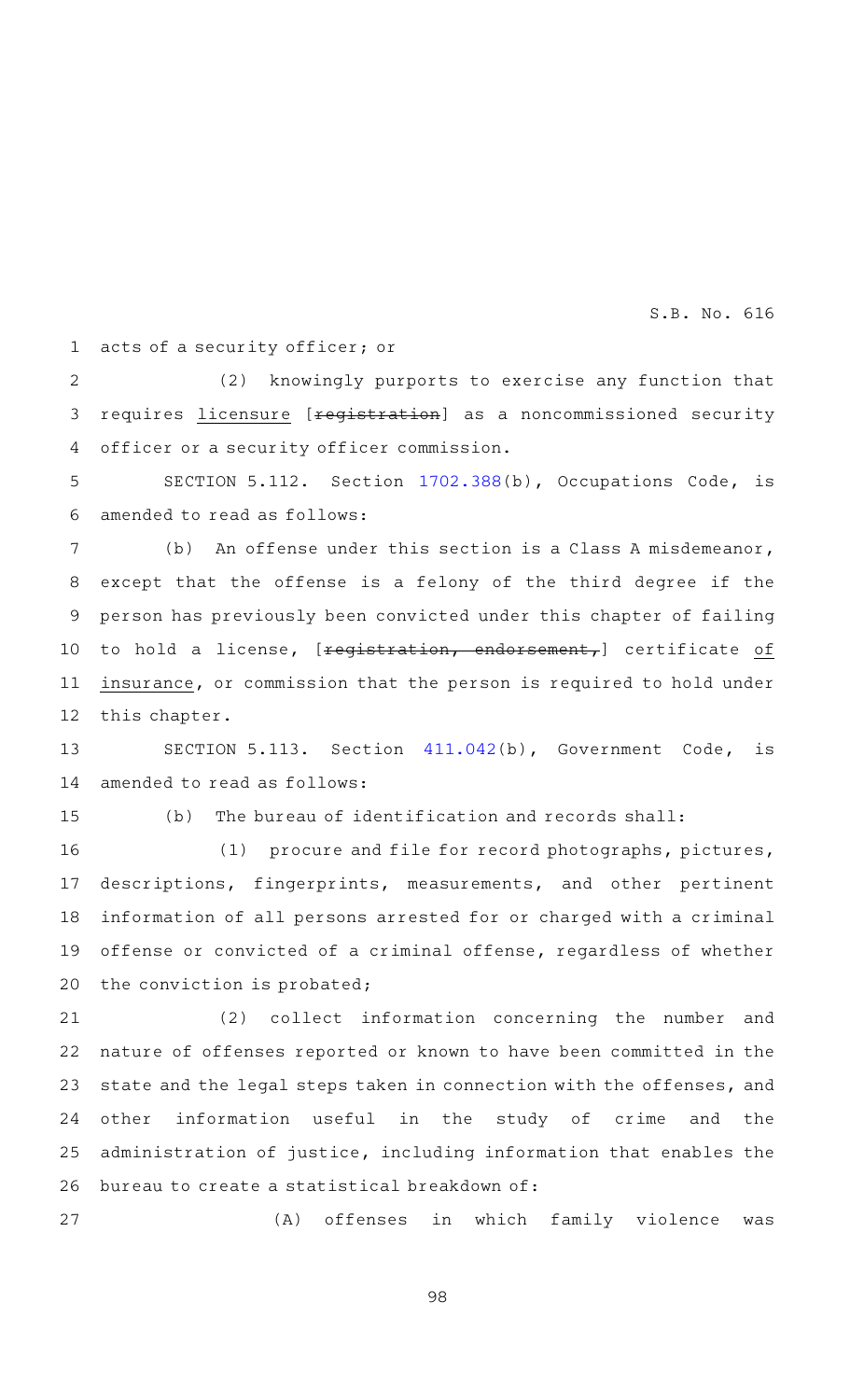involved; 1

(B) offenses under Sections [22.011](http://www.statutes.legis.state.tx.us/GetStatute.aspx?Code=PE&Value=22.011&Date=5/27/2019) and [22.021](http://www.statutes.legis.state.tx.us/GetStatute.aspx?Code=PE&Value=22.021&Date=5/27/2019), Penal Code; and 2 3

(C) offenses under Sections  $20A.02$ ,  $43.02(a)$  $43.02(a)$ , [43.02\(](http://www.statutes.legis.state.tx.us/GetStatute.aspx?Code=PE&Value=43.02&Date=5/27/2019)b), [43.03,](http://www.statutes.legis.state.tx.us/GetStatute.aspx?Code=PE&Value=43.03&Date=5/27/2019) and [43.05,](http://www.statutes.legis.state.tx.us/GetStatute.aspx?Code=PE&Value=43.05&Date=5/27/2019) Penal Code; 4 5

(3) make ballistic tests of bullets and firearms and chemical analyses of bloodstains, cloth, materials, and other substances for law enforcement officers of the state; 6 7 8

(4) cooperate with identification and crime records bureaus in other states and the United States Department of Justice; 9 10 11

(5) maintain a list of all previous background checks for applicants for any position regulated under Chapter [1702](http://www.statutes.legis.state.tx.us/GetStatute.aspx?Code=OC&Value=1702&Date=5/27/2019), Occupations Code, who have undergone a criminal history background check as required by that chapter [under Section [411.119\]](http://www.statutes.legis.state.tx.us/GetStatute.aspx?Code=GV&Value=411.119&Date=5/27/2019), if the check indicates a Class B misdemeanor or equivalent offense or a greater offense; 12 13 14 15 16 17

(6) collect information concerning the number and nature of protective orders and magistrate 's orders of emergency protection and all other pertinent information about all persons subject to active orders, including pertinent information about persons subject to conditions of bond imposed for the protection of the victim in any family violence, sexual assault or abuse, stalking, or trafficking case. Information in the law enforcement information system relating to an active order shall include: 18 19 20 21 22 23 24 25

 $(A)$  the name, sex, race, date of birth, personal descriptors, address, and county of residence of the person to whom 26 27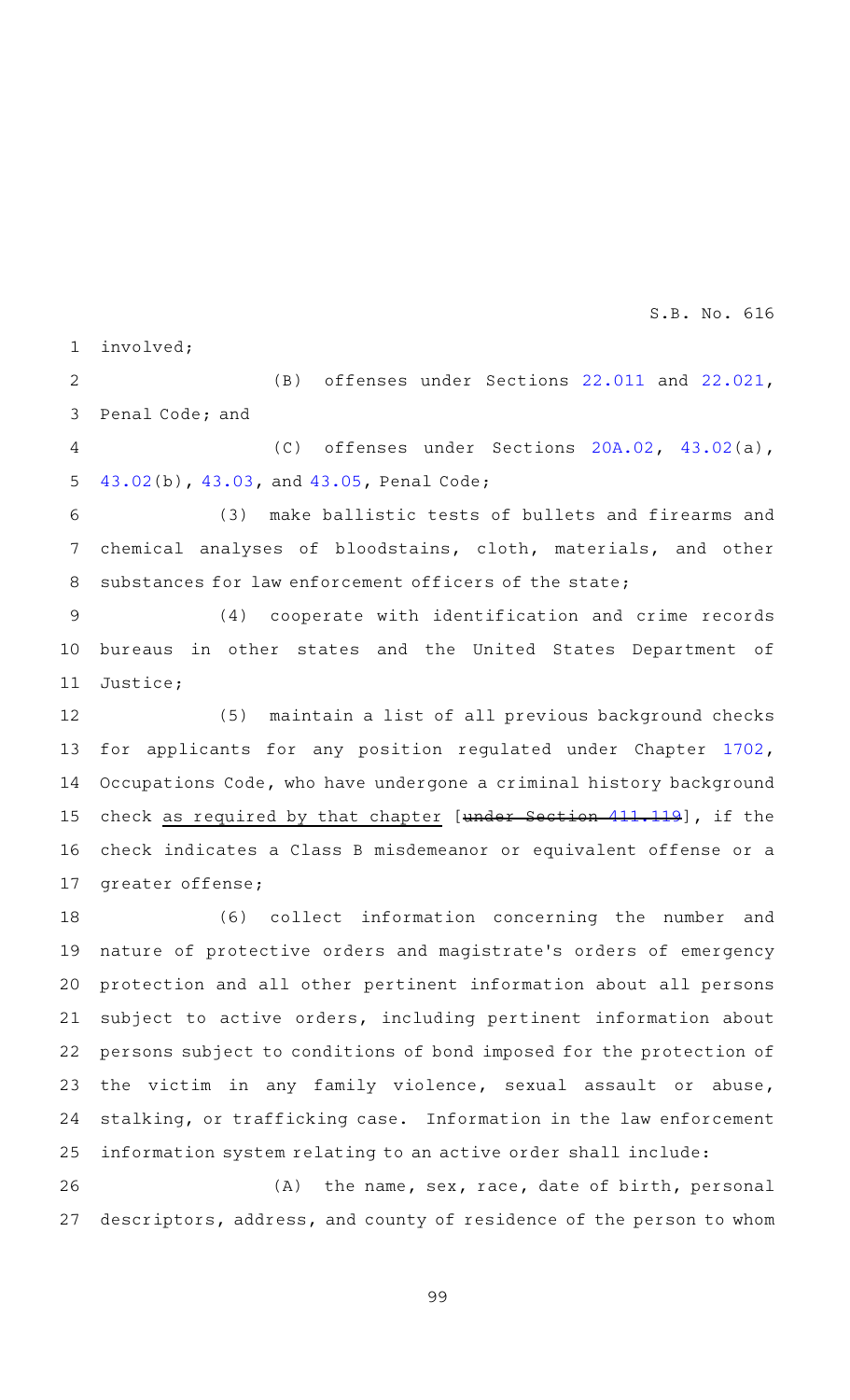the order is directed; 1

(B) any known identifying number of the person to whom the order is directed, including the person's social security number or driver 's license number; 2 3 4

(C) the name and county of residence of the person protected by the order; 5 6

(D) the residence address and place of employment or business of the person protected by the order, unless that information is excluded from the order under Article [17.292\(](http://www.statutes.legis.state.tx.us/GetStatute.aspx?Code=CR&Value=17.292&Date=5/27/2019)e), Code of Criminal Procedure; 7 8 9 10

(E) the child-care facility or school where a child protected by the order normally resides or which the child normally attends, unless that information is excluded from the order under Article [17.292\(](http://www.statutes.legis.state.tx.us/GetStatute.aspx?Code=CR&Value=17.292&Date=5/27/2019)e), Code of Criminal Procedure; 11 12 13 14

 $(F)$  the relationship or former relationship between the person who is protected by the order and the person to whom the order is directed; 15 16 17

(G) the conditions of bond imposed on the person to whom the order is directed, if any, for the protection of a victim in any family violence, sexual assault or abuse, stalking, or trafficking case; 18 19 20 21

(H) any minimum distance the person subject to the order is required to maintain from the protected places or persons; and 22 23 24

 $(I)$  the date the order expires; (7) grant access to criminal history record information in the manner authorized under Subchapter F; 25 26 27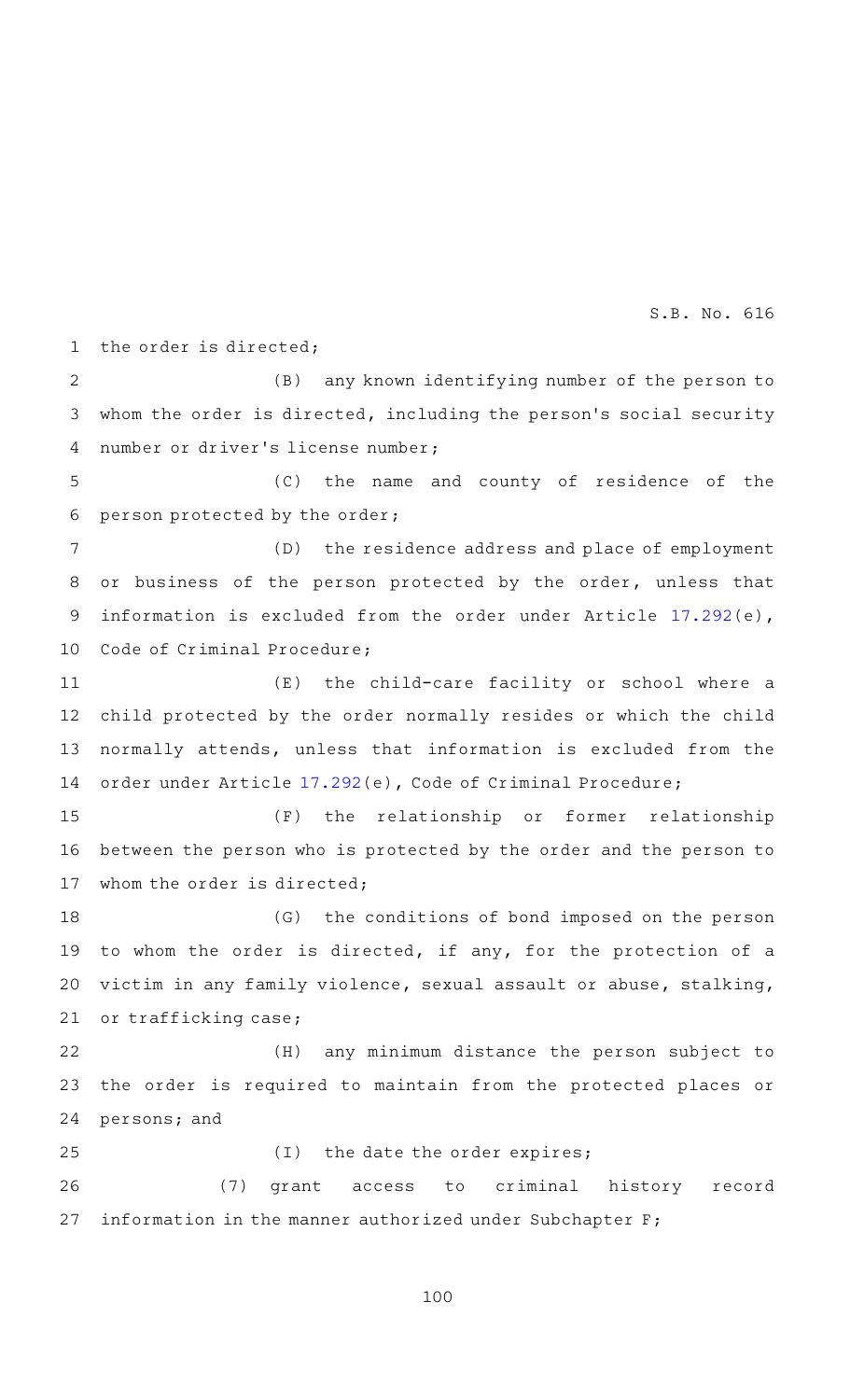(8) collect and disseminate information regarding offenders with mental impairments in compliance with Chapter [614](http://www.statutes.legis.state.tx.us/GetStatute.aspx?Code=HS&Value=614&Date=5/27/2019), Health and Safety Code; and 1 2 3

(9) record data and maintain a state database for a computerized criminal history record system and computerized juvenile justice information system that serves: 4 5 6

(A) as the record creation point for criminal history record information and juvenile justice information maintained by the state; and 7 8 9

(B) as the control terminal for the entry of records, in accordance with federal law and regulations, federal executive orders, and federal policy, into the federal database maintained by the Federal Bureau of Investigation. 10 11 12 13

SECTION 5.114. (a) Section [411.119,](http://www.statutes.legis.state.tx.us/GetStatute.aspx?Code=GV&Value=411.119&Date=5/27/2019) Government Code, is repealed. 14 15

(b) The following provisions of the Occupations Code are repealed: 16 17

| 18 | (1)  | Section 1702.002(1-b); |
|----|------|------------------------|
| 19 | (2)  | Section 1702.002(3);   |
| 20 | (3)  | Section 1702.002(6-b); |
| 21 | (4)  | Section 1702.002(11);  |
| 22 | (5)  | Section 1702.002(12);  |
| 23 | (6)  | Section 1702.002(13);  |
| 24 | (7)  | Section 1702.002(14);  |
| 25 | (8)  | Section 1702.002(19);  |
| 26 | (9)  | Section 1702.002(20);  |
| 27 | (10) | Section 1702.027(c);   |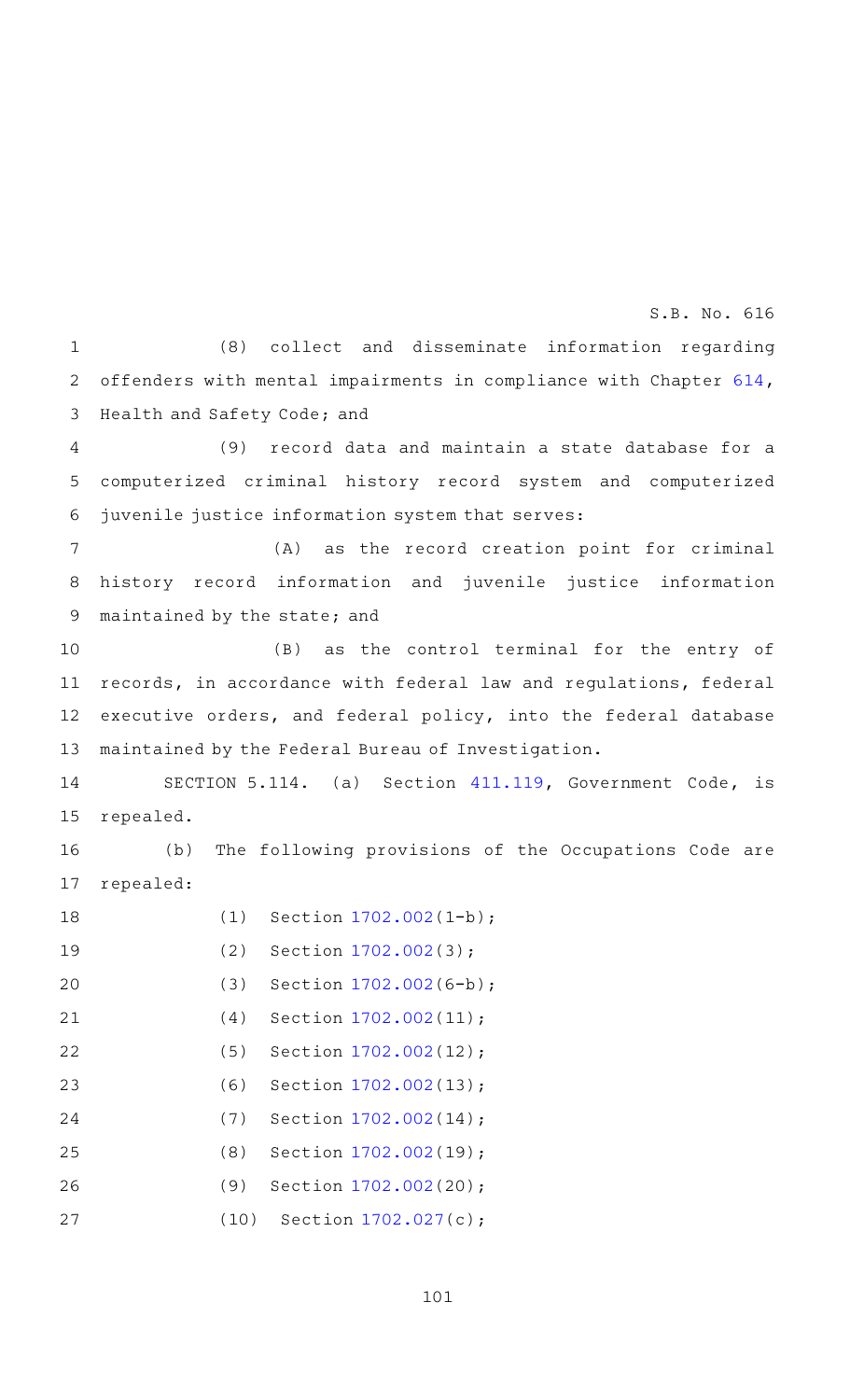| $\mathbf 1$    | (11) | Section 1702.030;                                |
|----------------|------|--------------------------------------------------|
| $\overline{c}$ | (12) | Section 1702.043;                                |
| 3              | (13) | Section 1702.047;                                |
| 4              | (14) | Section 1702.0611;                               |
| 5              | (15) | Section 1702.0612;                               |
| 6              | (16) | Section 1702.066;                                |
| 7              | (17) | Section 1702.081;                                |
| 8              | (18) | Section 1702.082;                                |
| 9              | (19) | Section 1702.083;                                |
| 10             | (20) | Section 1702.1045;                               |
| 11             | (21) | Section 1702.109;                                |
| 12             | (22) | Section 1702.111;                                |
| 13             | (23) | Section 1702.113(d);                             |
| 14             | (24) | Section 1702.116;                                |
| 15             | (25) | Section 1702.119;                                |
| 16             | (26) | Section 1702.120;                                |
| 17             | (27) | Section 1702.121;                                |
| 18             | (28) | Section 1702.183;                                |
| 19             | (29) | Section 1702.225;                                |
| 20             | (30) | Section 1702.227;                                |
| 21             | (31) | Section 1702.228;                                |
| 22             | (32) | Sections $1702.301(a)$ , (d), (e), (f), and (g); |
| 23             | (33) | Section 1702.304;                                |
| 24             | (34) | Section 1702.307;                                |
| 25             | (35) | Section 1702.3615;                               |
| 26             | (36) | Section 1702.362;                                |
| 27             | (37) | Sections $1702.364(g)$ , (h), and (i);           |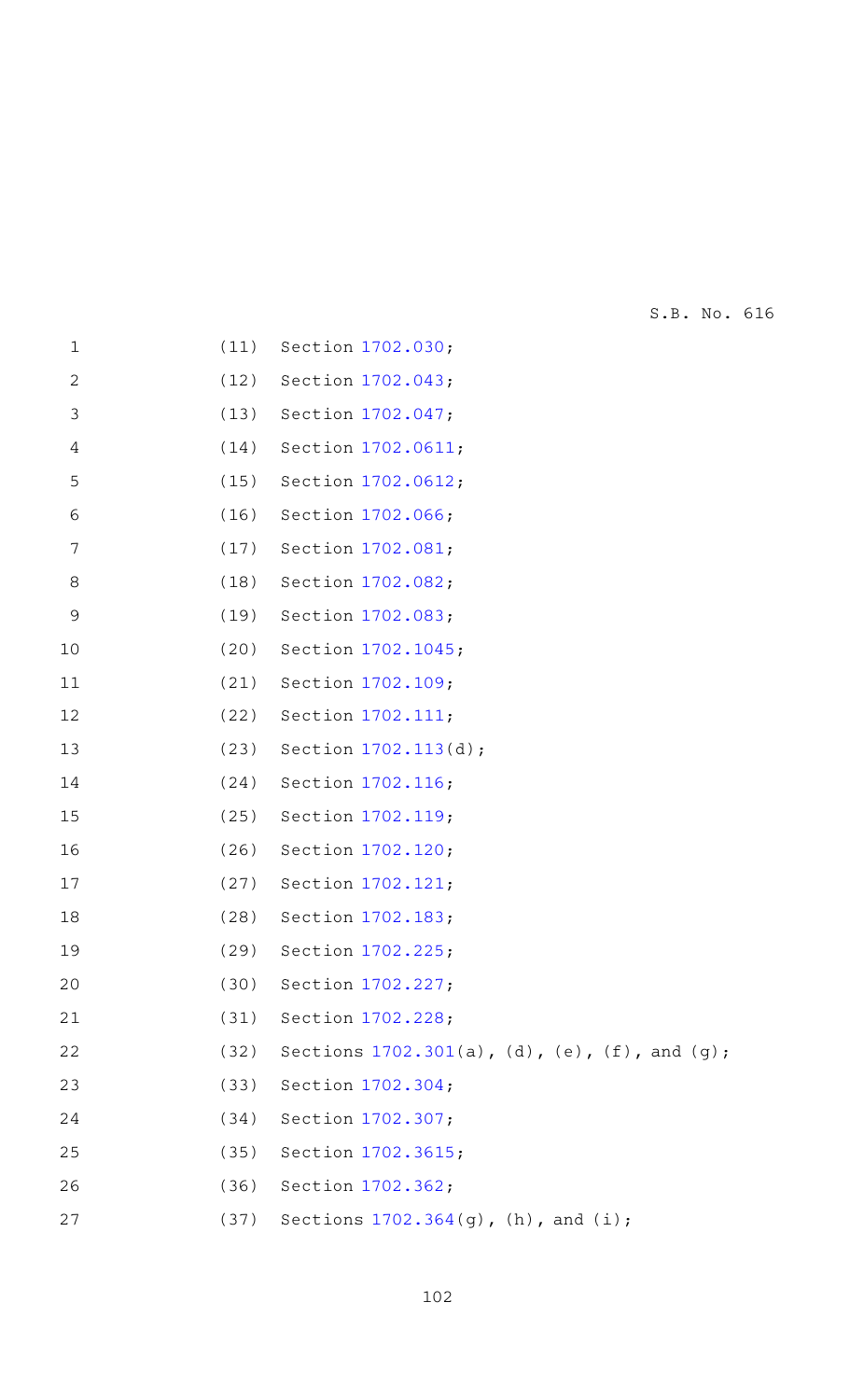1

(38) Section [1702.371](http://www.statutes.legis.state.tx.us/GetStatute.aspx?Code=OC&Value=1702.371&Date=5/27/2019);

 $\overline{2}$ 

3

(39) Section [1702.385](http://www.statutes.legis.state.tx.us/GetStatute.aspx?Code=OC&Value=1702.385&Date=5/27/2019); and

(40) Subchapter Q, Chapter [1702.](http://www.statutes.legis.state.tx.us/GetStatute.aspx?Code=OC&Value=1702&Date=5/27/2019)

SECTION 5.115. (a) On September 1, 2019, the terms of the members serving on the Texas Private Security Board expire and the Texas Private Security Board is abolished. 4 5 6

(b) As soon as practicable after the effective date of this Act, the Public Safety Commission shall appoint members to the Texas Private Security Advisory Committee in accordance with Section [1702.021](http://www.statutes.legis.state.tx.us/GetStatute.aspx?Code=OC&Value=1702.021&Date=5/27/2019), Occupations Code, as amended by this Act. A board member whose term expired under Subsection (a) of this section is eligible for reappointment to the advisory committee. 7 8 9 10 11 12

(c) The members of the Texas Private Security Board whose terms expire under Subsection (a) of this section shall continue to provide advice to the Department of Public Safety until a majority of the members of the Texas Private Security Advisory Committee are appointed under Subsection (b) of this section and qualified. 13 14 15 16 17

SECTION 5.116. (a) In this section: 18

(1) "Commission" means the Public Safety Commission. (2) "Department" means the Department of Public Safety. 19 20 21

(3) "Former board" means the Texas Private Security Board. 22 23

24

(b) On September 1, 2019:

(1) all functions and activities performed by the former board immediately before that date are transferred to the department; 25 26 27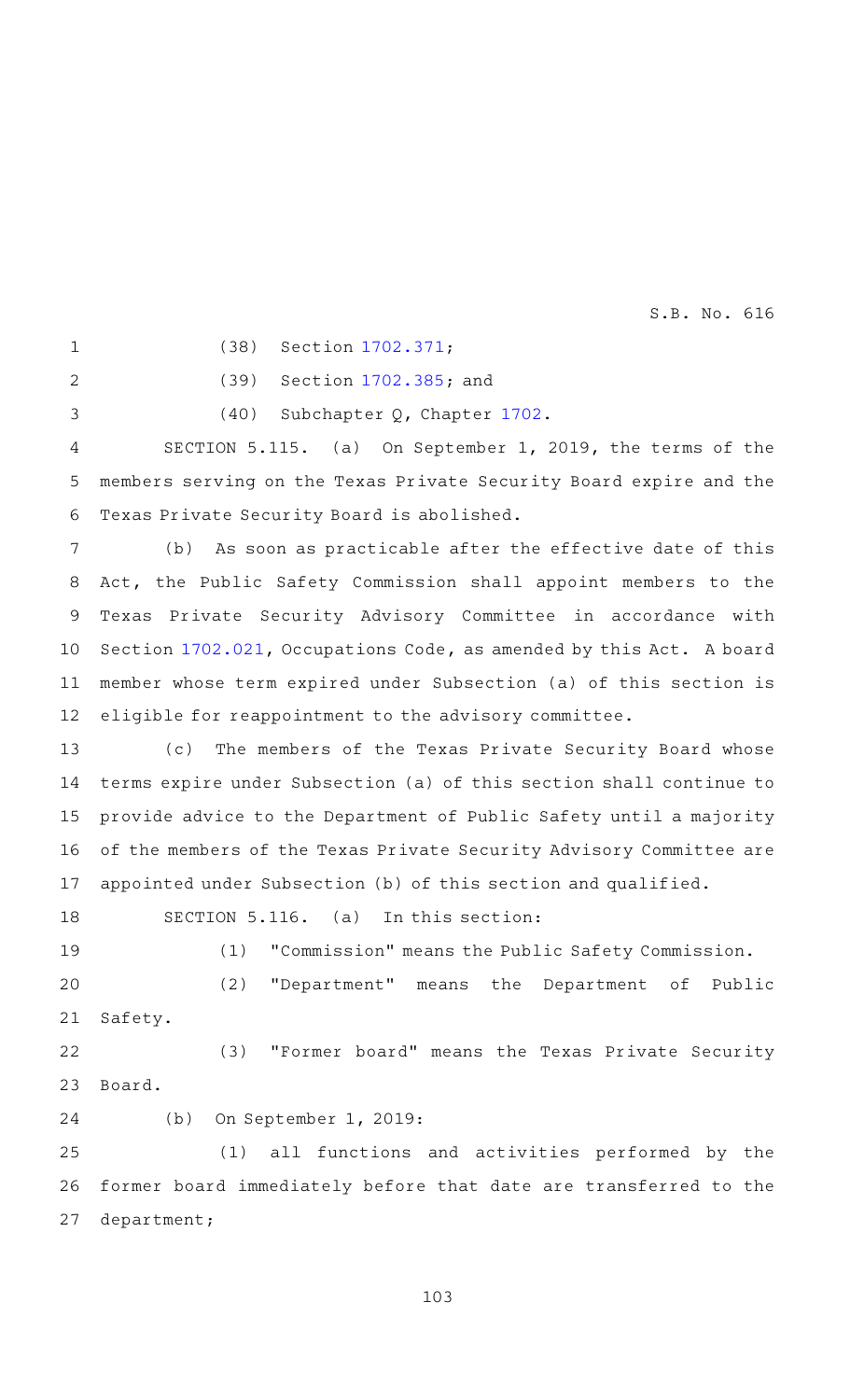(2) all rules, fees, policies, procedures, decisions, and forms adopted by the former board are continued in effect as rules, fees, policies, procedures, decisions, and forms of the commission or the department, as applicable, and remain in effect until amended or replaced by the commission or department; 1 2 3 4 5

(3) a complaint, investigation, contested case, or other proceeding before the former board that is pending on September 1, 2019, is transferred without change in status to the department or the commission, as appropriate; 6 7 8 9

(4) all money, contracts, leases, property, and obligations of the former board are transferred to the department; 10 11

(5) all property in the custody of the former board is transferred to the department; and 12 13

(6) the unexpended and unobligated balance of any money appropriated by the legislature for the former board is transferred to the department. 14 15 16

(c) The former board shall provide the department with access to any systems or information necessary for the department to accept the program transferred under this Act. 17 18 19

(d) A license, certificate, or other authorization issued by the former board is continued in effect as a license, certificate, or other authorization of the department. 20 21 22

SECTION 5.117. On September 1, 2019, the following expire:  $(1)$  any license, registration, endorsement, or other authorization required to operate as a guard dog company or trainer of a dog used to protect persons or property or to conduct investigations, as described by Chapter [1702,](http://www.statutes.legis.state.tx.us/GetStatute.aspx?Code=OC&Value=1702&Date=5/27/2019) Occupations Code, as 23 24 25 26 27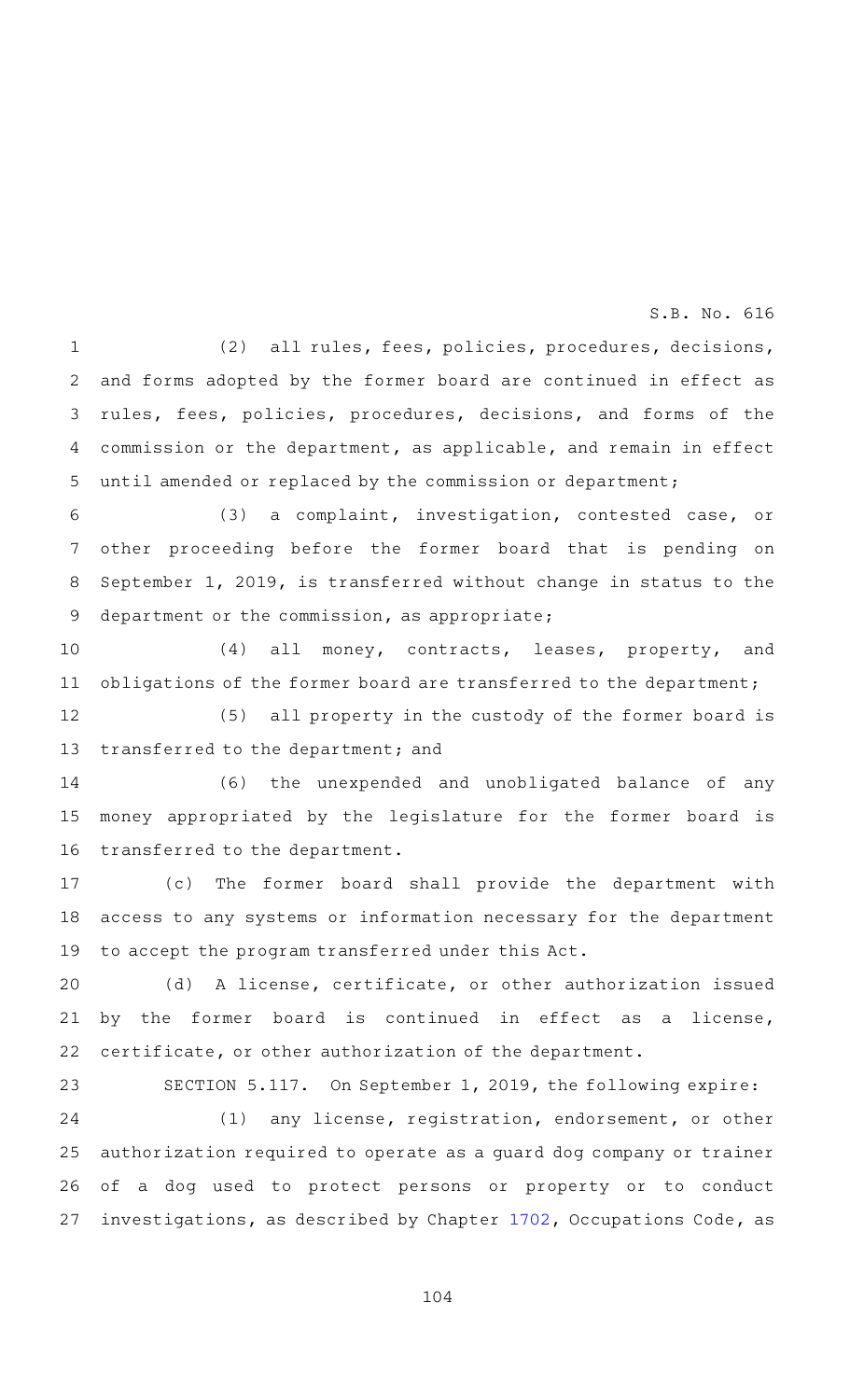that chapter existed immediately before the effective date of this Act; and 1 2

(2) any license, registration, endorsement, or other authorization required to operate as a security salesperson, private security consultant, or private security consulting company, as described by Chapter [1702,](http://www.statutes.legis.state.tx.us/GetStatute.aspx?Code=OC&Value=1702&Date=5/27/2019) Occupations Code, as that chapter existed immediately before the effective date of this Act. 3 4 5 6 7

SECTION 5.118. As soon as practicable after the effective date of this Act, the Public Safety Commission shall adopt rules necessary to implement the changes in law made by this Act to Chapter [1702](http://www.statutes.legis.state.tx.us/GetStatute.aspx?Code=OC&Value=1702&Date=5/27/2019), Occupations Code. 8 9 10 11

SECTION 5.119. The changes in law made by this Act amending Chapter [1702,](http://www.statutes.legis.state.tx.us/GetStatute.aspx?Code=OC&Value=1702&Date=5/27/2019) Occupations Code, do not affect the validity of a disciplinary action or other proceeding that was initiated before the effective date of this Act and that is pending before a court or other governmental entity on the effective date of this Act. 12 13 14 15 16

SECTION 5.120. (a) A violation of Chapter [1702](http://www.statutes.legis.state.tx.us/GetStatute.aspx?Code=OC&Value=1702&Date=5/27/2019), Occupations Code, that is repealed or amended by this Act is governed by the law in effect when the violation was committed, and the former law is continued in effect for that purpose. 17 18 19 20

 $(b)$  For purposes of this section, a violation was committed before the effective date of this Act if any element of the violation occurred before that date. 21 22 23

ARTICLE 6. CONDITIONAL TRANSFER OF DRIVER 'S LICENSE PROGRAMS FROM DEPARTMENT OF PUBLIC SAFETY TO DEPARTMENT OF MOTOR VEHICLES 24 25

SECTION  $6.001.$  Sections  $521.001(a)(1-a)$  $521.001(a)(1-a)$  and (2), Transportation Code, are amended to read as follows: 26 27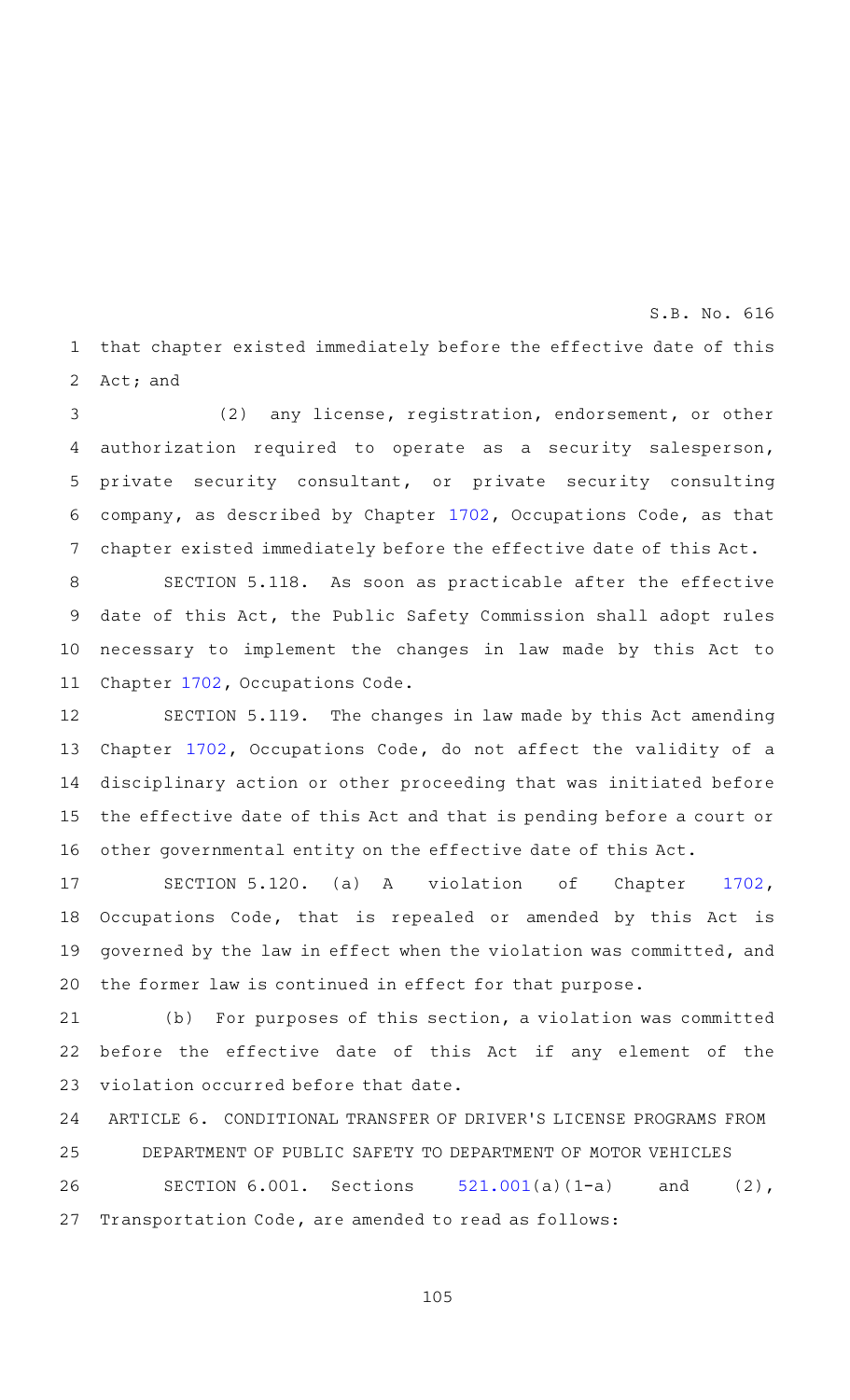(1-a) "Department" means the Texas Department of Motor Vehicles [Public Safety]. 1 2

(2) "Director" means the executive [public safety] director of the department. 3 4

SECTION 6.002. Section [521.001](http://www.statutes.legis.state.tx.us/GetStatute.aspx?Code=TN&Value=521.001&Date=5/27/2019)(c), Transportation Code, is amended to read as follows: 5 6

(c) The department by rule may define types of vehicles that are "motorcycles" for the purposes of this chapter, in addition to those defined under Subsection (a)(6-a) $r$  and  $\frac{1}{r}$  The Texas Department of Motor Vehicles by rule may define the types of vehicles that are "motorcycles"] for the purposes of Chapters [501](http://www.statutes.legis.state.tx.us/GetStatute.aspx?Code=TN&Value=501&Date=5/27/2019), [502,](http://www.statutes.legis.state.tx.us/GetStatute.aspx?Code=TN&Value=502&Date=5/27/2019) and [503](http://www.statutes.legis.state.tx.us/GetStatute.aspx?Code=TN&Value=503&Date=5/27/2019). This subsection applies only to vehicles manufactured by a manufacturer licensed under Chapter [2301](http://www.statutes.legis.state.tx.us/GetStatute.aspx?Code=OC&Value=2301&Date=5/27/2019), Occupations Code. 7 8 9 10 11 12 13 14

SECTION 6.003. Subchapter A, Chapter [521,](http://www.statutes.legis.state.tx.us/GetStatute.aspx?Code=TN&Value=521&Date=5/27/2019) Transportation Code, is amended by adding Section 521.0015 to read as follows: 15 16

Sec. 521.0015. STATUTORY REFERENCES. A statutory reference to the Department of Public Safety means the Texas Department of Motor Vehicles if the statutory reference concerns: 17 18 19

 $(1)$  the administration of the programs established by this chapter, Chapter [522](http://www.statutes.legis.state.tx.us/GetStatute.aspx?Code=TN&Value=522&Date=5/27/2019), and other law that license a person to operate a motor vehicle, as defined by Section [501.002](http://www.statutes.legis.state.tx.us/GetStatute.aspx?Code=TN&Value=501.002&Date=5/27/2019), or a commercial motor vehicle, as defined by Section [522.003](http://www.statutes.legis.state.tx.us/GetStatute.aspx?Code=TN&Value=522.003&Date=5/27/2019), in this state; or 20 21 22 23 24

(2) the administration of Chapter [521A.](http://www.statutes.legis.state.tx.us/GetStatute.aspx?Code=TN&Value=521A&Date=5/27/2019) SECTION  $6.004.$  (a) In this section: (1) "Former administrator" means the Department of 25 26 27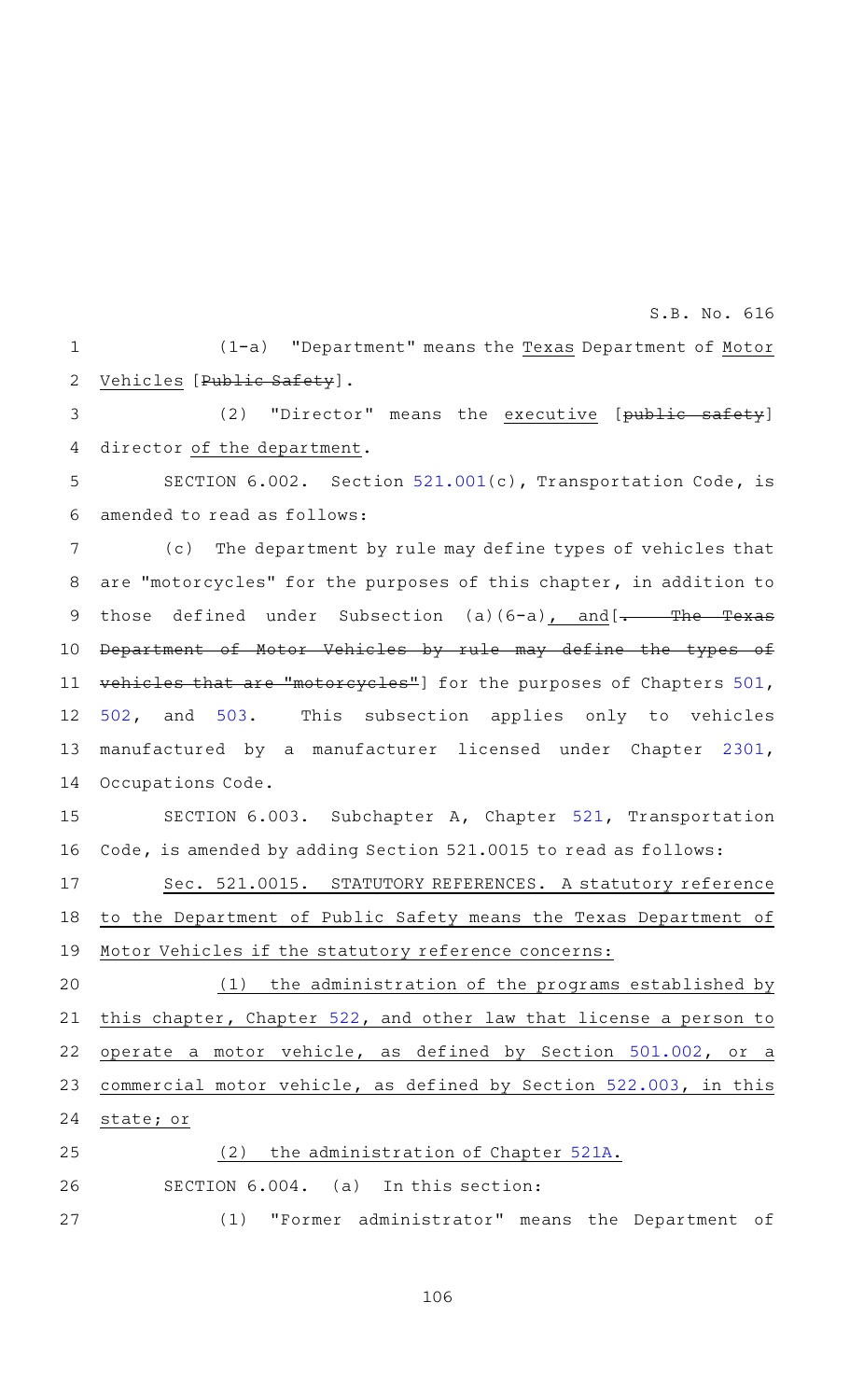Public Safety. 1

2

(2) "Licensing program" means:

(A) the programs established by Chapters [521](http://www.statutes.legis.state.tx.us/GetStatute.aspx?Code=TN&Value=521&Date=5/27/2019) and [522,](http://www.statutes.legis.state.tx.us/GetStatute.aspx?Code=TN&Value=522&Date=5/27/2019) Transportation Code, and other law, that license a person to operate in this state a motor vehicle, as defined by Section [501.002,](http://www.statutes.legis.state.tx.us/GetStatute.aspx?Code=TN&Value=501.002&Date=5/27/2019) Transportation Code, or a commercial motor vehicle, as defined by Section [522.003,](http://www.statutes.legis.state.tx.us/GetStatute.aspx?Code=TN&Value=522.003&Date=5/27/2019) Transportation Code; and 3 4 5 6 7

(B) the program to issue election identification certificates under Chapter [521A](http://www.statutes.legis.state.tx.us/GetStatute.aspx?Code=TN&Value=521A&Date=5/27/2019), Transportation Code. 8 9

(3) "New administrator" means the Texas Department of Motor Vehicles. 10 11

(4) "Work group" means the work group established under Subsection (b) of this section. 12 13

(b) As soon as practicable after the effective date of this section, the former administrator and the new administrator shall establish a work group to plan the transfer of the licensing program from the former administrator to the new administrator. 14 15 16 17

(c) The work group shall: 18

 $(1)$  adopt a transition plan to provide for the orderly transfer of powers, duties, functions, programs, and activities related to the licensing program, including: 19 20 21

(A) a plan that ensures the transfer of the licensing program will be completed on or before August 31, 2021; and 22 23 24

(B) completion dates for substantial phases of the licensing program 's transfer; 25 26

(2) implement the transition plan described by 27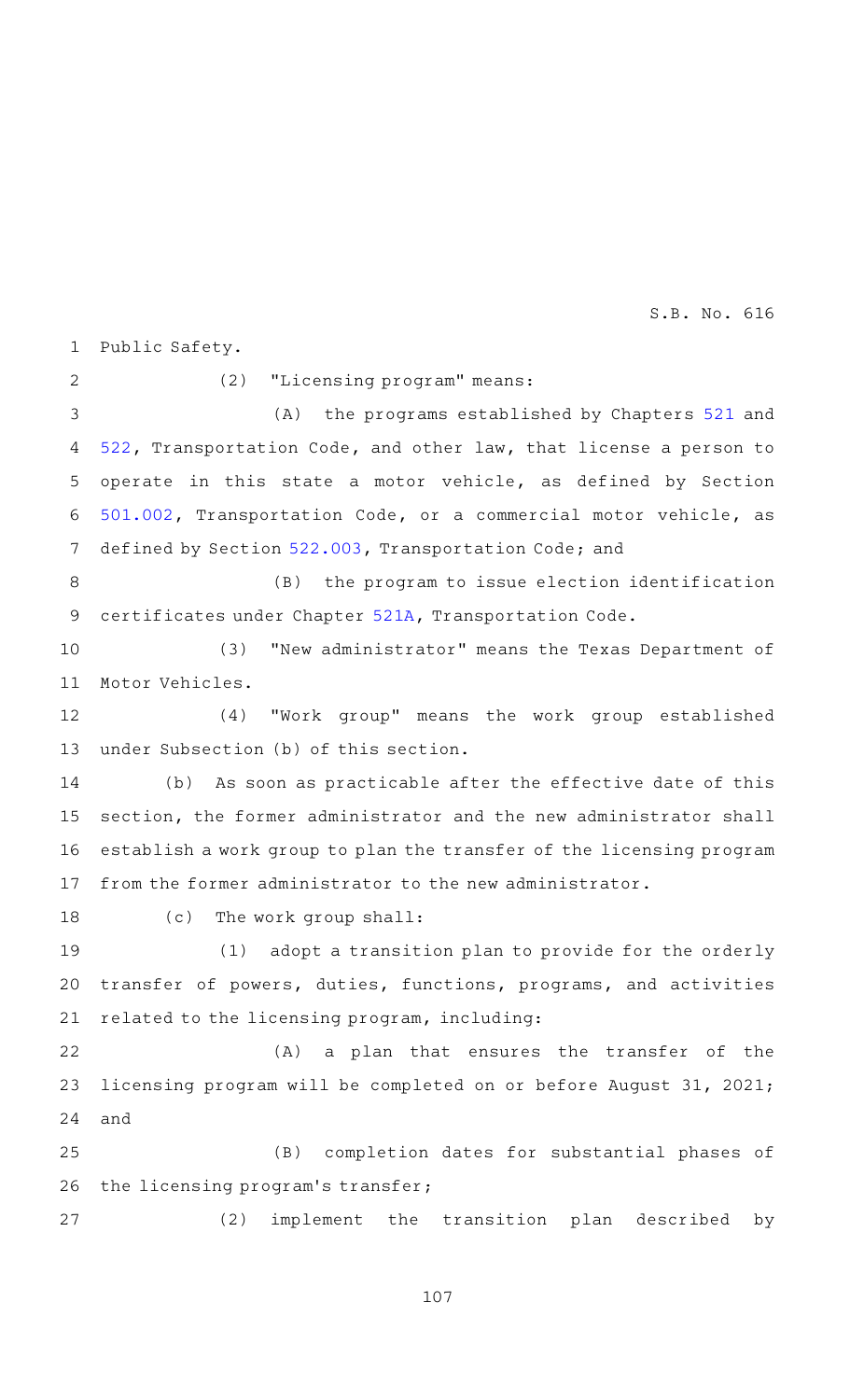Subdivision (1) of this subsection; and 1

(3) provide a quarterly report of the work group's progress in developing and implementing the transition plan described by Subdivision (1) of this subsection to: 2 3 4

(A) the presiding officer of each house of the legislature; 5 6

7

8

 $(B)$  the governor; and

(C) the Sunset Advisory Commission.

(d) To prepare for the transfer, the former administrator shall provide the new administrator with access to any systems, information, property, records, or personnel necessary for the new administrator to administer the licensing program transferred under this article. 9 10 11 12 13

(e) As soon as practicable after the effective date of this section: 14 15

(1) the new administrator shall study the most effective use of available state and county resources, including personnel, property, and resources potentially available through the adoption of intergovernmental agreements, to administer the licensing program, prioritizing: 16 17 18 19 20

 $(A)$  administrative efficiency and cost savings; and 21 22

(B) accessibility of the licensing program for the citizens of this state, including citizens residing in rural areas of this state; and 23 24 25

(2) the former administrator shall assist in the study described by Subdivision (1) of this subsection as requested by the 26 27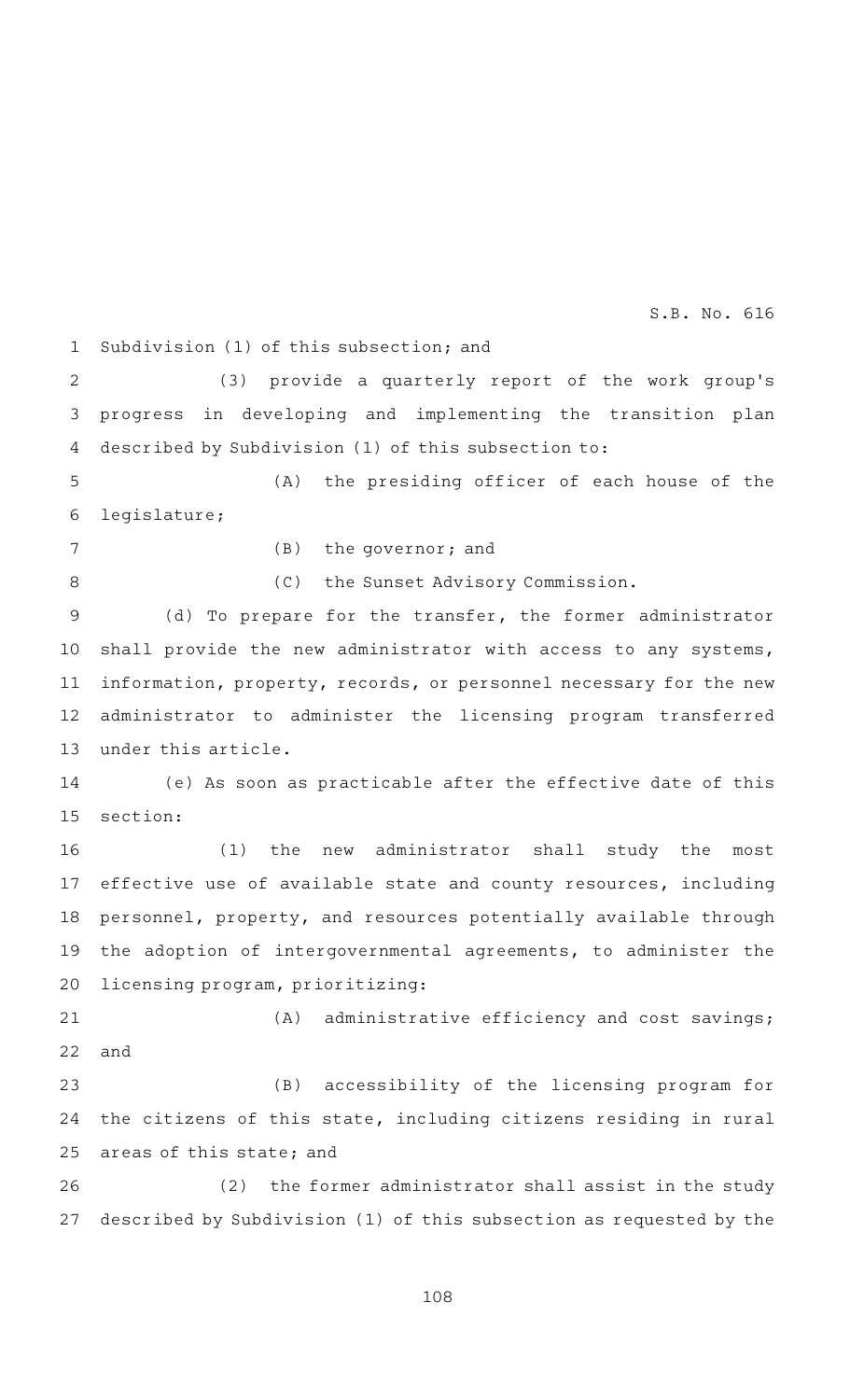new administrator. 1

2

(f) On September 1, 2021:

(1) all licensing program functions and activities performed by the former administrator immediately before that date are transferred to the new administrator; 3 4 5

(2) all licensing program rules, fees, policies, procedures, decisions, and forms adopted by the former administrator are continued in effect as rules, fees, policies, procedures, decisions, and forms of the new administrator and remain in effect until amended or replaced by the new administrator; 6 7 8 9 10 11

(3) a licensing program complaint, investigation, contested case, or other proceeding before the former administrator that is pending on September 1, 2021, is transferred without change in status to the new administrator; 12 13 14 15

(4) all licensing program money, contracts, leases, property, and obligations of the former administrator are transferred to the new administrator; 16 17 18

(5) all licensing program property in the custody of the former administrator is transferred to the new administrator; and 19 20 21

(6) the unexpended and unobligated balance of any money appropriated by the legislature to the former administrator for the purpose of administering the licensing program is transferred to the new administrator. 22 23 24 25

(g) On September 1, 2021, a license, certificate, endorsement, or other form of authorization issued by the former 26 27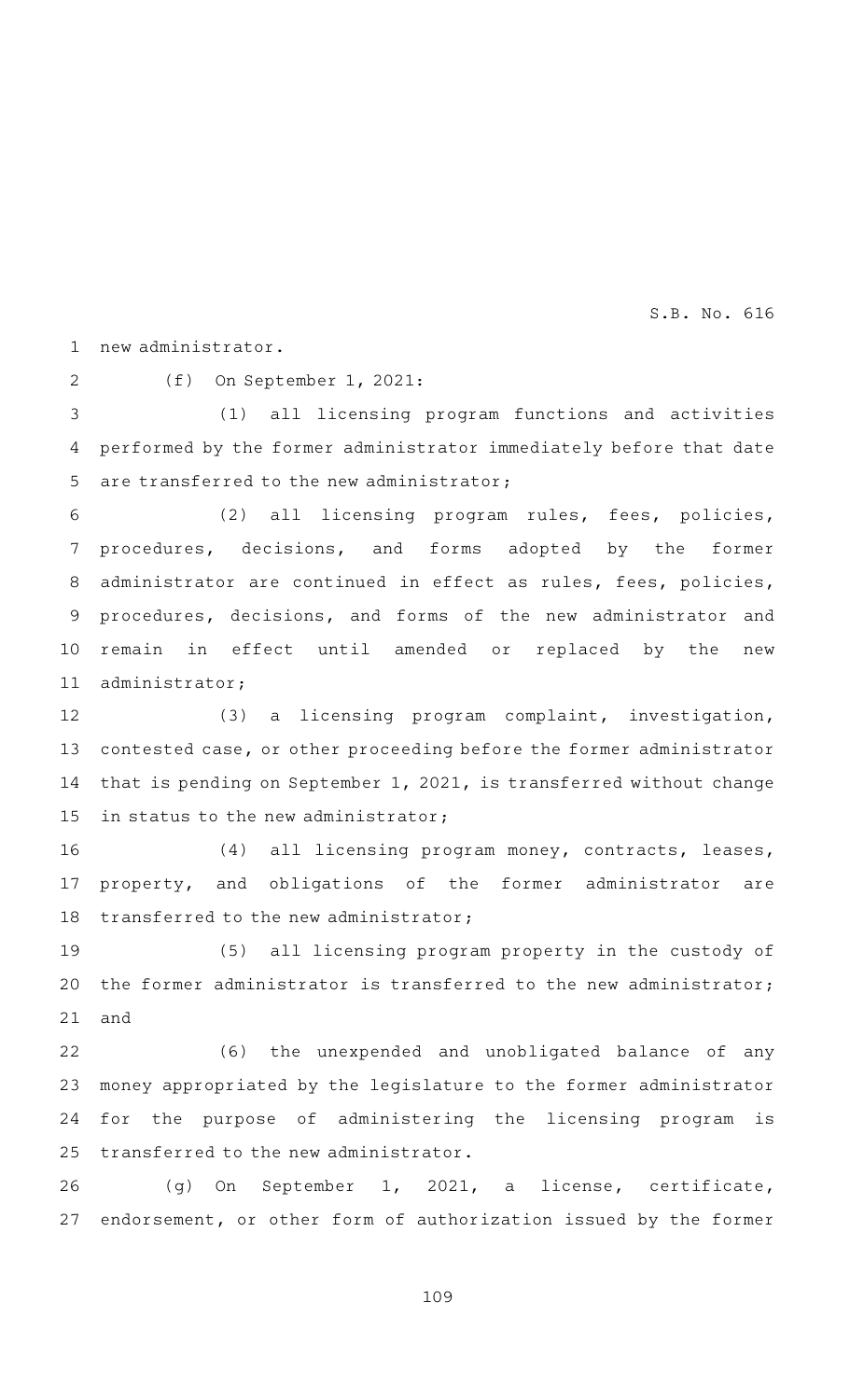administrator and related to the licensing program is continued in effect as a license, certificate, endorsement, or other form of authorization of the new administrator. 1 2 3

(h) On September 1, 2021, all full-time equivalent employee positions at the former administrator that primarily concern the administration or enforcement of the licensing program become positions at the new administrator. 4 5 6 7

SECTION 6.005. (a) In this section, "driver's license program" means: 8 9

(1) the programs established by Chapters  $521$  and  $522$ , Transportation Code, and other law, that license a person to operate in this state a motor vehicle, as defined by Section [501.002,](http://www.statutes.legis.state.tx.us/GetStatute.aspx?Code=TN&Value=501.002&Date=5/27/2019) Transportation Code, or a commercial motor vehicle, as defined by Section [522.003,](http://www.statutes.legis.state.tx.us/GetStatute.aspx?Code=TN&Value=522.003&Date=5/27/2019) Transportation Code; and 10 11 12 13 14

 $(2)$  the program to issue election identification certificates under Chapter [521A](http://www.statutes.legis.state.tx.us/GetStatute.aspx?Code=TN&Value=521A&Date=5/27/2019), Transportation Code. 15 16

(b) The Department of Public Safety shall enter into a contract with an independent, third-party contractor to conduct a feasibility study that examines and makes recommendations on the management and operating structure of the driver 's license program and the opportunities and challenges of transferring the driver 's license program. 17 18 19 20 21 22

 $(b-1)$  The solicitation documents for the contract described by Subsection (b) of this section must be submitted to the contract advisory team for review under Subchapter C, Chapter [2262](http://www.statutes.legis.state.tx.us/GetStatute.aspx?Code=GV&Value=2262&Date=5/27/2019), Government Code, before the Department of Public Safety may solicit any contractor for the contract, including publishing advertising 23 24 25 26 27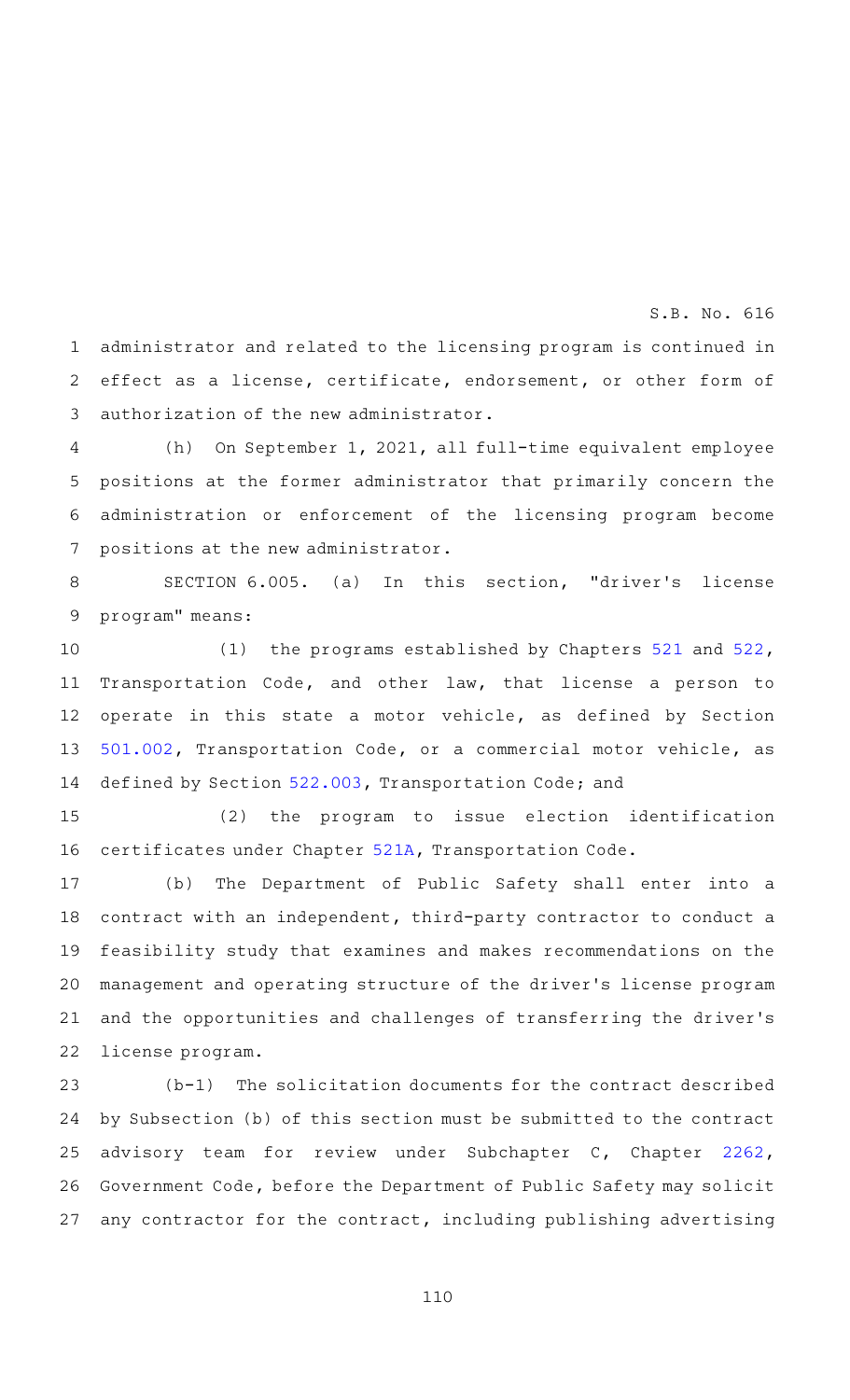regarding the contract. 1

(c) Not later than September 1, 2020, the contractor described by Subsection (b) of this section shall submit a report on the study conducted under that subsection to the legislature, the governor, the Sunset Advisory Commission, the Department of Public Safety, and the Texas Department of Motor Vehicles. 2 3 4 5 6

(d) In conducting the study required by Subsection (b) of this section, the Department of Public Safety, the Texas Department of Motor Vehicles, or the independent, third-party contractor described by that subsection may not disclose any personal information obtained in conducting the study. In this subsection, "personal information" means information that identifies a holder of a driver's license or election identification certificate, including a name, address, date of birth, social security number, telephone number, physical characteristic, or similar identifier. 7 8 9 10 11 12 13 14 15

SECTION  $6.006.$  (a) Subject to Subsection (b) of this section, this article takes effect immediately if this Act receives a vote of two-thirds of all the members elected to each house, as provided by Section [39,](http://www.statutes.legis.state.tx.us/GetStatute.aspx?Code=CN&Value=3.39&Date=5/27/2019) Article III, Texas Constitution. If this Act does not receive the vote necessary for immediate effect, this article takes effect September 1, 2019. 16 17 18 19 20 21

(b) Sections  $6.001$ ,  $6.002$ ,  $6.003$ , and  $6.004$  of this article take effect only if the report required by Section [6.005](http://www.statutes.legis.state.tx.us/GetStatute.aspx?Code=TN&Value=6.005&Date=5/27/2019) of this article is not submitted within the period prescribed by that section. 22 23 24 25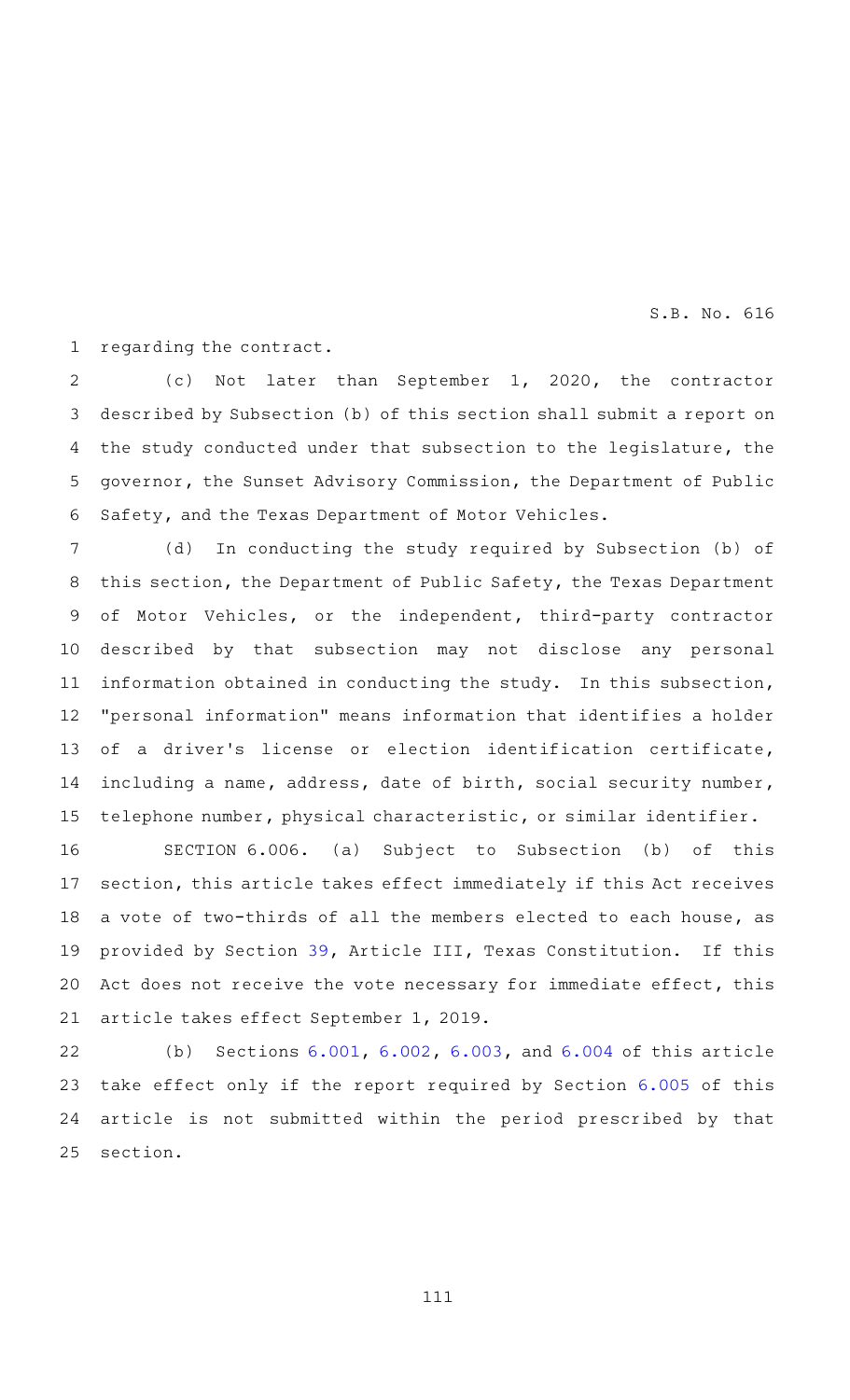ARTICLE 7. EXPIRATION DATES OF DRIVER 'S LICENSES AND COMMERCIAL DRIVER 'S LICENSES SECTION 7.001. Sections [521.271\(](http://www.statutes.legis.state.tx.us/GetStatute.aspx?Code=TN&Value=521.271&Date=5/27/2019)a) and (b), Transportation Code, are amended to read as follows: (a) Each original driver's license, provisional license, learner license, or occupational driver 's license issued to an applicant who is a citizen, national, or legal permanent resident of the United States or a refugee or asylee lawfully admitted into the United States expires as follows: (1) except as provided by Section  $521.2711$ , a driver's license expires on the first birthday of the license holder occurring after the eighth [sixth] anniversary of the date of the application; (2) a provisional license expires on the 18th birthday of the license holder; (3) a learner license expires on the 18th birthday of the license holder; (4) an occupational driver's license expires on the first anniversary of the court order granting the license; and (5) unless an earlier date is otherwise provided, a driver 's license issued to a person whose residence or domicile is a correctional facility or a parole facility expires on the first birthday of the license holder occurring after the first anniversary of the date of issuance. (b) Except as provided by Section  $521.2711$ , a driver's license that is renewed expires on the earlier of: (1) the eighth  $[s\text{-}ix\text{+}h]$  anniversary of the expiration 1  $\overline{2}$ 3 4 5 6 7 8 9 10 11 12 13 14 15 16 17 18 19 20 21 22 23 24 25 26 27 S.B. No. 616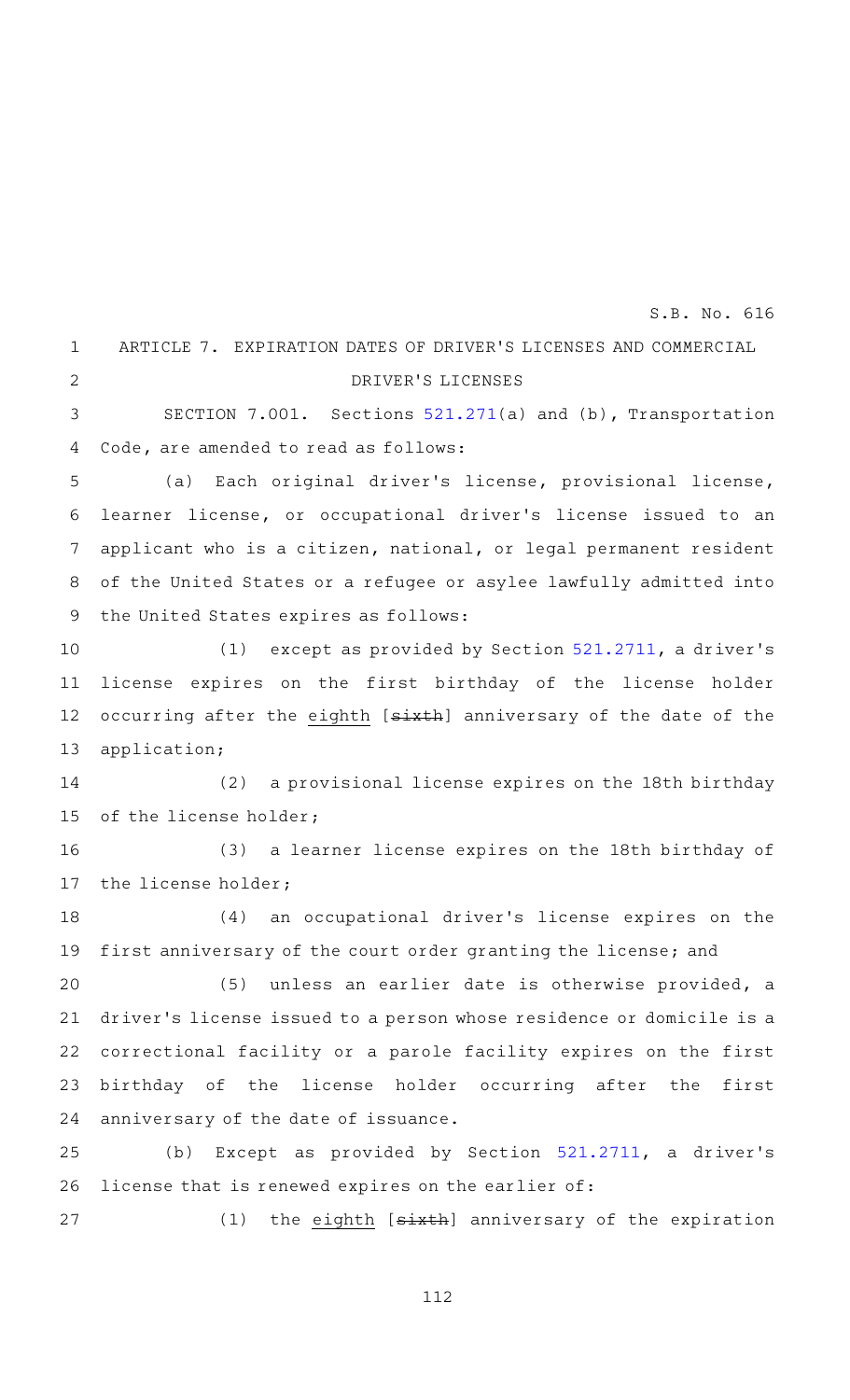date before renewal if the applicant is a citizen, national, or legal permanent resident of the United States or a refugee or asylee lawfully admitted into the United States; 1 2 3

S.B. No. 616

(1-a) for an applicant not described by Subdivision (1): 4 5

6

 $(A)$  the earlier of:

(i) the eighth [sixth] anniversary of the expiration date before renewal; or 7 8

(ii) the expiration date of the applicant's authorized stay in the United States; or 9 10

(B) the first anniversary of the date of issuance, if there is no definite expiration date for the applicant 's authorized stay in the United States; or 11 12 13

(2) for a renewal driver's license issued to a person whose residence or domicile is a correctional facility or a parole facility, the first birthday of the license holder occurring after the first anniversary of the date of issuance unless an earlier date is otherwise provided. 14 15 16 17 18

SECTION 7.002. Sections  $521.421(a)$  $521.421(a)$  and (b), Transportation Code, are amended to read as follows: 19 20

(a) The fee for issuance or renewal of a license not otherwise provided for by this section is \$32 [\$24]. 21 22

(b) The fee for renewal of a Class M license or for renewal of a license that includes authorization to operate a motorcycle is  $$43$  [ $$32$ ]. 23 24 25

SECTION 7.003. Section [521.421](http://www.statutes.legis.state.tx.us/GetStatute.aspx?Code=TN&Value=521.421&Date=5/27/2019)(f), Transportation Code, as added by Chapter 1372 (H.B. No. 1200), Acts of the 75th 26 27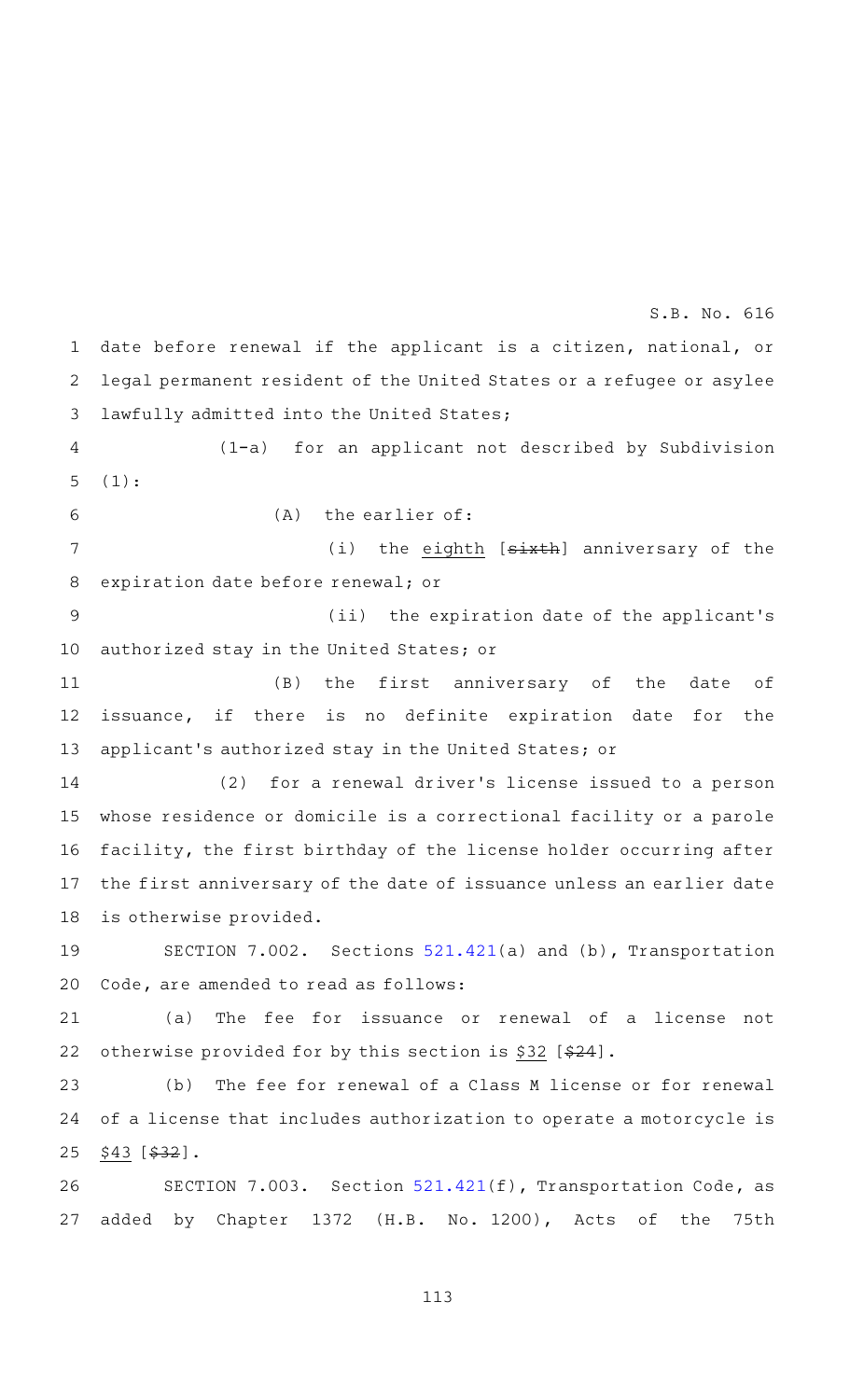Legislature, Regular Session, 1997, is amended to read as follows: (f) If a Class A, B, or C driver's license includes an authorization to operate a motorcycle or moped, the fee for the driver's license is increased by \$11  $[$ \$8]. 1 2 3 4

SECTION 7.004. Section [522.029,](http://www.statutes.legis.state.tx.us/GetStatute.aspx?Code=TN&Value=522.029&Date=5/27/2019) Transportation Code, is amended by amending Subsection (a) and adding Subsection (m) to read as follows: 5 6 7

(a) The fee for a commercial driver's license issued by the department is \$96 [\$60], except as provided by Subsections (f),  $(h)$ ,  $(j)$ ,  $[and]$   $(k)$ , and  $(m)$ . 8 9 10

(m) The fee for a commercial driver's license with a hazardous materials endorsement issued by the department is \$60, except as provided by Subsections  $(h)$ ,  $(j)$ , and  $(k)$ . 11 12 13

SECTION 7.005. Section [522.051,](http://www.statutes.legis.state.tx.us/GetStatute.aspx?Code=TN&Value=522.051&Date=5/27/2019) Transportation Code, is amended by amending Subsections (a), (b), (c), (d), and (f) and adding Subsections  $(i)$ ,  $(j)$ ,  $(k)$ , and  $(l)$  to read as follows: 14 15 16

(a) Except as provided by Subsections [Subsection] (f) and (i) and Sections [522.013\(](http://www.statutes.legis.state.tx.us/GetStatute.aspx?Code=TN&Value=522.013&Date=5/27/2019)e), [522.033,](http://www.statutes.legis.state.tx.us/GetStatute.aspx?Code=TN&Value=522.033&Date=5/27/2019) and [522.054](http://www.statutes.legis.state.tx.us/GetStatute.aspx?Code=TN&Value=522.054&Date=5/27/2019), an original commercial driver's license expires eight [five] years after the applicant 's next birthday. 17 18 19 20

(b) Except as provided by Subsection (j) and Section [522.054,](http://www.statutes.legis.state.tx.us/GetStatute.aspx?Code=TN&Value=522.054&Date=5/27/2019) a commercial driver 's license issued to a person holding a Texas Class A, B, C, or M license that would expire one year or more after the date of issuance of the commercial driver 's license expires eight [ $f$ ive] years after the applicant's next birthday. 21 22 23 24 25

(c) Except as provided by Subsection (k) and Section [522.054,](http://www.statutes.legis.state.tx.us/GetStatute.aspx?Code=TN&Value=522.054&Date=5/27/2019) a commercial driver 's license issued to a person holding a 26 27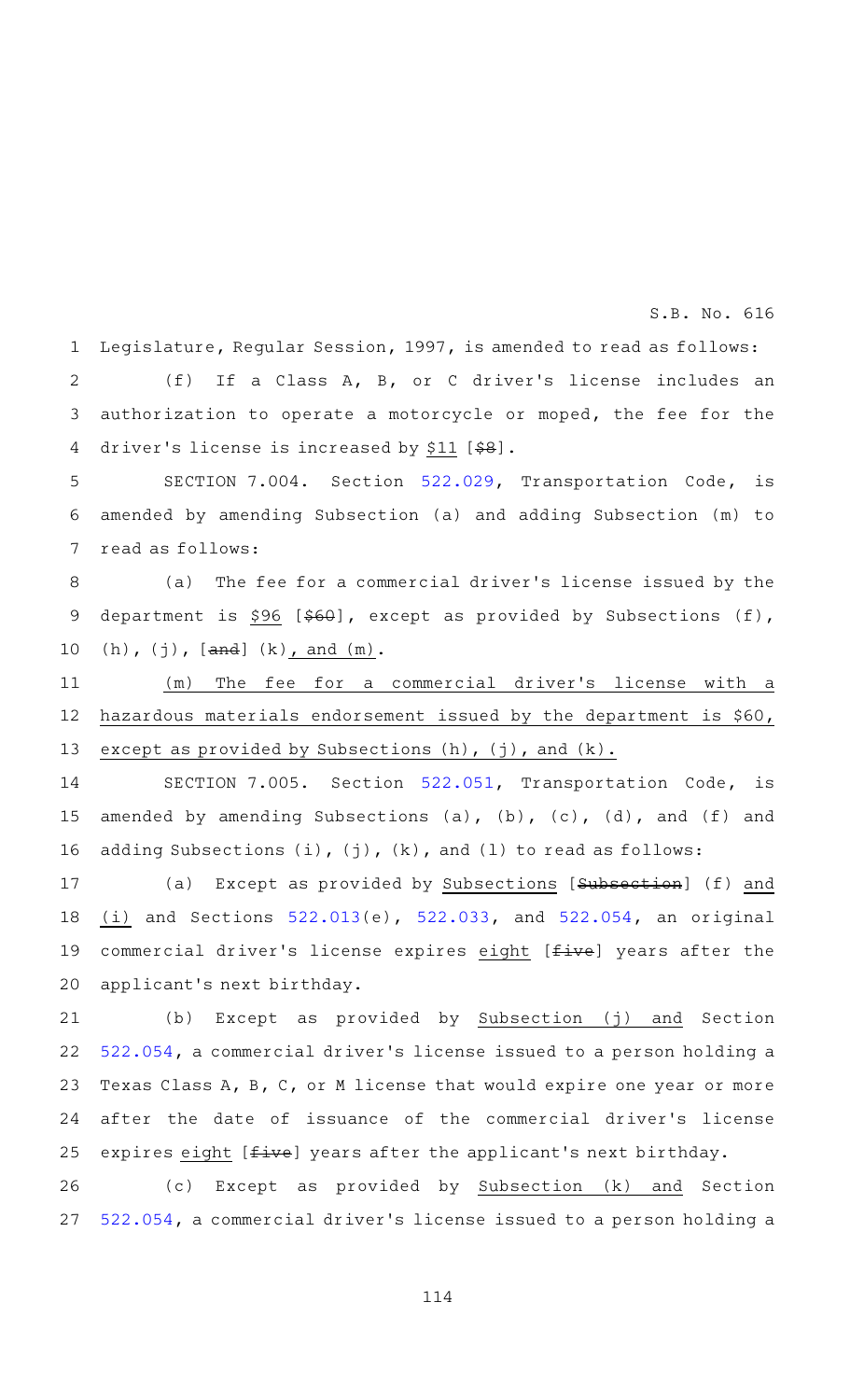Texas Class A, B, C, or M license that would expire less than one year after the date of issuance of the commercial driver 's license or that has been expired for less than one year expires eight  $[f_{i}^{+}]$ years after the expiration date shown on the Class A, B, C, or M license. 1 2 3 4 5

(d) Except as provided by Subsection (l) and Section [522.054,](http://www.statutes.legis.state.tx.us/GetStatute.aspx?Code=TN&Value=522.054&Date=5/27/2019) a commercial driver 's license issued to a person holding a Texas Class A, B, C, or M license that has been expired for at least one year but not more than two years expires eight [five] years after the applicant 's last birthday. 6 7 8 9 10

(f) Except as provided by Section  $522.013$ , a non-domiciled commercial driver's license other than a temporary non-domiciled commercial driver 's license under Section [522.013\(](http://www.statutes.legis.state.tx.us/GetStatute.aspx?Code=TN&Value=522.013&Date=5/27/2019)e) expires on: 11 12 13

14

 $(1)$  the earlier of:

(A) the first birthday of the license holder occurring after the eighth [fifth] anniversary of the date of the application; or 15 16 17

(B) the expiration date of the license holder's lawful presence in the United States as determined by the appropriate United States agency in compliance with federal law; or (2) the first anniversary of the date of issuance, if 18 19 20 21

there is no definitive expiration date for the applicant 's authorized stay in the United States. 22 23

(i) Except as provided by Subsection (f) and Sections [522.013\(](http://www.statutes.legis.state.tx.us/GetStatute.aspx?Code=TN&Value=522.013&Date=5/27/2019)e), [522.033,](http://www.statutes.legis.state.tx.us/GetStatute.aspx?Code=TN&Value=522.033&Date=5/27/2019) and [522.054](http://www.statutes.legis.state.tx.us/GetStatute.aspx?Code=TN&Value=522.054&Date=5/27/2019), an original commercial driver 's license with a hazardous materials endorsement expires five years after the applicant 's next birthday. 24 25 26 27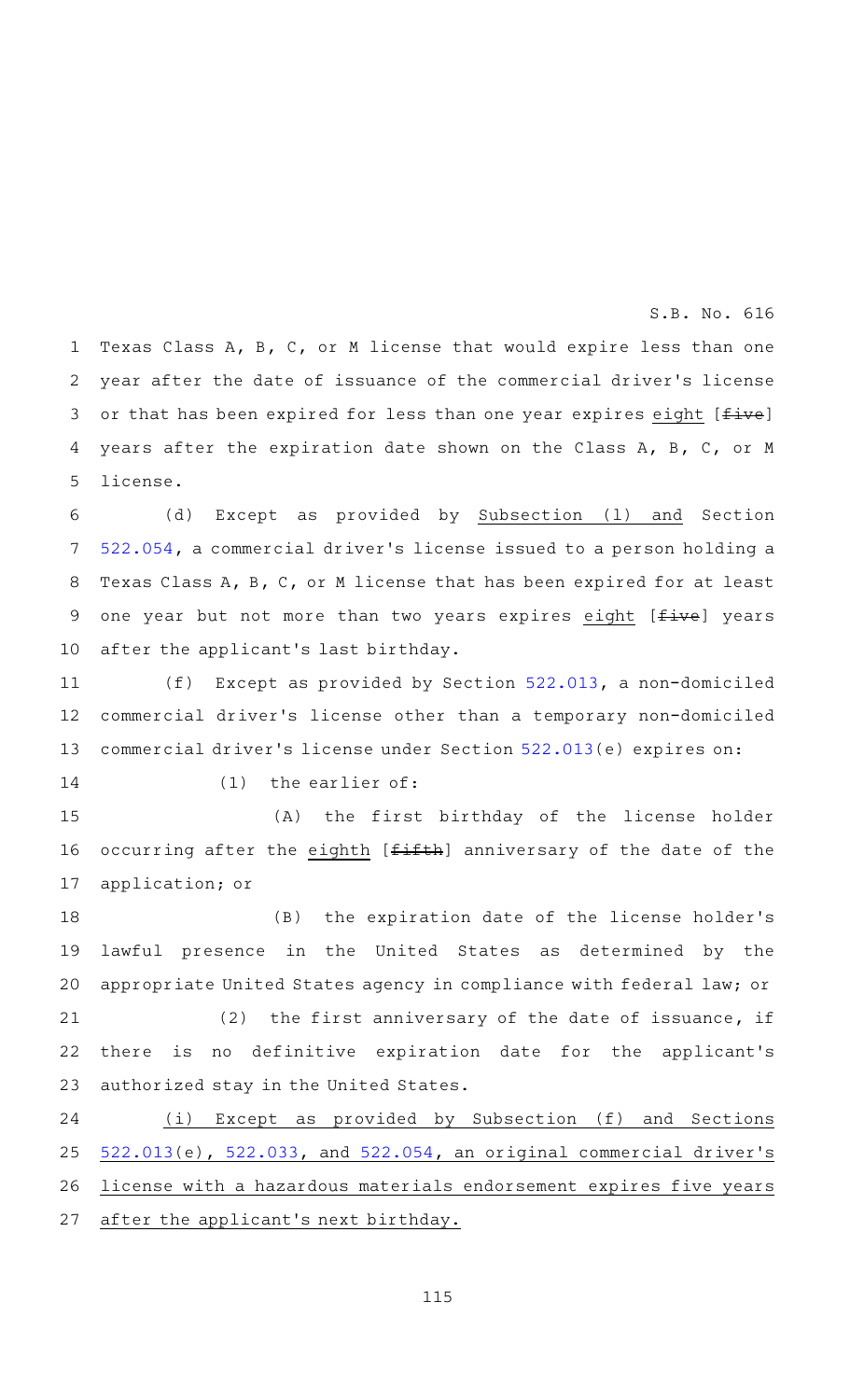| $\mathbf 1$     | (j) Except as provided by Section 522.054, a commercial              |
|-----------------|----------------------------------------------------------------------|
| 2               | driver's license with a hazardous materials endorsement issued to a  |
| 3               | person holding a Texas Class A, B, C, or M license that would expire |
| 4               | one year or more after the date of issuance of the commercial        |
| 5               | driver's license expires five years after the applicant's next       |
| 6               | birthday.                                                            |
| $7\phantom{.0}$ | Except as provided by Section 522.054, a commercial<br>(k)           |
| 8               | driver's license with a hazardous materials endorsement issued to a  |
| 9               | person holding a Texas Class A, B, C, or M license that would expire |
| 10              | less than one year after the date of issuance of the commercial      |
| 11              | driver's license or that has been expired for less than one year     |
| 12              | expires five years after the expiration date shown on the Class A,   |
| 13              | B, C, or M license.                                                  |
| 14              | (1) Except as provided by Section 522.054, a commercial              |
| 15              | driver's license with a hazardous materials endorsement issued to a  |
| 16              | person holding a Texas Class A, B, C, or M license that has been     |
| 17              | expired for at least one year but not more than two years expires    |
| 18              | five years after the applicant's last birthday.                      |
| 19              | SECTION 7 006 Section 522 052 Transportation Code is                 |

SECTION 7.006. Section [522.052,](http://www.statutes.legis.state.tx.us/GetStatute.aspx?Code=TN&Value=522.052&Date=5/27/2019) Transportation Code, is amended by amending Subsections (b) and (c) and adding Subsections (k) and (l) to read as follows: 19 20 21

(b) Except as provided by Section  $522.054$ , a renewal of a commercial driver 's license that has been expired for less than one year expires eight [five] years after the expiration date shown on the commercial driver 's license. 22 23 24 25

(c) Except as provided by Section [522.054,](http://www.statutes.legis.state.tx.us/GetStatute.aspx?Code=TN&Value=522.054&Date=5/27/2019) a renewal of a commercial driver 's license that has been expired for at least one 26 27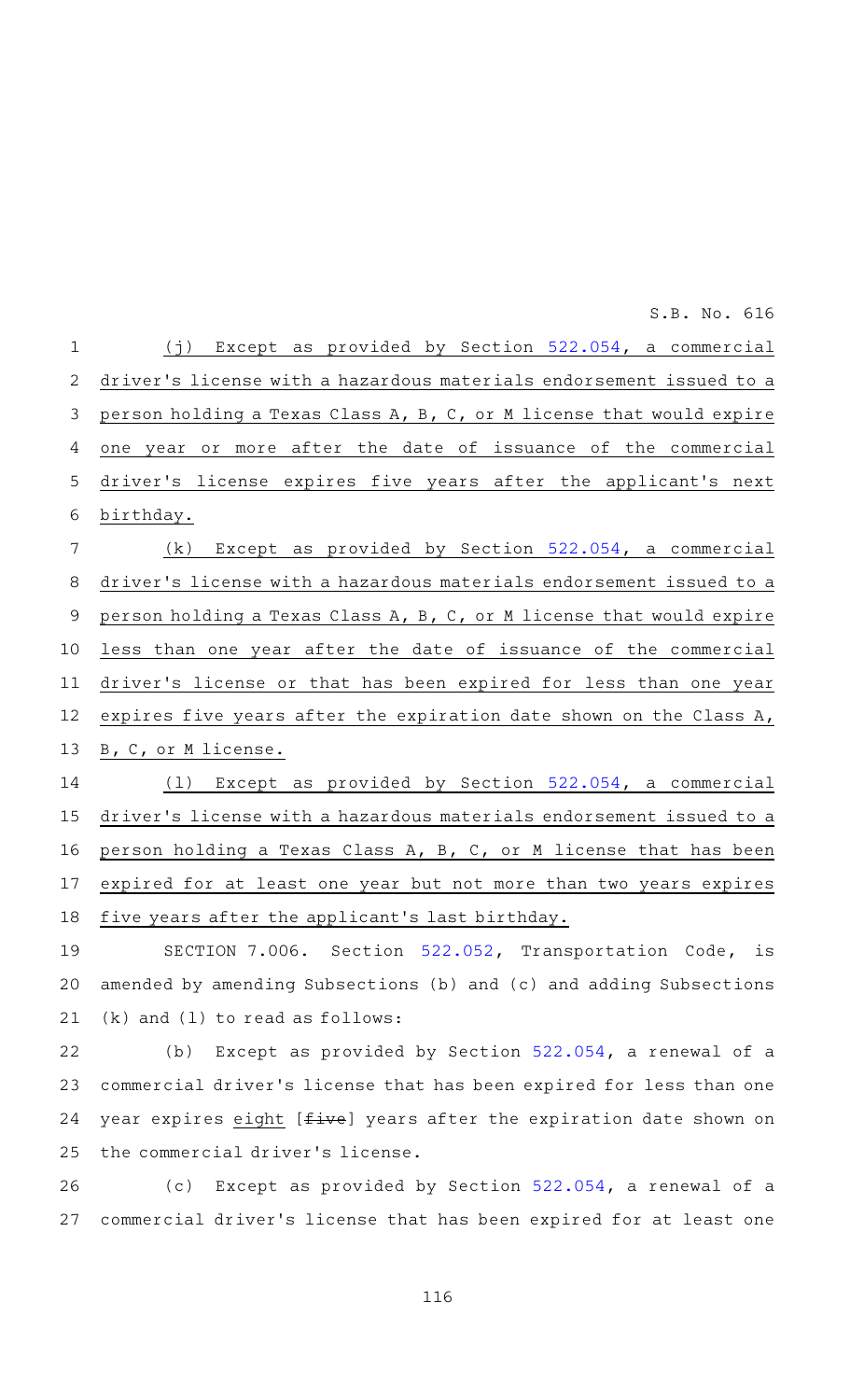year but not more than two years expires seven [six] years after the applicant 's last birthday. 1 2

(k) Except as provided by Section  $522.054$ , a renewal of a commercial driver 's license with a hazardous materials endorsement that has been expired for less than one year expires five years after the expiration date shown on the commercial driver 's license.  $(1)$  Except as provided by Section [522.054,](http://www.statutes.legis.state.tx.us/GetStatute.aspx?Code=TN&Value=522.054&Date=5/27/2019) a renewal of a commercial driver 's license with a hazardous materials endorsement 3 4 5 6 7 8

that has been expired for at least one year but not more than two years expires five years after the applicant 's last birthday. 9 10

SECTION 7.007. The changes in law made by this Act to Sections [521.271](http://www.statutes.legis.state.tx.us/GetStatute.aspx?Code=TN&Value=521.271&Date=5/27/2019) and [521.421](http://www.statutes.legis.state.tx.us/GetStatute.aspx?Code=TN&Value=521.421&Date=5/27/2019), Transportation Code, apply only to a driver 's license issued or renewed on or after June 1, 2020. A driver 's license issued or renewed before June 1, 2020, is governed by the law in effect immediately before the effective date of this Act, and the former law is continued in effect for that purpose. 11 12 13 14 15 16

SECTION 7.008. The changes in law made by this Act to Sections [522.029](http://www.statutes.legis.state.tx.us/GetStatute.aspx?Code=TN&Value=522.029&Date=5/27/2019), [522.051](http://www.statutes.legis.state.tx.us/GetStatute.aspx?Code=TN&Value=522.051&Date=5/27/2019), and [522.052,](http://www.statutes.legis.state.tx.us/GetStatute.aspx?Code=TN&Value=522.052&Date=5/27/2019) Transportation Code, apply only to a commercial driver 's license issued or renewed on or after June 1, 2020. A commercial driver 's license issued or renewed before June 1, 2020, is governed by the law in effect immediately before the effective date of this Act, and the former law is continued in effect for that purpose. 17 18 19 20 21 22 23

ARTICLE 8. MOTORCYCLE AND OFF-HIGHWAY VEHICLE OPERATOR TRAINING PROGRAMS 24 25

SECTION 8.001. Chapter [662,](http://www.statutes.legis.state.tx.us/GetStatute.aspx?Code=TN&Value=662&Date=5/27/2019) Transportation Code, is amended by adding Section 662.0005 to read as follows: 26 27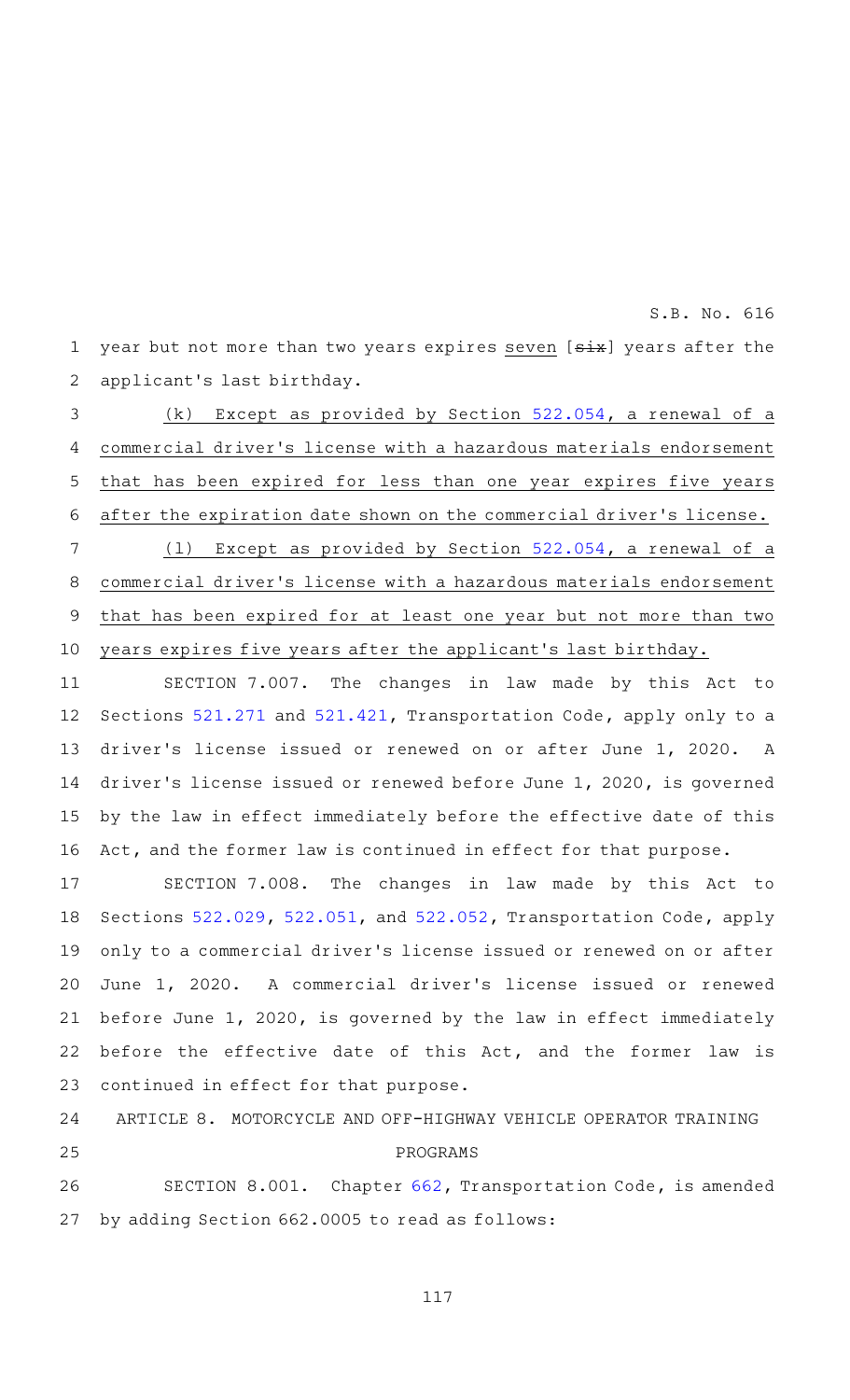Sec. 662.0005. DEFINITIONS. In this chapter: (1) "Commission" means the Texas Commission of Licensing and Regulation. (2) "Department" means the Texas Department of Licensing and Regulation. (3) "Institution of higher education" has the meaning assigned by Section [61.003,](http://www.statutes.legis.state.tx.us/GetStatute.aspx?Code=ED&Value=61.003&Date=5/27/2019) Education Code. (4) "Instructor" means an individual who holds a license issued under this chapter that entitles the individual to provide instruction on motorcycle operation and safety as an employee of or under contract with a motorcycle school. (5) "Motorcycle school" means a person who holds a license issued under this chapter that entitles the person to offer and conduct courses on motorcycle operation and safety for consideration as part of the motorcycle operator training and safety program. SECTION 8.002. Section [662.001,](http://www.statutes.legis.state.tx.us/GetStatute.aspx?Code=TN&Value=662.001&Date=5/27/2019) Transportation Code, is amended to read as follows: Sec. 662.001. ADMINISTRATION OF PROGRAM [DESIGNATED STATE AGENCY]. The department [governor] shall [designate a state agency to establish and] administer a motorcycle operator training and safety program and enforce the laws governing the program. SECTION 8.003. The heading to Section [662.002](http://www.statutes.legis.state.tx.us/GetStatute.aspx?Code=TN&Value=662.002&Date=5/27/2019), Transportation Code, is amended to read as follows: Sec. 662.002. PURPOSE OF PROGRAM [ + CURRICULUM]. SECTION 8.004. Chapter [662,](http://www.statutes.legis.state.tx.us/GetStatute.aspx?Code=TN&Value=662&Date=5/27/2019) Transportation Code, is amended by adding Sections 662.0033, 662.0035, and 662.0037 to read as 1 2 3 4 5 6 7 8 9 10 11 12 13 14 15 16 17 18 19 20 21 22 23 24 25 26 27

118

S.B. No. 616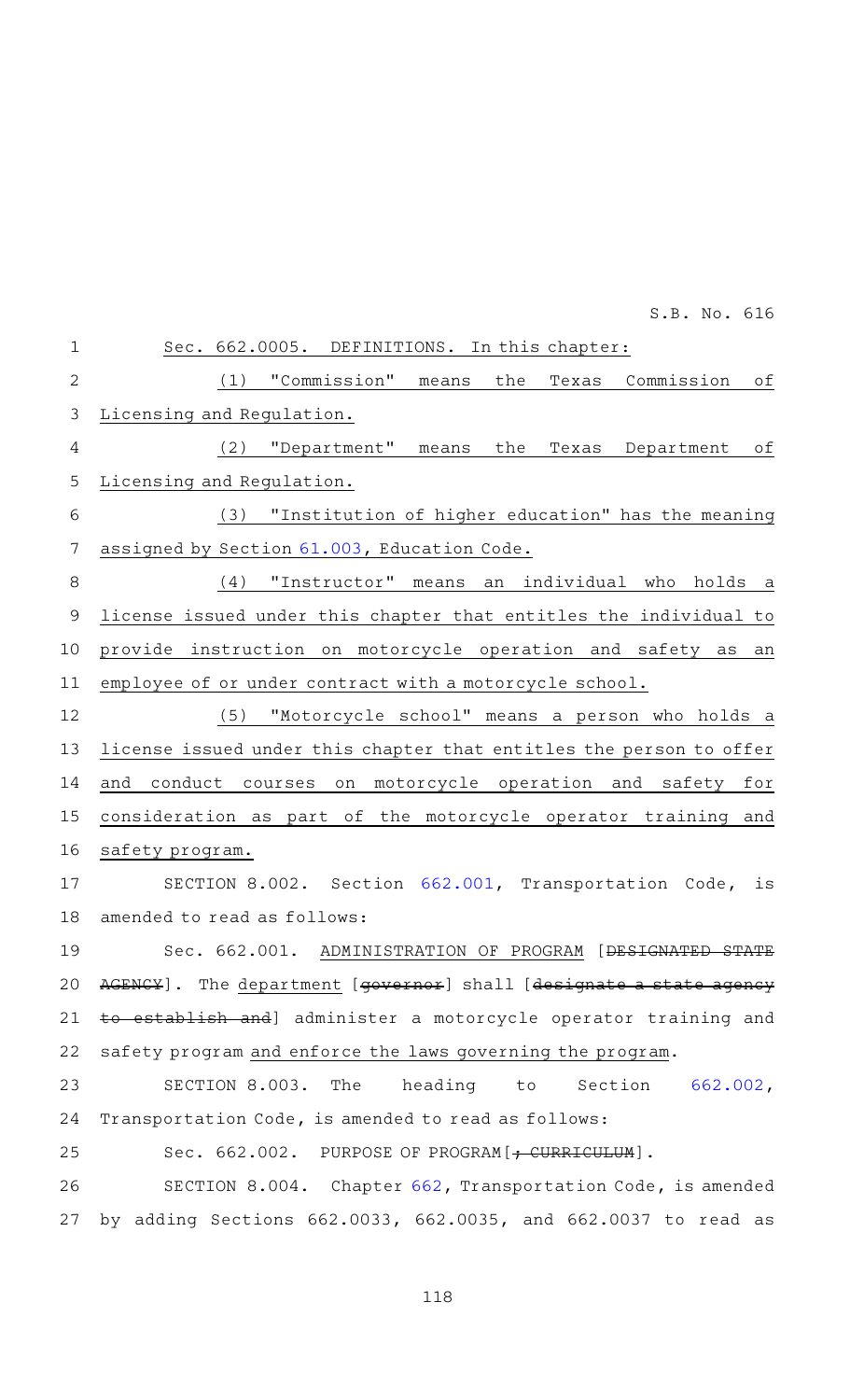| 1           | follows:                                                            |
|-------------|---------------------------------------------------------------------|
| 2           | The<br>Sec. 662.0033. MINIMUM<br>CURRICULUM STANDARDS. (a)          |
| 3           | commission by rule shall establish minimum curriculum standards for |
| 4           | courses provided under the motorcycle operator training and safety  |
| 5           | program.                                                            |
| 6           | The department shall approve all courses that meet the<br>(b)       |
| 7           | curriculum standards established under Subsection (a).              |
| $\,8\,$     | In establishing the minimum curriculum standards for<br>(c)         |
| $\mathsf 9$ | entry-level courses, the commission shall consider the standards    |
| 10          | for motorcycle operator training and safety courses adopted by the  |
| 11          | National Highway Traffic Safety Administration.                     |
| 12          | Sec. 662.0035. FEES. The commission may set fees in amounts         |
| 13          | reasonable and necessary to cover the costs of administering this   |
| 14          | chapter, including fees for:                                        |
| 15          | (1)<br>the issuance and renewal of a motorcycle school              |
| 16          | license and instructor license; and                                 |
| 17          | courses provided under the motorcycle operator<br>(2)               |
| 18          | training and safety program.                                        |
| 19          | MOTORCYCLE SAFETY ADVISORY BOARD.<br>Sec. 662.0037.<br>(a)<br>The   |
| 20          | commission shall establish an advisory board to advise<br>the       |
| 21          | department on matters related to the motorcycle operator training   |
| 22          | and safety program established under this chapter.                  |
| 23          | The advisory board must consist of nine<br>(b)<br>members           |
| 24          | appointed by the presiding officer of the commission, on approval   |
| 25          | of the commission, as follows:                                      |
| 26          | three members:<br>(1)                                               |
| 27          | each of whom must be a licensed instructor or<br>(A)                |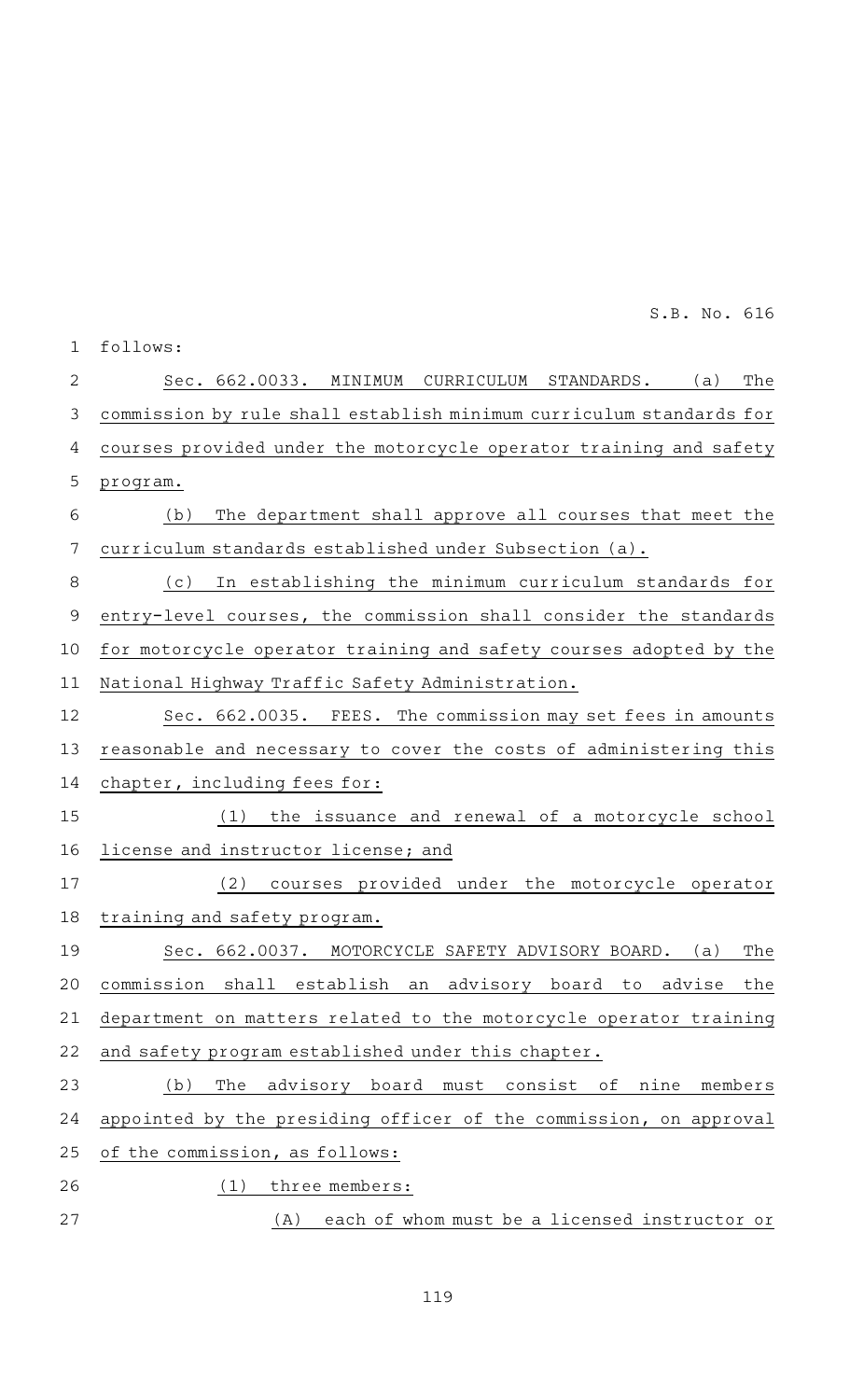represent a licensed motorcycle school; and (B) who must collectively represent the diversity in size and type of the motorcycle schools licensed under this chapter; (2) one member who represents the motorcycle dealer retail industry; (3) one representative of a law enforcement agency; (4) one representative of the Texas A&M Transportation Institute; (5) one representative of the Texas A&M Engineering Extension Service; and (6) two public members who hold a valid Class M driver 's license issued under Chapter [521](http://www.statutes.legis.state.tx.us/GetStatute.aspx?Code=TN&Value=521&Date=5/27/2019). (c) The advisory board members serve staggered six-year terms. The terms of three members expire September 1 of each odd-numbered year. (d) If a vacancy occurs on the advisory board, the presiding officer of the commission, on approval of the commission, shall appoint a replacement who meets the qualifications for the vacant position to serve for the remainder of the term. (e) The presiding officer of the commission, on approval of the commission, shall designate a member of the advisory board to serve as the presiding officer of the advisory board for a one-year term. The presiding officer of the advisory board may vote on any matter before the advisory board. (f) The advisory board shall meet at the call of the executive director or the presiding officer of the commission. 1 2 3 4 5 6 7 8 9 10 11 12 13 14 15 16 17 18 19 20 21 22 23 24 25 26 27

S.B. No. 616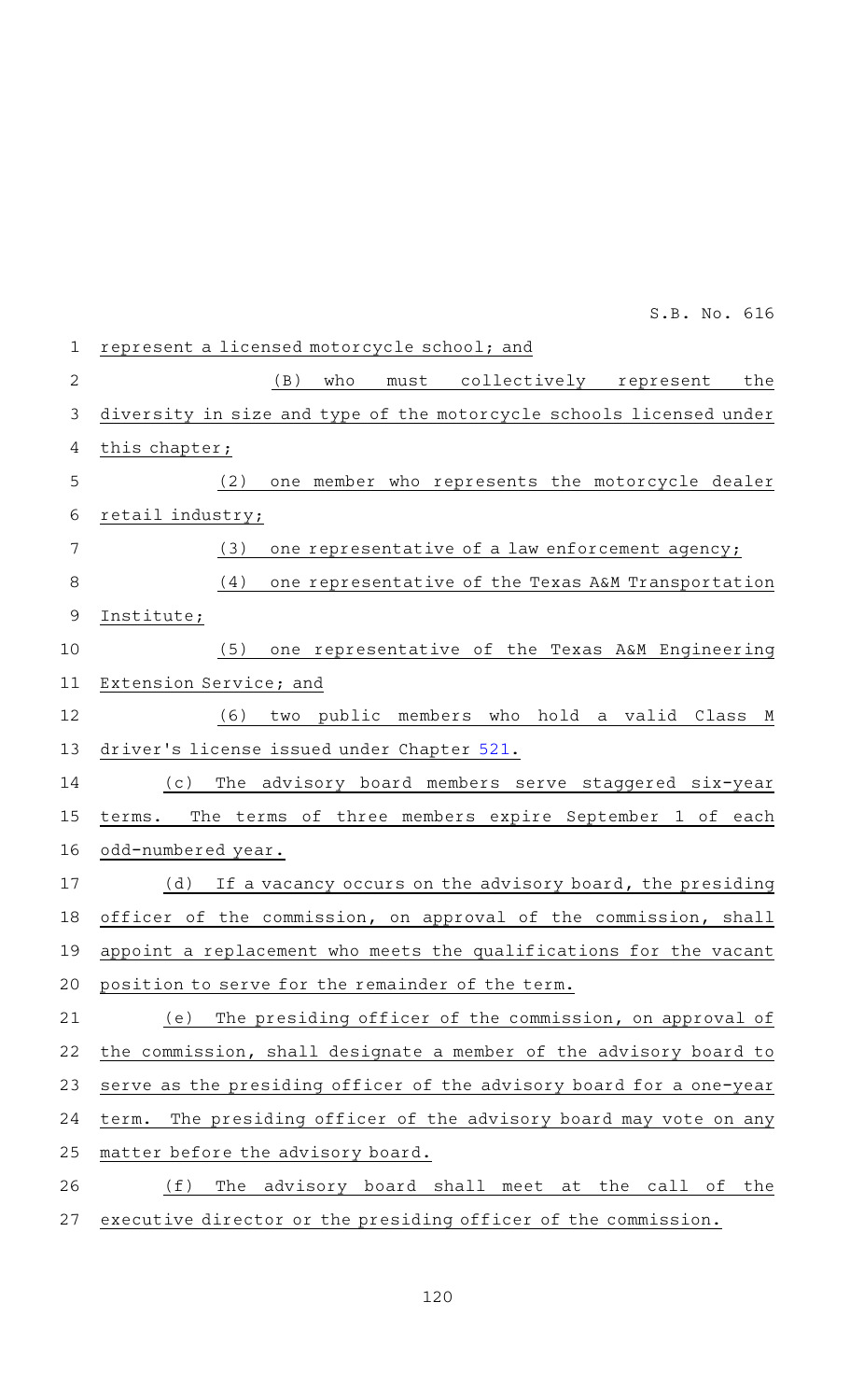(g) An advisory board member may not receive compensation for service on the advisory board but is entitled to reimbursement for actual and necessary expenses incurred in performing the functions as a member of the advisory board, subject to the General Appropriations Act. (h) Chapter [2110](http://www.statutes.legis.state.tx.us/GetStatute.aspx?Code=GV&Value=2110&Date=5/27/2019), Government Code, does not apply to the advisory board.  $(i)$  The department may call a joint meeting of the advisory board and the advisory committee established under Section [1001.058](http://www.statutes.legis.state.tx.us/GetStatute.aspx?Code=ED&Value=1001.058&Date=5/27/2019), Education Code, for the committees to collaborate on matters determined by the department. SECTION 8.005. Section [662.005,](http://www.statutes.legis.state.tx.us/GetStatute.aspx?Code=TN&Value=662.005&Date=5/27/2019) Transportation Code, is amended to read as follows: Sec. 662.005. CONTRACTS. (a) The department [designated state agency] may [<del>license or</del>] contract with qualified persons, including institutions of higher education, to: (1) offer and conduct motorcycle operator training and safety courses under the [administer or operate operator training and safety] program; or  $(2)$  research motorcycle safety in this state. (b) The department shall consult with the motorcycle safety advisory board regarding any proposal to contract under this section. SECTION 8.006. Section [662.006](http://www.statutes.legis.state.tx.us/GetStatute.aspx?Code=TN&Value=662.006&Date=5/27/2019)(a), Transportation Code, is amended to read as follows: (a) A person may not offer or conduct training in motorcycle operation for consideration unless the person: 1 2 3 4 5 6 7 8 9 10 11 12 13 14 15 16 17 18 19 20 21 22 23 24 25 26 27

S.B. No. 616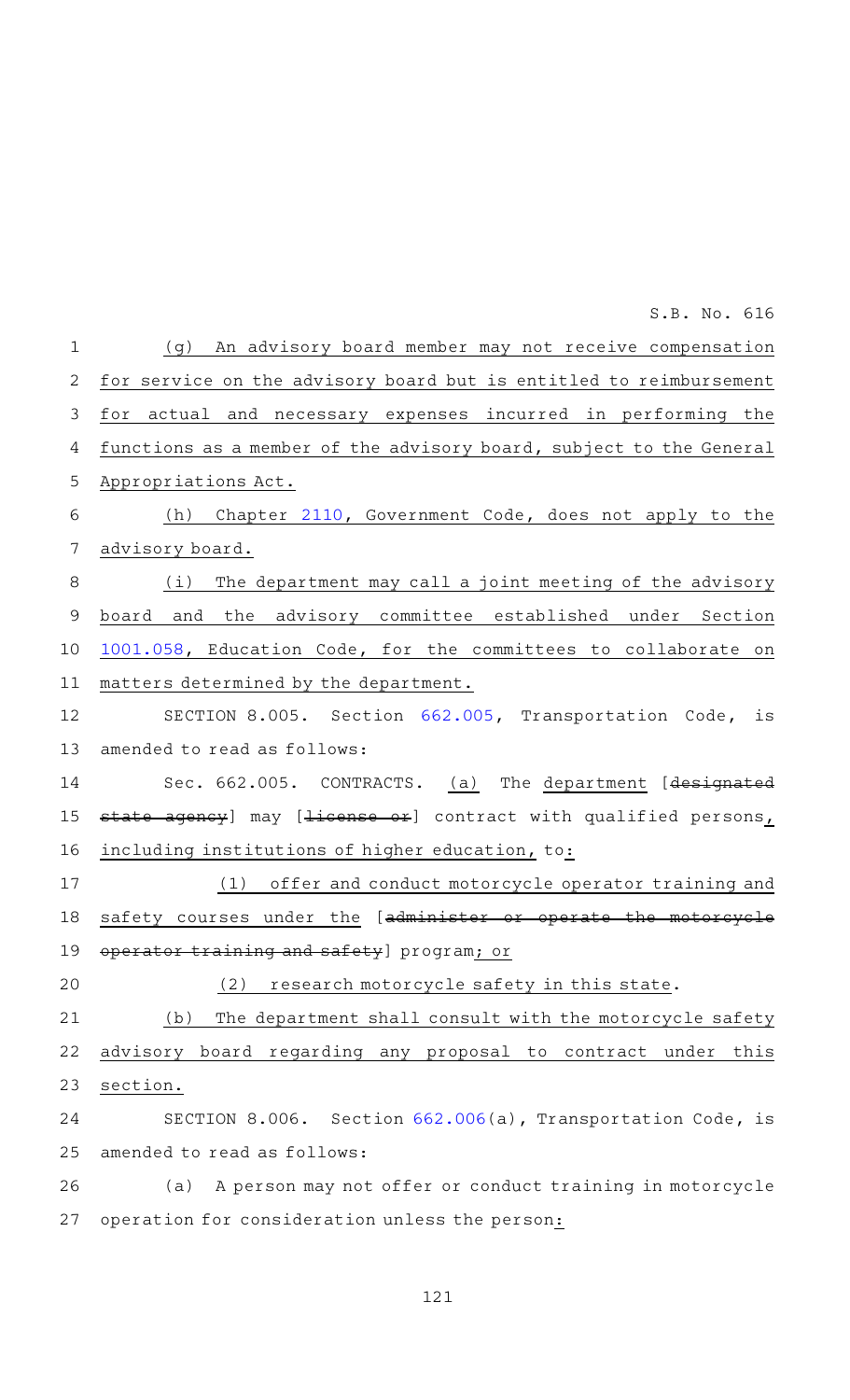(1) is licensed as a motorcycle school under this chapter; (2) offers and conducts training in accordance with a motorcycle operator training curriculum approved by the department; and (3) employs or contracts with an instructor licensed under this chapter to conduct the training [by or contracts with the designated state agency]. SECTION 8.007. Chapter [662,](http://www.statutes.legis.state.tx.us/GetStatute.aspx?Code=TN&Value=662&Date=5/27/2019) Transportation Code, is amended by adding Sections 662.0062, 662.0064, and 662.0068 to read as follows: Sec. 662.0062. ELIGIBILITY; APPLICATION. (a) To be eligible for an instructor license, an applicant must: (1) have completed a commission-approved training program on motorcycle operator training and safety instruction administered by the Texas A&M Engineering Extension Service; (2) have held for the two years preceding the date of submitting the application a valid driver 's license that entitles the applicant to operate a motorcycle on a public road; and (3) have accumulated less than 10 points under the driver responsibility program established by Chapter [708.](http://www.statutes.legis.state.tx.us/GetStatute.aspx?Code=TN&Value=708&Date=5/27/2019) (b) The commission by rule may adopt additional requirements for issuance of an instructor license. (c) To be eligible for a motorcycle school license, an applicant must meet the minimum standards established by commission rule for:  $(1)$  health and safety; 1 2 3 4 5 6 7 8 9 10 11 12 13 14 15 16 17 18 19 20 21 22 23 24 25 26 27 S.B. No. 616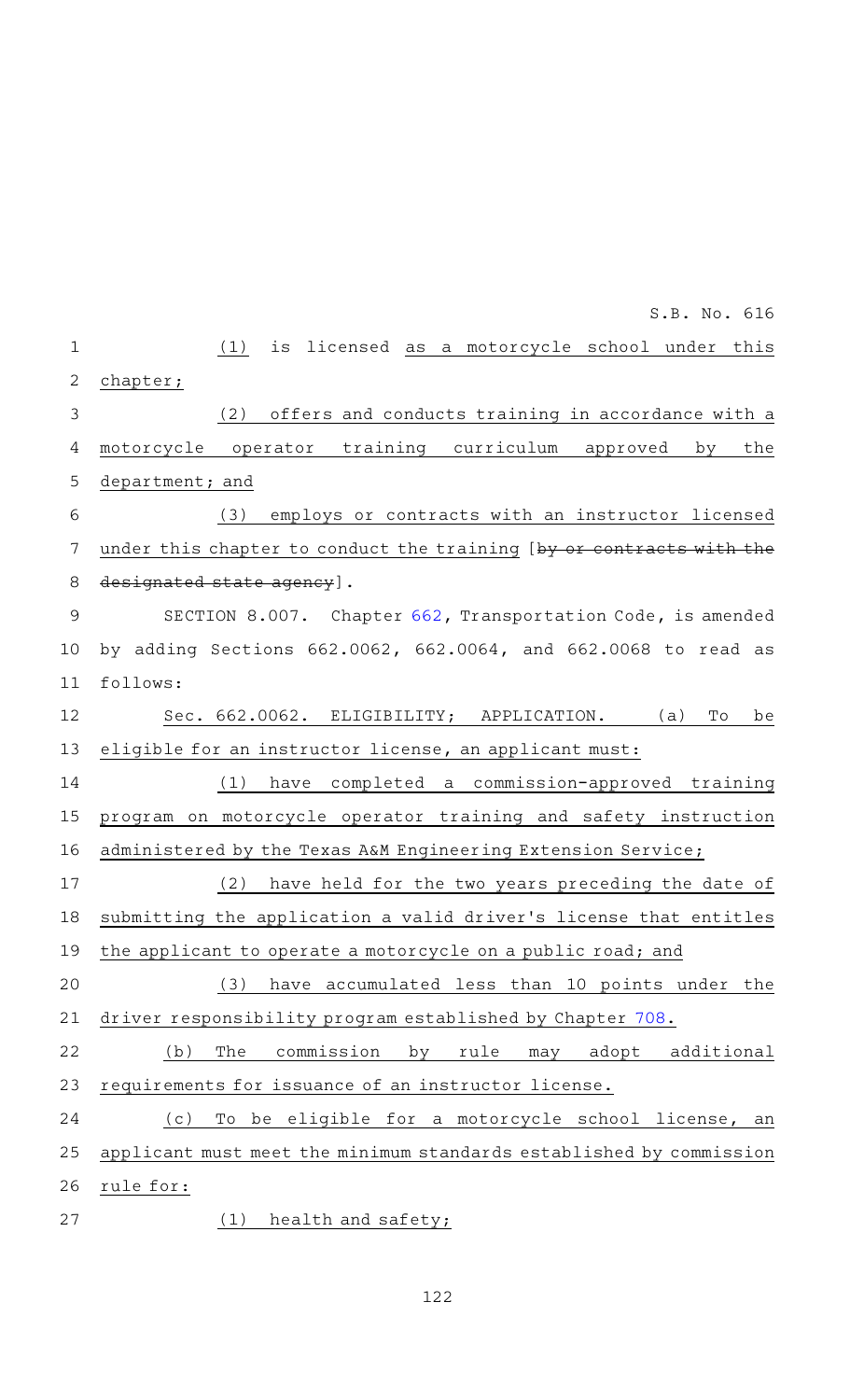|                | S.B. No. 616                                                             |
|----------------|--------------------------------------------------------------------------|
| $\mathbf 1$    | (2)<br>the school's facility; and                                        |
| $\overline{2}$ | (3)<br>consumer protection.                                              |
| 3              | (d)<br>The department shall issue a license to an applicant who          |
| 4              | meets the eligibility requirements established under this chapter        |
| 5              | and department rule and who pays the required fee.                       |
| 6              | The department may prescribe an application form for<br>(e)              |
| 7              | applicants to submit when applying for a license under<br>this           |
| 8              | section.                                                                 |
| $\mathsf 9$    | The<br>Sec. 662.0064. INSTRUCTOR TRAINING; ADMINISTRATOR.                |
| 10             | Texas A&M Engineering Extension Service, in consultation with the        |
| 11             | department, shall administer the training program required by            |
| 12             | Section $662.0062(a)(1)$ .                                               |
| 13             | Sec. 662.0068. PROGRAM CERTIFICATES. The department shall                |
| 14             | issue a certificate of completion to a person who completes a            |
| 15             | department-approved motorcycle operator training and safety course       |
| 16             | conducted by a motorcycle school on receipt of notice from the           |
| 17             | motorcycle school that conducted the course. The department may          |
| 18             | develop a process that allows a motorcycle school to issue a             |
| 19             | certificate of completion to the person.                                 |
| 20             | SECTION 8.008. Section 662.008, Transportation Code, is                  |
| 21             | amended to read as follows:                                              |
| 22             | Sec. 662.008. DENIAL, SUSPENSION, OR<br>REVOCATION                       |
| 23             | [CANCELLATION] OF INSTRUCTOR OR MOTORCYCLE SCHOOL LICENSE                |
| 24             | [APPROVAL]. (a) The executive director or commission [designated         |
| 25             | state agency] may deny an application for, suspend, or revoke a          |
| 26             | license issued [ <del>cancel its approval for a program sponsor to</del> |
|                | 27 conduct or for an instructor to teach a course offered] under this    |
|                |                                                                          |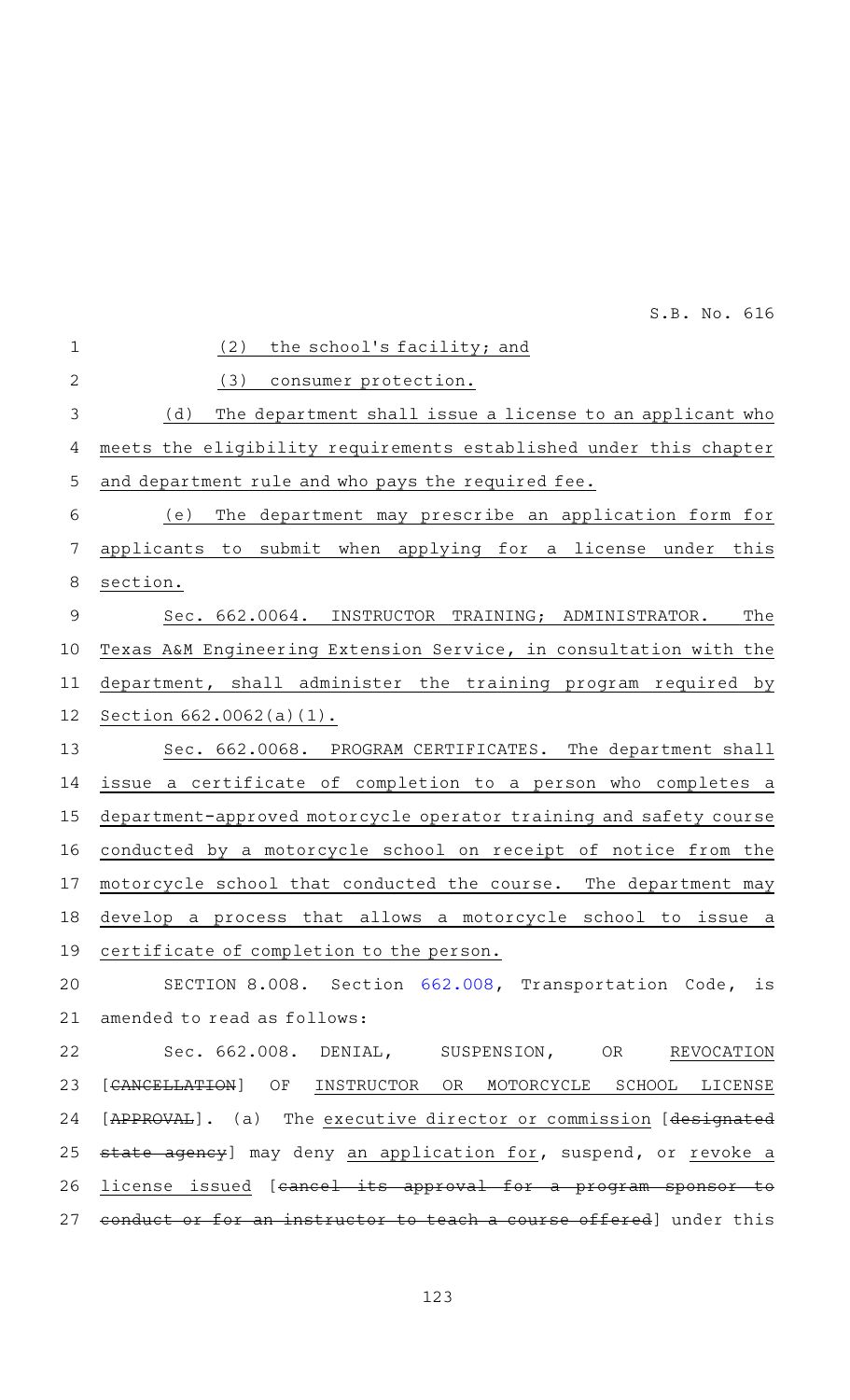chapter if the applicant, instructor, or motorcycle school [sponsor]: 1 2

(1) does not satisfy the requirements established under this chapter to receive or retain the license [approval]; 3 4

(2) permits fraud or engages in a fraudulent practice with reference to an application for  $[±e]$  the license  $[ageney]$ ; 5 6

(3) induces or countenances fraud or a fraudulent practice by a person applying for a driver's license or permit; 7 8

(4) permits fraud or engages in a fraudulent practice in an action between the applicant or license holder and the public; or 9 10 11

(5) fails to comply with this chapter or rules adopted under this chapter [of the state agency]. 12 13

(b) Following denial of an application for a license or the  $\left[\frac{1}{\tau}\right]$  suspension  $\left[\frac{1}{\tau}\right]$  or revocation of a license issued under this chapter [cancellation of the approval of a program sponsor or an instructor], notice and opportunity for a hearing must be given as provided by: 14 15 16 17 18

19

20

(1) Chapter [2001](http://www.statutes.legis.state.tx.us/GetStatute.aspx?Code=GV&Value=2001&Date=5/27/2019), Government Code; and

(2) Chapter [53](http://www.statutes.legis.state.tx.us/GetStatute.aspx?Code=OC&Value=53&Date=5/27/2019), Occupations Code.

SECTION 8.009. Section [662.009,](http://www.statutes.legis.state.tx.us/GetStatute.aspx?Code=TN&Value=662.009&Date=5/27/2019) Transportation Code, is amended to read as follows: 21 22

Sec. 662.009. RULES. The commission [designated stat agency] may adopt rules to administer this chapter. 23 24

SECTION 8.010. Section [662.010,](http://www.statutes.legis.state.tx.us/GetStatute.aspx?Code=TN&Value=662.010&Date=5/27/2019) Transportation Code, is amended to read as follows: 25 26

Sec. 662.010. NONAPPLICABILITY OF CERTAIN OTHER LAW. 27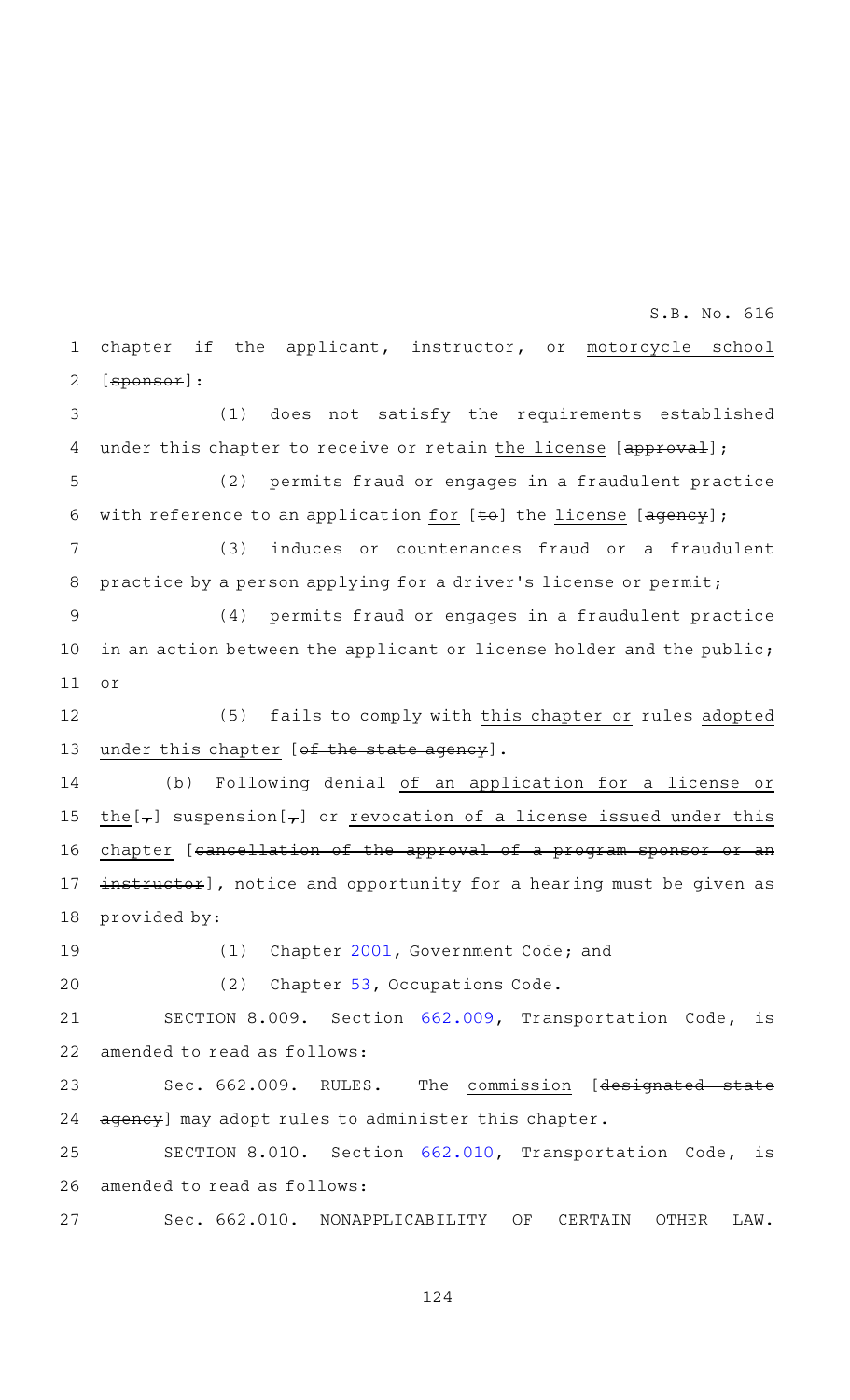Chapter [1001,](http://www.statutes.legis.state.tx.us/GetStatute.aspx?Code=ED&Value=1001&Date=5/27/2019) Education Code [332, Acts of the 60th Legislature, Regular Session, 1967 (Article 4413(29c), Vernon 's Texas Civil Statutes)], does not apply to training offered or conducted under this chapter. SECTION 8.011. Section [662.011,](http://www.statutes.legis.state.tx.us/GetStatute.aspx?Code=TN&Value=662.011&Date=5/27/2019) Transportation Code, is amended by amending Subsection (b) and adding Subsection (d) to read as follows: (b) Money deposited to the credit of the motorcycle education fund account may be used only to defray the cost of: (1) administering the motorcycle operator training and safety program; [and] (2) conducting the motorcyclist safety and share the road campaign described by Section [201.621](http://www.statutes.legis.state.tx.us/GetStatute.aspx?Code=TN&Value=201.621&Date=5/27/2019); and (3) administering the grant program under Section 662.0115. (d) The department may apply for and accept gifts, grants, and donations from any organization to be deposited in the motorcycle education fund account for the purpose of improving motorcycle safety in this state. SECTION 8.012. Chapter [662,](http://www.statutes.legis.state.tx.us/GetStatute.aspx?Code=TN&Value=662&Date=5/27/2019) Transportation Code, is amended by adding Section 662.0115 to read as follows: Sec. 662.0115. MOTORCYCLE SAFETY GRANT PROGRAM. (a) Using money from the motorcycle education fund account, the department may establish and administer a grant program to improve motorcycle safety in this state.  $(b)$  The department may award a person a grant to: (1) promote the motorcycle operator training and 1 2 3 4 5 6 7 8 9 10 11 12 13 14 15 16 17 18 19 20 21 22 23 24 25 26 27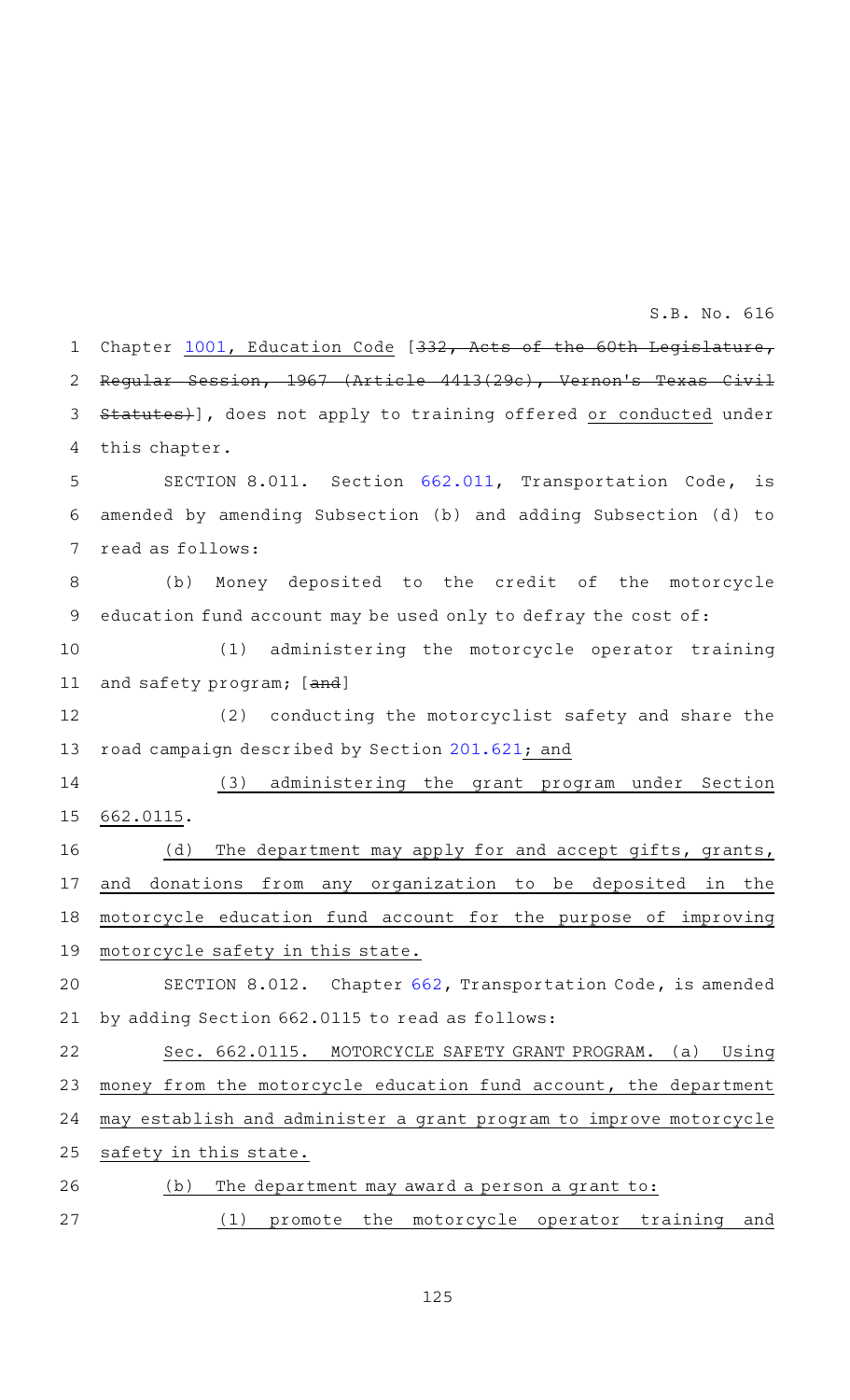safety program or any other motorcycle safety program in this state; (2) increase the number of individuals seeking motorcycle operator training or licensure as an instructor to conduct motorcycle operator training; or (3) support any other goal reasonably likely to improve motorcycle safety in this state. (c) To administer the grant program, the department shall prescribe: (1) grant application procedures; (2) guidelines relating to grant amounts; and (3) criteria for evaluating grant applications. (d) The department shall consult with the motorcycle safety advisory board regarding any proposal to award a grant under this section. (e) An institution of higher education is eligible to receive a grant awarded under this section and, if applicable, may use the grant money awarded to perform a duty imposed under Section 662.0064 or 662.013. SECTION 8.013. Section [662.012,](http://www.statutes.legis.state.tx.us/GetStatute.aspx?Code=TN&Value=662.012&Date=5/27/2019) Transportation Code, is amended to read as follows: Sec. 662.012. REPORTS. (a) The department [designated state agency] shall require each motorcycle school [provider of a motorcycle operator training and safety program] to report on the school 's program in the form and manner prescribed by the department [compile and forward to the agency each month a report the provider's programs]. The report must include: 1 2 3 4 5 6 7 8 9 10 11 12 13 14 15 16 17 18 19 20 21 22 23 24 25 26 27

S.B. No. 616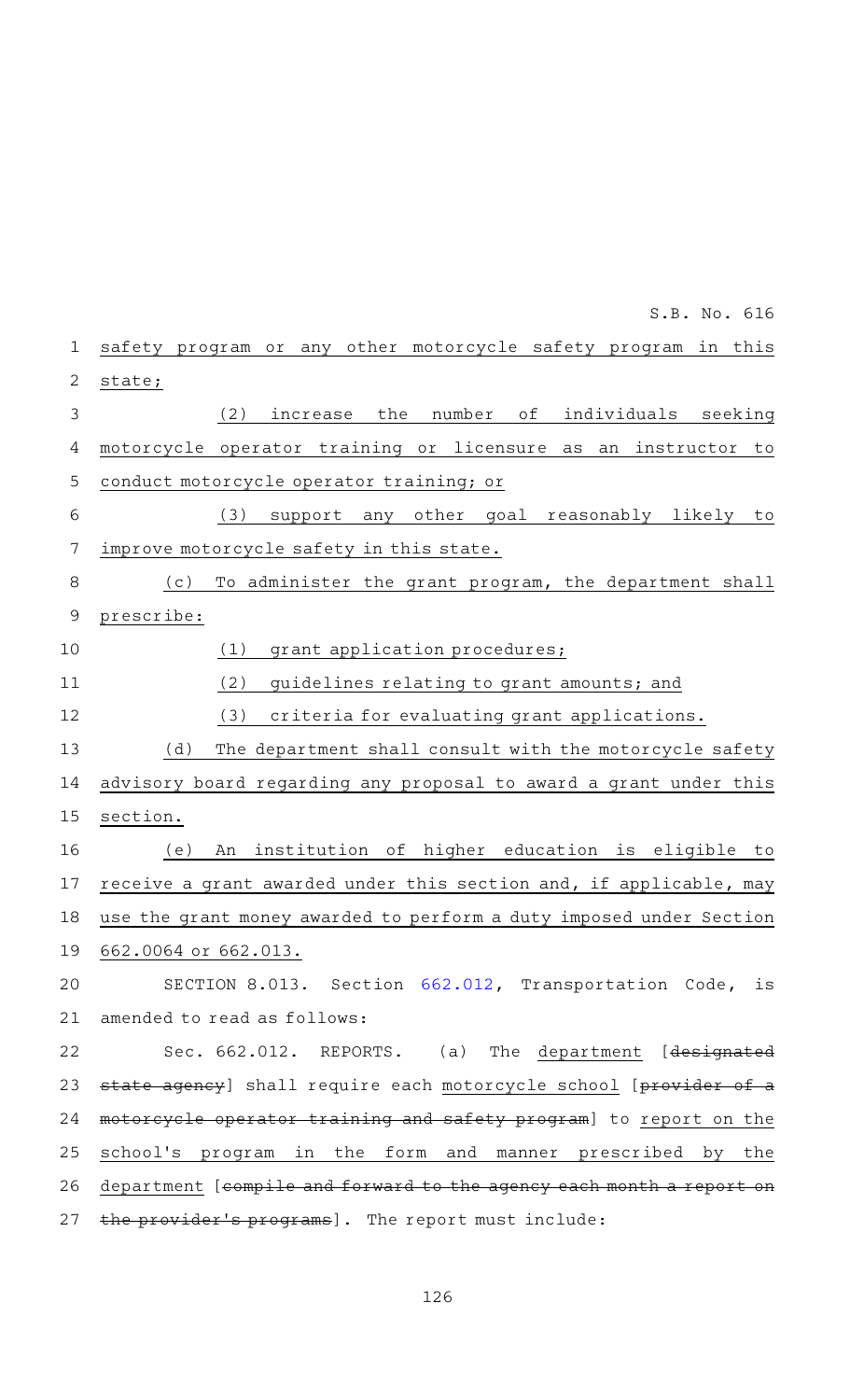(1) the number and types of courses provided in the reporting period; 1 2

(2) the number of persons who took each course in the reporting period; 3 4

(3) the number of instructors available to provide training under the school's [provider's] program in the reporting period; 5 6 7

(4) information collected by surveying persons taking each course as to the length of any waiting period the person experienced before being able to enroll in the course; 8 9 10

(5) the number of persons on a waiting list for a course at the end of the reporting period; and 11 12

(6) any other information the department [agency] reasonably requires. 13 14

 $(b)$  The department [designated state agency] shall maintain [a compilation of] the reports submitted under Subsection (a) on a by-site basis. [The agency shall update the compilation as soon practicable after the beginning of each month.] 15 16 17 18

(c) The department [designated state agency] shall provide without charge a copy of the most recent reports submitted  $[compilation]$  under Subsection  $(a)$   $[(**b**)$  to any member of the legislature on request. 19 20 21 22

SECTION 8.014. Chapter [662,](http://www.statutes.legis.state.tx.us/GetStatute.aspx?Code=TN&Value=662&Date=5/27/2019) Transportation Code, is amended by adding Section 662.013 to read as follows: 23 24

Sec. 662.013. RESEARCH, ADVOCACY, AND EDUCATION. The Texas A&M Transportation Institute, in consultation with the department, shall: 25 26 27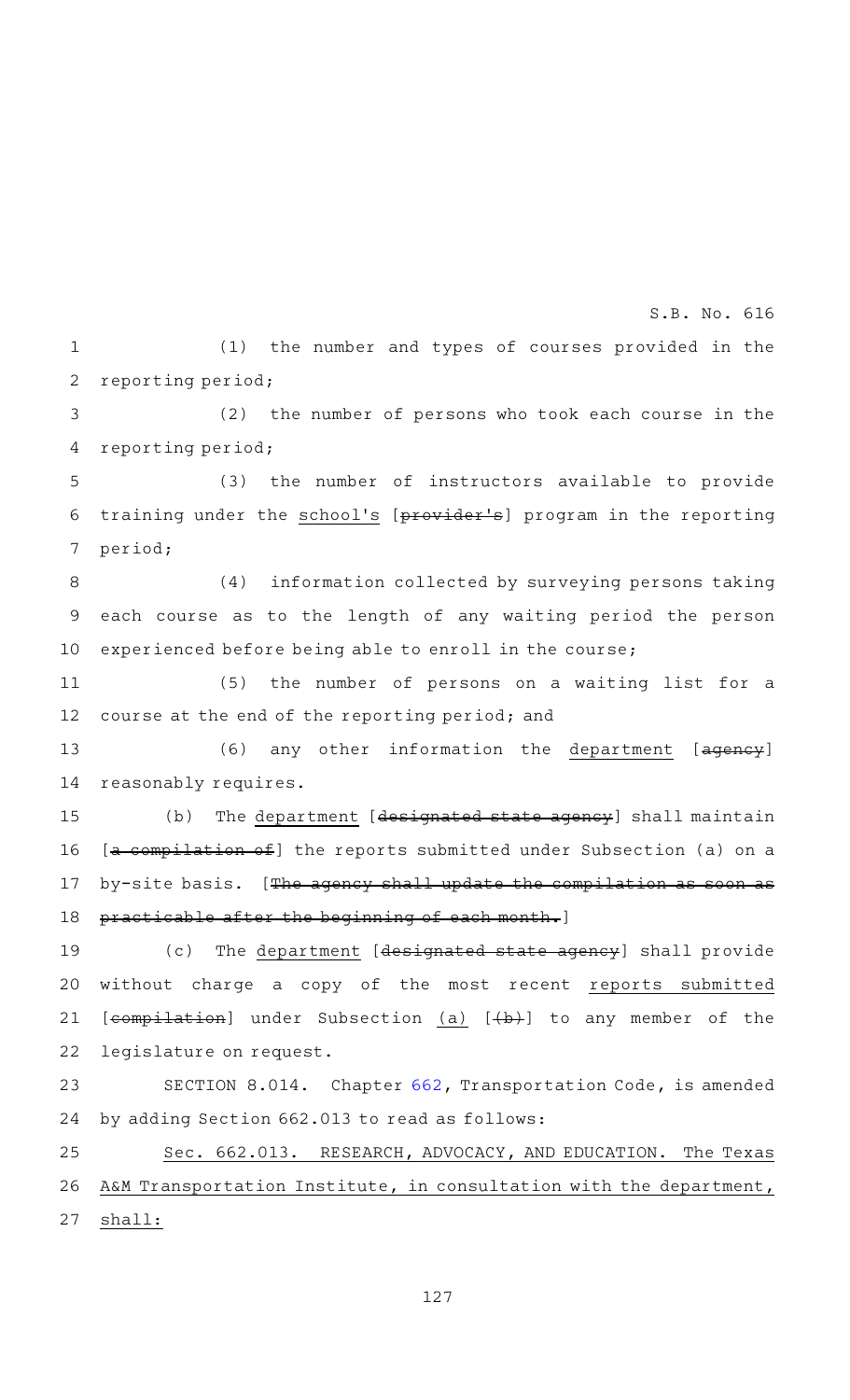|                | S.B. No. 616                                                            |
|----------------|-------------------------------------------------------------------------|
| $\mathbf 1$    | (1)<br>research motorcycle safety in this state;                        |
| $\overline{2}$ | (2)<br>provide advocacy on motorcycle safety issues in                  |
| 3              | this state; and                                                         |
| 4              | provide education to the public on motorcycle<br>(3)                    |
| 5              | safety issues in this state.                                            |
| 6              | SECTION 8.015. Section 663.001, Transportation Code, is                 |
| 7              | amended by amending Subdivision $(1-b)$ and adding Subdivisions $(1-c)$ |
| 8              | and (1-d) to read as follows:                                           |
| $\mathcal{G}$  | "Commission"<br>Commission<br>$(1-b)$<br>оf<br>the<br>means<br>Texas    |
| 10             | Licensing and Regulation.                                               |
| 11             | $(1-c)$ "Department"<br>the<br>Department<br>оf<br>means<br>Texas       |
| 12             | Licensing and Regulation.                                               |
| 13             | (1-d) "Off-highway vehicle" means:                                      |
| 14             | (A)<br>an all-terrain vehicle<br>or<br>recreational                     |
| 15             | off-highway vehicle, as those terms are defined by Section 502.001;     |
| 16             | or                                                                      |
| 17             | (B)<br>a utility vehicle.                                               |
| 18             | SECTION 8.016. Section 663.011, Transportation Code, is                 |
| 19             | amended to read as follows:                                             |
| 20             | [DESIGNATED<br>Sec. 663.011. ADMINISTRATION<br>OF<br>PROGRAM            |
| 21             | The department [governor] shall<br>DIVISION OR STATE AGENCY .           |
| 22             | [designate a division of the governor's office or a state agency to     |
| 23             | establish and] administer an off-highway vehicle operator               |
| 24             | education and certification program and enforce the laws governing      |
| 25             | the program.                                                            |
| 26             | SECTION 8.017. Section 663.013, Transportation Code, is                 |
| 27             | amended to read as follows:                                             |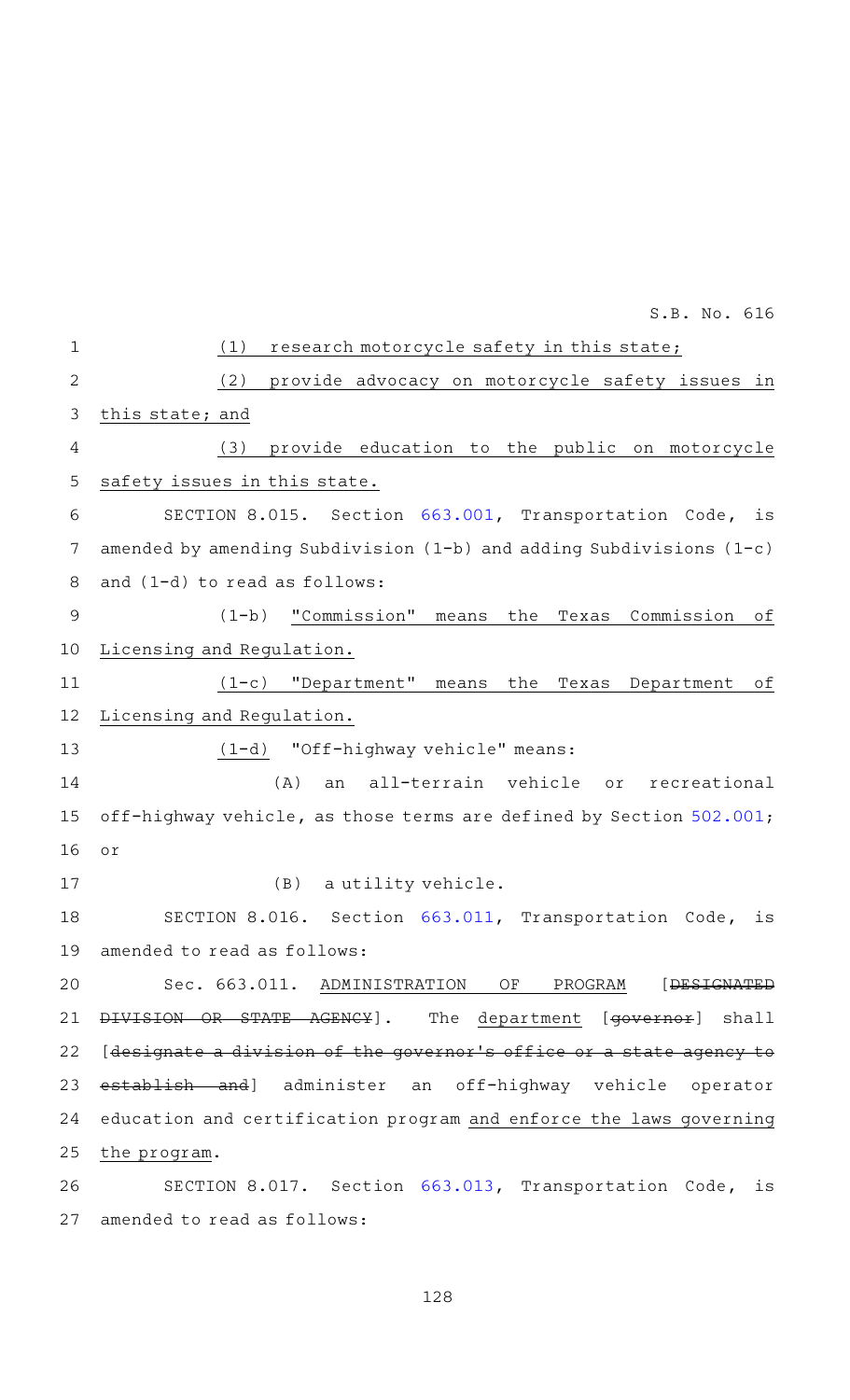Sec. 663.013. PROGRAM STANDARDS [OFF-HIGHWAY VEHICLE SAFETY COORDINATOR]. (a) The department [designated division or state agency shall employ an off-highway vehicle safety coordinator. 1 2 3 4

 $[\frac{1}{b} + \frac{1}{b}]$  shall supervise the off-highway vehicle operator education and certification program and shall determine: 5 6 7

 $(1)$  locations at which courses will be offered;

8

9

 $(2)$  fees for the courses;

 $(3)$  qualifications of instructors; 10

 $(4)$  course curriculum; and 11

(5) standards for operator safety certification. 12

(b)  $[\overline{\text{e}}]$  In establishing standards for instructors, curriculum, and operator certification, the department [coordinator] shall consult and be quided by standards established by recognized off-highway vehicle safety organizations. 13 14 15 16

SECTION 8.018. Section [663.014,](http://www.statutes.legis.state.tx.us/GetStatute.aspx?Code=TN&Value=663.014&Date=5/27/2019) Transportation Code, is amended to read as follows: 17 18

Sec. 663.014. CONTRACTS. To administer the education program and certify off-highway vehicle operators, the department [designated division or state agency] may contract with nonprofit safety organizations, nonprofit educational organizations, institutions of higher education, or agencies of local governments. SECTION 8.019. Section [663.015](http://www.statutes.legis.state.tx.us/GetStatute.aspx?Code=TN&Value=663.015&Date=5/27/2019)(a), Transportation Code, is amended to read as follows: 19 20 21 22 23 24 25

(a) If the department [off-highway vehicle safety coordinator] determines that vehicle operation is not feasible in a 26 27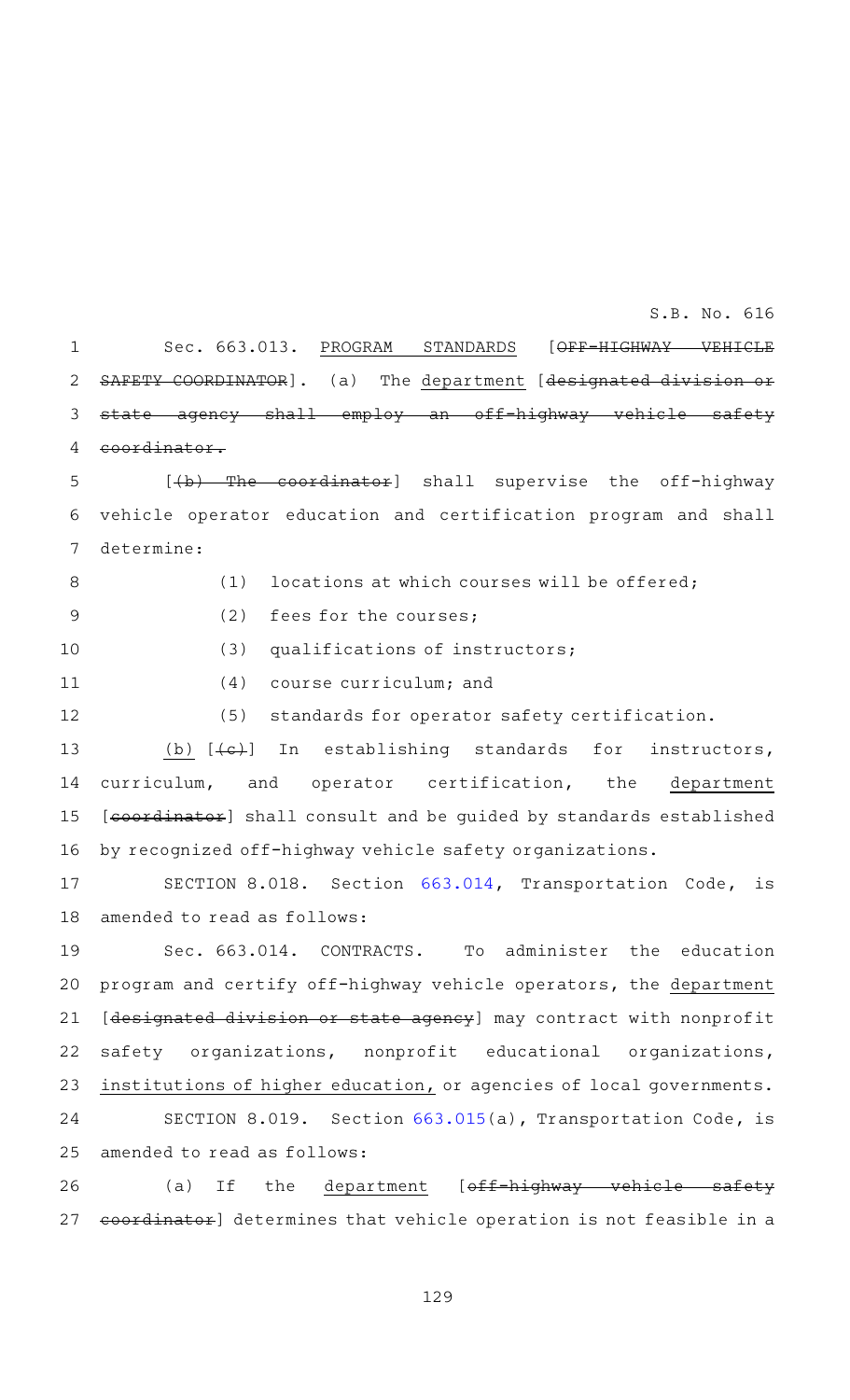program component or at a particular program location, the operator education and certification program for persons who are at least 14 years of age may use teaching or testing methods that do not involve the actual operation of an off-highway vehicle. 1 2 3 4

SECTION 8.020. Section [663.017,](http://www.statutes.legis.state.tx.us/GetStatute.aspx?Code=TN&Value=663.017&Date=5/27/2019) Transportation Code, is amended to read as follows: 5 6

Sec. 663.017. DENIAL, SUSPENSION, OR CANCELLATION OF APPROVAL. (a) The executive director or commission [designated division or state agency] may deny, suspend, or cancel its approval for a program sponsor to conduct or for an instructor to teach a course offered under this chapter if the applicant, sponsor, or instructor: 7 8 9 10 11 12

(1) does not satisfy the requirements established under this chapter to receive or retain approval; 13 14

(2) permits fraud or engages in fraudulent practices with reference to an application to the department [divisionagency]; 15 16 17

(3) induces or countenances fraud or fraudulent practices by a person applying for a driver's license or permit; 18 19

(4) permits or engages in a fraudulent practice in an action between the applicant or license holder and the public; or 20 21

(5) fails to comply with rules of the department [division or agency]. 22 23

(b) Before the executive director or commission [designated division or agency] may deny, suspend, or cancel the approval of a program sponsor or an instructor, notice and opportunity for a hearing must be given as provided by: 24 25 26 27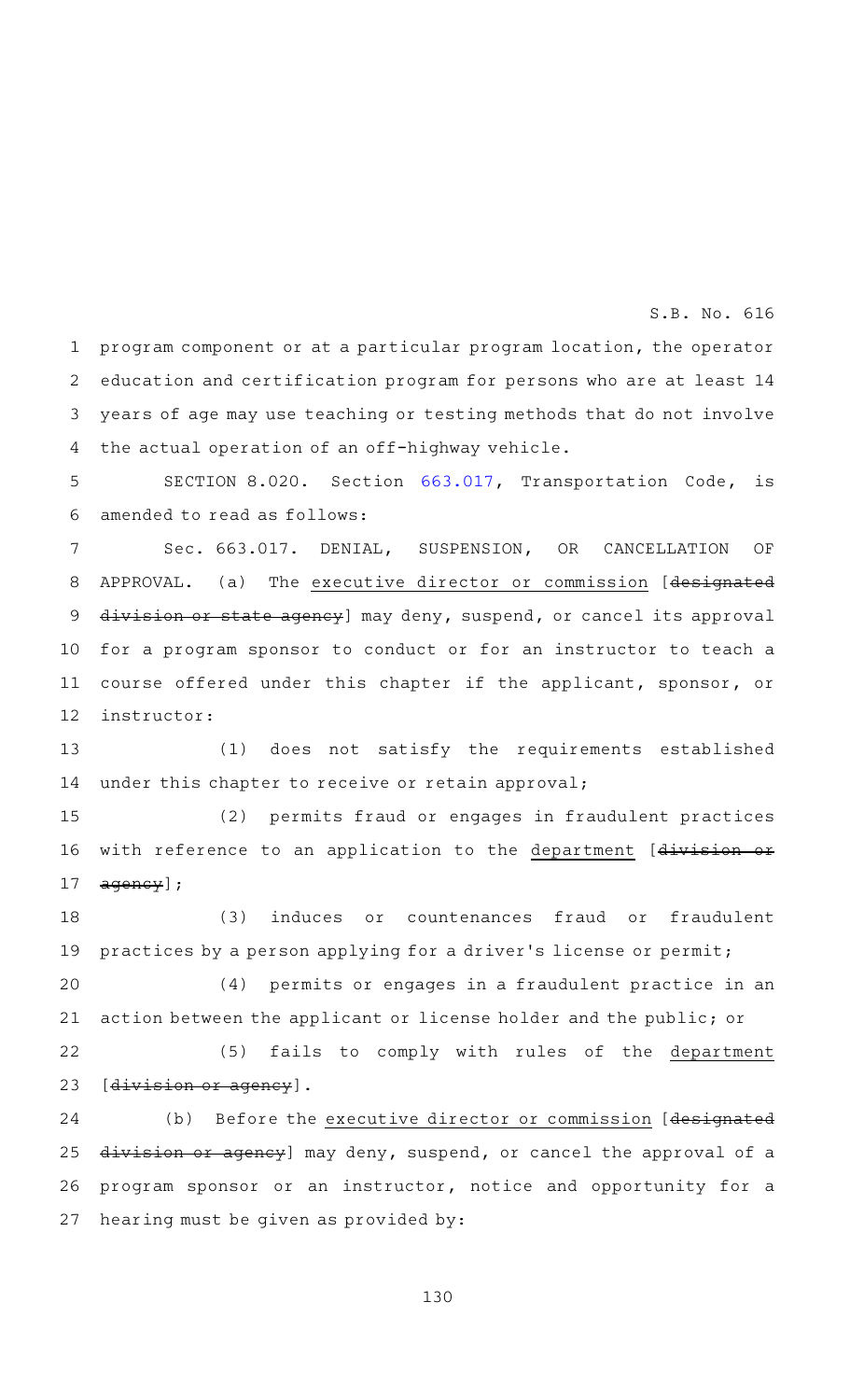1  $\mathcal{D}$ 

(1) Chapter [2001](http://www.statutes.legis.state.tx.us/GetStatute.aspx?Code=GV&Value=2001&Date=5/27/2019), Government Code; and

(2) Chapter  $53$ , Occupations Code.

SECTION 8.021. Section [663.018,](http://www.statutes.legis.state.tx.us/GetStatute.aspx?Code=TN&Value=663.018&Date=5/27/2019) Transportation Code, is amended to read as follows: 3 4

Sec. 663.018. RULES. The commission [designated division or state agency] may adopt rules to administer this chapter. 5 6

SECTION 8.022. Section [663.019,](http://www.statutes.legis.state.tx.us/GetStatute.aspx?Code=TN&Value=663.019&Date=5/27/2019) Transportation Code, is amended to read as follows: 7 8

Sec. 663.019. EXEMPTIONS. The commission [designated division or state agency] by rule may temporarily exempt the residents of any county from Section [663.015](http://www.statutes.legis.state.tx.us/GetStatute.aspx?Code=TN&Value=663.015&Date=5/27/2019) or from Section [663.031\(](http://www.statutes.legis.state.tx.us/GetStatute.aspx?Code=TN&Value=663.031&Date=5/27/2019)a)(1) until the appropriate education and certification program is established at a location that is reasonably accessible to the residents of that county. 9 10 11 12 13 14

SECTION 8.023. Section [663.033](http://www.statutes.legis.state.tx.us/GetStatute.aspx?Code=TN&Value=663.033&Date=5/27/2019)(d), Transportation Code, is amended to read as follows: 15 16

(d) The department or executive director [coordinator] may exempt off-highway vehicles that are participating in certain competitive events from the requirements of this section. 17 18 19

SECTION 8.024. Section [663.037](http://www.statutes.legis.state.tx.us/GetStatute.aspx?Code=TN&Value=663.037&Date=5/27/2019)(e), Transportation Code, is amended to read as follows: 20 21

(e) The commission [director of the Department of Public Safety] shall adopt standards and specifications that apply to the color, size, and mounting position of the flag required under Subsections (d)(2) and (g)(2). 22 23 24 25

SECTION 8.025. Sections [662.002\(](http://www.statutes.legis.state.tx.us/GetStatute.aspx?Code=TN&Value=662.002&Date=5/27/2019)b), [662.003,](http://www.statutes.legis.state.tx.us/GetStatute.aspx?Code=TN&Value=662.003&Date=5/27/2019) [662.004,](http://www.statutes.legis.state.tx.us/GetStatute.aspx?Code=TN&Value=662.004&Date=5/27/2019) and [662.007,](http://www.statutes.legis.state.tx.us/GetStatute.aspx?Code=TN&Value=662.007&Date=5/27/2019) Transportation Code, are repealed. 26 27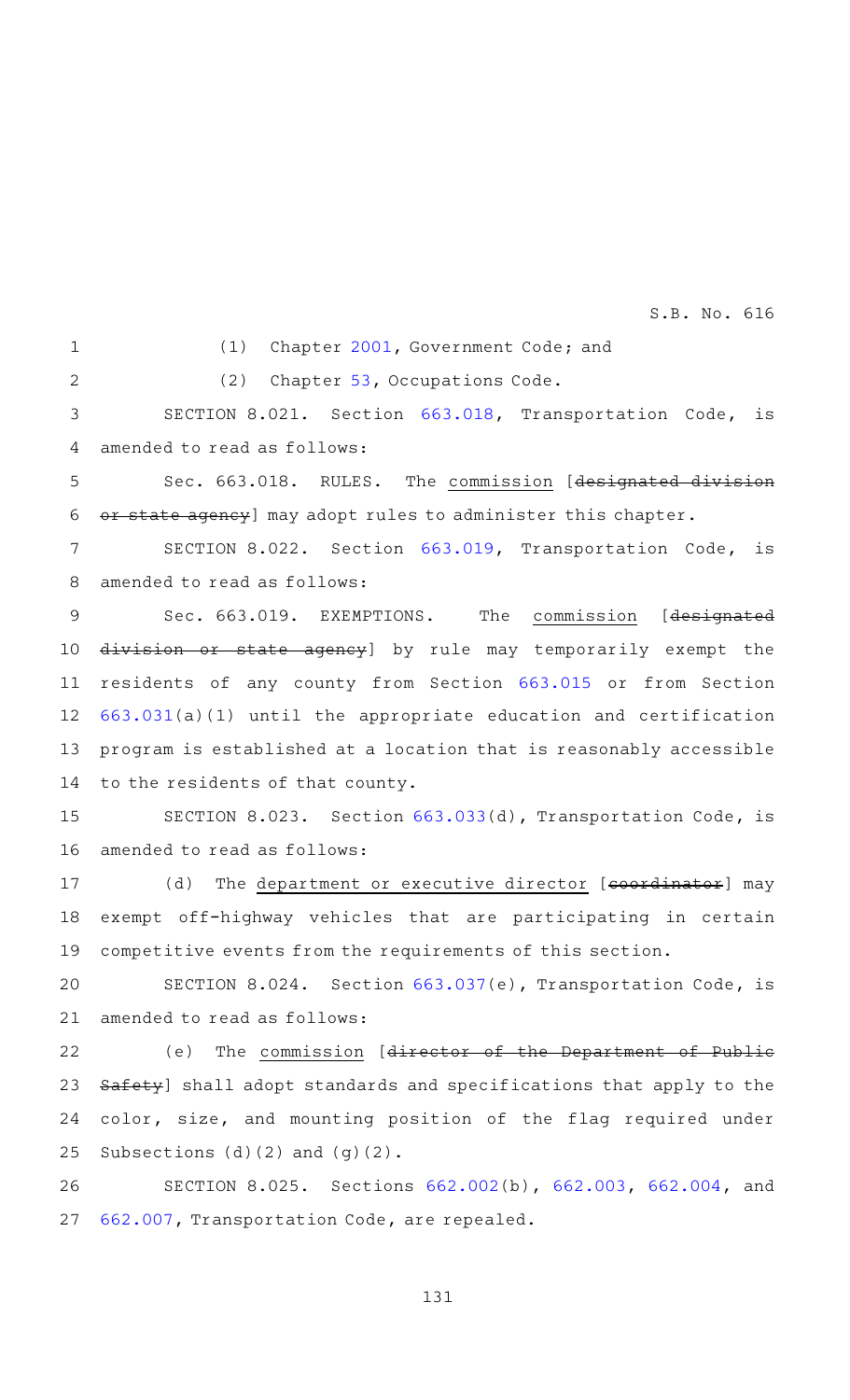1

SECTION  $8.026.$  (a) In this section:

(1) "Department" means the Department of Public Safety. 2 3

(2) "Program" means the motorcycle operator training and safety program established under Chapter [662,](http://www.statutes.legis.state.tx.us/GetStatute.aspx?Code=TN&Value=662&Date=5/27/2019) Transportation Code, as that chapter existed before the effective date of this Act. 4 5 6

(b) As soon as practicable after the effective date of this article and not later than August 31, 2020, the department shall dispose of motorcycles and other equipment related to the program that the department possesses or has leased to entities offering training under the program. The plan must conform with the requirements of Subsection (c) of this section. 7 8 9 10 11 12

(c) The department shall dispose of the motorcycles and other equipment related to the program in the following manner: 13 14

(1) not later than February 28, 2020, the department shall provide to any entity to whom the department leased a motorcycle or other equipment related to the program a reasonable period determined by the department to purchase from the department or return the motorcycle or other equipment; 15 16 17 18 19

(2) after the expiration of the period described by Subdivision (1) of this subsection, but not later than May 31, 2020, the department shall: 20 21 22

(A) determine the need of the Texas Department of Licensing and Regulation, the Texas A&M Transportation Institute, and the Texas A&M Engineering Extension Service for motorcycles and other equipment necessary to provide motorcycle operator training for the instructors under the program; and 23 24 25 26 27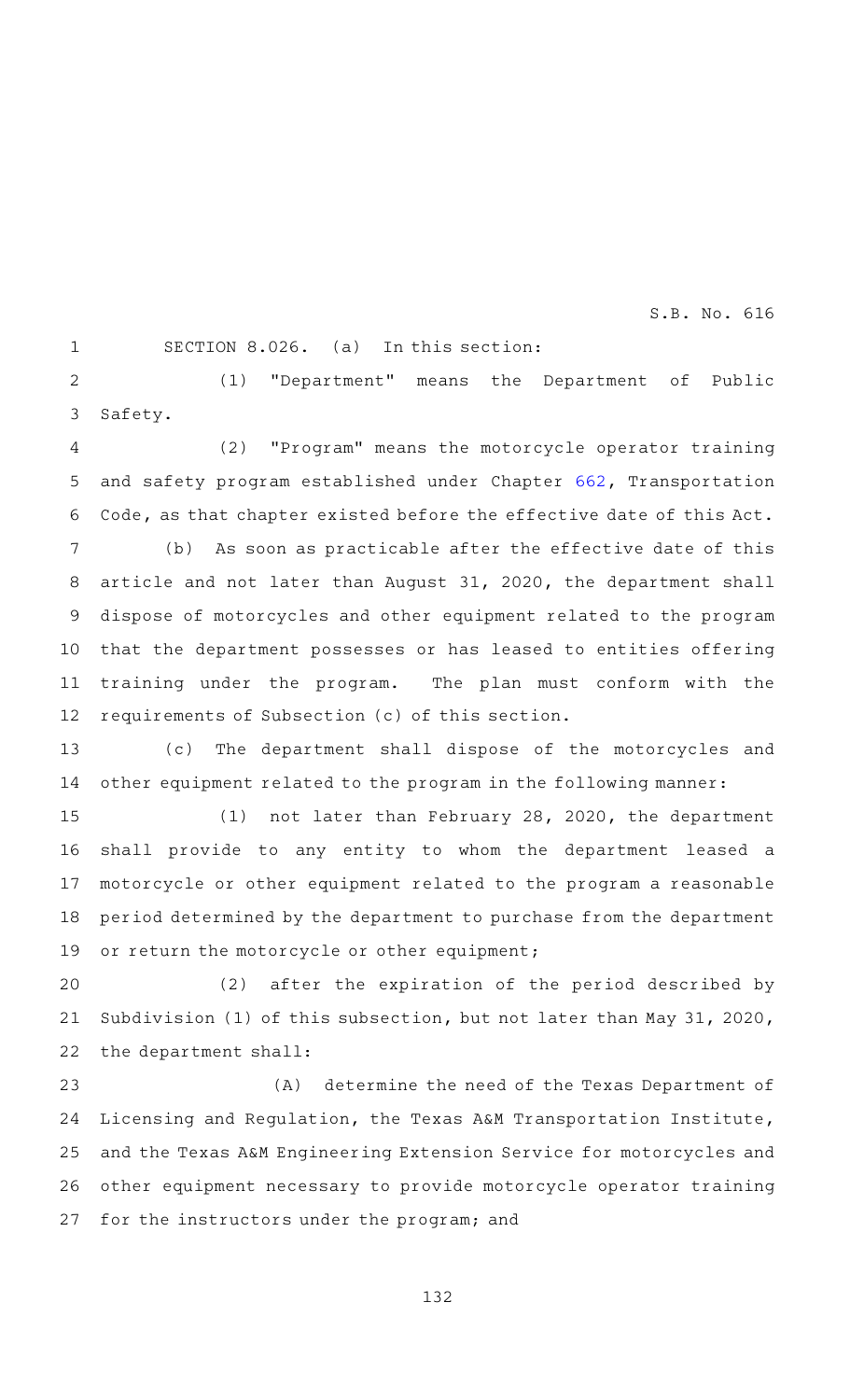(B) subject to the need determined under Paragraph (A) of this subdivision and the availability of motorcycles and other equipment related to the program, transfer the motorcycles and equipment to the Texas Department of Licensing and Regulation, institute, or service under that paragraph, as applicable; and 1 2 3 4 5 6

(3) after the determination and any transfer under Subdivision (2) of this subsection, but not later than August 31, 2020, inform the Texas Facilities Commission under Section [2175.182](http://www.statutes.legis.state.tx.us/GetStatute.aspx?Code=GV&Value=2175.182&Date=5/27/2019), Government Code, that any remaining motorcycles and related equipment of the program are surplus or salvage property and must be disposed of in accordance with Chapter [2175](http://www.statutes.legis.state.tx.us/GetStatute.aspx?Code=GV&Value=2175&Date=5/27/2019), Government Code. 7 8 9 10 11 12 13

(d) Except for the fee described by Section [2175.188](http://www.statutes.legis.state.tx.us/GetStatute.aspx?Code=GV&Value=2175.188&Date=5/27/2019), Government Code, all revenue generated by the disposition of motorcycles and other equipment related to the program under this section shall be deposited in the motorcycle education fund account established under Section [662.011,](http://www.statutes.legis.state.tx.us/GetStatute.aspx?Code=TN&Value=662.011&Date=5/27/2019) Transportation Code. 14 15 16 17 18

(e) Not later than August 31, 2020, the department and the Texas Department of Licensing and Regulation shall enter into a memorandum of understanding regarding any property acquired by the department by lease or purchase using money from the motorcycle education fund account established under Section [662.011](http://www.statutes.legis.state.tx.us/GetStatute.aspx?Code=TN&Value=662.011&Date=5/27/2019), Transportation Code, to ensure that the Department of Public Safety appropriately compensates the fund for those assets. 19 20 21 22 23 24 25

SECTION  $8.027.$  (a) In this section: 26

27

(1) "Former administrator" means the Texas Department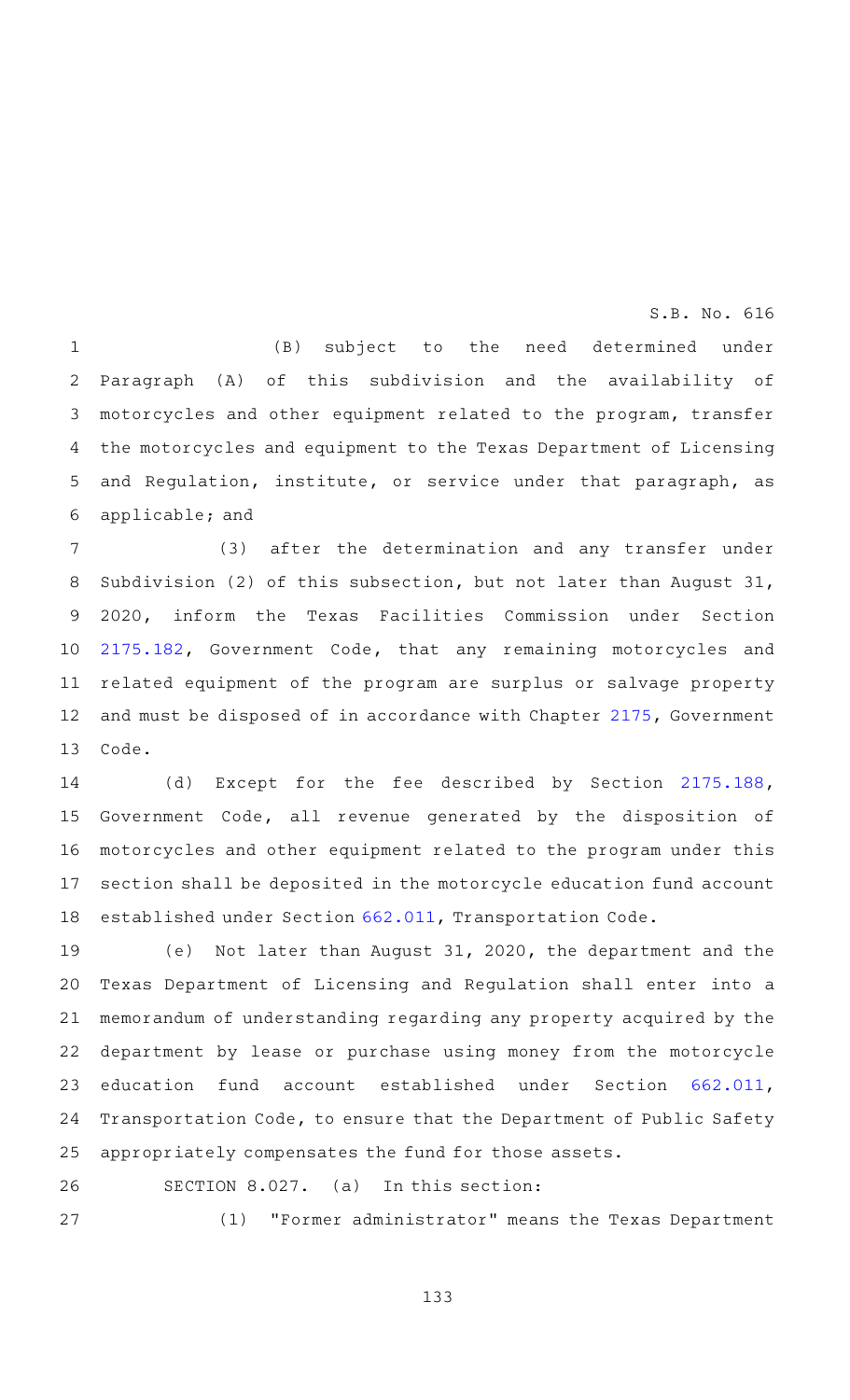of Public Safety. 1

(2) "Licensing commission" means the Texas Commission of Licensing and Regulation. 2 3

(3) "Licensing department" means the Texas Department of Licensing and Regulation. 4 5

6

 $(4)$  "Program" means the:

(A) motorcycle operator training and safety program under Chapter [662](http://www.statutes.legis.state.tx.us/GetStatute.aspx?Code=TN&Value=662&Date=5/27/2019), Transportation Code; and 7 8

(B) off-highway vehicle operator education and certification program under Chapter [663](http://www.statutes.legis.state.tx.us/GetStatute.aspx?Code=TN&Value=663&Date=5/27/2019), Transportation Code. 9 10

(b) On September 1, 2020: 11

(1) all functions and activities related to the program performed by the former administrator immediately before that date are transferred to the licensing department; 12 13 14

(2) all rules, fees, policies, procedures, decisions, and forms related to the program adopted by the former administrator are continued in effect as rules, fees, policies, procedures, decisions, and forms of the licensing commission or the licensing department, as applicable, and remain in effect until amended or replaced by the licensing commission or licensing department; 15 16 17 18 19 20 21

(3) a complaint, investigation, contested case, or other proceeding related to the program before the former administrator that is pending on September 1, 2020, is transferred without change in status to the licensing department or the licensing commission, as appropriate; 22 23 24 25 26

(4) all money, contracts, leases, property, and 27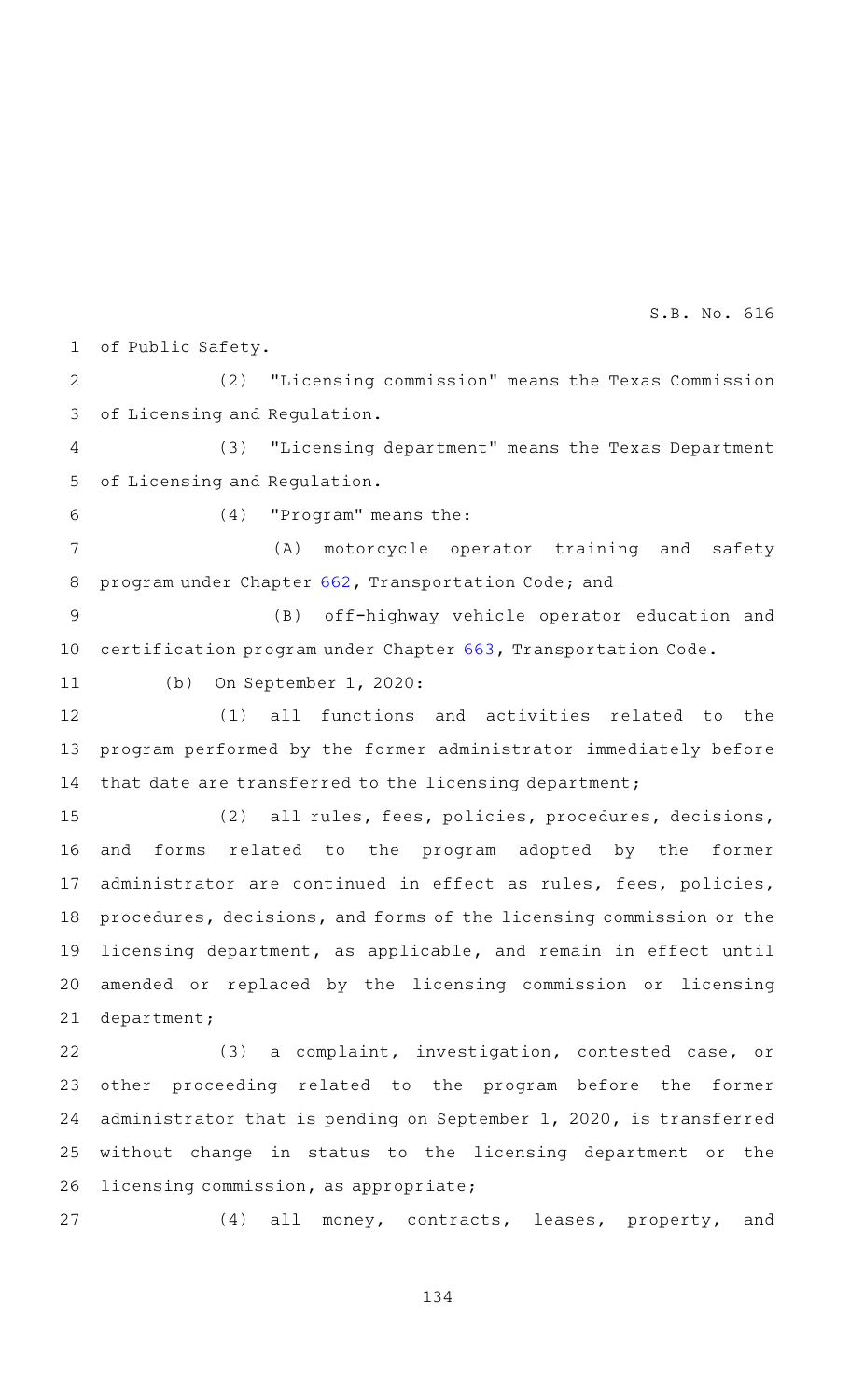obligations related to the program of the former administrator are transferred to the licensing department; 1 2

(5) all property related to the program in the custody of the former administrator is transferred to the licensing department; and 3 4 5

(6) the unexpended and unobligated balance of any money appropriated by the legislature for the former administrator for the purpose of administering the program is transferred to the licensing department. 6 7 8 9

(c) The former administrator shall provide the licensing department with access to any systems or information necessary for the department to accept the program transferred under this Act. 10 11 12

(d) A license or certificate issued by the former administrator is continued in effect as a license or certificate of the licensing department. 13 14 15

(e) On September 1, 2020, all full-time equivalent employee positions at the former administrator that primarily concern the administration or enforcement of the program become positions at the licensing department. 16 17 18 19

SECTION 8.028. (a) Except as provided by Subsection (b) of this section, this article takes effect September 1, 2020. 20 21

(b) Section 8.026 of this article takes effect immediately if this Act receives a vote of two-thirds of all the members elected to each house, as provided by Section [39](http://www.statutes.legis.state.tx.us/GetStatute.aspx?Code=CN&Value=3.39&Date=5/27/2019), Article III, Texas Constitution. If this Act does not receive the vote necessary for immediate effect, Section 8.026 takes effect on the 91st day after the last day of the legislative session. 22 23 24 25 26 27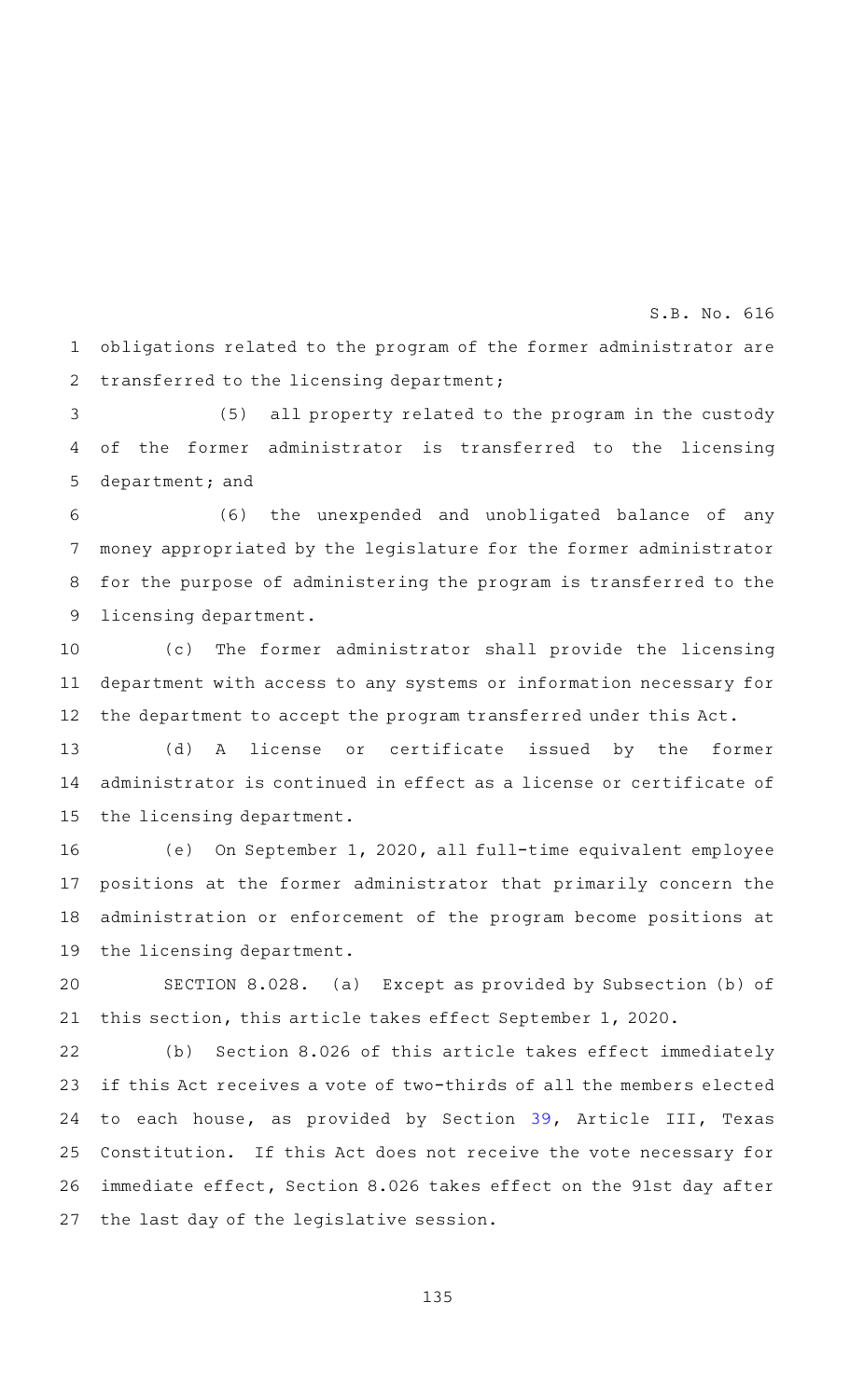## ARTICLE 9. EFFECTIVE DATE SECTION 9.001. Except as otherwise provided by this Act, this Act takes effect September 1, 2019. 3 1 2